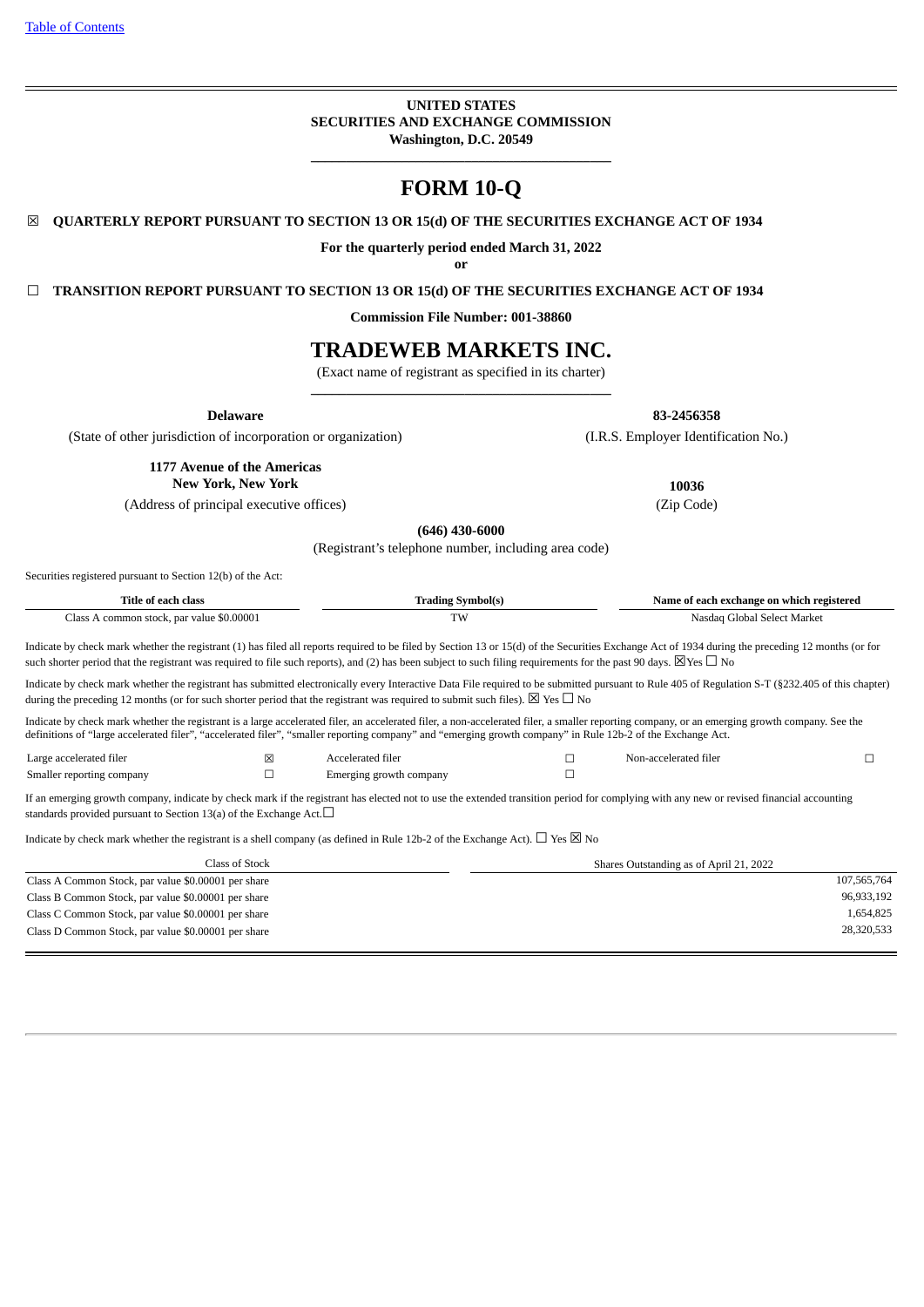|  | <b>Table of Contents</b> |
|--|--------------------------|
|  |                          |

# **TRADEWEB MARKETS INC.**

# **FORM 10-Q FOR THE QUARTERLY PERIOD ENDED MARCH 31, 2022**

# **TABLE OF CONTENTS**

<span id="page-1-0"></span>

|          |                                                                                                              | Page      |
|----------|--------------------------------------------------------------------------------------------------------------|-----------|
|          | <b>INTRODUCTORY NOTE</b>                                                                                     | 3         |
|          | USE OF NON-GAAP FINANCIAL MEASURES                                                                           | 4         |
|          | CAUTIONARY NOTE REGARDING FORWARD-LOOKING STATEMENTS                                                         | 6         |
|          | <b>PART I - FINANCIAL INFORMATION</b>                                                                        |           |
| Item 1.  | <b>Financial Statements</b>                                                                                  | 8         |
|          | Condensed Consolidated Statements of Financial Condition as of March 31, 2022 and December 31, 2021          | 8         |
|          | Condensed Consolidated Statements of Income for the three months ended March 31, 2022 and 2021               | 9         |
|          | Condensed Consolidated Statements of Comprehensive Income for the three months ended March 31, 2022 and 2021 | <b>10</b> |
|          | Condensed Consolidated Statements of Changes in Equity for the three months ended March 31, 2022 and 2021    | 11        |
|          | Condensed Consolidated Statements of Cash Flows for the three months ended March 31, 2022 and 2021           | 13        |
|          | <b>Notes to Condensed Consolidated Financial Statements</b>                                                  | 14        |
| Item 2.  | <b>Management's Discussion and Analysis of Financial Condition and Results of Operations</b>                 | 37        |
| Item 3.  | <b>Quantitative and Qualitative Disclosures about Market Risk</b>                                            | 60        |
| Item 4.  | <b>Controls and Procedures</b>                                                                               | 62        |
|          | <b>PART II - OTHER INFORMATION</b>                                                                           | 63        |
| Item 1.  | <b>Legal Proceedings</b>                                                                                     | 63        |
| Item 1A. | <b>Risk Factors</b>                                                                                          | 63        |
| Item 2.  | <b>Unregistered Sales of Equity Securities and Use of Proceeds</b>                                           | 63        |
| Item 3.  | <b>Defaults Upon Senior Securities</b>                                                                       | 63        |
| Item 4.  | <b>Mine Safety Disclosures</b>                                                                               | 63        |
| Item 5.  | <b>Other Information</b>                                                                                     | 63        |
| Item 6.  | <b>Exhibits</b>                                                                                              | 64        |
|          | <b>Signatures</b>                                                                                            | 65        |
|          |                                                                                                              |           |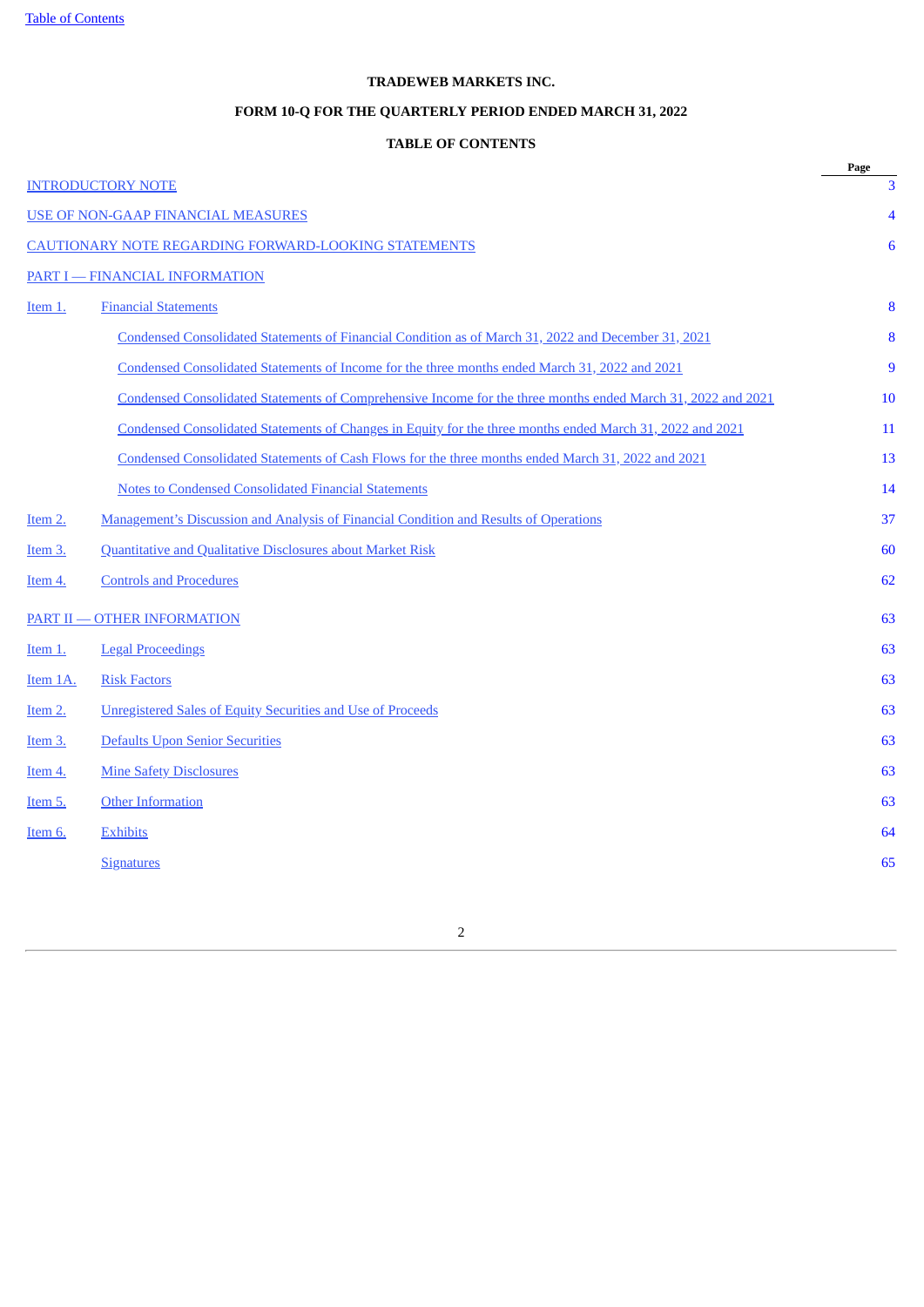# **INTRODUCTORY NOTE**

The financial statements and other disclosures contained in this report include those of Tradeweb Markets Inc., which is the registrant, and those of its consolidating subsidiaries, including Tradeweb Markets LLC, which became the principal operating subsidiary of Tradeweb Markets Inc. on April 4, 2019 in a series of reorganization transactions (the "Reorganization Transactions") that were completed in connection with Tradeweb Markets Inc.'s initial public offering (the "IPO"), which closed on April 8, 2019.

As a result of the Reorganization Transactions completed in connection with the IPO, Tradeweb Markets Inc. became a holding company whose only material assets consist of its equity interest in Tradeweb Markets LLC and related deferred tax assets. As the sole manager of Tradeweb Markets LLC, Tradeweb Markets Inc. operates and controls all of the business and affairs of Tradeweb Markets LLC and, through Tradeweb Markets LLC and its subsidiaries, conducts its business. As a result of this control, and because Tradeweb Markets Inc. has a substantial financial interest in Tradeweb Markets LLC, Tradeweb Markets Inc. consolidates the financial results of Tradeweb Markets LLC and its subsidiaries.

As used in this Quarterly Report on Form 10-Q, unless the context otherwise requires, references to:

- "We," "us," "our," the "Company," "Tradeweb" and similar references refer: (i) on or prior to the completion of the Reorganization Transactions to Tradeweb Markets LLC, which we refer to as "TWM LLC," and, unless otherwise stated or the context otherwise requires, all of its subsidiaries and any predecessor entities, and (ii) following the completion of the Reorganization Transactions to Tradeweb Markets Inc., and, unless otherwise stated or the context otherwise requires, TWM LLC and all of its subsidiaries and any predecessor entities.
- "Bank Stockholders" refer collectively to entities affiliated with the following clients: Barclays Capital Inc., BofA Securities, Inc. (a subsidiary of Bank of America Corporation), Citigroup Global Markets Inc., Credit Suisse Securities (USA) LLC, Deutsche Bank Securities Inc., Goldman Sachs & Co. LLC, J.P. Morgan Securities LLC, Morgan Stanley & Co. LLC, RBS Securities Inc., UBS Securities LLC and Wells Fargo Securities, LLC, which, prior to the completion of the IPO, collectively held a 46% ownership interest in Tradeweb. Following the IPO and the application of the net proceeds therefrom, entities affiliated with BofA Securities, Inc., RBS Securities Inc. and UBS Securities LLC no longer hold LLC Interests and, except as otherwise indicated, are not considered Bank Stockholders for post-IPO periods.
- "Continuing LLC Owners" refer collectively to (i) those "Original LLC Owners," including Refinitiv (as defined below), certain of the Bank Stockholders and members of management, that continued to own LLC Interests (as defined below) after the completion of the IPO and Reorganization Transactions, that received shares of our Class C common stock, shares of our Class D common stock or a combination of both, as the case may be, in connection with the completion of the Reorganization Transactions, and that may redeem or exchange their LLC Interests for shares of our Class A common stock or Class B common stock and (ii) solely with respect to the Tax Receivable Agreement (as defined below), also include those Original LLC Owners, including certain Bank Stockholders, that disposed of all of their LLC Interests for cash in connection with the IPO.
- "Investor Group" refer to certain investment funds affiliated with The Blackstone Group Inc. (f/k/a The Blackstone Group L.P.), an affiliate of Canada Pension Plan Investment Board, an affiliate of GIC Special Investments Pte. Ltd. and certain co-investors, which prior to the LSEG Transaction (as defined below) collectively held indirectly a 55% ownership interest in Refinitiv (as defined below).
- "LLC Interests" refer to the single class of common membership interests of TWM LLC issued in connection with the Reorganization Transactions.
- "LSEG Transaction" refer to the acquisition of the Refinitiv business by London Stock Exchange Group plc ("LSEG"), in an all share transaction, which closed on January 29, 2021.
- "Original LLC Owners" refer to the owners of TWM LLC prior to the Reorganization Transactions.
- "Refinitiv," prior to the LSEG Transaction, refer to Refinitiv Holdings Limited, and unless otherwise stated or the context otherwise requires, all of its direct and indirect subsidiaries, and subsequent to the LSEG Transaction, refer to Refinitiv Parent Limited, and unless otherwise stated or the context otherwise requires, all of its subsidiaries. Refinitiv owns substantially all of the former financial and risk business of Thomson Reuters (as defined below), including, prior to and following the completion of the Reorganization Transactions, an indirect majority ownership interest in Tradeweb, and was controlled by the Investor Group prior to the LSEG Transaction.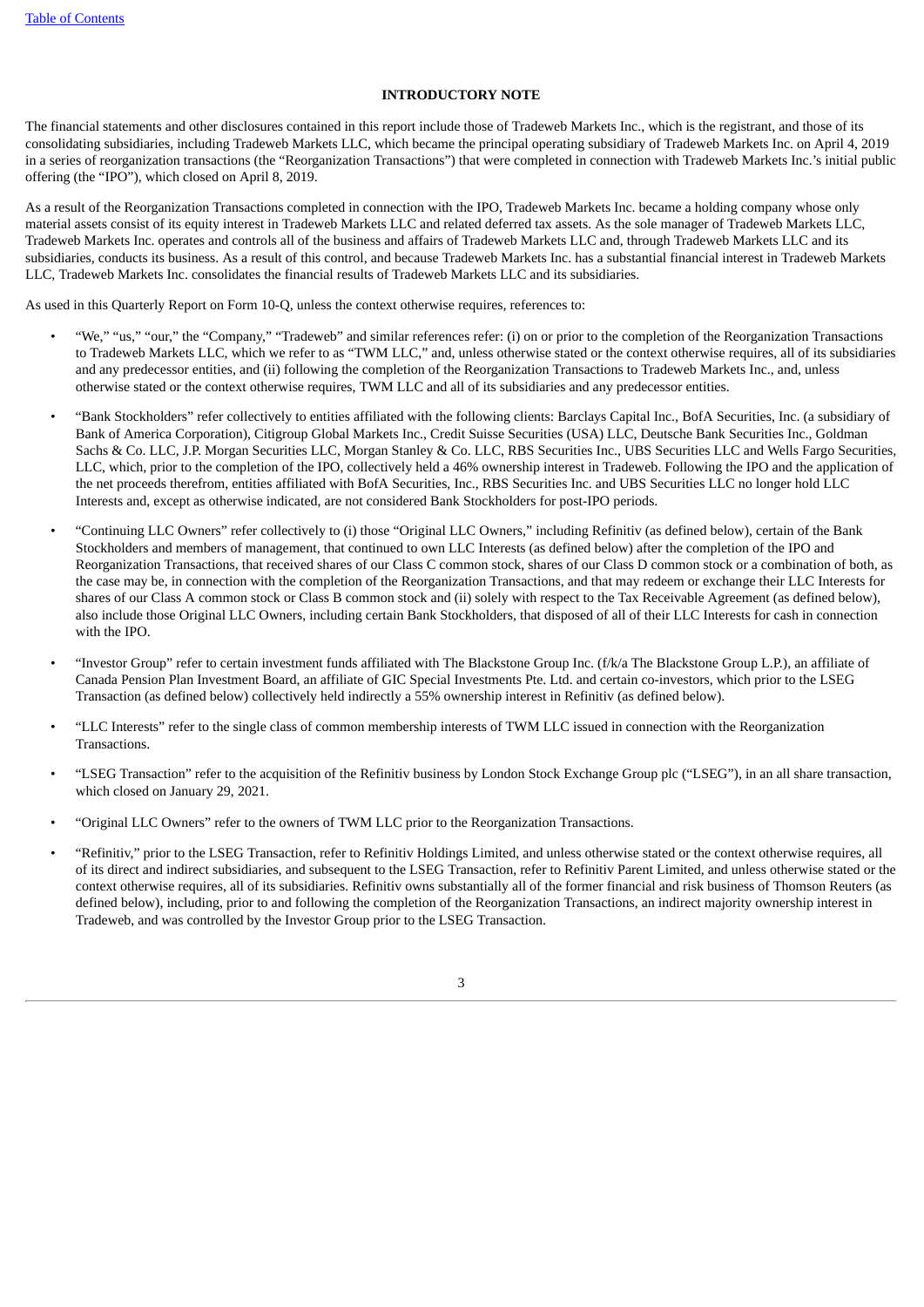- "Refinitiv Transaction" refer to the transaction pursuant to which Refinitiv indirectly acquired on October 1, 2018 substantially all of the financial and risk business of Thomson Reuters and Thomson Reuters indirectly acquired a 45% ownership interest in Refinitiv.
- "Thomson Reuters" or "TR" refer to Thomson Reuters Corporation, which prior to the LSEG Transaction indirectly held a 45% ownership interest in Refinitiv.

Numerical figures included in this Quarterly Report on Form 10-Q have been subject to rounding adjustments. Accordingly, numerical figures shown as totals in various tables may not be arithmetic aggregations of the figures that precede them. In addition, we round certain percentages presented in this Quarterly Report on Form 10-Q to the nearest whole number. As a result, figures expressed as percentages in the text may not total 100% or, when aggregated, may not be the arithmetic aggregation of the percentages that precede them.

### **USE OF NON-GAAP FINANCIAL MEASURES**

<span id="page-3-0"></span>This Quarterly Report on Form 10-Q contains "non-GAAP financial measures," which are financial measures that are not calculated and presented in accordance with GAAP.

The Securities and Exchange Commission ("SEC") has adopted rules to regulate the use in filings with the SEC and in other public disclosures of non-GAAP financial measures. These rules govern the manner in which non-GAAP financial measures are publicly presented and require, among other things:

- a presentation with equal or greater prominence of the most comparable financial measure or measures calculated and presented in accordance with GAAP; and
- a statement disclosing the purposes for which the registrant's management uses the non-GAAP financial measure.

Specifically, we make use of the non-GAAP financial measures "Free Cash Flow," "Adjusted EBITDA," "Adjusted EBITDA margin," "Adjusted EBIT," "Adjusted EBIT margin," "Adjusted Net Income" and "Adjusted Diluted EPS" in evaluating our past results and future prospects. For the definition of Free Cash Flow and a reconciliation to cash flow from operating activities, its most directly comparable financial measure presented in accordance with GAAP, see Part I, Item 2. – "Management's Discussion and Analysis of Financial Condition and Results of Operations—Non-GAAP Financial Measures." For the definitions of Adjusted EBITDA, Adjusted EBIT and Adjusted Net Income and reconciliations to net income and net income attributable to Tradeweb Markets Inc., as applicable, their most directly comparable financial measures presented in accordance with GAAP, see Part I, Item 2. – "Management's Discussion and Analysis of Financial Condition and Results of Operations—Non-GAAP Financial Measures." Adjusted EBITDA margin and Adjusted EBIT margin are defined as Adjusted EBITDA and Adjusted EBIT, respectively, divided by revenue for the applicable period. Adjusted Diluted EPS is defined as Adjusted Net Income divided by the diluted weighted average number of shares of Class A common stock and Class B common stock outstanding for the applicable period (including the effect of potentially dilutive securities determined using the treasury stock method), the weighted average number of other participating securities reflected in earnings per share using the two-class method and assuming the full exchange of all outstanding LLC Interests held by non-controlling interests for shares of Class A common stock or Class B common stock.

We present Free Cash Flow because we believe it is a useful indicator of liquidity that provides information to management and investors about the amount of cash generated from our core operations after expenditures for capitalized software development costs and furniture, equipment and leasehold improvements.

We present Adjusted EBITDA, Adjusted EBITDA margin, Adjusted EBIT and Adjusted EBIT margin because we believe they assist investors and analysts in comparing our operating performance across reporting periods on a consistent basis by excluding items that we do not believe are indicative of our core operating performance. Management and our board of directors use Adjusted EBITDA, Adjusted EBITDA margin, Adjusted EBIT and Adjusted EBIT margin to assess our financial performance and believe they are helpful in highlighting trends in our core operating performance, while other measures can differ significantly depending on long-term strategic decisions regarding capital structure, the tax jurisdictions in which we operate and capital investments. Further, our executive incentive compensation is based in part on components of Adjusted EBITDA and Adjusted EBITDA margin.

We use Adjusted Net Income and Adjusted Diluted EPS as supplemental metrics to evaluate our business performance in a way that also considers our ability to generate profit without the impact of certain items. Each of the normal recurring adjustments and other adjustments described in the definition of Adjusted Net Income helps to provide management with a measure of our operating performance over time by removing items that are not related to dayto-day operations or are non-cash expenses.

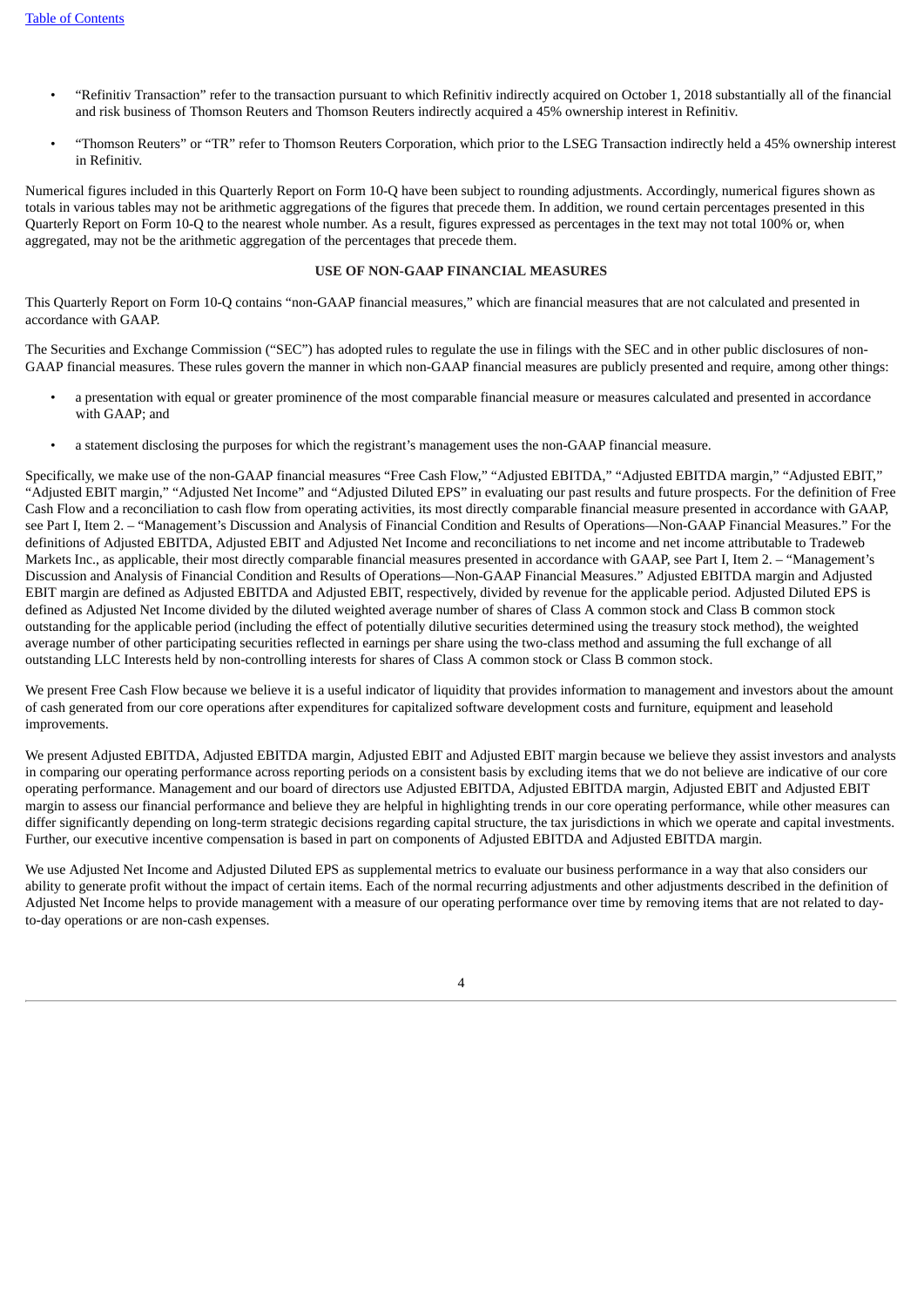Free Cash Flow, Adjusted EBITDA, Adjusted EBIT, Adjusted Net Income and Adjusted Diluted EPS have limitations as analytical tools, and you should not consider such measures either in isolation or as substitutes for analyzing our results as reported under GAAP. Some of these limitations include the following:

- Free Cash Flow, Adjusted EBITDA, Adjusted EBIT, Adjusted Net Income and Adjusted Diluted EPS do not reflect every expenditure, future requirements for capital expenditures or contractual commitments;
- Adjusted EBITDA, Adjusted EBIT, Adjusted Net Income and Adjusted Diluted EPS do not reflect changes in our working capital needs;
- Adjusted EBITDA and Adjusted EBIT do not reflect any interest expense, or the amounts necessary to service interest or principal payments on any debt obligations;
- Adjusted EBITDA and Adjusted EBIT do not reflect income tax expense, which in post-IPO periods is a necessary element of our costs and ability to operate;
- although depreciation and amortization are eliminated in the calculation of Adjusted EBITDA, and the depreciation and amortization related to acquisitions and the Refinitiv Transaction are eliminated in the calculation of Adjusted EBIT, the assets being depreciated and amortized will often have to be replaced in the future, and Adjusted EBITDA and Adjusted EBIT do not reflect any costs of such replacements;
- in post-IPO periods, Adjusted EBITDA, Adjusted EBIT, Adjusted Net Income and Adjusted Diluted EPS do not reflect the noncash component of certain employee compensation expense or payroll taxes associated with certain option exercises;
- Adjusted EBITDA, Adjusted EBIT, Adjusted Net Income and Adjusted Diluted EPS do not reflect the impact of earnings or charges resulting from matters we consider not to be indicative, on a recurring basis, of our ongoing operations; and
- other companies in our industry may calculate Free Cash Flow, Adjusted EBITDA, Adjusted EBIT, Adjusted Net Income and Adjusted Diluted EPS or similarly titled measures differently than we do, limiting their usefulness as comparative measures.

<span id="page-4-0"></span>We compensate for these limitations by relying primarily on our GAAP results and using Free Cash Flow, Adjusted EBITDA, Adjusted EBIT, Adjusted Net Income and Adjusted Diluted EPS only as supplemental information.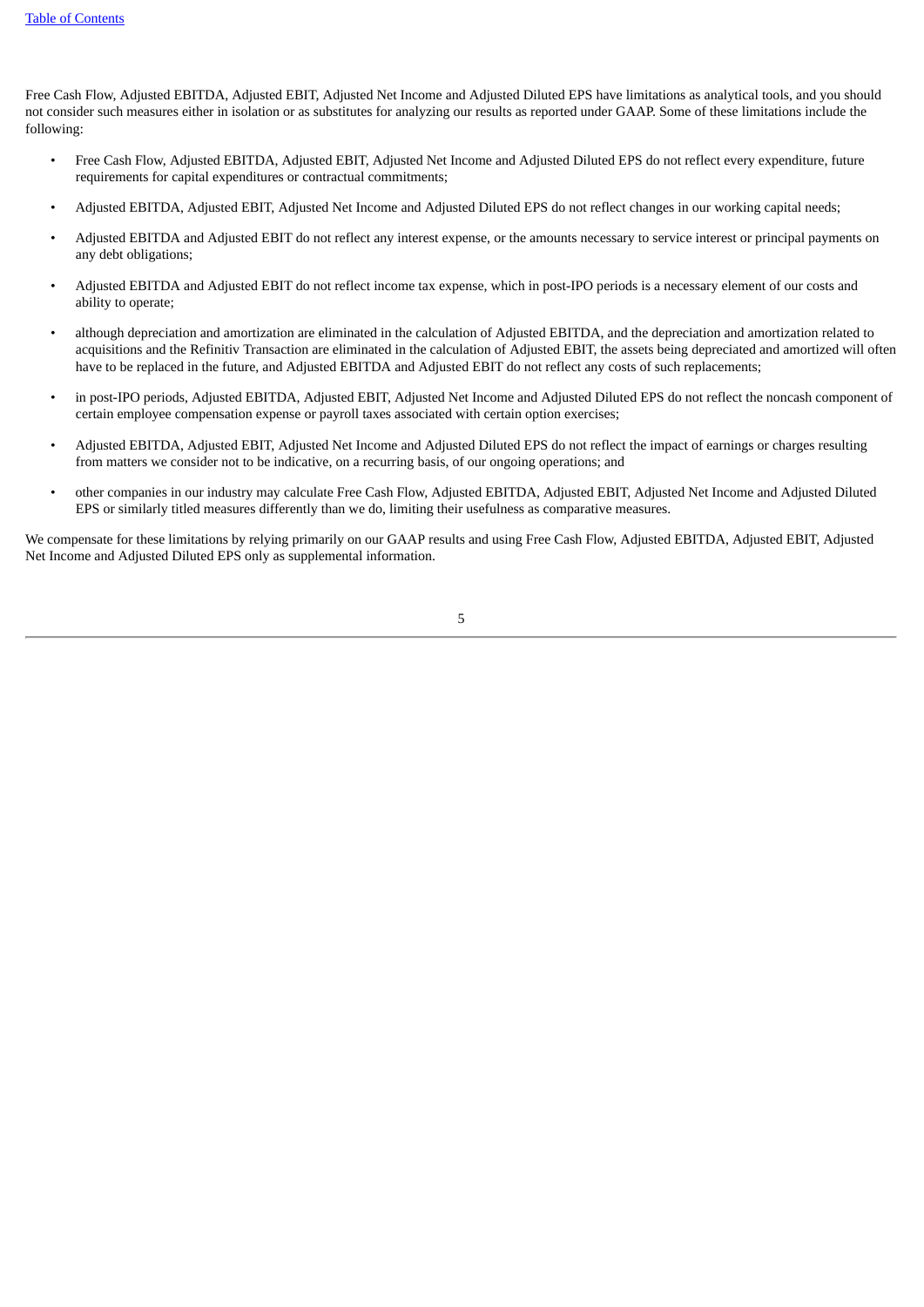# **CAUTIONARY NOTE REGARDING FORWARD-LOOKING STATEMENTS**

This Quarterly Report on Form 10-Q contains forward-looking statements within the meaning of Section 27A of the Securities Act of 1933, as amended (the "Securities Act"), and Section 21E of the Securities Exchange Act of 1934, as amended (the "Exchange Act"). You can generally identify forwardlooking statements by our use of forward-looking terminology such as "anticipate," "believe," "continue," "could," "estimate," "expect," "intend," "may," "might," "plan," "potential," "predict," "projection," "seek," "should," "will" or "would," or the negative thereof or other variations thereon or comparable terminology. In particular, statements about the markets in which we operate, including our expectations about market trends, our market opportunity and the growth of our various markets, our expansion into new markets, any potential tax savings we may realize as a result of our organizational structure, our dividend policy and our expectations, beliefs, plans, strategies, objectives, prospects or assumptions regarding future events, our performance or otherwise, contained in this Quarterly Report on Form 10-Q are forward-looking statements. In addition, statements contained in this Quarterly Report on Form 10-Q relating to the COVID-19 pandemic (including any variants of COVID-19), the potential impacts of which are inherently uncertain, are forward-looking statements.

We have based these forward-looking statements on our current expectations, assumptions, estimates and projections. While we believe these expectations, assumptions, estimates and projections are reasonable, such forward-looking statements are only predictions and involve known and unknown risks and uncertainties, many of which are beyond our control. These and other important factors may cause our actual results, performance or achievements to differ materially from those expressed or implied by these forward-looking statements, or could affect our share price.

Some of the factors that could cause actual results to differ materially from those expressed or implied by the forward-looking statements include:

- changes in economic, political, social and market conditions and the impact of these changes on trading volumes;
- our failure to compete successfully;
- our failure to adapt our business effectively to keep pace with industry changes;
- consolidation and concentration in the financial services industry;
- our dependence on dealer clients that, in some cases, are also stockholders;
- our dependence on third parties for certain market data and certain key functions;
- our ability to implement our business strategies profitably;
- our ability to successfully integrate any acquisition or to realize benefits from any strategic alliances, partnerships or joint ventures;
- our inability to maintain and grow the capacity of our trading platforms, systems and infrastructure;
- design defects, errors, failures or delays with our platforms or solutions;
- systems failures, interruptions, delays in services, cybersecurity incidents, catastrophic events and any resulting interruptions;
- inadequate protection of our intellectual property;
- extensive regulation of our industry;
- our ability to retain the services of certain members of our management;
- limitations on operating our business and incurring additional indebtedness as a result of covenant restrictions under our \$500.0 million senior secured revolving credit facility (the "Revolving Credit Facility") with Citibank, N.A., as administrative agent and collateral agent, and the other lenders party thereto, and certain Refinitiv indebtedness;
- our dependence on distributions from TWM LLC to fund our expected dividend payments and to pay our taxes and expenses, including payments under the tax receivable agreement (the "Tax Receivable Agreement") entered into in connection with the IPO;
- our ability to realize any benefit from our organizational structure;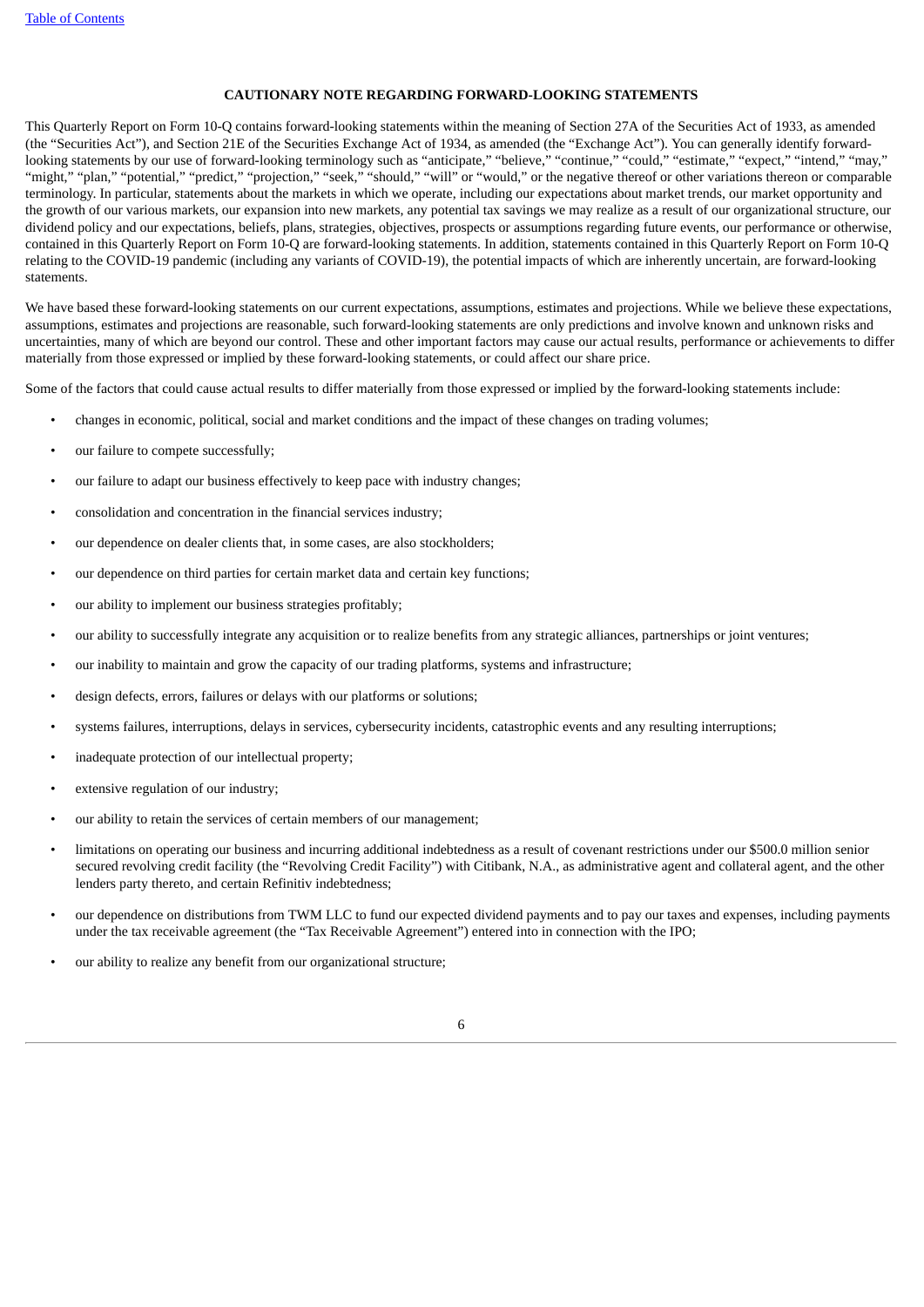- Refinitiv's, and indirectly LSEG's, control of us and our status as a controlled company; and
- other risks and uncertainties, including those listed under Part I, Item 1A. "Risk Factors" of our Annual Report on Form 10-K for the year ended December 31, 2021 (the "2021 Form 10-K"), filed with the Securities and Exchange Commission ("SEC") and in other filings we may make from time to time with the SEC.

Given these risks and uncertainties, you are cautioned not to place undue reliance on such forward-looking statements. The forward-looking statements contained in this Quarterly Report on Form 10-Q are not guarantees of future performance and our actual results of operations, financial condition or liquidity, and the development of the industry and markets in which we operate, may differ materially from the forward-looking statements contained in this Quarterly Report on Form 10-Q. In addition, even if our results of operations, financial condition or liquidity, and events in the industry and markets in which we operate, are consistent with the forward-looking statements contained in this Quarterly Report on Form 10-Q, they may not be predictive of results or developments in future periods.

Any forward-looking statement that we make in this Quarterly Report on Form 10-Q speaks only as of the date of such statement. Except as required by law, we do not undertake any obligation to update or revise, or to publicly announce any update or revision to, any of the forward-looking statements, whether as a result of new information, future events or otherwise, after the date of this Quarterly Report on Form 10-Q.

<span id="page-6-0"></span>Investors and others should note that we announce material financial and operational information using our investor relations website, press releases, SEC filings and public conference calls and webcasts. Information about Tradeweb, our business and our results of operations may also be announced by posts on Tradeweb's accounts on the following social media channels: Instagram, LinkedIn and Twitter. The information that we post through these social media channels may be deemed material. As a result, we encourage investors, the media and others interested in Tradeweb to monitor these social media channels in addition to following our investor relations website, press releases, SEC filings and public conference calls and webcasts. These social media channels may be updated from time to time on our investor relations website.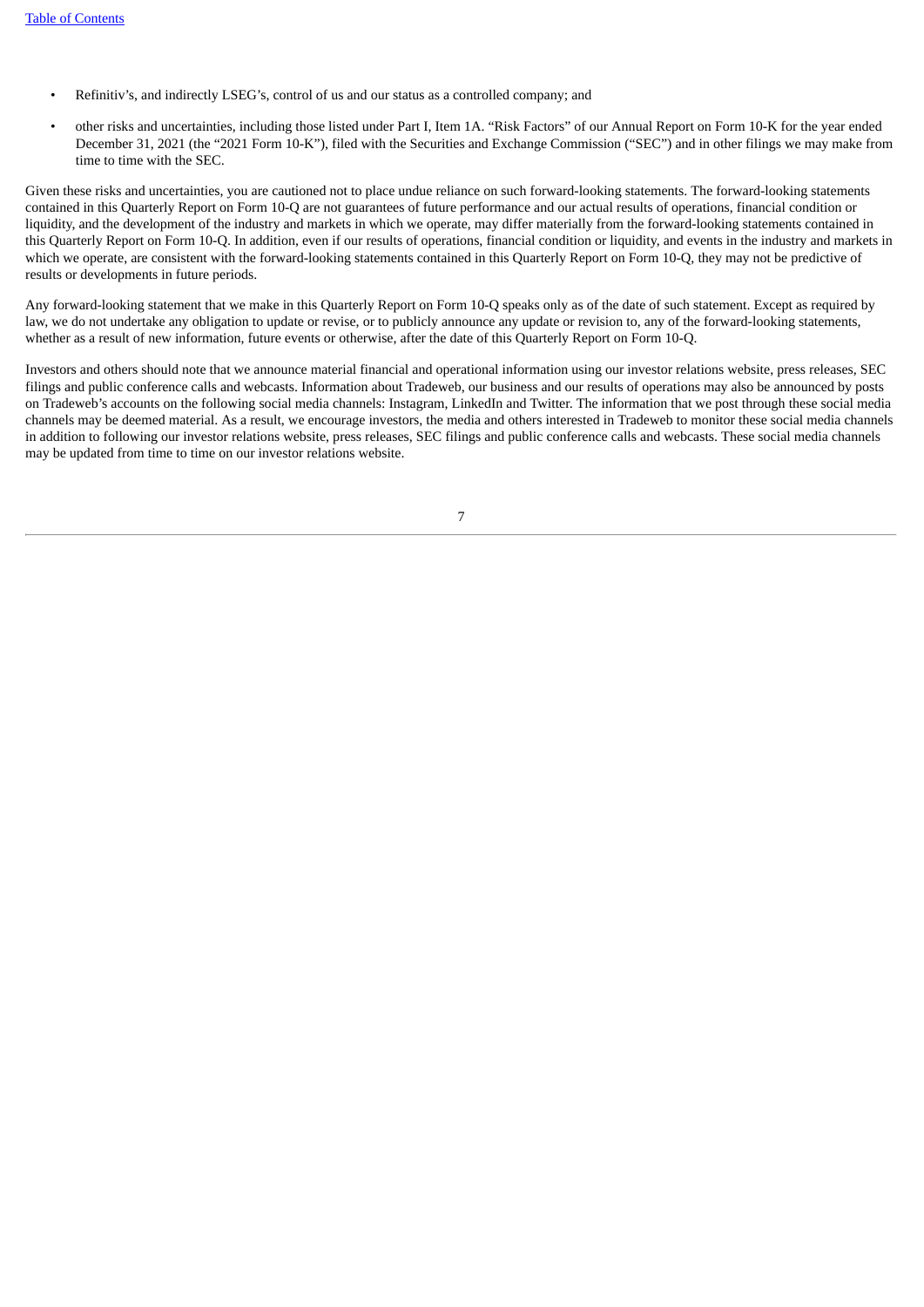#### <span id="page-7-1"></span><span id="page-7-0"></span>**PART I — FINANCIAL INFORMATION ITEM 1. FINANCIAL STATEMENTS**

# **Tradeweb Markets Inc. and Subsidiaries Condensed Consolidated Statements of Financial Condition (in thousands, except share and per share amounts) (Unaudited)**

|                                                                                                                                                                                                   |                | March 31,<br>2022 |               | December 31,<br>2021 |
|---------------------------------------------------------------------------------------------------------------------------------------------------------------------------------------------------|----------------|-------------------|---------------|----------------------|
| <b>Assets</b>                                                                                                                                                                                     |                |                   |               |                      |
| Cash and cash equivalents                                                                                                                                                                         | \$             | 828,061           | -\$           | 972,048              |
| Restricted cash                                                                                                                                                                                   |                | 1,000             |               | 1,000                |
| Receivable from brokers and dealers and clearing organizations                                                                                                                                    |                | 91,085            |               |                      |
| Deposits with clearing organizations                                                                                                                                                              |                | 35,466            |               | 20,523               |
| Accounts receivable, net of allowance for credit losses of \$73 and \$273 at March 31, 2022 and December 31, 2021, respectively                                                                   |                | 164,968           |               | 129,937              |
| Furniture, equipment, purchased software and leasehold improvements, net of accumulated depreciation and amortization                                                                             |                | 35,141            |               | 31,060               |
| Lease right-of-use assets                                                                                                                                                                         |                | 28,820            |               | 20,496               |
| Software development costs, net of accumulated amortization                                                                                                                                       |                | 152,241           |               | 156,203              |
| Goodwill                                                                                                                                                                                          |                | 2,780,259         |               | 2,780,259            |
| Intangible assets, net of accumulated amortization                                                                                                                                                |                | 1,153,216         |               | 1,180,016            |
| Receivable from affiliates                                                                                                                                                                        |                | 2,441             |               | 3,313                |
| Deferred tax asset                                                                                                                                                                                |                | 651,091           |               | 618,970              |
| Other assets                                                                                                                                                                                      |                | 77,334            |               | 76,355               |
| <b>Total assets</b>                                                                                                                                                                               | $\mathbb{S}$   | 6,001,123         | \$            | 5,990,180            |
|                                                                                                                                                                                                   |                |                   |               |                      |
| <b>Liabilities and Equity</b>                                                                                                                                                                     |                |                   |               |                      |
| <b>Liabilities</b>                                                                                                                                                                                |                |                   |               |                      |
| Securities sold under agreements to repurchase                                                                                                                                                    | $\mathfrak{s}$ | 20,511            | <sup>\$</sup> |                      |
| Payable to brokers and dealers and clearing organizations                                                                                                                                         |                | 70,512            |               |                      |
| Accrued compensation                                                                                                                                                                              |                | 74,941            |               | 154,824              |
| Deferred revenue                                                                                                                                                                                  |                | 27,667            |               | 24,930               |
| Accounts payable, accrued expenses and other liabilities                                                                                                                                          |                | 47,489            |               | 38,832               |
| Lease liabilities                                                                                                                                                                                 |                | 31,926            |               | 24,331               |
| Payable to affiliates                                                                                                                                                                             |                | 4,574             |               | 4,860                |
| Deferred tax liability                                                                                                                                                                            |                | 20,659            |               | 21.011               |
| Tax receivable agreement liability                                                                                                                                                                |                | 409,113           |               | 412,449              |
| <b>Total liabilities</b>                                                                                                                                                                          |                | 707,392           |               | 681,237              |
| Commitments and contingencies (Note 12)                                                                                                                                                           |                |                   |               |                      |
| Equity                                                                                                                                                                                            |                |                   |               |                      |
|                                                                                                                                                                                                   |                |                   |               |                      |
| Preferred stock, \$0.00001 par value; 250,000,000 shares authorized; none issued or outstanding                                                                                                   |                |                   |               |                      |
| Class A common stock, \$0.00001 par value; 1,000,000,000 shares authorized; 107,348,079 and 106,286,821 shares issued and outstanding as of<br>March 31, 2022 and December 31, 2021, respectively |                | $\mathbf{1}$      |               | $\mathbf{1}$         |
| Class B common stock, \$0.00001 par value; 450,000,000 shares authorized; 96,933,192 and 96,933,192 shares issued and outstanding as of<br>March 31, 2022 and December 31, 2021, respectively     |                | $\overline{1}$    |               | $\mathbf{1}$         |
| Class C common stock, \$0.00001 par value; 350,000,000 shares authorized; 1,654,825 and 1,654,825 shares issued and outstanding as of<br>March 31, 2022 and December 31, 2021, respectively       |                |                   |               |                      |
| Class D common stock, \$0.00001 par value; 300,000,000 shares authorized; 28,320,533 and 28,873,139 shares issued and outstanding as of<br>March 31, 2022 and December 31, 2021, respectively     |                |                   |               |                      |
| Additional paid-in capital                                                                                                                                                                        |                | 4,388,663         |               | 4,401,366            |
| Accumulated other comprehensive income (loss)                                                                                                                                                     |                | (1,964)           |               | 1,604                |
| Retained earnings                                                                                                                                                                                 |                | 261,915           |               | 242,623              |
| Total stockholders' equity attributable to Tradeweb Markets Inc.                                                                                                                                  |                | 4,648,616         |               | 4,645,595            |
| Non-controlling interests                                                                                                                                                                         |                | 645,115           |               | 663,348              |
| <b>Total equity</b>                                                                                                                                                                               |                | 5,293,731         |               | 5,308,943            |
| <b>Total liabilities and equity</b>                                                                                                                                                               | \$             | 6,001,123         | \$            | 5,990,180            |
|                                                                                                                                                                                                   |                |                   |               |                      |

<span id="page-7-2"></span>The accompanying notes are an integral part of these condensed consolidated financial statements.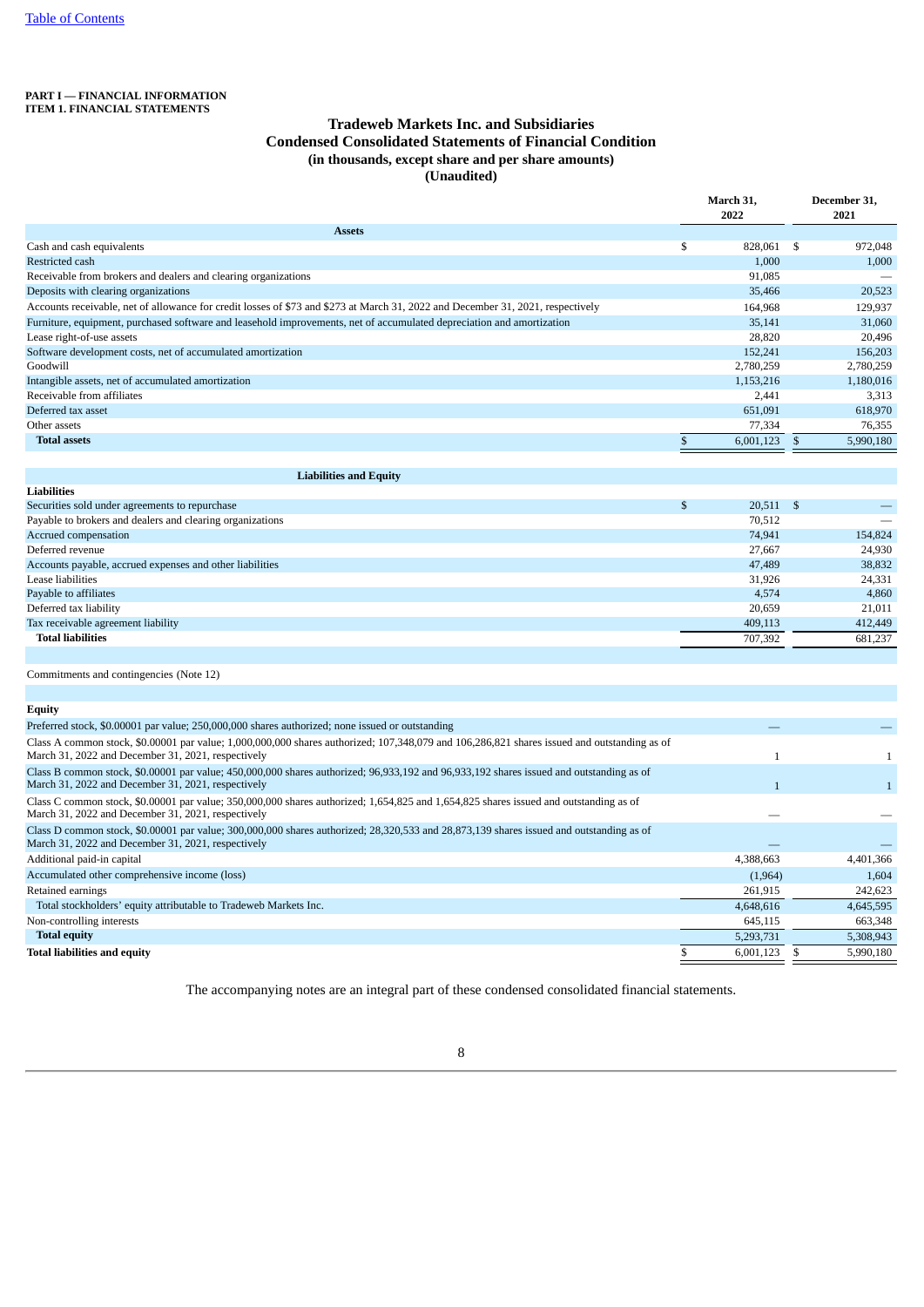# **Tradeweb Markets Inc. and Subsidiaries Condensed Consolidated Statements of Income (in thousands, except share and per share amounts) (Unaudited)**

|                                                                                             |     | <b>Three Months Ended</b><br>March 31, |    |             |  |  |
|---------------------------------------------------------------------------------------------|-----|----------------------------------------|----|-------------|--|--|
|                                                                                             |     | 2022                                   |    | 2021        |  |  |
| <b>Revenues</b>                                                                             |     |                                        |    |             |  |  |
| Transaction fees and commissions                                                            | \$  | 251,805                                | \$ | 217,816     |  |  |
| Subscription fees                                                                           |     | 41,455                                 |    | 37,868      |  |  |
| Refinitiv market data fees                                                                  |     | 15,558                                 |    | 15,117      |  |  |
| Other                                                                                       |     | 2,668                                  |    | 2,598       |  |  |
| <b>Total revenue</b>                                                                        |     | 311,486                                |    | 273,399     |  |  |
|                                                                                             |     |                                        |    |             |  |  |
| <b>Expenses</b>                                                                             |     |                                        |    |             |  |  |
| Employee compensation and benefits                                                          |     | 117,991                                |    | 103,622     |  |  |
| Depreciation and amortization                                                               |     | 44,450                                 |    | 40,966      |  |  |
| Technology and communications                                                               |     | 15,776                                 |    | 13,544      |  |  |
| General and administrative                                                                  |     | 10,313                                 |    | 3,459       |  |  |
| Professional fees                                                                           |     | 7,857                                  |    | 9,728       |  |  |
| Occupancy                                                                                   |     | 3,497                                  |    | 3,753       |  |  |
| <b>Total expenses</b>                                                                       |     | 199,884                                |    | 175,072     |  |  |
| <b>Operating income</b>                                                                     |     | 111,602                                |    | 98,327      |  |  |
| Net interest income (expense)                                                               |     | (447)                                  |    | (493)       |  |  |
| <b>Income before taxes</b>                                                                  |     | 111,155                                |    | 97,834      |  |  |
| Provision for income taxes                                                                  |     | (13,710)                               |    | (16, 269)   |  |  |
| <b>Net income</b>                                                                           |     | 97,445                                 |    | 81,565      |  |  |
| Less: Net income attributable to non-controlling interests                                  |     | 14,480                                 |    | 13,706      |  |  |
| Net income attributable to Tradeweb Markets Inc.                                            | S   | 82,965                                 | \$ | 67,859      |  |  |
|                                                                                             |     |                                        |    |             |  |  |
| Earnings per share attributable to Tradeweb Markets Inc. Class A and B common stockholders: |     |                                        |    |             |  |  |
| <b>Basic</b>                                                                                | \$  | 0.41                                   | \$ | 0.34        |  |  |
| Diluted                                                                                     | \$. | 0.40                                   | \$ | 0.33        |  |  |
| Weighted average shares outstanding:                                                        |     |                                        |    |             |  |  |
| <b>Basic</b>                                                                                |     | 204,061,347                            |    | 199,064,607 |  |  |
| Diluted                                                                                     |     | 207,497,102                            |    | 205,028,717 |  |  |
|                                                                                             |     |                                        |    |             |  |  |

<span id="page-8-0"></span>The accompanying notes are an integral part of these condensed consolidated financial statements.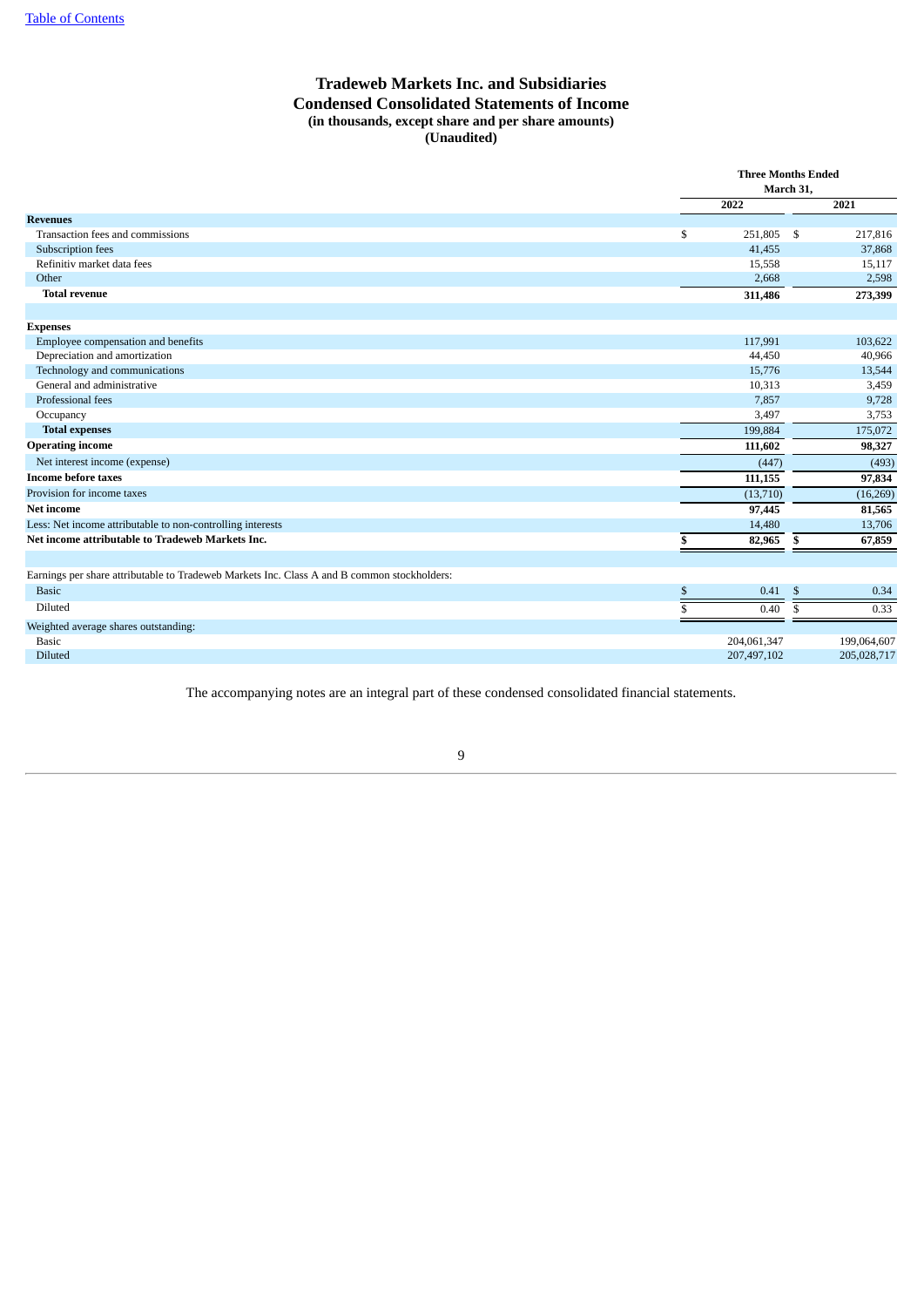# **Tradeweb Markets Inc. and Subsidiaries Condensed Consolidated Statements of Comprehensive Income (in thousands) (Unaudited)**

| 2022    | 2021                                   |
|---------|----------------------------------------|
| 97,445  | 81,565                                 |
|         |                                        |
| (4,098) | (343)                                  |
| (4,098) | (343)                                  |
|         |                                        |
| 93.347  | 81,222                                 |
| 14,480  | 13,706                                 |
| (530)   | (46)                                   |
| 79.397  | 67,562                                 |
|         | <b>Three Months Ended</b><br>March 31. |

|                                                                                    | <b>Three Months Ended</b><br>March 31, |           |  |        |  |  |
|------------------------------------------------------------------------------------|----------------------------------------|-----------|--|--------|--|--|
|                                                                                    |                                        | 2022      |  | 2021   |  |  |
| Comprehensive income - Tradeweb Markets Inc.                                       |                                        |           |  |        |  |  |
| Net income attributable to Tradeweb Markets Inc.                                   |                                        | 82,965 \$ |  | 67,859 |  |  |
| Other comprehensive income (loss):                                                 |                                        |           |  |        |  |  |
| Foreign currency translation adjustments attributable to Tradeweb Markets Inc.     |                                        | (3,568)   |  | (297)  |  |  |
| Comprehensive income attributable to Tradeweb Markets Inc.                         |                                        | 79,397    |  | 67,562 |  |  |
|                                                                                    |                                        |           |  |        |  |  |
| <b>Comprehensive income - Non-controlling interests</b>                            |                                        |           |  |        |  |  |
| Net income attributable to non-controlling interests                               |                                        | 14,480 \$ |  | 13,706 |  |  |
| Other comprehensive income (loss):                                                 |                                        |           |  |        |  |  |
| Foreign currency translation adjustments attributable to non-controlling interests |                                        | (530)     |  | (46)   |  |  |
| Comprehensive income attributable to non-controlling interests                     |                                        | 13,950    |  | 13,660 |  |  |

<span id="page-9-0"></span>The accompanying notes are an integral part of these condensed consolidated financial statements.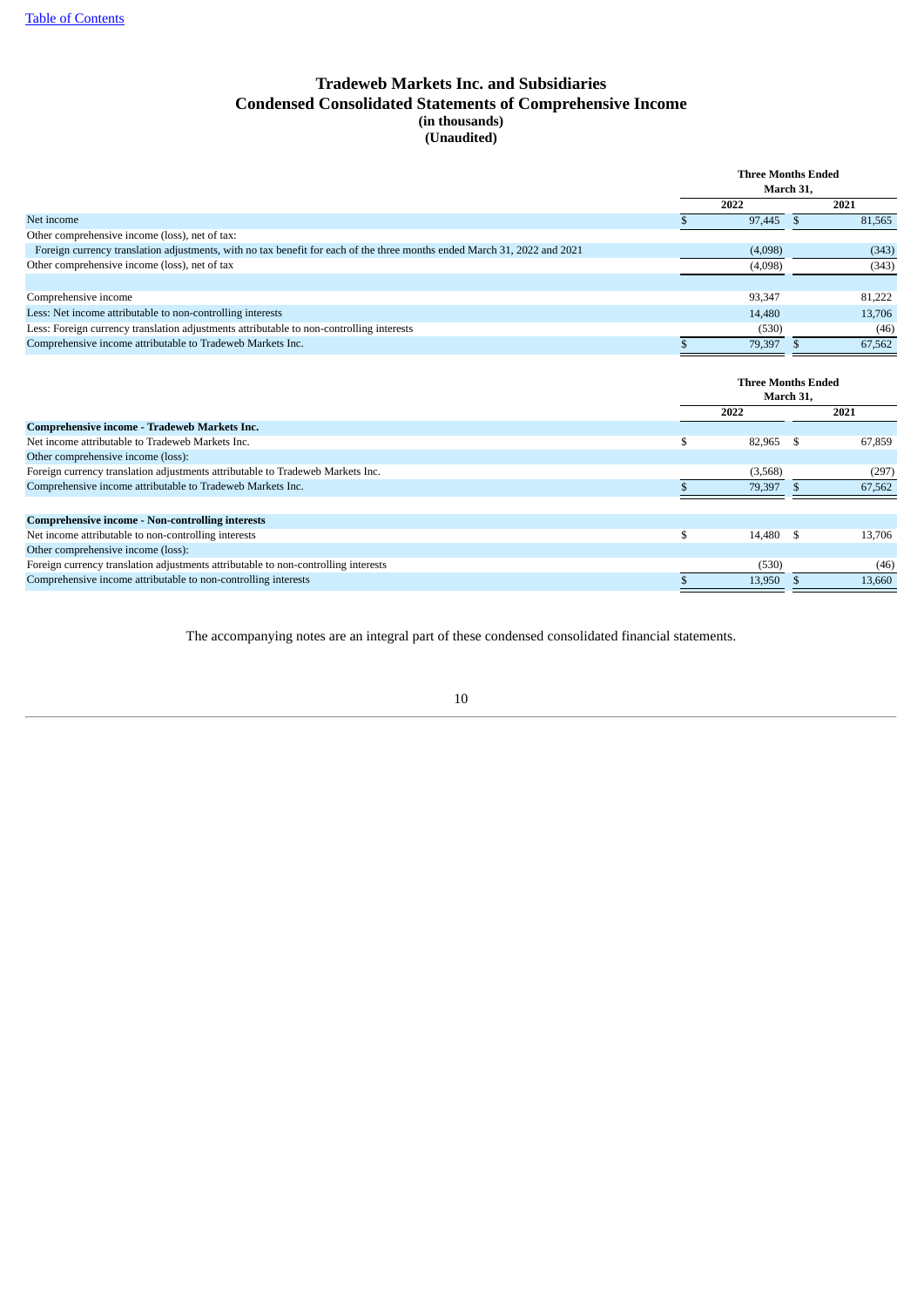# **Tradeweb Markets Inc. and Subsidiaries Condensed Consolidated Statements of Changes in Equity (in thousands, except share and per share amounts) (Unaudited)**

|                                                                                                                                                                           | Tradeweb Markets Inc. Stockholders' Equity |    |                          |                                       |  |                          |                                            |        |                                 |                                       |   |                          |                                         |     |                                                               |      |                                    |     |                                                |    |                                 |  |
|---------------------------------------------------------------------------------------------------------------------------------------------------------------------------|--------------------------------------------|----|--------------------------|---------------------------------------|--|--------------------------|--------------------------------------------|--------|---------------------------------|---------------------------------------|---|--------------------------|-----------------------------------------|-----|---------------------------------------------------------------|------|------------------------------------|-----|------------------------------------------------|----|---------------------------------|--|
|                                                                                                                                                                           | Class A<br><b>Common Stock</b>             |    |                          | <b>Class B</b><br><b>Common Stock</b> |  |                          | Class C<br><b>Common Stock</b>             |        |                                 | <b>Class D</b><br><b>Common Stock</b> |   |                          | <b>Additional</b><br>Paid-In<br>Capital |     | <b>Accumulated</b><br>Other<br>Comprehensive<br>Income (Loss) |      | <b>Retained</b><br><b>Earnings</b> |     | Non-<br><b>Controlling</b><br><b>Interests</b> |    | <b>Total</b><br>Equity          |  |
|                                                                                                                                                                           | <b>Shares</b>                              |    | Amount                   | <b>Shares</b>                         |  | <b>Amount</b>            | <b>Shares</b>                              | Amount |                                 | <b>Shares</b>                         |   | Amount                   |                                         |     |                                                               |      |                                    |     |                                                |    |                                 |  |
| Balance at December 31, 2021                                                                                                                                              | 106,286,821                                |    |                          | 96,933,192                            |  |                          | 1.654.825                                  |        | $\hspace{0.05cm}$               | 28,873,139                            | s | $\overline{\phantom{a}}$ | 4.401.366                               | -S  | 1.604                                                         | - S  | 242,623                            | - S | 663,348                                        | -9 | 5,308,943                       |  |
| Activities related to exchanges of LLC Interests                                                                                                                          | 552,606                                    |    | $\qquad \qquad$          |                                       |  |                          | $\qquad \qquad \overline{\qquad \qquad }%$ |        | $\hspace{0.05cm}$               | (552, 606)                            |   |                          | $\overline{\phantom{a}}$                |     | $\qquad \qquad$                                               |      | $\overline{\phantom{a}}$           |     | -                                              |    | $\hspace{0.1mm}-\hspace{0.1mm}$ |  |
| Issuance of common stock from equity incentive<br>plans                                                                                                                   | 1,068,080                                  |    | $\sim$                   |                                       |  |                          |                                            |        |                                 | -                                     |   | $\overline{\phantom{a}}$ | 692                                     |     | $\overline{\phantom{a}}$                                      |      | $\sim$                             |     | $\overline{\phantom{a}}$                       |    | 692                             |  |
| Share repurchases pursuant to the Share Repurchase<br>Program                                                                                                             | (559, 428)                                 |    | $\sim$                   |                                       |  |                          |                                            |        |                                 |                                       |   |                          |                                         |     | $\qquad \qquad - \qquad$                                      |      | (47, 323)                          |     | -                                              |    | (47, 323)                       |  |
| Tax receivable agreement liability and deferred taxes<br>arising from LLC Interest ownership exchanges and<br>the issuance of common stock from equity incentive<br>plans | $\sim$                                     |    |                          |                                       |  |                          | -                                          |        |                                 |                                       |   |                          | 38,676                                  |     |                                                               |      | $\sim$                             |     | $\overline{\phantom{a}}$                       |    | 38,676                          |  |
| Adjustments to non-controlling interests                                                                                                                                  | $\overline{\phantom{a}}$                   |    |                          | $\overline{\phantom{a}}$              |  | $\overline{\phantom{a}}$ | $\hspace{0.1mm}-\hspace{0.1mm}$            |        | $\hspace{0.1mm}-\hspace{0.1mm}$ | -                                     |   | $\qquad \qquad$          | 30,005                                  |     |                                                               |      | $\hspace{0.1mm}-\hspace{0.1mm}$    |     | (30,005)                                       |    | $\hspace{0.1mm}-\hspace{0.1mm}$ |  |
| Distributions to non-controlling interests                                                                                                                                | $\overline{\phantom{a}}$                   |    |                          | -                                     |  |                          | $\overline{\phantom{a}}$                   |        | -                               |                                       |   | $\overline{\phantom{a}}$ | $\hspace{0.05cm}$                       |     | $\overline{\phantom{a}}$                                      |      | $\hspace{0.05cm}$                  |     | (2, 178)                                       |    | (2, 178)                        |  |
| Dividends (\$0.08 per share)                                                                                                                                              | $\hspace{0.1mm}-\hspace{0.1mm}$            |    | $\overline{\phantom{a}}$ | $\overline{\phantom{a}}$              |  | $\sim$                   | $\hspace{0.1mm}-\hspace{0.1mm}$            |        | $\hspace{0.1mm}-\hspace{0.1mm}$ | $\overline{\phantom{a}}$              |   | $\qquad \qquad$          | $\hspace{0.1mm}-\hspace{0.1mm}$         |     | $\hspace{0.1mm}-\hspace{0.1mm}$                               |      | (16, 350)                          |     | $\hspace{0.1mm}-\hspace{0.1mm}$                |    | (16, 350)                       |  |
| Stock-based compensation expense under the PRSU Plan                                                                                                                      | $\overline{\phantom{a}}$                   |    |                          |                                       |  |                          | $\overline{\phantom{a}}$                   |        |                                 | -                                     |   | $\overline{\phantom{a}}$ | 6,351                                   |     | $\overline{\phantom{a}}$                                      |      | $\overline{\phantom{a}}$           |     | $\overline{\phantom{a}}$                       |    | 6,351                           |  |
| Stock-based compensation expense under the RSU Plan                                                                                                                       | $\overline{\phantom{a}}$                   |    |                          |                                       |  |                          |                                            |        |                                 |                                       |   | -                        | 6,102                                   |     |                                                               |      |                                    |     | -                                              |    | 6,102                           |  |
| Stock-based compensation expense under the Option<br>Plan                                                                                                                 | $\hspace{0.05cm}$                          |    |                          |                                       |  |                          |                                            |        |                                 |                                       |   |                          | 1,229                                   |     | -                                                             |      | $\sim$                             |     |                                                |    | 1,229                           |  |
| Payroll taxes paid for stock-based compensation                                                                                                                           | $\hspace{0.1mm}-\hspace{0.1mm}$            |    | -                        | $\overline{\phantom{a}}$              |  |                          | $\hspace{0.1mm}-\hspace{0.1mm}$            |        | $\hspace{0.1mm}-\hspace{0.1mm}$ | -                                     |   |                          | (95, 758)                               |     | $\qquad \qquad - \qquad$                                      |      | $\hspace{0.1mm}-\hspace{0.1mm}$    |     | $\hspace{0.05cm}$                              |    | (95, 758)                       |  |
| Net income                                                                                                                                                                | $\sim$                                     |    |                          | $\overline{\phantom{a}}$              |  |                          | $\hspace{0.05cm}$                          |        |                                 |                                       |   | $\overline{\phantom{a}}$ | $\hspace{0.05cm}$                       |     |                                                               |      | 82,965                             |     | 14,480                                         |    | 97,445                          |  |
| Foreign currency translation adjustments                                                                                                                                  | $\hspace{0.1mm}-\hspace{0.1mm}$            |    | $\overline{\phantom{a}}$ | $\overline{\phantom{a}}$              |  | $\overline{\phantom{a}}$ | $\hspace{0.1mm}-\hspace{0.1mm}$            |        | $\hspace{0.1mm}-\hspace{0.1mm}$ | -                                     |   |                          | $\qquad \qquad - \qquad$                |     | (3, 568)                                                      |      | $\hspace{0.1mm}-\hspace{0.1mm}$    |     | (530)                                          |    | (4,098)                         |  |
| Balance at March 31, 2022                                                                                                                                                 | 107,348,079                                | -5 |                          | 96,933,192                            |  |                          | 1,654,825                                  |        | $\hspace{0.05cm}$               | 28,320,533                            |   |                          | 4,388,663                               | - 5 | (1,964)                                                       | - \$ | 261,915                            |     | 645,115                                        |    | 5,293,731                       |  |

The accompanying notes are an integral part of these condensed consolidated financial statements.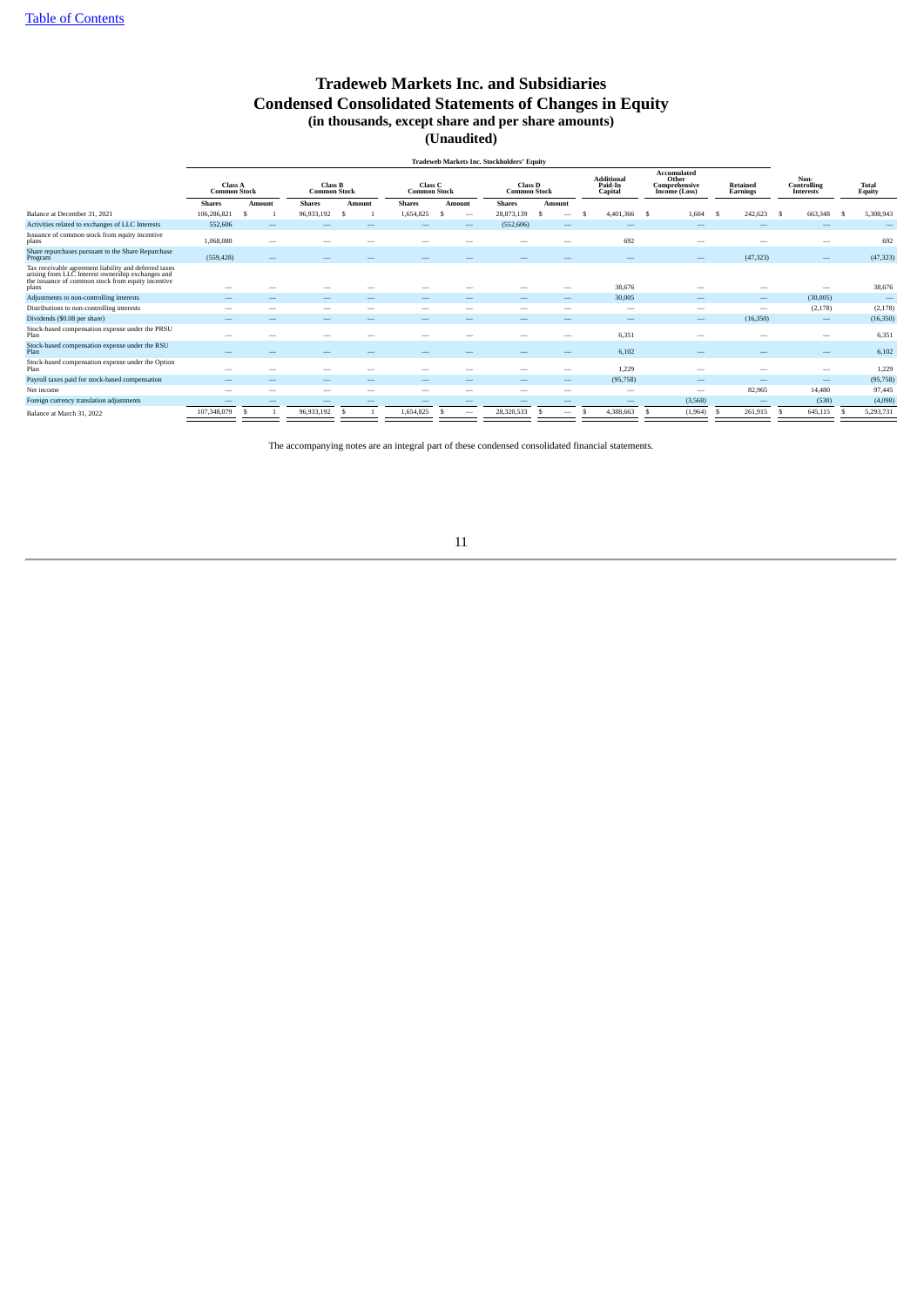# **Tradeweb Markets Inc. and Subsidiaries Condensed Consolidated Statements of Changes in Equity – (Continued) (in thousands, except share and per share amounts)**

# **(Unaudited)**

**Tradeweb Markets Inc. Stockholders' Equity**

|                                                                                                        | Class A<br><b>Common Stock</b> |                          | Class B<br><b>Common Stock</b> |                          | Class C<br><b>Common Stock</b> |                   | <b>Class D</b><br><b>Common Stock</b> |                          | <b>Additional</b><br>Paid-In<br>Capital | <b>Accumulated</b><br>Other<br>Comprehensive<br>Income (Loss) | <b>Retained</b><br><b>Earnings</b> | Non-<br><b>Controlling</b><br><b>Interests</b> | <b>Total</b><br>Equity   |  |
|--------------------------------------------------------------------------------------------------------|--------------------------------|--------------------------|--------------------------------|--------------------------|--------------------------------|-------------------|---------------------------------------|--------------------------|-----------------------------------------|---------------------------------------------------------------|------------------------------------|------------------------------------------------|--------------------------|--|
|                                                                                                        | <b>Shares</b>                  | Amount                   | <b>Shares</b>                  | Amount                   | <b>Shares</b>                  | Amount            | <b>Shares</b>                         | Amount                   |                                         |                                                               |                                    |                                                |                          |  |
| Balance at December 31, 2020                                                                           | 98,075,465                     |                          | 96,933,192                     | s                        | 3,139,821                      | $\qquad \qquad$   | 30,871,381                            |                          | 4,143,094                               | 4,314<br>- S                                                  | 156,041<br>- \$                    | 715,712<br>- 5                                 | 5,019,163                |  |
| Activities related to exchanges of LLC Interests                                                       | 3,479,269                      | $\overline{\phantom{a}}$ | $\overline{\phantom{a}}$       | $\overline{\phantom{a}}$ | (1,484,996)                    | $\hspace{0.05cm}$ | (1,994,273)                           | $\overline{\phantom{a}}$ | $\overline{\phantom{a}}$                | -                                                             | $\sim$                             | $\overline{\phantom{a}}$                       | $\overline{\phantom{a}}$ |  |
| Tax receivable agreement liability and deferred taxes<br>arising from LLC Interest ownership exchanges | $\overline{\phantom{a}}$       |                          |                                |                          |                                |                   |                                       |                          | 65,177                                  |                                                               |                                    | $\overline{\phantom{a}}$                       | 65,177                   |  |
| Issuance of common stock from equity incentive plans                                                   | 3,088,545                      | $\sim$                   | $\overline{\phantom{a}}$       |                          | $\overline{\phantom{a}}$       |                   |                                       | $\sim$                   | 46,397                                  | -                                                             | $\sim$                             | $\sim$                                         | 46,397                   |  |
| Deferred taxes arising from issuance of common stock<br>from equity incentive plans                    | $\qquad \qquad$                |                          | $\overline{\phantom{a}}$       |                          | $\overline{\phantom{a}}$       | -                 |                                       | $\overline{\phantom{a}}$ | 6,417                                   | -                                                             | $\overline{\phantom{a}}$           | $\overline{\phantom{a}}$                       | 6,417                    |  |
| Adjustments to non-controlling interests                                                               | $\sim$                         |                          | $\overline{\phantom{a}}$       | --                       | $\overline{\phantom{a}}$       |                   |                                       | $\sim$                   | 80,665                                  | 85                                                            | $\hspace{0.05cm}$                  | (80, 750)                                      | $\sim$                   |  |
| Distributions to non-controlling interests                                                             | $-$                            |                          |                                | $-$                      | $\hspace{0.05cm}$              | -                 | $\overline{\phantom{a}}$              | $\overline{\phantom{a}}$ | $\qquad \qquad - \qquad$                | $\qquad \qquad \overline{\qquad \qquad }$                     | $\hspace{0.1mm}-\hspace{0.1mm}$    | (2,504)                                        | (2,504)                  |  |
| Dividends (\$0.08 per share)                                                                           | $\sim$                         |                          |                                |                          | -                              |                   |                                       |                          | $\overline{\phantom{a}}$                | $\hspace{0.05cm}$                                             | (16,030)                           | $\hspace{0.05cm}$                              | (16, 030)                |  |
| $\operatorname{\mathsf{Stock\text{-}based}}$ compensation expense under the PRSU Plan                  | $\overline{\phantom{a}}$       |                          |                                |                          |                                |                   |                                       |                          | 5,997                                   | -                                                             |                                    |                                                | 5,997                    |  |
| Stock-based compensation expense under the RSU<br>Plan                                                 | $\sim$                         |                          |                                |                          |                                |                   |                                       |                          | 2,523                                   |                                                               |                                    | $\overline{\phantom{a}}$                       | 2,523                    |  |
| Stock-based compensation expense under the Option<br>Plan                                              | $\qquad \qquad$                |                          |                                |                          | $\overline{\phantom{a}}$       |                   |                                       | $\overline{\phantom{a}}$ | 2,240                                   |                                                               | $\overline{\phantom{a}}$           | $\overline{\phantom{a}}$                       | 2,240                    |  |
| Payroll taxes paid for stock-based compensation                                                        | $\overline{\phantom{a}}$       |                          | $\overline{\phantom{a}}$       | $\sim$                   | $\overline{\phantom{a}}$       | -                 | $\sim$                                | $\hspace{0.05cm}$        | (45, 464)                               | -                                                             | $\overline{\phantom{a}}$           |                                                | (45, 464)                |  |
| Net income                                                                                             | $\overline{\phantom{a}}$       |                          | -                              |                          | $\overline{\phantom{a}}$       |                   |                                       |                          | $\qquad \qquad - \qquad$                | $\hspace{0.1mm}-\hspace{0.1mm}$                               | 67,859                             | 13,706                                         | 81,565                   |  |
| Foreign currency translation adjustments                                                               | $\hspace{0.05cm}$              | $\hspace{0.05cm}$        | $\hspace{0.05cm}$              | $\hspace{0.05cm}$        | $\hspace{0.05cm}$              |                   | $\hspace{0.05cm}$                     | $\hspace{0.05cm}$        | $\hspace{0.05cm}$                       | (297)                                                         | $\hspace{0.05cm}$                  | (46)                                           | (343)                    |  |
| Balance at March 31, 2021                                                                              | 104,643,279                    |                          | 96,933,192                     |                          | 1,654,825                      | -                 | 28,877,108                            | $\qquad \qquad$          | 4,307,046                               | 4,102                                                         | 207,870                            | 646,118                                        | 5,165,138                |  |

<span id="page-11-0"></span>The accompanying notes are an integral part of these condensed consolidated financial statements.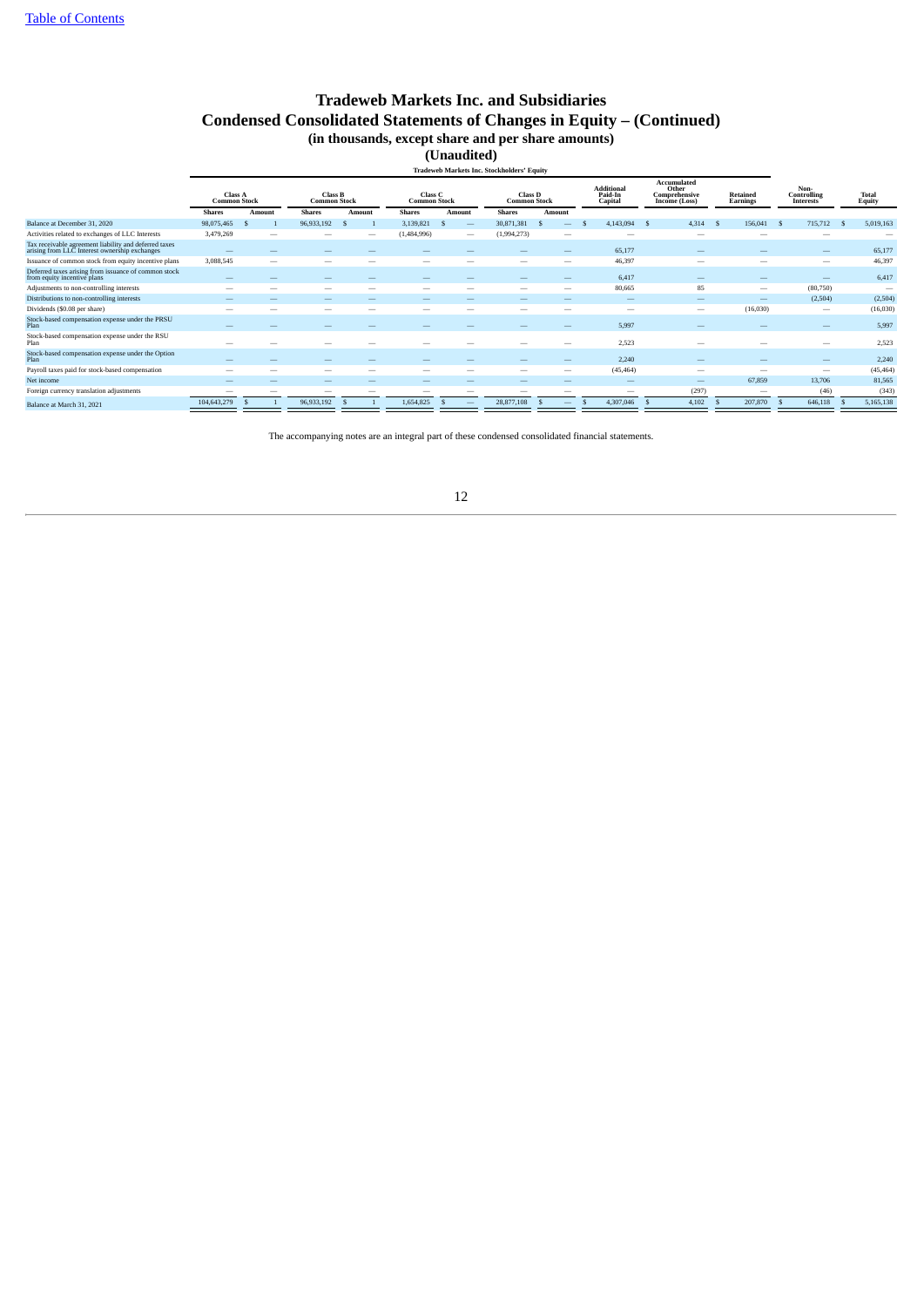# **Tradeweb Markets Inc. and Subsidiaries Condensed Consolidated Statements of Cash Flows (in thousands) (Unaudited)**

|                                                                                                                                              |                | <b>Three Months Ended</b><br>March 31, |                |              |  |
|----------------------------------------------------------------------------------------------------------------------------------------------|----------------|----------------------------------------|----------------|--------------|--|
|                                                                                                                                              |                | 2022                                   |                | 2021         |  |
| <b>Cash flows from operating activities</b>                                                                                                  |                |                                        |                |              |  |
| Net income                                                                                                                                   | \$             | 97,445 \$                              |                | 81,565       |  |
| Adjustments to reconcile net income to net cash provided by (used in) operating activities:                                                  |                |                                        |                |              |  |
| Depreciation and amortization                                                                                                                |                | 44,450                                 |                | 40,966       |  |
| Stock-based compensation expense                                                                                                             |                | 13,712                                 |                | 10,760       |  |
| Deferred taxes                                                                                                                               |                | 11,640                                 |                | 15,997       |  |
| (Increase) decrease in operating assets:                                                                                                     |                |                                        |                |              |  |
| Receivable from/payable to brokers and dealers and clearing organizations, net                                                               |                | (20, 573)                              |                | (101)        |  |
| Deposits with clearing organizations                                                                                                         |                | (14,996)                               |                | 906          |  |
| Accounts receivable                                                                                                                          |                | (36, 437)                              |                | (38, 831)    |  |
| Receivable from/payable to affiliates, net                                                                                                   |                | 692                                    |                | (6, 491)     |  |
| Other assets                                                                                                                                 |                | (1,079)                                |                | 7,226        |  |
| Increase (decrease) in operating liabilities:                                                                                                |                |                                        |                |              |  |
| Securities sold under agreements to repurchase                                                                                               |                | 20,511                                 |                |              |  |
| Accrued compensation                                                                                                                         |                | (81, 025)                              |                | (59, 275)    |  |
| Deferred revenue                                                                                                                             |                | 2,766                                  |                | 3,995        |  |
| Accounts payable, accrued expenses and other liabilities                                                                                     |                | 8,137                                  |                | 770          |  |
| Employee equity compensation payable                                                                                                         |                |                                        |                | (1, 915)     |  |
| Net cash provided by operating activities                                                                                                    |                | 45,243                                 |                | 55,572       |  |
| Cash flows from investing activities                                                                                                         |                |                                        |                |              |  |
| Purchases of furniture, equipment, software and leasehold improvements                                                                       |                | (9,061)                                |                | (4,359)      |  |
| Capitalized software development costs                                                                                                       |                | (8,979)                                |                | (8,266)      |  |
| Net cash used in investing activities                                                                                                        |                | (18,040)                               |                | (12, 625)    |  |
| <b>Cash flows from financing activities</b>                                                                                                  |                |                                        |                |              |  |
| Share repurchases pursuant to the Share Repurchase Program                                                                                   |                | (47, 323)                              |                |              |  |
| Proceeds from stock-based compensation exercises                                                                                             |                | 692                                    |                | 46,397       |  |
| Dividends                                                                                                                                    |                | (16, 350)                              |                | (16,030)     |  |
| Distributions to non-controlling interests                                                                                                   |                | (2,178)                                |                | (2,504)      |  |
| Payroll taxes paid for stock-based compensation                                                                                              |                | (93, 927)                              |                | (45, 464)    |  |
| Payments on tax receivable agreement liability                                                                                               |                | (8,995)                                |                | (6, 849)     |  |
| Net cash used in financing activities                                                                                                        |                | (168,081)                              |                | (24, 450)    |  |
| Effect of exchange rate changes on cash, cash equivalents and restricted cash                                                                |                | (3,109)                                |                | 161          |  |
| Net increase (decrease) in cash, cash equivalents and restricted cash                                                                        |                | (143, 987)                             |                | 18,658       |  |
| Cash, cash equivalents and restricted cash                                                                                                   |                |                                        |                |              |  |
| <b>Beginning of period</b>                                                                                                                   |                | 973,048                                |                | 792,280      |  |
| End of period                                                                                                                                | \$             | 829,061 \$                             |                | 810,938      |  |
|                                                                                                                                              |                |                                        |                |              |  |
| Supplemental disclosure of cash flow information                                                                                             |                |                                        |                |              |  |
| Income taxes paid, net of (refunds)                                                                                                          | \$             | 2,764                                  | $\mathfrak{s}$ | (4, 175)     |  |
| <b>Non-cash financing activities</b>                                                                                                         |                |                                        |                |              |  |
| Withholding taxes payable relating to stock-based compensation settlements included in accrued compensation                                  |                |                                        |                |              |  |
|                                                                                                                                              | \$             | 1,831                                  | \$             |              |  |
| Items arising from LLC Interest ownership changes:                                                                                           |                |                                        |                |              |  |
| Establishment of liabilities under tax receivable agreement                                                                                  | $\mathbb{S}$   | 5,659 \$                               |                | 27,666       |  |
| Deferred tax asset                                                                                                                           | \$             | 44,335 \$                              |                | 99,260       |  |
|                                                                                                                                              |                |                                        |                |              |  |
|                                                                                                                                              |                | March 31,<br>2022                      |                | December 31, |  |
| Reconciliation of cash, cash equivalents and restricted cash as shown on the statements of financial condition:<br>Cash and cash equivalents |                |                                        |                | 2021         |  |
|                                                                                                                                              | $\mathfrak{s}$ | $828,061$ \$                           |                | 972,048      |  |
| Restricted cash                                                                                                                              |                | 1,000                                  |                | 1,000        |  |
| Cash, cash equivalents and restricted cash shown in the statement of cash flows                                                              | $\mathbb{S}$   | 829,061 \$                             |                | 973,048      |  |

<span id="page-12-0"></span>The accompanying notes are an integral part of these condensed consolidated financial statements.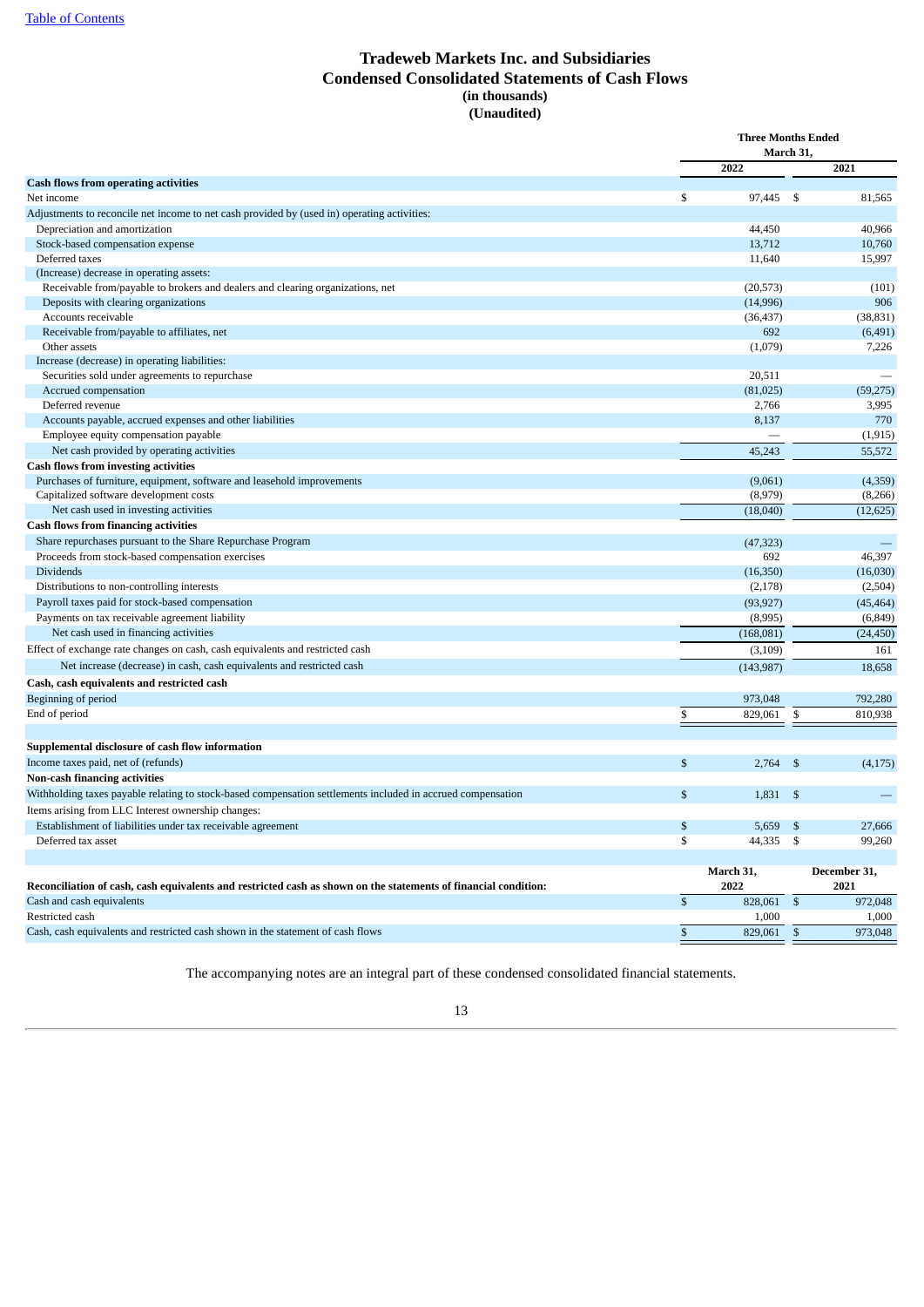# **Notes to Condensed Consolidated Financial Statements (Unaudited)**

<span id="page-13-0"></span>

|                |                                                                | Page |
|----------------|----------------------------------------------------------------|------|
| Note 1         | <b>Organization</b>                                            | 15   |
| Note 2         | <b>Significant Accounting Policies</b>                         | 17   |
| Note 3         | <b>Restricted Cash</b>                                         | 22   |
| Note 4         | Revenue                                                        | 23   |
| Note 5         | <b>Income Taxes</b>                                            | 24   |
| Note 6         | <b>Tax Receivable Agreement</b>                                | 25   |
| Note 7         | <b>Non-Controlling Interests</b>                               | 25   |
| Note 8         | <b>Stockholders' Equity and Stock-Based Compensation Plans</b> | 26   |
| Note 9         | <b>Related Party Transactions</b>                              | 27   |
| Note 10        | <b>Fair Value of Financial Instruments</b>                     | 29   |
| <b>Note 11</b> | <b>Credit Risk</b>                                             | 31   |
| Note 12        | <b>Commitments and Contingencies</b>                           | 32   |
| Note 13        | <b>Earnings Per Share</b>                                      | 33   |
| Note 14        | <b>Regulatory Capital Requirements</b>                         | 34   |
| Note 15        | <b>Business Segment and Geographic Information</b>             | 35   |
| Note 16        | <b>Subsequent Events</b>                                       | 36   |
|                |                                                                |      |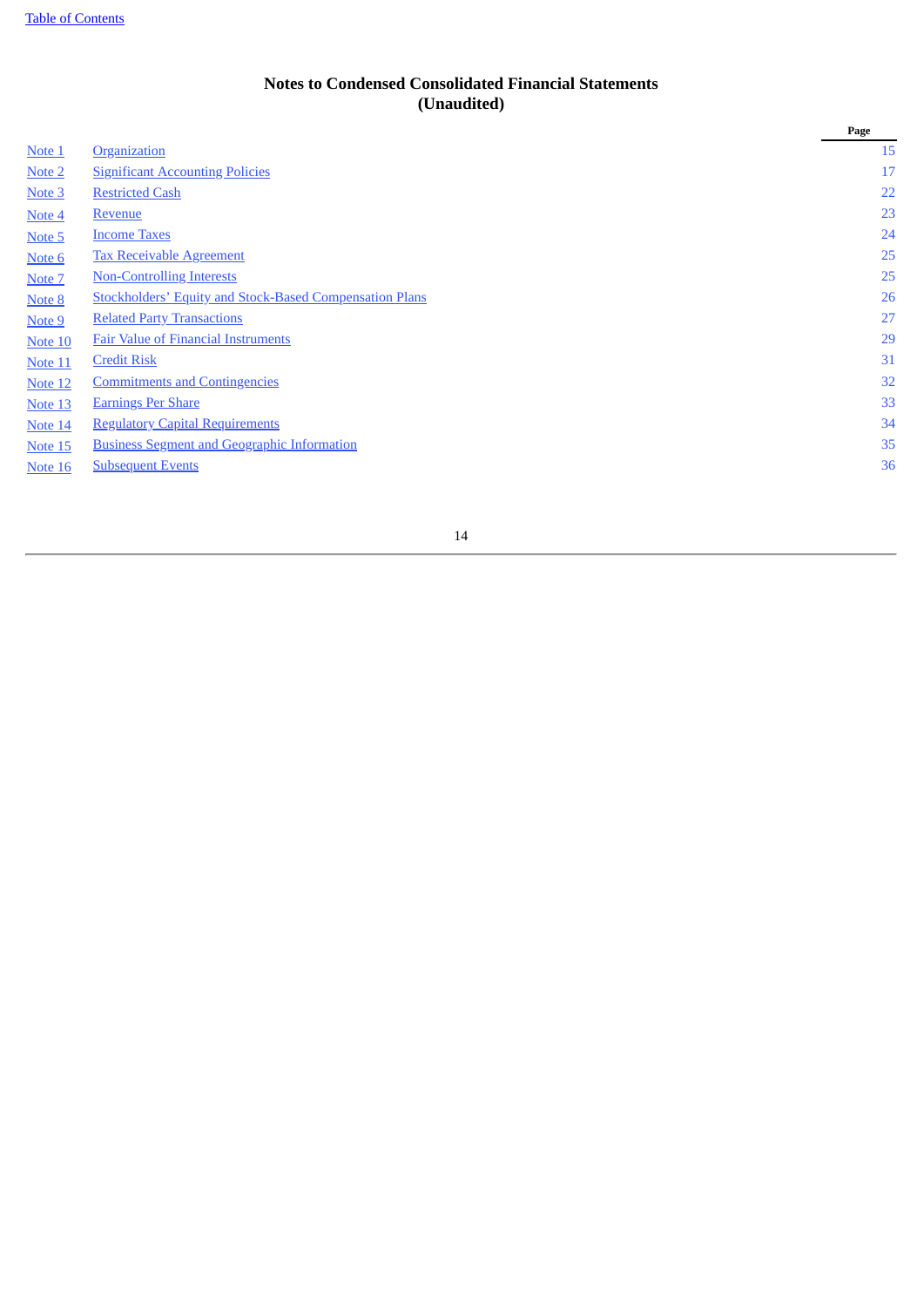# **Tradeweb Markets Inc. and Subsidiaries Notes to Condensed Consolidated Financial Statements (Unaudited)**

# **1. Organization**

Tradeweb Markets Inc. (the "Corporation") was incorporated as a Delaware corporation on November 7, 2018 to carry on the business of Tradeweb Markets LLC ("TWM LLC") following the completion of a series of reorganization transactions on April 4, 2019 (the "Reorganization Transactions"), in connection with Tradeweb Markets Inc.'s initial public offering (the "IPO"), which closed on April 8, 2019. Following the Reorganization Transactions, Refinitiv Holdings Limited (unless otherwise stated or the context otherwise requires, together with all of its direct and indirect subsidiaries, "Refinitiv") owned an indirect majority ownership interest in the Company (as defined below).

On January 29, 2021, London Stock Exchange Group plc ("LSEG") completed its acquisition of Refinitiv from a consortium, including certain investment funds affiliated with The Blackstone Group Inc. (f/k/a The Blackstone Group L.P.) ("Blackstone") as well as Thomson Reuters Corporation ("TR"), in an all share transaction (the "LSEG Transaction").

In connection with the LSEG Transaction, the Corporation became a consolidating subsidiary of LSEG. Prior to the LSEG Transaction, the Corporation was a consolidating subsidiary of BCP York Holdings ("BCP"), a company owned by certain investment funds affiliated with Blackstone, through BCP's previous majority ownership interest in Refinitiv.

The Corporation is a holding company whose principal asset is LLC Interests (as defined below) of TWM LLC. As the sole manager of TWM LLC, the Corporation operates and controls all of the business and affairs of TWM LLC and, through TWM LLC and its subsidiaries, conducts the Corporation's business. As a result of this control, and because the Corporation has a substantial financial interest in TWM LLC, the Corporation consolidates the financial results of TWM LLC and reports a non-controlling interest in the Corporation's condensed consolidated financial statements. As of March 31, 2022, Tradeweb Markets Inc. owns 87.2% of TWM LLC and the non-controlling interest holders own the remaining 12.8% of TWM LLC. As of December 31, 2021, Tradeweb Markets Inc. owned 86.9% of TWM LLC and the non-controlling interest holders owned the remaining 13.1% of TWM LLC.

Unless the context otherwise requires, references to the "Company" refer to Tradeweb Markets Inc. and its consolidated subsidiaries, including TWM LLC, following the completion of the Reorganization Transactions, and TWM LLC and its consolidated subsidiaries prior to the completion of the Reorganization Transactions.

The Company is a leader in building and operating electronic marketplaces for a global network of clients across the institutional, wholesale and retail client sectors. The Company's principal subsidiaries include:

- Tradeweb LLC ("TWL"), a registered broker-dealer under the Securities Exchange Act of 1934, as amended (the "Exchange Act"), a member of the Financial Industry Regulatory Authority ("FINRA"), a registered independent introducing broker with the Commodities Future Trading Commission ("CFTC") and a member of the National Futures Association ("NFA").
- Dealerweb Inc. ("DW") (formerly known as Hilliard Farber & Co., Inc.), a registered broker-dealer under the Exchange Act and a member of FINRA. DW is also registered as an introducing broker with the CFTC and a member of the NFA.
- Tradeweb Direct LLC ("TWD") (formerly known as BondDesk Trading LLC), a registered broker-dealer under the Exchange Act and a member of FINRA.
- Execution Access, LLC ("EA"), acquired in June 2021 in connection with the NFI Acquisition (as defined below), a registered broker-dealer under the Exchange Act and a member of FINRA.
- Tradeweb Europe Limited ("TEL"), a Multilateral Trading Facility regulated by the Financial Conduct Authority (the "FCA") in the UK, which maintains branches in Asia which are regulated by certain Asian securities regulators.
- TW SEF LLC ("TW SEF"), a Swap Execution Facility ("SEF") regulated by the CFTC.
- DW SEF LLC ("DW SEF"), a SEF regulated by the CFTC.
- Tradeweb Japan K.K. ("TWJ"), a security house regulated by the Japanese Financial Services Agency ("JFSA") and the Japan Securities Dealers Association ("JSDA").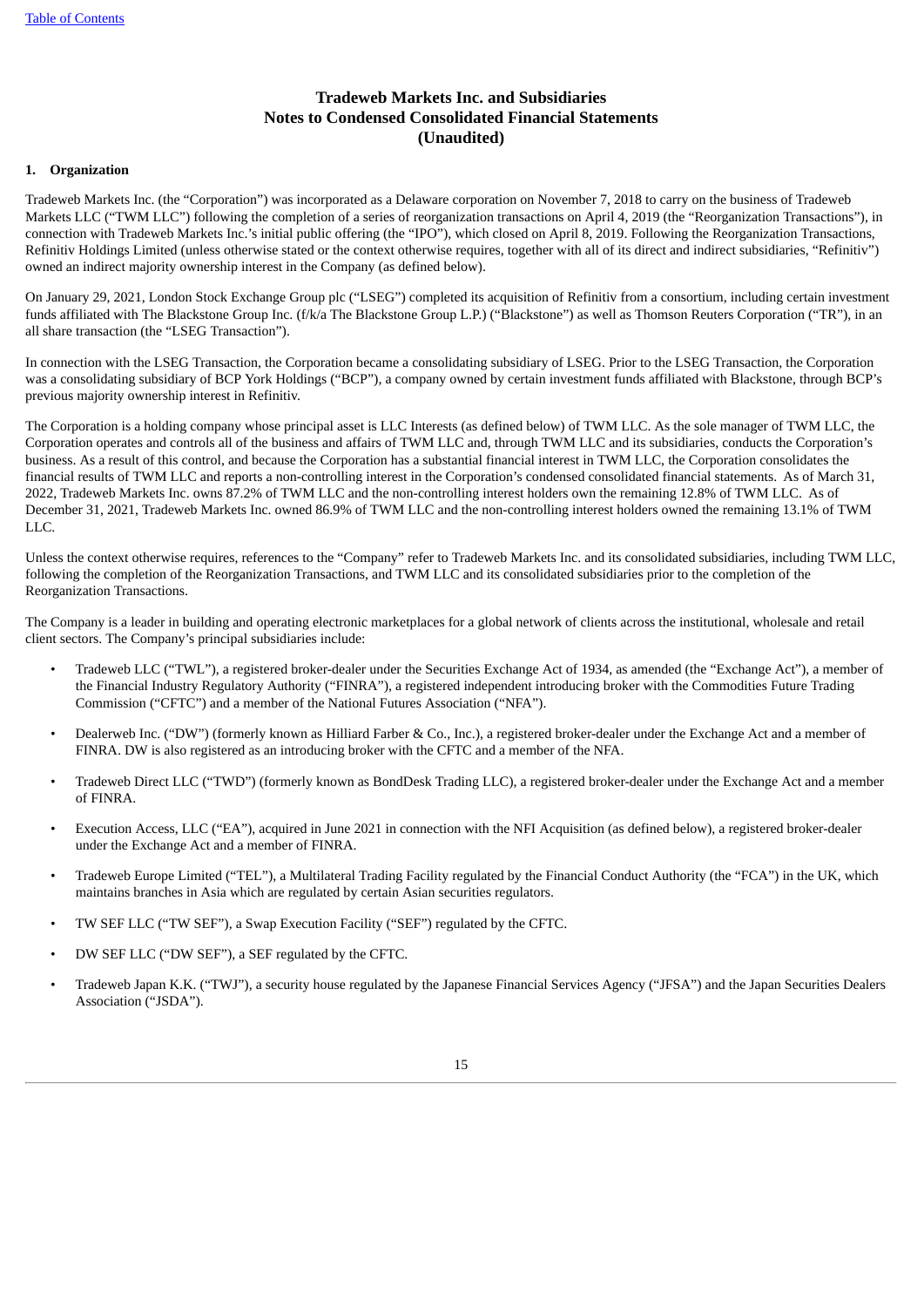- Tradeweb EU B.V. ("TWEU"), a Trading Venue and Approved Publication Arrangement regulated by the Netherlands Authority for the Financial Markets ("AFM").
- Tradeweb Execution Services Limited ("TESL"), an Investment Firm ("BIPRU Firm") regulated by the FCA in the UK.
- Tradeweb Commercial Information Consulting (Shanghai) Co., Ltd. a wholly-owned foreign enterprise (WOFE) for the purpose of providing consulting and marketing activities in China. The Tradeweb offshore electronic trading platform is recognized by the People's Bank of China for the provision of Bond Connect and CIBM Direct.

In June 2021, the Company acquired Nasdaq's U.S. fixed income electronic trading platform, formerly known as eSpeed (the "NFI Acquisition"), which was a fully executable central order limit book (CLOB) for electronic trading in on-the-run (OTR) U.S. government bonds.

A majority interest of Refinitiv (formerly the Thomson Reuters Financial & Risk Business) was acquired by BCP on October 1, 2018 (the "Refinitiv Transaction") from TR. The Refinitiv Transaction resulted in a new basis of accounting for certain of the Company's assets and liabilities beginning on October 1, 2018. See Note 2 – Significant Accounting Policies for a description of pushdown accounting applied as a result of the Refinitiv Transaction.

In connection with the Reorganization Transactions, TWM LLC's limited liability company agreement (the "TWM LLC Agreement") was amended and restated to, among other things, (i) provide for a new single class of common membership interests in TWM LLC (the "LLC Interests"), (ii) exchange all of the then existing membership interests in TWM LLC for LLC Interests and (iii) appoint the Corporation as the sole manager of TWM LLC. As used herein, references to "Continuing LLC Owners" refer collectively to (i) those "Original LLC Owners," including an indirect subsidiary of Refinitiv, certain investment and commercial banks (collectively, the "Bank Stockholders") and members of management, that continued to own LLC Interests after the completion of the IPO and Reorganization Transactions, that received shares of Class C common stock, par value \$0.00001 per share, of the Corporation (the "Class C common stock"), shares of Class D common stock, par value \$0.00001 per share, of the Corporation (the "Class D common stock") or a combination of both, as the case may be, in connection with the completion of the Reorganization Transactions, and that may redeem or exchange their LLC Interests for shares of Class A common stock, par value \$0.00001 per share, of the Corporation (the "Class A common stock") or Class B common stock, par value \$0.00001 per share, of the Corporation (the "Class B common stock") and (ii) solely with respect to the Tax Receivable Agreement (as defined in Note 6 – Tax Receivable Agreement), also includes those Original LLC Owners, including certain Bank Stockholders, that disposed of all of their LLC Interests for cash in connection with the IPO.

As of March 31, 2022:

- The public investors collectively owned 107,348,079 shares of Class A common stock, representing 7.9% of the combined voting power of Tradeweb Markets Inc.'s issued and outstanding common stock and indirectly, through Tradeweb Markets Inc., owned 45.8% of the economic interest in TWM LLC;
- Refinitiv collectively owned 96,933,192 shares of Class B common stock and 22,988,329 shares of Class D common stock, representing 88.1% of the combined voting power of Tradeweb Markets Inc.'s issued and outstanding common stock and directly and indirectly, through Tradeweb Markets Inc., owned 51.2% of the economic interest in TWM LLC; and
- The Bank Stockholders that continue to own LLC Interests collectively owned 1,654,825 shares of Class C common stock and 5,220,129 shares of Class D common stock, representing 4.0% of the combined voting power of Tradeweb Markets Inc.'s issued and outstanding common stock and directly own 2.9% of the economic interest in TWM LLC. As of March 31, 2022, only Credit Suisse Securities (USA) LLC remained as Bank Stockholders.
- Other stockholders that continue to own LLC Interests also collectively owned 112,075 shares of Class D common stock, representing less than 0.1% of the combined voting power of Tradeweb Markets Inc.'s issued and outstanding common stock and directly own less than 0.1% of the economic interest in TWM LLC.

<span id="page-15-0"></span>In addition, for the three months ended March 31, 2022, the Company's basic and diluted earnings per share calculation is impacted by 53,756 of weighted average shares resulting from unvested restricted stock units and unsettled vested performance**-**based restricted stock units that were considered participating securities for purposes of calculating earnings per share in accordance with the two**-**class method, and the Company's diluted earnings per share calculation includes 3,435,755 weighted average shares resulting from the dilutive effect of its equity incentive plans. See Note 13 – Earnings Per Share for additional details.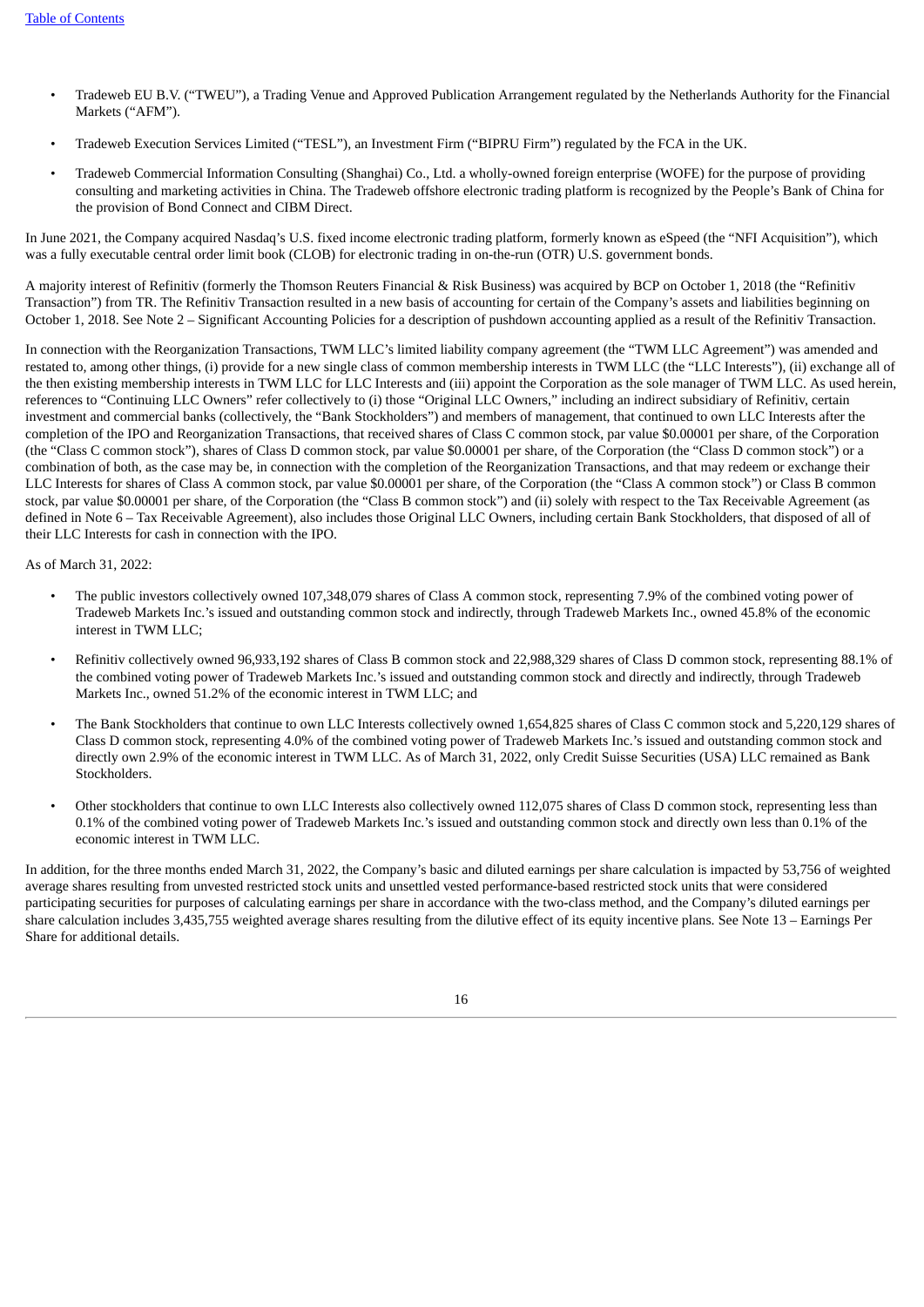# **2. Significant Accounting Policies**

The following is a summary of significant accounting policies:

### **Basis of Presentation**

The condensed consolidated financial statements include the accounts of the Company and its subsidiaries. All intercompany transactions and balances have been eliminated in consolidation. As discussed in Note 1 – Organization, as a result of the Reorganization Transactions, Tradeweb Markets Inc. consolidates TWM LLC and its subsidiaries and TWM LLC is considered to be the predecessor to Tradeweb Markets Inc. for financial reporting purposes. Tradeweb Markets Inc. had no business transactions or activities and no substantial assets or liabilities prior to the Reorganization Transactions. The condensed consolidated financial statements represent the financial condition and results of operations of the Company and report a non-controlling interest related to the LLC Interests held by the Continuing LLC Owners.

These condensed consolidated financial statements are unaudited and should be read in conjunction with the audited consolidated financial statements included in the Company's Annual Report on Form 10-K for the year ended December 31, 2021. The consolidated financial information as of December 31, 2021 has been derived from audited financial statements not included herein. These unaudited condensed consolidated financial statements have been prepared in accordance with accounting principles generally accepted in the United States of America ("GAAP") and the rules and regulations of the U.S. Securities and Exchange Commission ("SEC") with respect to interim financial reporting and Form 10-Q. In accordance with such rules and regulations, certain disclosures that are normally included in annual financial statements have been omitted. These unaudited condensed consolidated financial statements reflect all normal and recurring adjustments that are, in the opinion of management, necessary for a fair statement of the results for the interim periods presented. Operating results for interim periods are not necessarily indicative of the results that may be expected for the full year.

#### **Use of Estimates**

The preparation of financial statements in conformity with accounting principles generally accepted in the United States of America requires management to make estimates and assumptions that affect the reported amounts of assets and liabilities and disclosures of contingent assets and liabilities at the date of the condensed consolidated financial statements and the reported amounts of revenues and expenses during the reporting period. Actual results could differ from those estimates and the difference may be material to the condensed consolidated financial statements.

### **Business Combinations**

Business combinations are accounted for under the purchase method of accounting pursuant to Accounting Standards Codification ("ASC") 805, *Business Combinations* ("ASC 805"). The total cost of an acquisition is allocated to the underlying net assets based on their respective estimated fair values. The excess of the purchase price over the estimated fair values of the net assets acquired is recorded as goodwill. The fair value of assets acquired and liabilities assumed is determined based on assumptions that reasonable market participants would use in the principal (or most advantageous) market for the asset or liability. Determining the fair value of certain assets acquired and liabilities assumed is judgmental in nature and often involves the use of significant estimates and assumptions, including assumptions with respect to future cash flows, discount rates, growth rates, customer attrition rates and asset lives.

Transaction costs incurred to effect a business combination are expensed as incurred. During the three months ended March 31, 2022 and 2021, the Company incurred a total of none and \$1.8 million, respectively in transaction costs included as a component of professional fees in the condensed consolidated statements of income. The transaction costs related to the NFI Acquisition.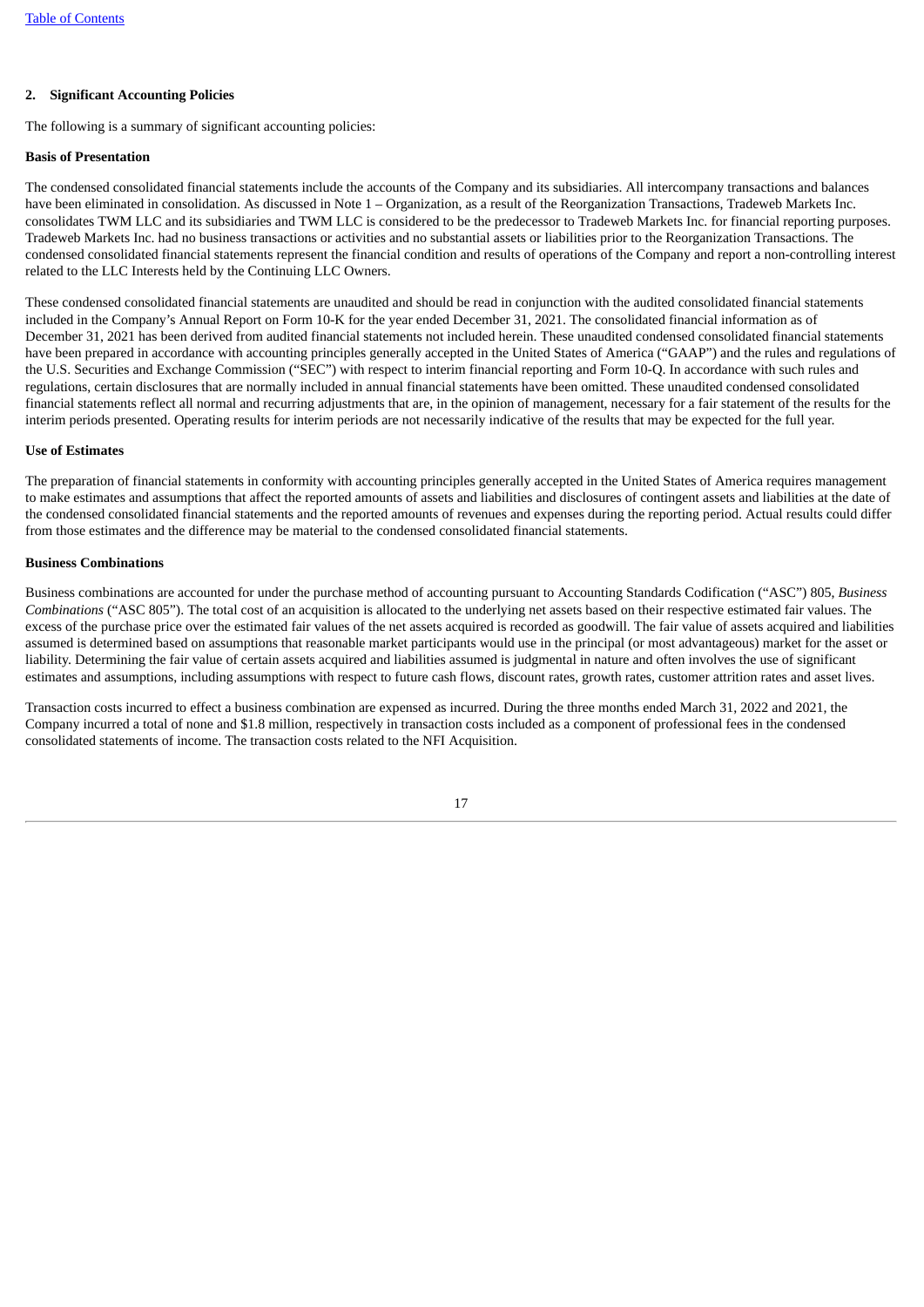# **Pushdown Accounting**

In connection with the Refinitiv Transaction, a majority interest of Refinitiv was acquired by BCP on October 1, 2018 from TR. The Refinitiv Transaction was accounted for by Refinitiv in accordance with the acquisition method of accounting pursuant to ASC 805*,* and pushdown accounting was applied to Refinitiv to record the fair value of the assets and liabilities of Refinitiv as of October 1, 2018, the date of the Refinitiv Transaction. The Company, as a consolidating subsidiary of Refinitiv, also accounted for the Refinitiv Transaction using pushdown accounting which resulted in a new fair value basis of accounting for certain of the Company's assets and liabilities beginning on October 1, 2018. Under the pushdown accounting applied, the excess of the fair value of the Company above the fair value accounting basis of the net assets and liabilities of the Company as of October 1, 2018 was recorded as goodwill. The fair value of assets acquired and liabilities assumed was determined based on assumptions that reasonable market participants would use in the principal (or most advantageous) market for the asset or liability. The adjusted valuations primarily affected the values of the Company's long-lived and indefinite-lived intangible assets, including software development costs.

### **Cash and Cash Equivalents**

Cash and cash equivalents consists of cash and highly liquid investments (such as short-term money market instruments) with original maturities at the time of purchase of three months or less.

## **Allowance for Credit Losses**

The Company continually monitors collections and payments from its clients and maintains an allowance for credit losses. The allowance for credit losses is based on an estimate of the amount of potential credit losses in existing accounts receivable, as determined from a review of aging schedules, past due balances, historical collection experience and other specific account data. Careful analysis of the financial condition of the Company's counterparties is also performed.

Additions to the allowance for credit losses are charged to credit loss expense, which is included in general and administrative expenses in the condensed consolidated statements of income. Aged balances that are determined to be uncollectible, are written off against the allowance for credit losses. See Note 11 – Credit Risk for additional information.

# **Receivable from and Payable to Brokers and Dealers and Clearing Organizations**

Receivable from and payable to brokers and dealers and clearing organizations consists of proceeds from transactions executed on the Company's wholesale platform which failed to settle due to the inability of a transaction party to deliver or receive the transacted security. These securities transactions are generally collateralized by those securities. Until the failed transaction settles, a receivable from (and a matching payable to) brokers and dealers and clearing organizations is recognized for the proceeds from the unsettled transaction.

### **Deposits with Clearing Organizations**

Deposits with clearing organizations are comprised of cash deposits.

# **Furniture, Equipment, Purchased Software and Leasehold Improvements**

Furniture, equipment, purchased software and leasehold improvements are carried at cost less accumulated depreciation. Depreciation for furniture, equipment and purchased software is computed on a straight-line basis over the estimated useful lives of the related assets, ranging from three to seven years. Leasehold improvements are amortized over the lesser of the estimated useful lives of the leasehold improvements or the remaining term of the lease for office space.

Furniture, equipment, purchased software and leasehold improvements are tested for impairment whenever events or changes in circumstances suggest that an asset's carrying value may not be fully recoverable.

As of March 31, 2022 and December 31, 2021, accumulated depreciation related to furniture, equipment, purchased software and leasehold improvements totaled \$60.2 million and \$56.0 million, respectively. Depreciation expense for furniture, equipment, purchased software and leasehold improvements was \$4.7 million and \$5.4 million for the three months ended March 31, 2022 and 2021, respectively.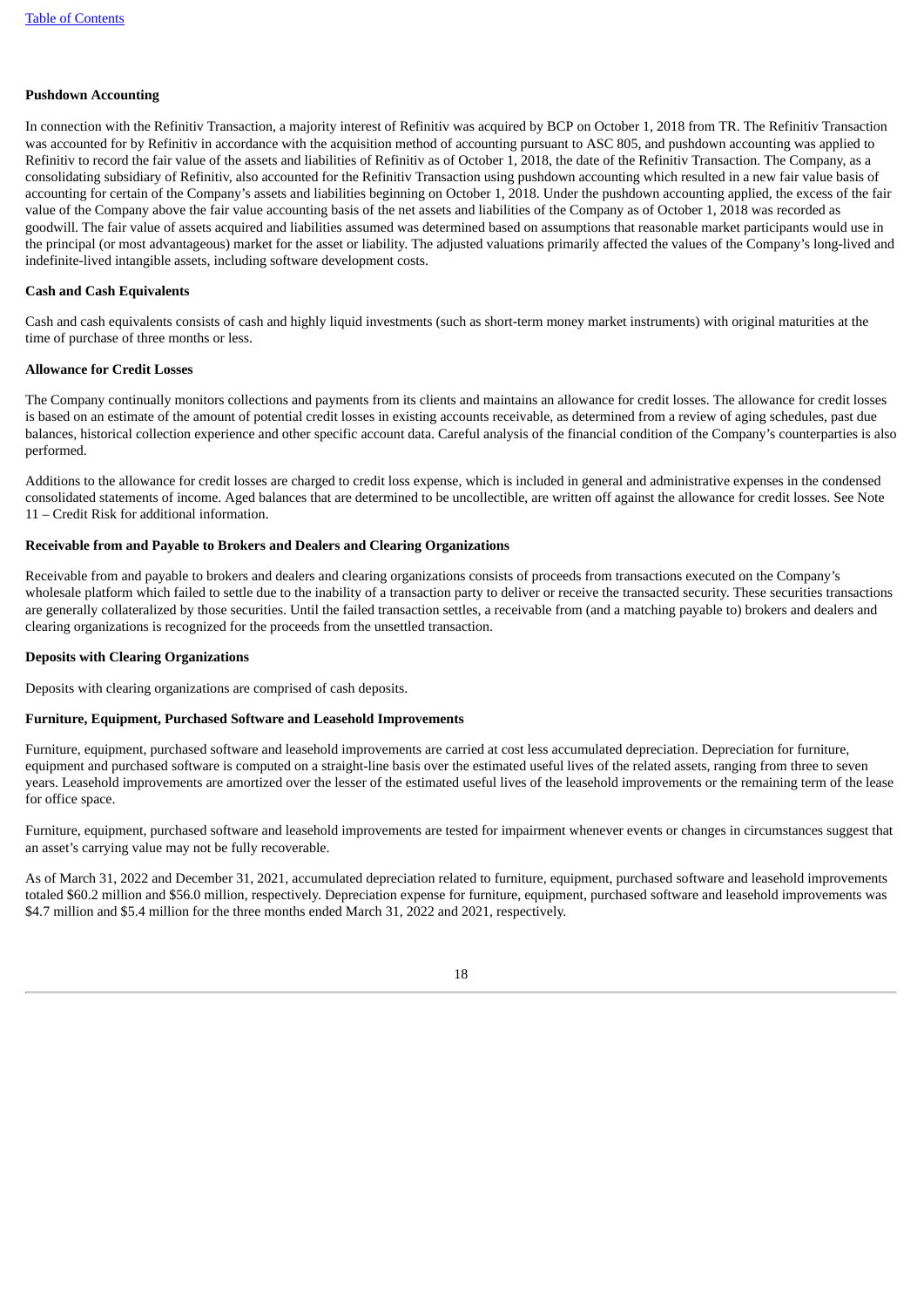# **Software Development Costs**

The Company capitalizes costs associated with the development of internal use software at the point at which the conceptual formulation, design and testing of possible software project alternatives have been completed. The Company capitalizes employee compensation and related benefits and third party consulting costs incurred during the application development stage which directly contribute to such development. Such costs are amortized on a straightline basis over three years. Software development costs acquired as part of the NFI Acquisition are amortized over one year. Costs capitalized as part of the Refinitiv Transaction pushdown accounting allocation are amortized over nine years. The Company reviews the amounts capitalized for impairment whenever events or changes in circumstances indicate that the carrying amounts of the assets may not be fully recoverable, or that their useful lives are shorter than originally expected. Non-capitalized software costs and routine maintenance costs are expensed as incurred.

As of March 31, 2022 and December 31, 2021, accumulated amortization related to software development costs totaled \$127.4 million and \$114.5 million, respectively. Amortization expense for software development costs was \$12.9 million and \$10.7 million for the three months ended March 31, 2022 and 2021, respectively.

### **Goodwill**

Goodwill includes the excess of the fair value of the Company above the fair value accounting basis of the net assets and liabilities of the Company as previously applied under pushdown accounting in connection with the Refinitiv Transaction. Goodwill also includes the cost of acquired companies in excess of the fair value of identifiable net assets at the acquisition date, including the NFI Acquisition. Goodwill is not amortized, but is tested for impairment annually on October 1<sup>st</sup> and between annual tests, whenever events or changes in circumstances indicate that the carrying amount may not be fully recoverable. Goodwill is tested at the reporting unit level, which is defined as an operating segment or one level below the operating segment. The Company consists of one reporting unit for goodwill impairment testing purposes. An impairment loss is recognized if the estimated fair value of a reporting unit is less than its net book value. Such loss is calculated as the difference between the estimated fair value of goodwill and its carrying value.

Goodwill was last tested for impairment on October 1, 2021 and no impairment of goodwill was identified.

#### **Intangible Assets**

Intangible assets with a finite life are amortized over the estimated lives, ranging from seven to thirteen years. These intangible assets subject to amortization are tested for impairment whenever events or changes in circumstances suggest that an asset's or asset group's carrying value may not be fully recoverable. Intangible assets with an indefinite useful life are tested for impairment at least annually. An impairment loss is recognized if the sum of the estimated discounted cash flows relating to the asset or asset group is less than the corresponding book value.

As of March 31, 2022 and December 31, 2021, accumulated amortization related to intangible assets totaled \$353.8 million and \$327.0 million, respectively. Amortization expense for definite-lived intangible assets was \$26.8 million and \$24.9 million for the three months ended March 31, 2022 and 2021, respectively.

## **Equity Investments Without Readily Determinable Fair Values**

Equity Investments without a readily determinable fair value are measured at cost, less impairment, plus or minus observable price changes (in orderly transactions) of an identical or similar investment of the same issuer. If the Company determines that the equity investment is impaired on the basis of a qualitative assessment, the Company will recognize an impairment loss equal to the amount by which the investment's carrying amount exceeds its fair value. Equity investments are included as a component of other assets on the condensed consolidated statements of financial condition.

### **Securities Sold Under Agreements to Repurchase**

From time to time, the Company sells securities under agreements to repurchase in order to facilitate the clearance of securities. Securities sold under agreements to purchase are treated as collateralized financings and are presented in the condensed consolidated statements of financial condition at the amounts of cash received. Receivables and payables arising from these agreements are not offset in the condensed consolidated statements of financial condition.

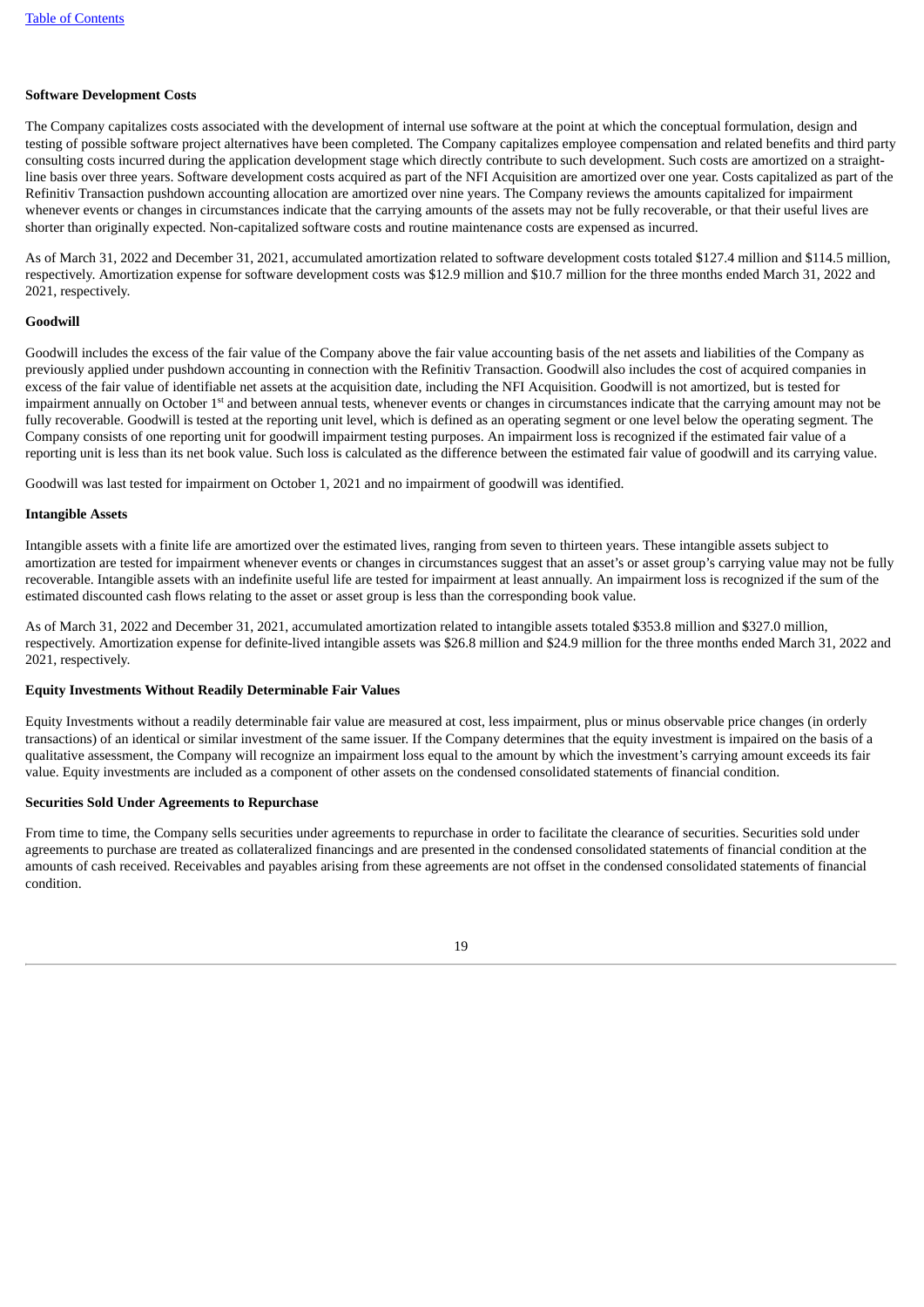# **Leases**

At lease commencement, a right-of-use asset and a lease liability are recognized for all leases with an initial term in excess of twelve months based on the initial present value of the fixed lease payments over the lease term. The lease right-of-use asset also reflects the present value of any initial direct costs, prepaid lease payments and lease incentives. The Company's leases do not provide a readily determinable implicit discount rate. Therefore, management estimates the Company's incremental borrowing rate used to discount the lease payments based on the information available at lease commencement. The Company includes the term covered by an option to extend a lease when the option is reasonably certain to be exercised. The Company has elected not to separate non-lease components from lease components for all leases. Significant assumptions and judgments in calculating the lease right-of-use assets and lease liabilities include the determination of the applicable borrowing rate for each lease. Operating lease expense is recognized on a straight-line basis over the lease term and included as a component of occupancy expense in the consolidated statements of income.

# **Deferred IPO and Follow-On Offering Costs**

Deferred IPO and follow-on offering costs consist of legal, accounting, and other costs directly related to the Company's efforts to raise capital. These costs are recognized as a reduction in additional paid-in capital within the condensed consolidated statements of financial condition when the offering is effective. As of both March 31, 2022 and December 31, 2021, \$15.9 million of deferred costs related to the IPO and \$5.2 million of deferred costs related to follow-on offerings were included as a component of the additional paid-in capital balance in the condensed consolidated statements of financial condition. No offering costs were incurred during each of the three months ended March 31, 2022 and 2021.

### **Revenue Recognition**

The Company's classification of revenues in the condensed consolidated statements of income represents revenues from contracts with customers disaggregated by type of revenue. See Note 4 – Revenue for additional details regarding revenue types and the Company's policies regarding revenue recognition.

# **Translation of Foreign Currency and Foreign Currency Forward Contracts**

Revenues, expenses, assets and liabilities denominated in non-functional currencies are recorded in the appropriate functional currency for the legal entity at the rate of exchange prevailing at the transaction date. Monetary assets and liabilities that are denominated in non-functional currencies are then remeasured at the end of each reporting period at the exchange rate prevailing at the end of the reporting period. Foreign currency remeasurement gains or losses on monetary assets and liabilities in nonfunctional currencies are recognized in the condensed consolidated statements of income within general and administrative expenses. The realized and unrealized losses totaled \$0.3 million and \$1.9 million during the three months ended March 31, 2022 and 2021, respectively. Since the condensed consolidated financial statements are presented in U.S. dollars, the Company also translates all non-U.S. dollar functional currency revenues, expenses, assets and liabilities into U.S. dollars. All non-U.S. dollar functional currency revenue and expense amounts are translated into U.S. dollars monthly at the average exchange rate for the month. All non-U.S. dollar functional currency assets and liabilities are translated at the rate prevailing at the end of the reporting period. Gains or losses on translation in the financial statements, when the functional currency is other than the U.S. dollar, are included as a component of other comprehensive income.

The Company enters into foreign currency forward contracts to mitigate its U.S. dollar and British pound sterling versus Euro exposure, generally with a duration of less than twelve months. The Company's foreign currency forward contracts are not designated as hedges for accounting purposes and changes in the fair value of these contracts during the period are recognized in the condensed consolidated statements of income within general and administrative expenses. The Company does not use derivative instruments for trading or speculative purposes. Realized and unrealized gains on foreign currency forward contracts totaled \$0.7 million and \$5.7 million during the three months ended March 31, 2022 and 2021, respectively. See Note 10 – Fair Value of Financial Instruments for additional details on the Company's derivative instruments.

### **Income Tax**

The Corporation is subject to U.S. federal, state and local income taxes with respect to its taxable income, including its allocable share of any taxable income of TWM LLC, and is taxed at prevailing corporate tax rates. TWM LLC is a multiple member limited liability company taxed as a partnership and accordingly any taxable income generated by TWM LLC is passed through to and included in the taxable income of its members, including the Corporation. Income taxes also include unincorporated business taxes on income earned or losses incurred for conducting business in certain state and local jurisdictions, income taxes on income earned or losses incurred in foreign jurisdictions on certain operations and federal and state income taxes on income earned or losses incurred, both current and deferred, on subsidiaries that are taxed as corporations for U.S. tax purposes.

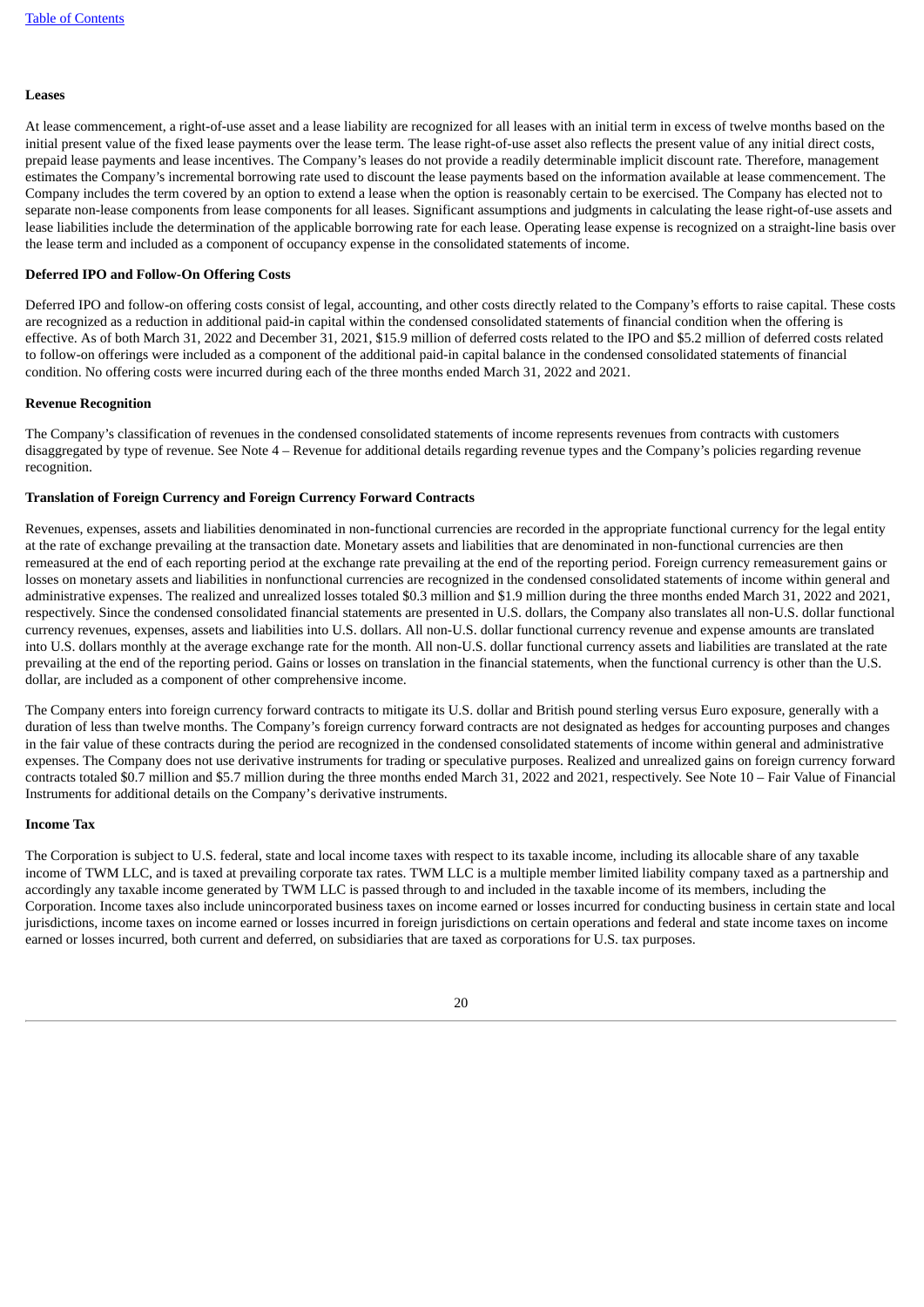The Company records deferred tax assets and liabilities for the expected future tax consequences of temporary differences between the financial reporting and tax bases of assets and liabilities. The Company measures deferred taxes using the enacted tax rates and laws that will be in effect when such temporary differences are expected to reverse. The Company evaluates the need for valuation allowances based on the weight of positive and negative evidence. The Company records valuation allowances wherever management believes it is more likely than not that the Company will not be able to realize its deferred tax assets in the foreseeable future.

The Company records uncertain tax positions on the basis of a two-step process whereby (i) the Company determines whether it is more likely than not that the tax positions will be sustained on the basis of the technical merits of the position and (ii) for those tax positions that meet the more-likely-than-not recognition threshold, the Company recognizes the amount of tax benefit that is more than 50 percent likely to be realized upon ultimate settlement with the related tax authority.

The Company recognizes interest and penalties related to income taxes within the provision for income taxes in the condensed consolidated statements of income. Accrued interest and penalties are included within accounts payable, accrued expenses and other liabilities in the condensed consolidated statements of financial condition.

The Company has elected to treat taxes due on future U.S. inclusions in taxable income under the global intangible low-taxed income ("GILTI") provision of the Tax Cuts and Jobs Act as a current period expense when incurred.

#### **Stock-Based Compensation**

The stock-based payments received by the employees of the Company are accounted for as equity awards. The Company measures and recognizes the cost of employee services received in exchange for awards of equity instruments based on their estimated fair values measured as of the grant date. These costs are recognized as an expense over the requisite service period, with an offsetting increase to additional paid-in capital. The grant-date fair value of stockbased awards that do not require future service (i.e., vested awards) are expensed immediately. Forfeitures of stock-based compensation awards are recognized as they occur.

For grants made during the post-IPO period, the fair value of the equity instruments is determined based on the price of the Class A common stock on the grant date.

Prior to the IPO, the Company awarded options to management and other employees (collectively, the "Special Option Award") under the Amended and Restated Tradeweb Markets Inc. Option Plan (the "Option Plan"). The significant assumptions used to estimate the fair value as of grant date of the options awarded prior to the IPO did not reflect changes that would have occurred to these assumptions as a result of the IPO. The non-cash stock-based compensation expense associated with the Special Option Award began being expensed in the second quarter of 2019.

The Company uses the Black-Scholes pricing model to value some of its option awards. Determining the appropriate fair value model and calculating the fair value of the option awards requires the input of highly subjective assumptions, including the expected life of the option awards and the stock price volatility.

### **Earnings Per Share**

Basic and diluted earnings per share are computed in accordance with the two-class method as unvested restricted stock units and unsettled vested performance-based restricted stock units issued to certain retired executives are entitled to non-forfeitable dividend equivalent rights and are considered participating securities prior to being issued and outstanding shares of common stock. The two-class method is an earnings allocation formula that treats a participating security as having rights to earnings that otherwise would have been available to common shareholders. Basic earnings per share, is computed by dividing the net income attributable to the Company's outstanding shares of Class A and Class B common stock by the weighted-average number of the Company's shares outstanding during the period. For purposes of computing diluted earnings per share, the weighted-average number of the Company's shares reflects the dilutive effect that could occur if all potentially dilutive securities were converted into or exchanged or exercised for the Company's Class A or Class B common stock.

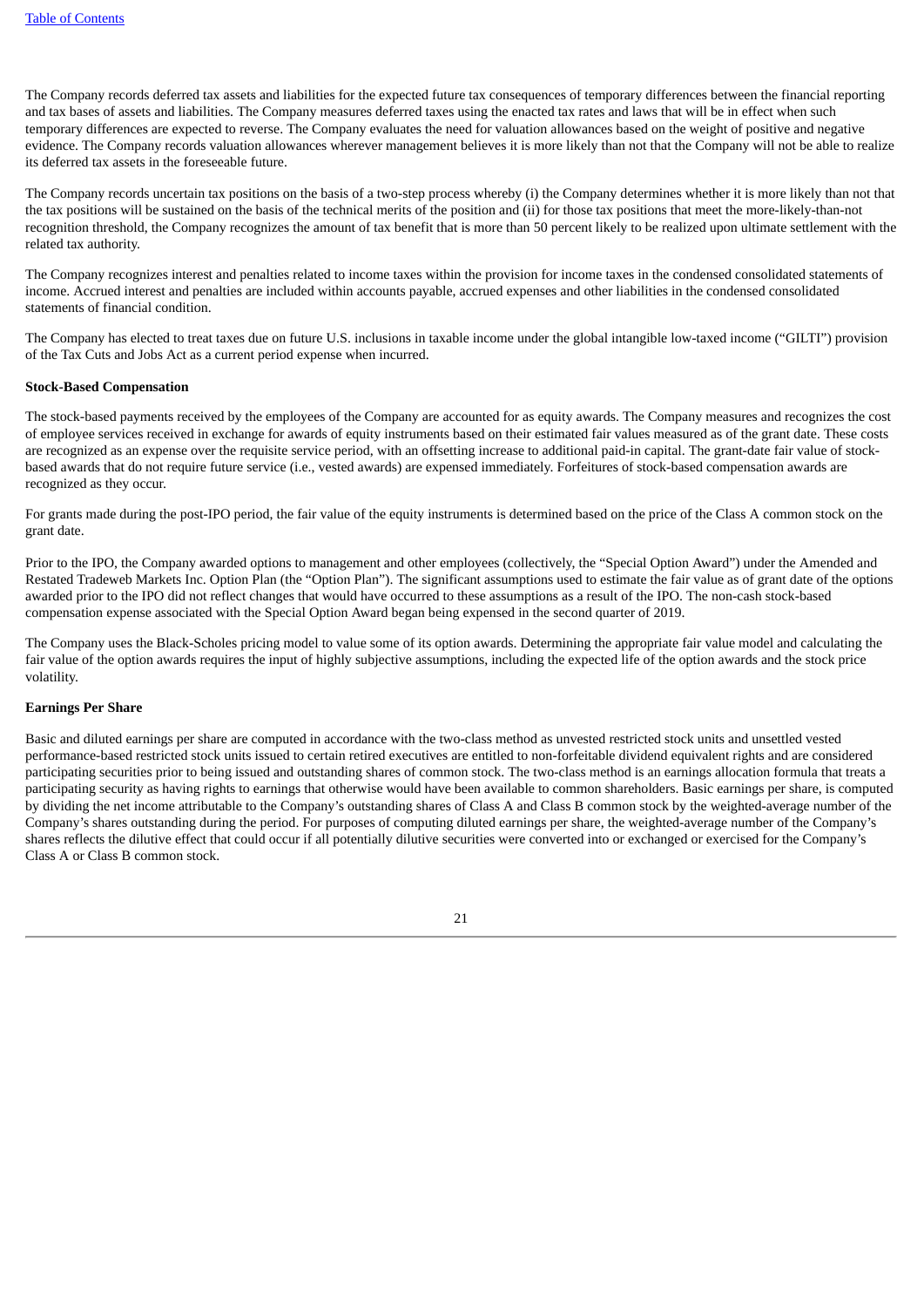The dilutive effect of stock options and other stock**-**based payment awards is calculated using the treasury stock method, which assumes the proceeds from the exercise of these instruments are used to purchase common shares at the average market price for the period. The dilutive effect of LLC Interests is evaluated under the if-converted method, where the securities are assumed to be converted at the beginning of the period, and the resulting common shares are included in the denominator of the diluted earnings per share calculation for the entire period presented. Performance-based awards are considered contingently issuable shares and their dilutive effect is included in the denominator of the diluted earnings per share calculation for the entire period, if those shares would be issuable as of the end of the reporting period, assuming the end of the reporting period was also the end of the contingency period.

Shares of Class C and Class D common stock do not have economic rights in Tradeweb Markets Inc. and, therefore, are not included in the calculation of basic earnings per share.

#### **Fair Value Measurement**

The fair value of a financial instrument is the amount that would be received to sell an asset or paid to transfer a liability in an orderly transaction between market participants at the measurement date (the exit price). Instruments that the Company owns (long positions) are marked to bid prices, and instruments that the Company has sold, but not yet purchased (short positions) are marked to offer prices. Fair value measurements do not include transaction costs.

The fair value hierarchy under ASC 820, *Fair Value Measurement* ("ASC 820")*,* prioritizes the inputs to valuation techniques used to measure fair value. The hierarchy gives the highest priority to unadjusted quoted prices in active markets for identical assets or liabilities (level 1 measurements) and the lowest priority to unobservable inputs (level 3 measurements). The three levels of the fair value hierarchy under ASC 820 are described below.

#### **Basis of Fair Value Measurement**

A financial instrument's level within the fair value hierarchy is based on the lowest level of any input that is significant to the fair value measurement.

- Level 1: Unadjusted quoted prices in active markets that are accessible at the measurement date for identical, unrestricted assets or liabilities;
- Level 2: Quoted prices in markets that are not considered to be active or financial instruments for which all significant inputs are observable, either directly or indirectly;
- Level 3: Prices or valuations that require inputs that are both significant to the fair value measurement and unobservable.

## <span id="page-21-0"></span>**3. Restricted Cash**

<span id="page-21-1"></span>Cash has been segregated in a special reserve bank account for the benefit of brokers and dealers under SEC Rule 15c3-3. The Company computes the proprietary accounts of broker-dealers ("PAB") reserve, which requires the Company to maintain minimum segregated cash in the amount of excess total credits per the reserve computation. As of both March 31, 2022 and December 31, 2021, cash in the amount of \$1.0 million has been segregated in the PAB reserve account, exceeding the requirements pursuant to SEC Rule 15c3-3.

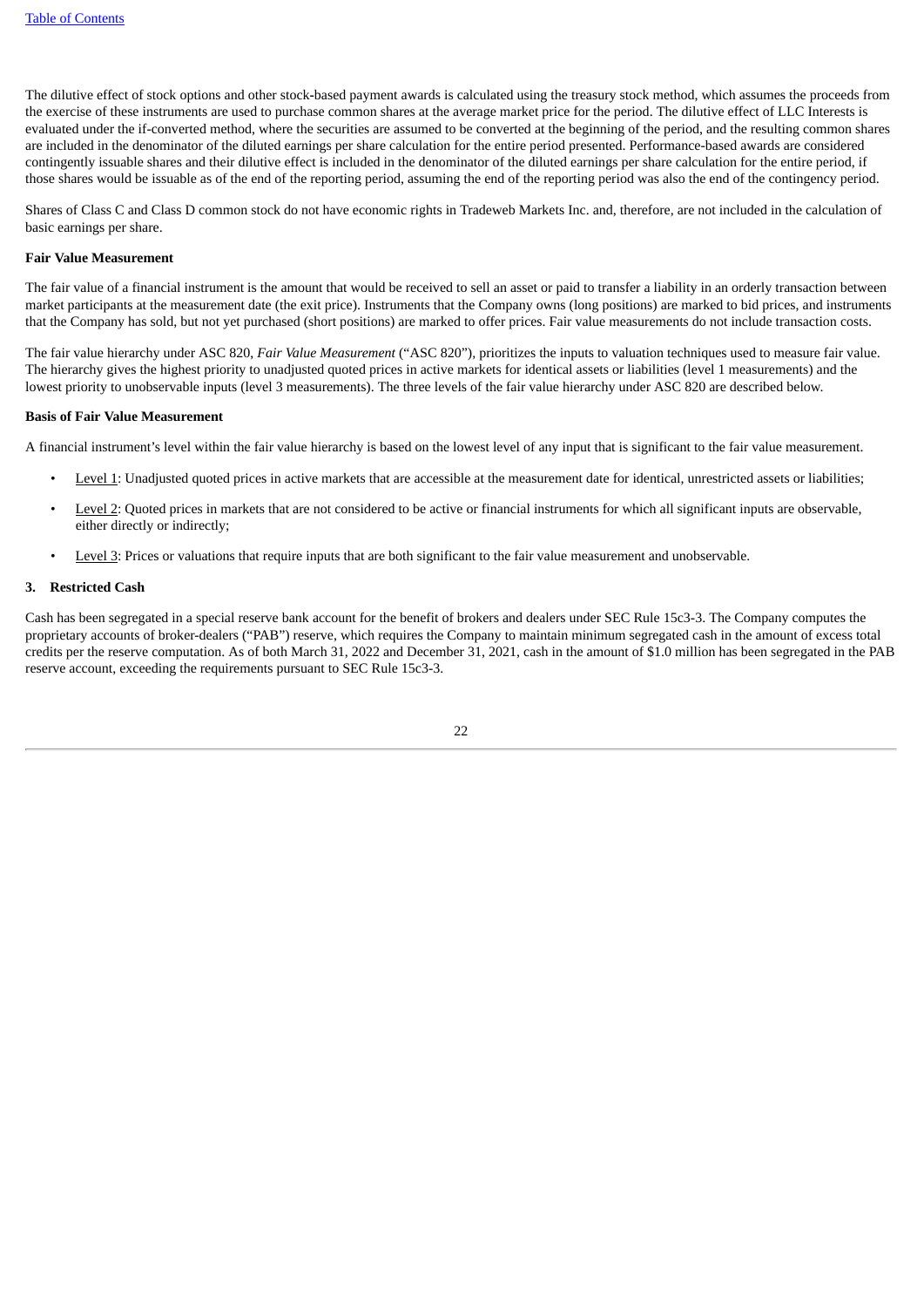# **4. Revenue**

## *Revenue Recognition*

The Company enters into contracts with its clients to provide a stand-ready connection to its electronic marketplaces, which facilitates the execution of trades by its clients. The access to the Company's electronic marketplaces includes market data, continuous pricing data refreshes and the processing of trades thereon. The stand-ready connection to the electronic marketplaces is considered a single performance obligation satisfied over time as the client simultaneously receives and consumes the benefit from the Company's performance as access is provided (that is, the performance obligation constitutes a series of services that are substantially the same in nature and are provided over time using the same measure of progress). For its services, the Company earns subscription fees for granting access to its electronic marketplaces. Subscription fees, which are generally fixed fees, are recognized as revenue on a monthly basis, in the period that access is provided. The frequency of subscription fee billings varies from monthly to annually, depending on contract terms. Fees received by the Company which are not yet earned are included in deferred revenue on the condensed consolidated statements of financial condition until the revenue recognition criteria have been met. The Company also earns transaction fees and/or commissions from transactions executed on the Company's electronic marketplaces. The Company earns commission revenue from its electronic and voice brokerage services on a riskless principal basis. Riskless principal revenues are derived on matched principal transactions where revenues are earned on the spread between the buy and sell price of the transacted product. Transaction fees and commissions are generated both on a variable and fixed price basis and vary by geographic region, product type and trade size. Fixed monthly transaction fees or commissions, or monthly transaction fees or commission minimums, are earned on a monthly basis in the period the stand-ready trading services are provided and are generally billed monthly. For variable transaction fees or commissions, the Company charges its clients amounts calculated based on the mix of products traded and the volume of transactions executed. Variable transaction fee or commission revenue is recognized and recorded on a trade-date basis when the individual trade occurs and is generally billed when the trade settles or is billed monthly. Variable discounts or rebates on transaction fees or commissions are earned and applied monthly or quarterly, resolved within the same reporting period and are recorded as a reduction to revenue in the period the relevant trades occur.

The Company earns fees from Refinitiv relating to the sale of market data to Refinitiv, which redistributes that data. Included in these fees, which are billed quarterly, are real-time market data fees which are recognized monthly on a straight-line basis, as Refinitiv receives and consumes the benefit evenly over the contract period, as the data is provided. Also included in these fees are fees for historical data sets which are recognized when the historical data set is provided to Refinitiv. Significant judgments used in accounting for this contract include the following determinations:

- The provision of real-time market data feeds and annual historical data sets are distinct performance obligations.
- The performance obligations under this contract are recognized over time from the initial delivery of the data feeds or each historical data set until the end of the contract term.
- Determining the transaction price for the performance obligations by using a market assessment analysis. Inputs in this analysis include a consultant study which determined the overall value of the Company's market data and pricing information for historical data sets provided by other companies.

Some revenues earned by the Company have fixed fee components, such as monthly minimums or fixed monthly fees, and variable components, such as transaction**-**based fees. The breakdown of revenues between fixed and variable revenues for the three months ended March 31, 2022 and 2021 is as follows:

| <b>Three Months Ended</b><br><b>March 31, 2022</b> |         |          |        |                         | <b>Three Months Ended</b><br>March 31, 2021 |          |                |  |  |  |
|----------------------------------------------------|---------|----------|--------|-------------------------|---------------------------------------------|----------|----------------|--|--|--|
|                                                    |         |          |        |                         |                                             |          | Fixed          |  |  |  |
|                                                    |         |          |        |                         |                                             |          |                |  |  |  |
| \$                                                 | 213,736 | - \$     |        |                         | 179,667                                     | S        | 38,149         |  |  |  |
|                                                    | 475     |          | 40,980 |                         | 462                                         |          | 37,406         |  |  |  |
|                                                    |         |          | 15,558 |                         |                                             |          | 15,117         |  |  |  |
|                                                    | 251     |          | 2,417  |                         | 213                                         |          | 2,385          |  |  |  |
|                                                    | 214,462 |          |        |                         | 180,342                                     |          | 93,057         |  |  |  |
|                                                    |         | Variable |        | (in thousands)<br>Fixed | 38,069 \$<br>97,024                         | Variable | (in thousands) |  |  |  |

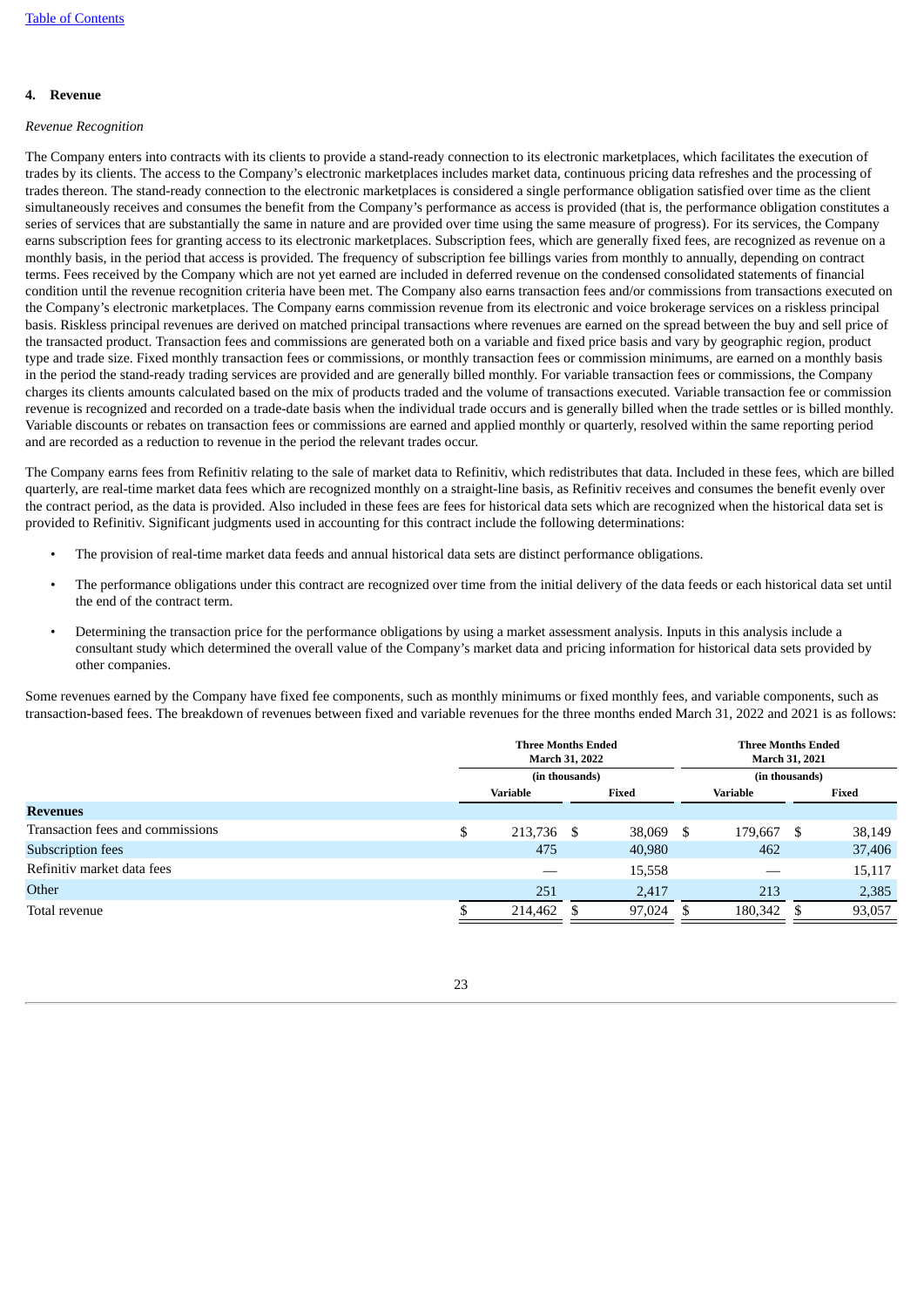### *Deferred Revenue*

The Company records deferred revenue when cash payments are received or due in advance of services to be performed. The revenue recognized and the remaining deferred revenue balances are shown below:

|                                                  |   | <b>Amount</b>  |
|--------------------------------------------------|---|----------------|
|                                                  |   | (in thousands) |
| Deferred revenue balance - December 31, 2021     | Ъ | 24,930         |
| New billings                                     |   | 31,722         |
| Revenue recognized                               |   | (28, 954)      |
| Effect of foreign currency exchange rate changes |   | (31)           |
| Deferred revenue balance - March 31, 2022        |   | 27,667         |

During the three months ended March 31, 2022, the Company recognized \$14.1 million in total revenue that was deferred as of December 31, 2021. During the three months ended March 31, 2021, the Company recognized \$13.7 million in total revenue that was deferred as of December 31, 2020.

### <span id="page-23-0"></span>**5. Income Taxes**

The Corporation is subject to U.S. federal, state and local income taxes with respect to its taxable income, including its allocable share of any taxable income of TWM LLC, and is taxed at prevailing corporate tax rates. The Company's actual effective tax rate will be impacted by the Corporation's ownership share of TWM LLC, which is expected to continue to increase over time as the Continuing LLC Owners redeem or exchange their LLC Interests for shares of Class A common stock or Class B common stock, as applicable, or the Corporation purchases LLC Interests from the Continuing LLC Owners.

The Company's consolidated effective tax rate will also vary from period to period depending on changes in the mix of earnings, tax legislation and tax rates in various jurisdictions.

The Company's provision for income taxes includes U.S. federal, state, local and foreign taxes. The Company's effective tax rate for the three months ended March 31, 2022 and 2021 was approximately 12.3% and 16.6%, respectively.

The effective tax rate for the three months ended March 31, 2022 differed from the U.S. federal statutory rate of 21.0% primarily due to the tax impact of the exercise of equity compensation, return-to-provision adjustments and the effect of non-controlling interests, partially offset by state, local and foreign taxes. The effective tax rate for the three months ended March 31, 2021 differed from the U.S. federal statutory rate of 21.0% primarily due to the effect of non-controlling interests and the tax impact of the exercise of equity compensation, partially offset by state, local and foreign taxes.

The Company expects to obtain an increase in its share of the tax basis of the assets of TWM LLC when LLC Interests are redeemed or exchanged by the Continuing LLC Owners and in connection with certain other qualifying transactions. This increase in tax basis may have the effect of reducing the amounts that the Corporation would otherwise pay in the future to various tax authorities. Pursuant to the Tax Receivable Agreement, the Corporation is required to make cash payments to the Continuing LLC Owners equal to 50% of the amount of U.S. federal, state and local income or franchise tax savings, if any, that the Corporation actually realizes (or in some circumstances are deemed to realize) as a result of certain future tax benefits to which the Corporation may become entitled. The Corporation expects to benefit from the remaining 50% of tax benefits, if any, that the Corporation may actually realize. See Note 6 – Tax Receivable Agreement for further details. The tax benefit has been recognized in deferred tax assets on the condensed consolidated statement of financial condition.

<span id="page-23-1"></span>In connection with the completion of the Reorganization Transactions, the Corporation received 96,933,192 LLC Interests and Refinitiv received 96,933,192 shares of Class B common stock ("Refinitiv Contribution"). As a result of the Refinitiv Contribution, the Company assumed the tax liabilities of the contributed entity. The contributed entity is under audit by the State of New Jersey for the tax years 2012 through 2015 and is appealing a tax assessment from an audit by the State of New Jersey for the tax years 2008 through 2011. As of both March 31, 2022 and December 31, 2021, the tax liability related to the Refinitiv Contribution was \$2.7 million and is included within accounts payable, accrued expenses and other liabilities on the condensed consolidated statement of financial condition. The Company is indemnified by Refinitiv for these tax liabilities that were assumed by the Company as a result of the Refinitiv Contribution. As of both March 31, 2022 and December 31, 2021, \$2.7 million is included in other assets on the condensed consolidated statements of financial condition related to this related party indemnification.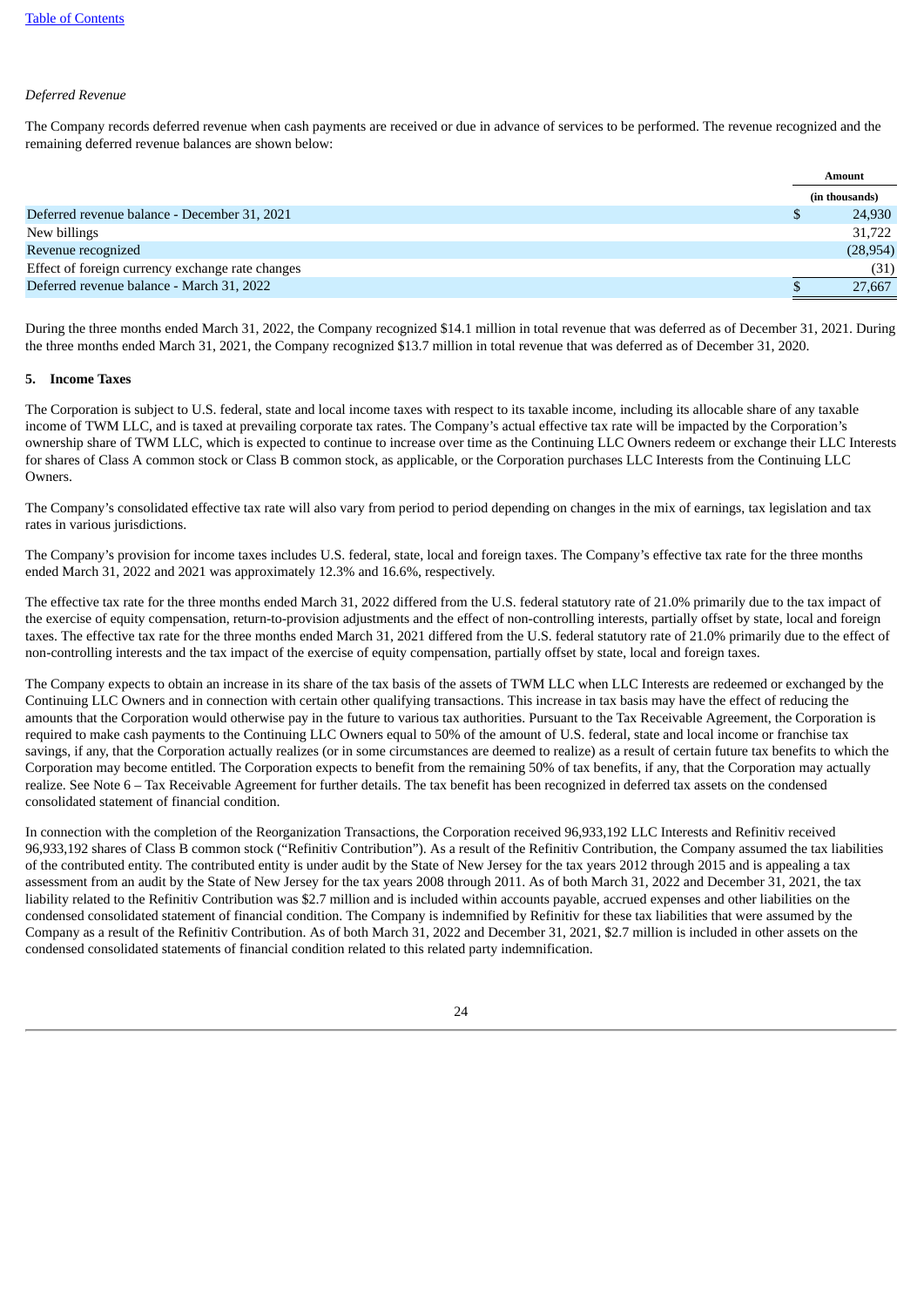# **6. Tax Receivable Agreement**

In connection with the Reorganization Transactions, the Corporation entered into a tax receivable agreement (the "Tax Receivable Agreement") with TWM LLC and the Continuing LLC Owners, which provides for the payment by the Corporation to a Continuing LLC Owner of 50% of the amount of U.S. federal, state and local income or franchise tax savings, if any, that the Corporation actually realizes (or in some circumstances is deemed to realize) as a result of (i) increases in the tax basis of TWM LLC's assets resulting from (a) the purchase of LLC Interests from such Continuing LLC Owner, including with the net proceeds from the IPO and any subsequent offerings or (b) redemptions or exchanges by such Continuing LLC Owner of LLC Interests for shares of Class A common stock or Class B common stock or for cash, as applicable, and (ii) certain other tax benefits related to the Corporation making payments under the Tax Receivable Agreement. Payments under the Tax Receivable Agreement are made within 150 days after the filing of the tax return based on the actual tax savings realized by the Corporation. The first payment of the Tax Receivable Agreement was made in January 2021. Substantially all payments due under the Tax Receivable Agreement are payable over the fifteen years following the purchase of LLC Interests from Continuing LLC Owners or redemption or exchanges by Continuing LLC Owners of LLC Interests.

The Corporation accounts for the income tax effects resulting from taxable redemptions or exchanges of LLC Interests by the Continuing LLC Owners for shares of Class A common stock or Class B common stock or cash, as the case may be, and purchases by the Corporation of LLC Interests from the Continuing LLC Owners by recognizing an increase in deferred tax assets, based on enacted tax rates at the date of each redemption, exchange, or purchase, as the case may be. Further, the Corporation evaluates the likelihood that it will realize the benefit represented by the deferred tax asset, and, to the extent that the Corporation estimates that it is more likely than not that it will not realize the benefit, it reduces the carrying amount of the deferred tax asset with a valuation allowance.

The impact of any changes in the total projected obligations recorded under the Tax Receivable Agreement as a result of actual changes in the mix of the Company's earnings, tax legislation and tax rates in various jurisdictions, or other factors that may impact the Corporation's actual tax savings realized, are reflected in income before taxes on the condensed consolidated statement of income in the period in which the change occurs. As of March 31, 2022 and December 31, 2021, the tax receivable agreement liability on the condensed consolidated statements of financial condition totaled \$409.1 million and \$412.4 million, respectively. During each of the three months ended March 31, 2022 and 2021, no tax receivable agreement liability adjustment was reflected in the condensed consolidated statements of income.

# <span id="page-24-0"></span>**7. Non-Controlling Interests**

In connection with the Reorganization Transactions, Tradeweb Markets Inc. became the sole manager of TWM LLC and, as a result of this control, and because Tradeweb Markets Inc. has a substantial financial interest in TWM LLC, consolidates the financial results of TWM LLC into its condensed consolidated financial statements. The non-controlling interests balance reported on the condensed consolidated statements of financial condition represents the economic interests of TWM LLC held by the holders of LLC Interests other than Tradeweb Markets Inc. Income or loss is attributed to the noncontrolling interests based on the relative ownership percentages of LLC Interests held during the period by Tradeweb Markets Inc. and the other holders of LLC Interests.

The following table summarizes the ownership interest in Tradeweb Markets LLC:

|                                                           |                  | <b>March 31, 2022</b> |                  | <b>March 31, 2021</b> |
|-----------------------------------------------------------|------------------|-----------------------|------------------|-----------------------|
|                                                           | LLC<br>Interests | Ownership             | LLC<br>Interests | Ownership             |
| Number of LLC Interests held by Tradeweb Markets Inc.     | 204, 281, 271    | 87.2 %                | 201,576,471      | 86.8 %                |
| Number of LLC Interests held by non-controlling interests | 29.975.358       | 12.8 %                | 30.531.933       | 13.2 %                |
| Total LLC Interests outstanding                           | 234,256,629      | 100.0 %               | 232,108,404      | 100.0 %               |

LLC Interests held by the Continuing LLC Owners are redeemable in accordance with the TWM LLC Agreement at the election of the members for shares of Class A common stock or Class B common stock, on a one-for-one basis or, at the Company's option, a cash payment in accordance with the terms of the TWM LLC Agreement.

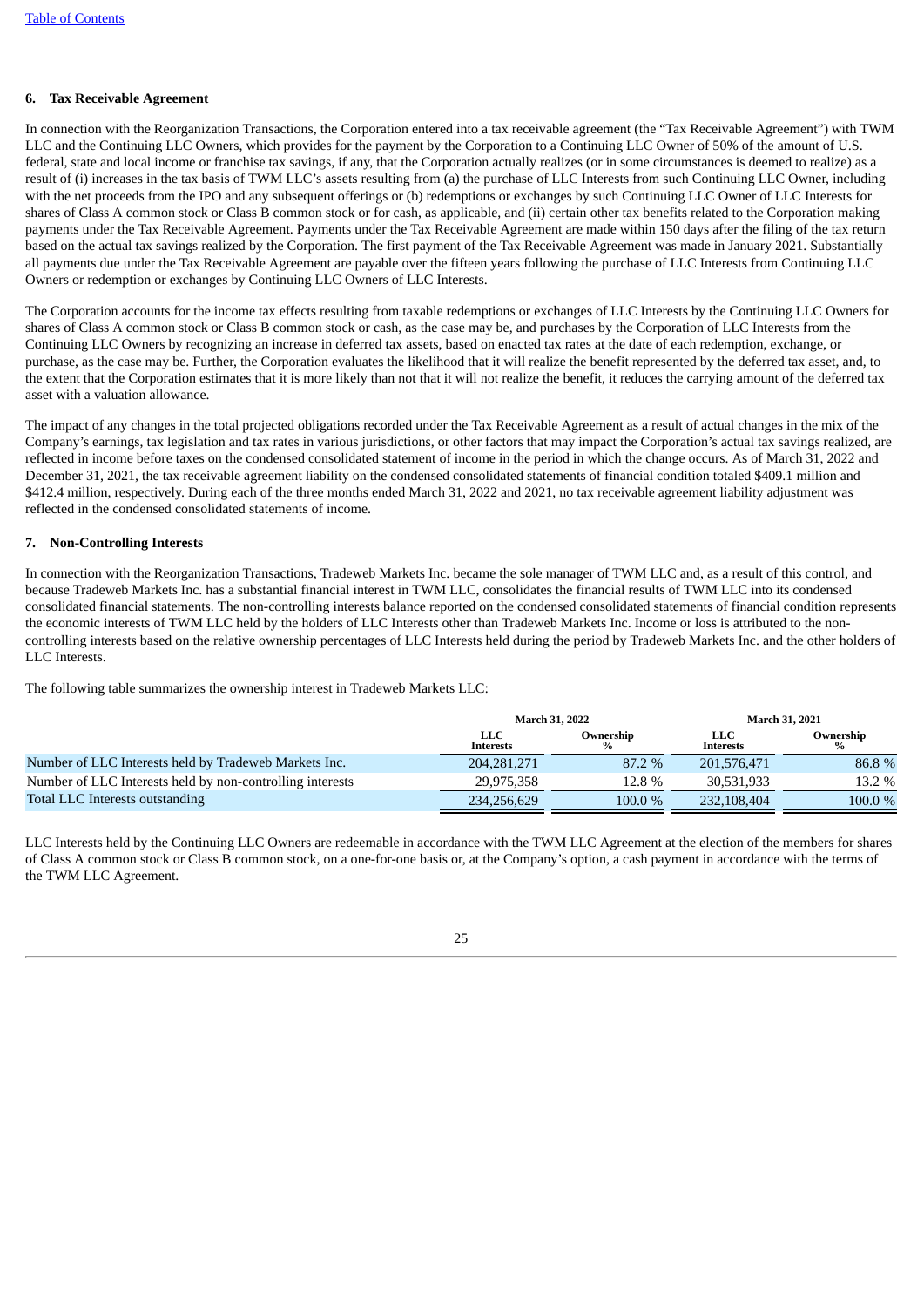The following table summarizes the impact on Tradeweb Market Inc.'s equity due to changes in the Corporation's ownership interest in TWM LLC:

|                                                                                                                          | <b>Three Months Ended</b><br>March 31,<br>2021<br>2022 |           |                |         |
|--------------------------------------------------------------------------------------------------------------------------|--------------------------------------------------------|-----------|----------------|---------|
| Net Income Attributable to Tradeweb Markets Inc. and Transfers (to) from the Non-Controlling Interests                   |                                                        |           |                |         |
|                                                                                                                          |                                                        |           | (in thousands) |         |
| Net income attributable to Tradeweb Markets Inc.                                                                         | \$                                                     | 82.965 \$ |                | 67,859  |
| Transfers (to) from non-controlling interests:                                                                           |                                                        |           |                |         |
| Increase/(decrease) in Tradeweb Markets Inc.'s additional paid-in capital as a result of ownership changes in<br>TWM LLC |                                                        | 30,005    |                | 80,665  |
| Net transfers (to) from non-controlling interests                                                                        |                                                        | 30,005    |                | 80,665  |
| Change from net income attributable to Tradeweb Markets Inc. and transfers (to) from non-controlling interests           |                                                        | 112,970   |                | 148,524 |

### <span id="page-25-0"></span>**8. Stockholders' Equity and Stock-Based Compensation Plans**

The rights and privileges of the Company's stockholders' equity and LLC Interests are described in the audited consolidated financial statements included in the Company's Annual Report on Form 10-K for the year ended December 31, 2021 and there have been no changes to those rights and privileges during the three months ended March 31, 2022.

#### *Stock-Based Compensation Plans*

Under the Tradeweb Markets Inc. 2019 Omnibus Equity Incentive Plan, the Company is authorized to issue up to 8,841,864 new shares of Class A common stock to employees, officers and non-employee directors. Under this plan, the Company may grant awards in respect of shares of Class A common stock, including performance-based restricted stock units ("PRSUs"), stock options, restricted stock units ("RSUs") and dividend equivalent rights. The awards may have performance-based and/or time-based vesting conditions. RSUs and PRSUs each represent promises to issue actual shares of Class A common stock at the end of a vesting period. Stock options have a maximum contractual term of 10 years.

On February 16, 2022, the Company announced that Mr. Olesky will retire as Chief Executive Officer ("CEO") of the Company, effective December 31, 2022. On February 11, 2022, the board of directors elected the Company's President, Mr. Billy Hult, to succeed Mr. Olesky as CEO of the Company, effective January 1, 2023. Mr. Olesky will stay on with the Company in the position of Chairman of the board of directors, and accordingly will continue to serve in his capacity as a director of the Company.

As of the beginning of Mr. Olesky's six month notice period under the Company's 2019 Omnibus Equity Incentive Plan, there was approximately \$6.7 million in total unamortized stock-based compensation associated with equity awards previously granted to Mr. Olesky plus \$5.0 million in unamortized stock-based compensation awards granted to Mr. Olesky during 2022 that will both be accelerated and amortized into expense over a revised estimated service period ending on August 11, 2022, the date that ends such six month notice period. Of these amounts, \$3.1 million represents regular amortization that would have been recognized through August 11, 2022 if Mr. Olesky had not announced his retirement and \$8.6 million represents accelerated stockbased compensation (the "CEO Retirement Accelerated Stock-Based Compensation Expense"). Total amortization amounts disclosed are based on a 100% multiplier achieved for the 2022 PRSUs and are subject to adjustment, up or down, in an amount up to \$2.1 million, based on the final performance multiplier achieved for the year ending December 31, 2022. During the three months ended March 31, 2022, the Company incurred a total of \$1.7 million in CEO Retirement Accelerated Stock-Based Compensation Expense.

During the three months ended March 31, 2022, the Company granted 395,429 RSUs and 249,292 PRSUs at a weighted-average grant-date fair value of \$83.79 and \$83.74, respectively. These RSU awards granted to employees will vest one-third each year over a three-year period, and RSU awards granted to non-employee directors will vest after one year. These PRSUs vest at the end of a three-year cliff vesting period and the number of shares a participant will receive upon vesting is determined by a performance modifier, which is adjusted as a result of the financial performance of the Company in the grant year. The performance modifier can vary between 0% (minimum) and 200% (maximum) of the target (100%) award amount.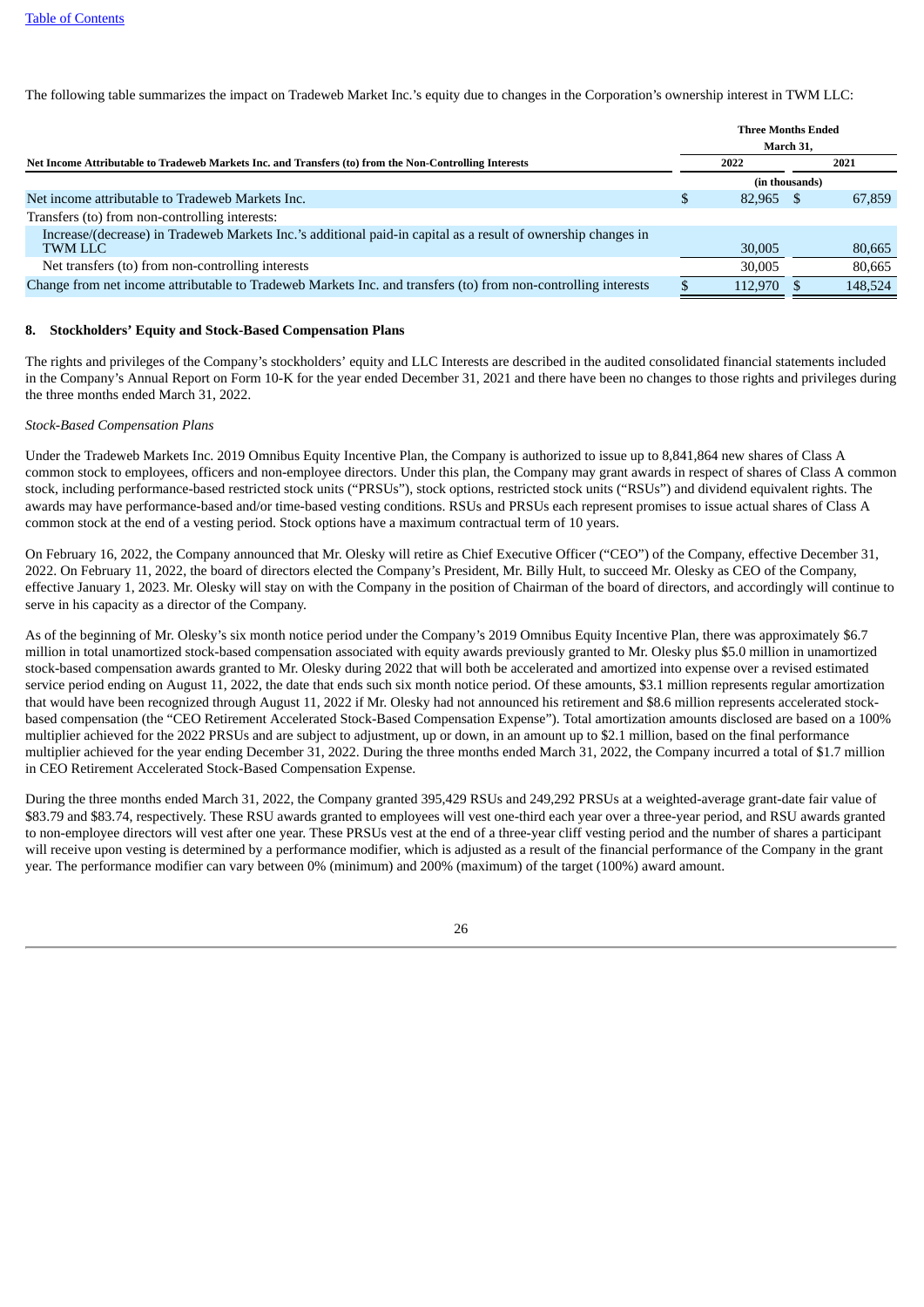A summary of the Company's total stock-based compensation expense, including expense associated with the CEO Retirement Accelerated Stock-Based Compensation Expense, is presented below:

|  | <b>Three Months Ended</b> | March 31,      |        |
|--|---------------------------|----------------|--------|
|  | 2022                      |                | 2021   |
|  |                           | (in thousands) |        |
|  | 13,712 \$                 |                | 10,760 |

### *Share Repurchase Program*

On February 4, 2021, the Company announced that the board of directors authorized a new share repurchase program (the "Share Repurchase Program"), primarily to offset annual dilution from stock-based compensation plans. The Share Repurchase Program authorizes the purchase of up to \$150.0 million of the Company's Class A common stock at the Company's discretion through the end of fiscal year 2023. The Share Repurchase Program will be effected primarily through regular open-market purchases (which may include repurchase plans designed to comply with Rule 10b5-1). The amounts and timing of the repurchases will be subject to general market conditions and the prevailing price and trading volumes of the Company's Class A common stock. The Share Repurchase Program does not require the Company to acquire a specific number of shares and may be suspended, amended or discontinued at any time. For shares repurchased pursuant to the Share Repurchase Program, the excess of the repurchase price paid over the par value of the Class A common stock will be recorded as a reduction to retained earnings.

The Company began purchasing shares pursuant to the Share Repurchase Program during the second quarter of 2021. During the three months ended March 31, 2022, the Company acquired a total of 559,428 shares of Class A common stock, at an average price of \$84.59, for purchases totaling \$47.3 million. Each share of Class A common stock repurchased pursuant to the Share Repurchase Program was funded with the proceeds, on a dollar-for-dollar basis, from the repurchase by Tradeweb Markets LLC of an LLC Interest from the Company in order to maintain the one-to-one ratio between outstanding shares of the Company's common stock and LLC Interests owned by the Company. Subsequent to their repurchase, the shares of Class A common stock and the LLC Interests were all cancelled and retired. As of March 31, 2022, a total of \$27.0 million remained available for repurchase pursuant to the Share Repurchase Program.

#### *Other Share Repurchases*

During the three months ended March 31, 2022 and 2021, the Company withheld 985,959 and 696,847 shares, respectively, of common stock from employee stock option, PRSU and RSU awards, at an average price per share of \$97.13 and \$65.24, respectively, and an aggregate value of \$95.8 million and \$45.5 million, respectively, based on the price of the Class A common stock on the date the relevant withholding occurred.

These shares are withheld in order for the Company to cover the payroll tax withholding obligations upon the exercise of stock options and settlement of RSUs and PRSUs and such shares were not withheld in connection with the Share Repurchase Program discussed above.

#### <span id="page-26-0"></span>**9. Related Party Transactions**

The Company enters into transactions with its affiliates from time to time which are considered to be related party transactions.

As of March 31, 2022 and December 31, 2021, the following balances with such affiliates were included in the condensed consolidated statements of financial condition in the following line items:

|                                                          | March 31,<br>2022                     | December 31,<br>2021 |
|----------------------------------------------------------|---------------------------------------|----------------------|
|                                                          | (in thousands)                        |                      |
| Accounts receivable                                      | \$<br>- S<br>$\overline{\phantom{0}}$ | 277                  |
| Receivable from affiliates                               | 2,441                                 | 3,313                |
| Other assets                                             | 3,381                                 | 3,530                |
| Accounts payable, accrued expenses and other liabilities | 7.475                                 | 7.767                |
| Deferred revenue                                         | 4,767                                 | 4,767                |
| Payable to affiliates                                    | 4,574                                 | 4,860                |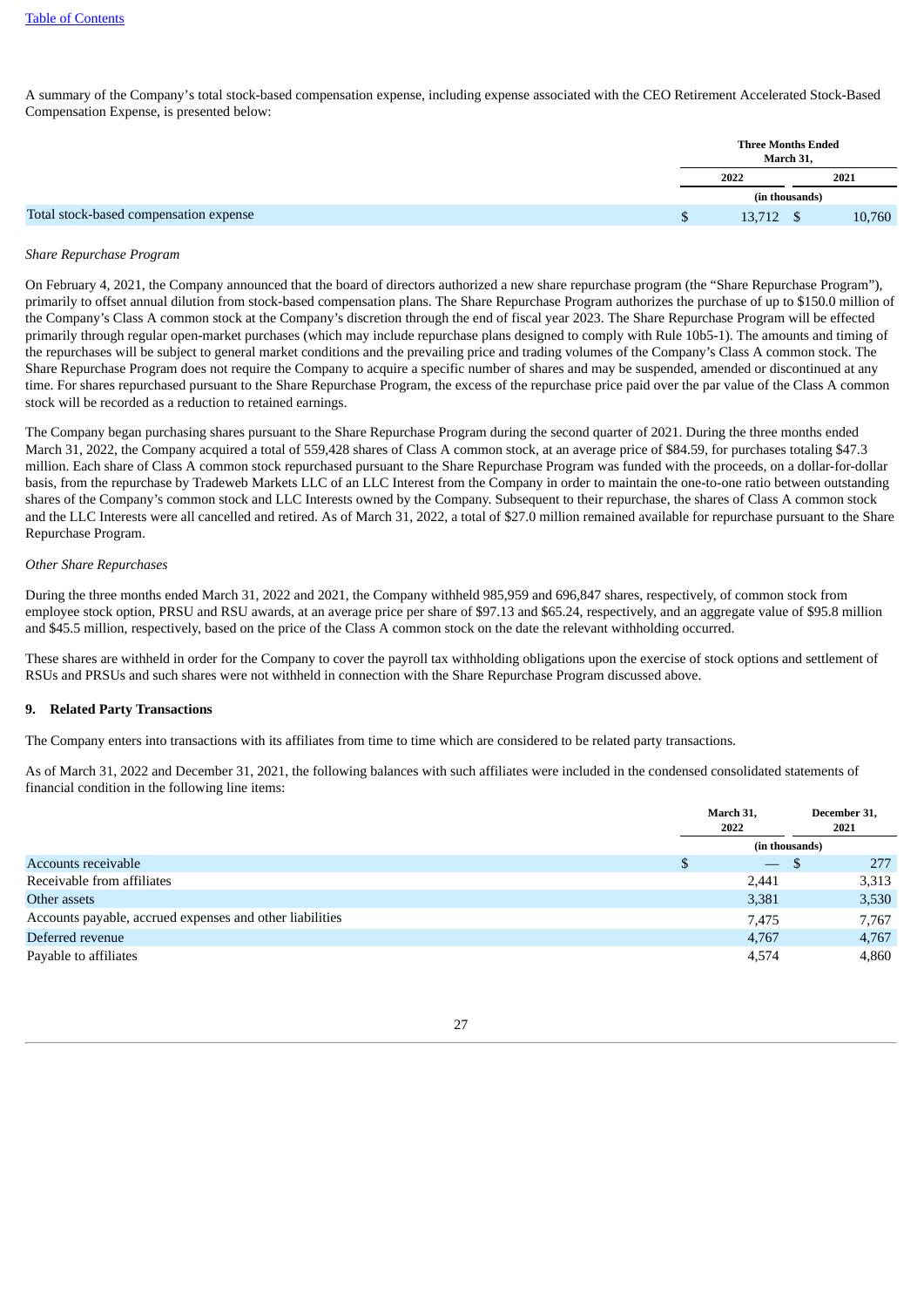The following balances with such affiliates were included in the condensed consolidated statements of income in the following line items:

|                                           | <b>Three Months Ended</b><br>March 31, |                |        |
|-------------------------------------------|----------------------------------------|----------------|--------|
|                                           | 2022                                   |                | 2021   |
|                                           |                                        | (in thousands) |        |
| <b>Revenue:</b>                           |                                        |                |        |
| Subscription fees                         | \$<br>200S                             |                | 569    |
| Refinitiv market data fees <sup>(1)</sup> | 15,558                                 |                | 15,117 |
| Other fees                                | 117                                    |                | 161    |
| Express: (2)                              |                                        |                |        |
| Employee compensation and benefits        | 613                                    |                |        |
| Technology and communications             | 1,116                                  |                | 740    |
| General and administrative                | 143                                    |                | 2      |
| Professional fees                         | 12                                     |                |        |

(1) The Company maintains a market data license agreement with Refinitiv. Under the agreement, the Company delivers to Refinitiv certain market data feeds which Refinitiv redistributes to its customers. The Company earns license fees and royalties for these feeds.

(2) The Company maintains agreements with Refinitiv to provide the Company with certain real estate, payroll, benefits administration and other administrative services.

<span id="page-27-0"></span>The Company engaged Blackstone Advisory Partners L.P., an affiliate of Blackstone, to provide certain financial consulting services in connection with the IPO, the October 2019 follow-on offering and the April 2020 follow-on offering for fees of \$1.0 million, \$0.5 million, and \$0.5 million, respectively, which fees, with respect to the October 2019 follow-on offering and the April 2020 follow-on offering, were reimbursed by the underwriters. As of both March 31, 2022 and December 31, 2021, \$2.0 million related to these offering costs, is included as a component of the additional paid-in capital balance on the condensed consolidated statements of financial condition.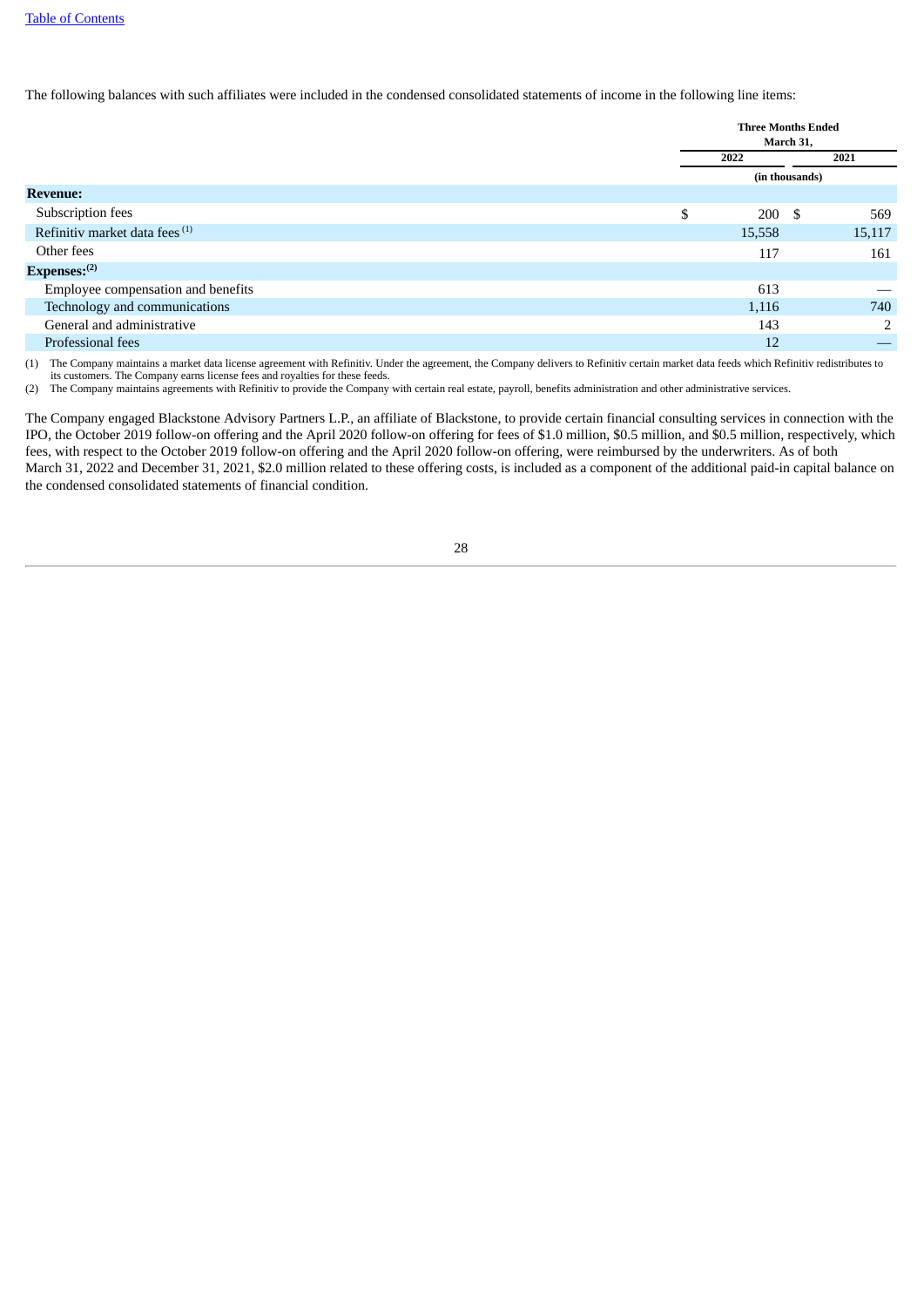# **10. Fair Value of Financial Instruments**

# *Financial Instruments Measured at Fair Value*

The Company's financial instruments measured at fair value on the condensed consolidated statements of financial condition as of March 31, 2022 and December 31, 2021 have been categorized based upon the fair value hierarchy as follows:

|                                                                 | <b>Quoted Prices in</b><br>active Markets<br>for Identical<br><b>Assets</b><br>(Level 1) |    | <b>Significant</b><br><b>Observable</b><br><b>Inputs</b><br>(Level 2) |      | <b>Significant</b><br><b>Unobservable</b><br><b>Inputs</b><br>(Level 3) |    | <b>Total</b> |
|-----------------------------------------------------------------|------------------------------------------------------------------------------------------|----|-----------------------------------------------------------------------|------|-------------------------------------------------------------------------|----|--------------|
|                                                                 |                                                                                          |    | (in thousands)                                                        |      |                                                                         |    |              |
| As of March 31, 2022                                            |                                                                                          |    |                                                                       |      |                                                                         |    |              |
| <b>Assets</b>                                                   |                                                                                          |    |                                                                       |      |                                                                         |    |              |
| Cash equivalents - Money market funds                           | \$<br>534,341                                                                            | \$ |                                                                       | \$   |                                                                         | \$ | 534,341      |
| Receivable from affiliates - Foreign currency forward contracts |                                                                                          |    | 2,322                                                                 |      |                                                                         |    | 2,322        |
| Total assets measured at fair value                             | \$<br>534,341                                                                            | -S | 2,322                                                                 | - \$ |                                                                         | \$ | 536,663      |
|                                                                 |                                                                                          |    |                                                                       |      |                                                                         |    |              |
| Liabilities                                                     |                                                                                          |    |                                                                       |      |                                                                         |    |              |
| Payable to affiliates - Foreign currency forward contracts      | \$                                                                                       |    |                                                                       |      |                                                                         |    |              |
| Total liabilities measured at fair value                        |                                                                                          |    |                                                                       |      |                                                                         | \$ |              |
| As of December 31, 2021                                         |                                                                                          |    |                                                                       |      |                                                                         |    |              |
| <b>Assets</b>                                                   |                                                                                          |    |                                                                       |      |                                                                         |    |              |
| Cash equivalents - Money market funds                           | \$<br>654,553                                                                            | \$ |                                                                       | \$   |                                                                         | \$ | 654,553      |
| Receivable from affiliates - Foreign currency forward contracts |                                                                                          |    | 3,019                                                                 |      |                                                                         |    | 3,019        |
| Total assets measured at fair value                             | \$<br>654,553                                                                            | S. | 3,019                                                                 | -\$  |                                                                         | \$ | 657,572      |
|                                                                 |                                                                                          |    |                                                                       |      |                                                                         |    |              |
| Liabilities                                                     |                                                                                          |    |                                                                       |      |                                                                         |    |              |
| Payable to affiliates - Foreign currency forward contracts      | \$                                                                                       | S  |                                                                       |      |                                                                         | \$ |              |
| Total liabilities measured at fair value                        | \$                                                                                       | \$ |                                                                       |      |                                                                         | \$ |              |

The Company's money market funds are classified within level 1 of the fair value hierarchy because they are valued using quoted market prices in active markets.

The valuation for the Company's foreign currency forward contracts is primarily based on the difference between the exchange rate associated with the forward contract and the exchange rate at the current period end. Foreign currency forward contracts are categorized as Level 2 in the fair value hierarchy. The Company enters into foreign currency forward contracts to mitigate its U.S. dollar and British pound sterling versus Euro exposure, generally with a duration of less than twelve months. As of March 31, 2022 and December 31, 2021, the counterparty on each of the foreign currency forward contracts was an affiliate of Refinitiv and therefore the corresponding receivables and liabilities on such contracts were included in receivable from affiliates and payable to affiliates on the accompanying condensed consolidated statements of financial condition.

The following table summarizes the aggregate U.S. dollar equivalent notional amount of the Company's foreign currency forward contracts not designated as hedges for accounting purposes:

|                                                            | March 31.<br>2022 |            |  | December 31,<br>2021 |
|------------------------------------------------------------|-------------------|------------|--|----------------------|
|                                                            | (in thousands)    |            |  |                      |
| Foreign currency forward contracts – Gross notional amount |                   | 171.218 \$ |  | 146,202              |

The Company's foreign currency forward contracts are not designated as hedges for accounting purposes and changes in the fair value of these contracts during the period are recognized in the condensed consolidated statements of income within general and administrative expenses.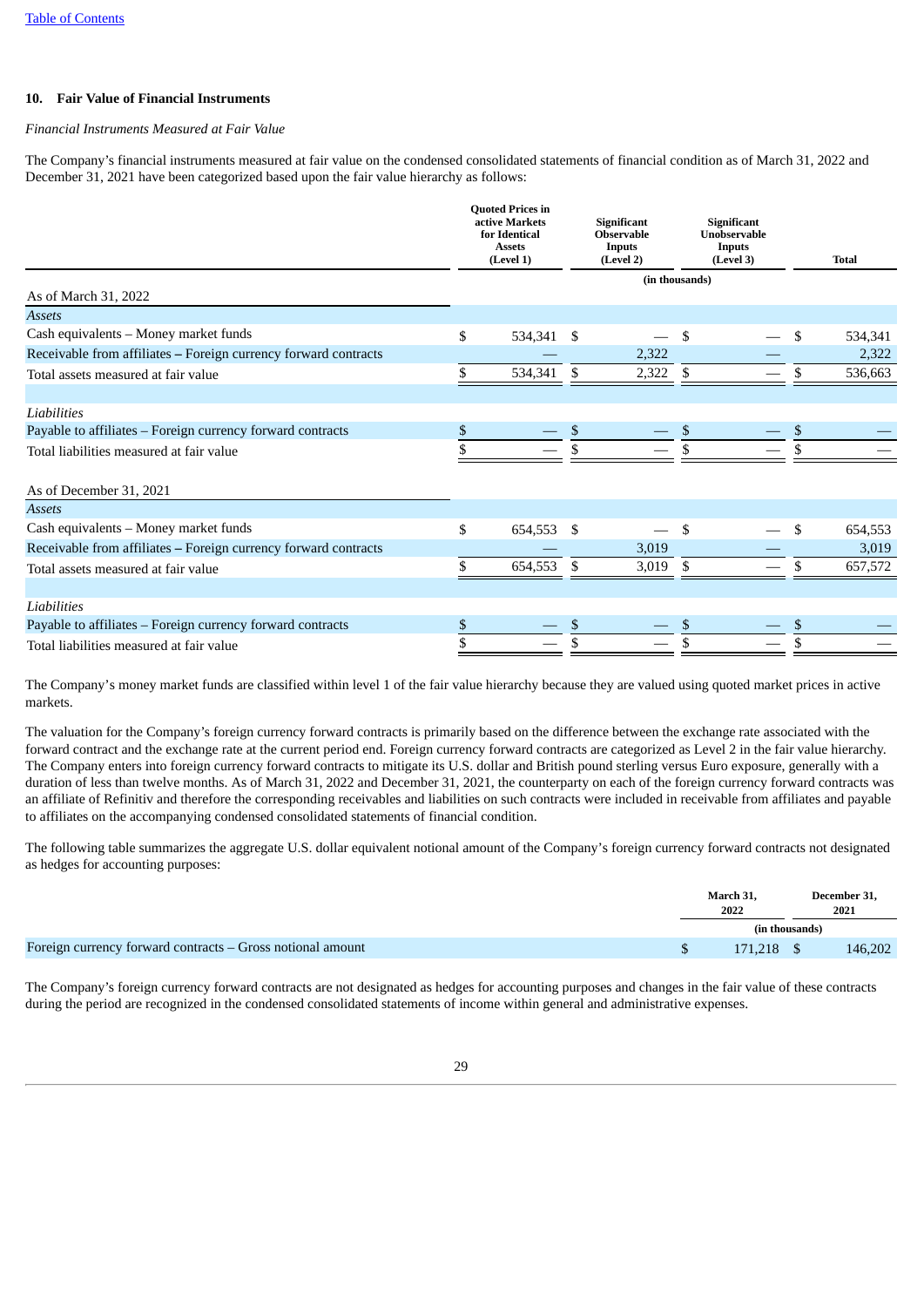The total realized and unrealized gains (losses) on foreign currency forward contracts recorded within general and administrative expenses in the condensed consolidated statements of income are as follows:

|                                                                                    |                | <b>Three Months Ended</b><br>March 31. |  |       |  |
|------------------------------------------------------------------------------------|----------------|----------------------------------------|--|-------|--|
|                                                                                    |                | 2022                                   |  | 2021  |  |
|                                                                                    | (in thousands) |                                        |  |       |  |
| Foreign currency forward contracts not designated in accounting hedge relationship |                | 682                                    |  | 5,698 |  |

# *Financial Instruments Not Measured at Fair Value*

The Company's financial instruments not measured at fair value on the condensed consolidated statements of financial condition as of March 31, 2022 and December 31, 2021 have been categorized based upon the fair value hierarchy as follows:

|                                                                   |              | <b>Carrying Value</b> |                           | <b>Quoted Prices in</b><br>active Markets<br>for Identical<br><b>Assets</b><br>(Level 1) |                | <b>Significant</b><br><b>Observable</b><br>Inputs<br>(Level 2) |                | <b>Significant</b><br>Unobservable<br><b>Inputs</b><br>(Level 3) |                           |         |  | <b>Total Fair Value</b> |
|-------------------------------------------------------------------|--------------|-----------------------|---------------------------|------------------------------------------------------------------------------------------|----------------|----------------------------------------------------------------|----------------|------------------------------------------------------------------|---------------------------|---------|--|-------------------------|
| As of March 31, 2022                                              |              |                       |                           |                                                                                          |                | (in thousands)                                                 |                |                                                                  |                           |         |  |                         |
| Assets                                                            |              |                       |                           |                                                                                          |                |                                                                |                |                                                                  |                           |         |  |                         |
| Cash and restricted cash                                          | \$           | 294,720               | -\$                       | 294,720                                                                                  | \$             |                                                                | \$             |                                                                  | \$                        | 294,720 |  |                         |
| Receivable from brokers and dealers and clearing<br>organizations |              | 91,085                |                           |                                                                                          |                | 91,085                                                         |                |                                                                  |                           | 91,085  |  |                         |
| Deposits with clearing organizations                              |              | 35,466                |                           | 35,466                                                                                   |                |                                                                |                |                                                                  |                           | 35,466  |  |                         |
| Accounts receivable                                               |              | 164,968               |                           |                                                                                          |                | 164,968                                                        |                |                                                                  |                           | 164,968 |  |                         |
| Other assets - Memberships in clearing organizations              |              | 2,406                 |                           |                                                                                          |                |                                                                |                | 2,406                                                            |                           | 2,406   |  |                         |
| <b>Total</b>                                                      | $\$$         | 588,645               | $\mathfrak{s}$            | 330,186                                                                                  | $\mathfrak{s}$ | 256,053                                                        | $\mathfrak{S}$ | 2,406                                                            | $\boldsymbol{\mathsf{S}}$ | 588,645 |  |                         |
| <b>Liabilities</b>                                                |              |                       |                           |                                                                                          |                |                                                                |                |                                                                  |                           |         |  |                         |
| Securities sold under agreements to repurchase $(1)$              | \$           | 20,511                | \$                        |                                                                                          | \$             | 20,511                                                         | $\mathfrak s$  |                                                                  | \$                        | 20,511  |  |                         |
| Payable to brokers and dealers and clearing<br>organizations      |              | 70,512                |                           |                                                                                          |                | 70,512                                                         |                |                                                                  |                           | 70,512  |  |                         |
| Total                                                             | \$           | 91,023                | $\mathfrak{S}$            |                                                                                          | \$             | 91,023                                                         | $\mathfrak s$  |                                                                  | \$                        | 91,023  |  |                         |
|                                                                   |              |                       |                           |                                                                                          |                |                                                                |                |                                                                  |                           |         |  |                         |
| As of December 31, 2021                                           |              |                       |                           |                                                                                          |                |                                                                |                |                                                                  |                           |         |  |                         |
| <b>Assets</b>                                                     |              |                       |                           |                                                                                          |                |                                                                |                |                                                                  |                           |         |  |                         |
| Cash and restricted cash                                          | \$           | 318,495               | -\$                       | 318,495                                                                                  | \$             |                                                                | \$             |                                                                  | \$                        | 318,495 |  |                         |
| Receivable from brokers and dealers and clearing<br>organizations |              |                       |                           |                                                                                          |                |                                                                |                |                                                                  |                           |         |  |                         |
| Deposits with clearing organizations                              |              | 20,523                |                           | 20,523                                                                                   |                |                                                                |                |                                                                  |                           | 20,523  |  |                         |
| Accounts receivable                                               |              | 129,937               |                           |                                                                                          |                | 129,937                                                        |                |                                                                  |                           | 129,937 |  |                         |
| Other assets - Memberships in clearing organizations              |              | 2,392                 |                           |                                                                                          |                |                                                                |                | 2,392                                                            |                           | 2,392   |  |                         |
| <b>Total</b>                                                      | $\mathbb{S}$ | 471,347               | $\boldsymbol{\mathsf{S}}$ | 339,018                                                                                  | $\$$           | 129,937                                                        | $\mathfrak{s}$ | 2,392                                                            | \$                        | 471,347 |  |                         |
| Liabilities                                                       |              |                       |                           |                                                                                          |                |                                                                |                |                                                                  |                           |         |  |                         |
|                                                                   |              |                       |                           |                                                                                          |                |                                                                |                |                                                                  |                           |         |  |                         |
| Securities sold under agreements to repurchase                    | \$           |                       | \$                        |                                                                                          | \$             |                                                                | \$             |                                                                  | \$                        |         |  |                         |
| Payable to brokers and dealers and clearing<br>organizations      |              |                       |                           |                                                                                          |                |                                                                |                |                                                                  |                           |         |  |                         |
| Total                                                             | \$           |                       | \$                        |                                                                                          | \$             |                                                                | \$             |                                                                  | \$                        |         |  |                         |

(1) As of March 31, 2022, treasury securities with a fair value of \$20.5 million collateralized the securities sold under agreements to repurchase liability. The underlying repurchase agreements were executed in accordance with a master netting arrangement and the liability amount presented represents the gross liability and is not offset on the condensed consolidated statement of financial condition. The securities sold under agreements to repurchase liability was subsequently settled on April 1, 2022.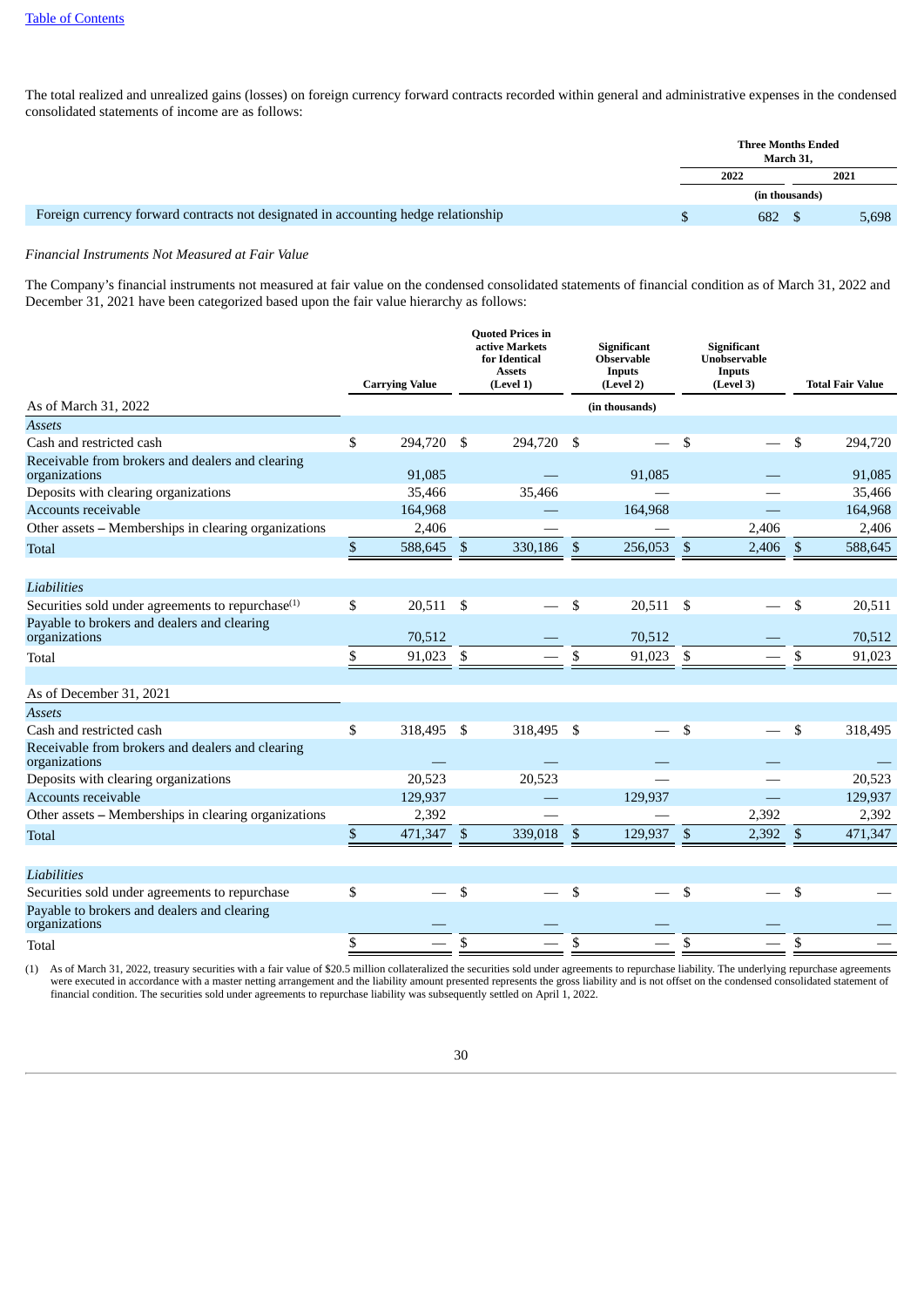The carrying value of financial instruments not measured at fair value classified within level 1 or level 2 of the fair value hierarchy approximates fair value because of the relatively short term nature of the underlying assets or liabilities. The memberships in clearing organizations, which are included in other assets on the condensed consolidated statements of financial condition, are classified within level 3 of the fair value hierarchy because the valuation requires assumptions that are both significant and unobservable.

### *Financial Instruments Without Readily Determinable Fair Values*

Included in other assets on the condensed consolidated statements of financial condition are equity investments without readily determinable fair values of \$21.1 million as of both March 31, 2022 and December 31, 2021, respectively. There were no impairments or adjustments to the carrying value of equity investments without readily determinable fair values during each of the three months ended March 31, 2022 and 2021 and no adjustments to the original cost basis have been made to the carrying value over the life of the instruments.

# <span id="page-30-0"></span>**11. Credit Risk**

In the normal course of business the Company, as agent, executes transactions with, and on behalf of, other brokers and dealers. If the agency transactions do not settle because of failure to perform by either counterparty, the Company will recognize a receivable from (and a matching payable to) brokers and dealers and clearing organizations for the proceeds from the unsettled transaction, until the failed transaction settles. The Company may be obligated to discharge the obligation of the non-performing party and, as a result, may incur a loss if the market value of the security is different from the contract amount of the transaction. However, from time to time, the Company enters into repurchase and/or reverse repurchase agreements to facilitate the clearance of securities relating to fails to deliver or receive. We seek to manage credit exposure related to these agreements to repurchase (or reverse repurchase), including the risk related to a decline in market value of collateral (pledged or received), by entering into agreements to repurchase with overnight or shortterm maturity dates and only entering into repurchase transactions with netting members of the Fixed Income Clearing Corporation ("FICC"). The FICC operates a continuous net settlement system, whereby as trades are submitted and compared, the FICC becomes the counterparty.

A substantial number of the Company's transactions are collateralized and executed with, and on behalf of, a limited number of broker-dealers. The Company's exposure to credit risk associated with the nonperformance of these clients in fulfilling their contractual obligations pursuant to securities transactions can be directly impacted by volatile trading markets which may impair the clients' ability to satisfy their obligations to the Company.

The Company does not expect nonperformance by counterparties in the above situations. However, the Company's policy is to monitor its market exposure and counterparty risk. In addition, the Company has a policy of reviewing, as considered necessary, the credit standing of each counterparty with which it conducts business.

#### *Allowance for Credit Losses*

The Company may be exposed to credit risk regarding its receivables, which are primarily receivables from financial institutions, including investment managers and broker-dealers. The Company maintains an allowance for credit losses based upon an estimate of the amount of potential credit losses in existing accounts receivable, as determined from a review of aging schedules, past due balances, historical collection experience and other specific account data. Careful analysis of the financial condition of the Company's counterparties is also performed. The Company has evaluated its loss assumptions as a result of the COVID-19 pandemic and determined the current estimate of expected credit losses remains reasonable due to continued strong collections and no deterioration in the accounts receivable aging.

Account balances are pooled based on the following risk characteristics:

- 1. Geographic location
- 2. Transaction fee type (billing type)
- 3. Legal entity

# *Write-Offs*

Once determined uncollectible, aged balances are written off against the allowance for credit losses. This determination is based on careful analysis of individual receivables and aging schedules, which are disaggregated based on the risk characteristics described above. Based on current policy, this generally occurs when the receivable is 360 days past due.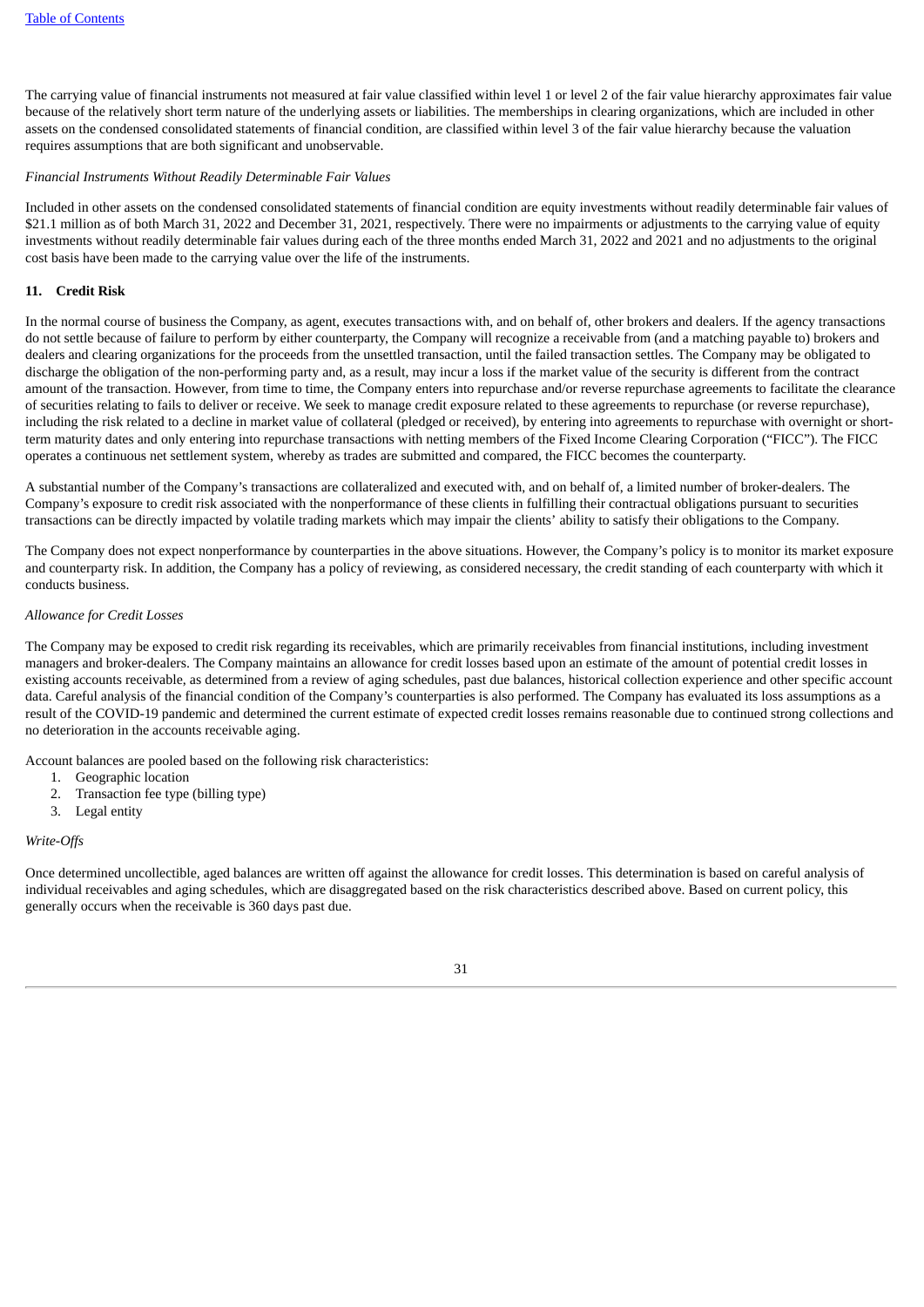As of March 31, 2022 and December 31, 2021, the Company maintained an allowance for credit losses with regard to these receivables of \$0.1 million and \$0.3 million, respectively. There was no credit loss expense recognized for each of the three months ended March 31, 2022 and 2021 and recoveries resulted in a reversal of credit loss expense totaling \$0.1 million and \$0.1 million for the three months ended March 31, 2022 and 2021, respectively.

## <span id="page-31-0"></span>**12. Commitments and Contingencies**

In the normal course of business, the Company enters into user agreements with its dealers which provide the dealers with indemnification from third parties in the event that the electronic marketplaces of the Company infringe upon the intellectual property or other proprietary right of a third party. The Company's exposure under these user agreements is unknown as this would involve estimating future claims against the Company which have not yet occurred. However, based on its experience, the Company expects the risk of a material loss to be remote.

The Company has been named as a defendant, along with other financial institutions, in two consolidated antitrust class actions relating to trading practices in United States Treasury securities auctions. The cases were dismissed in March 2021, with the Court granting the Plaintiffs leave to further amend the complaint by no later than May 14, 2021. The plaintiffs filed an amended complaint on or about May 14, 2021, and the Company moved to dismiss the amended complaint on June 14, 2021. By order dated March 31, 2022, the Court granted the Company's motion to dismiss in full and dismissed all of the claims in the amended complaint. The Court also denied the plaintiffs' request for leave to file a further amended complaint. On April 28, 2022, the Plaintiffs filed a Notice of Appeal of the decision. The Company intends to vigorously defend the District Court's decision on appeal and assert its meritorious defenses to the allegations.

Additionally, the Company was dismissed from a class action relating to an interest rate swaps matter in 2017, but that matter continues against the remaining defendant financial institutions.

The Company records its best estimate of a loss, including estimated defense costs, when the loss is considered probable and the amount of such loss can be reasonably estimated. Based on its experience, the Company believes that the amount of damages claimed in a legal proceeding is not a meaningful indicator of the potential liability. At this time, the Company cannot reasonably predict the timing or outcomes of, or estimate the amount of loss, or range of loss, if any, related to its pending legal proceedings, including the matters described above, and therefore does not have any contingency reserves established for any of these matters.

# **Revolving Credit Facility**

On April 8, 2019, the Company entered into a five year, \$500.0 million senior secured revolving credit facility ("Credit Facility") with a syndicate of banks. The Credit Facility was subsequently amended on November 7, 2019. The Credit Facility provides additional borrowing capacity to be used to fund ongoing working capital needs, letters of credit and for general corporate purposes, including potential future acquisitions and expansions.

Under the terms of the credit agreement that governs the Credit Facility, borrowings under the Credit Facility bear interest at a rate equal to, at the Company's option, either (a) a base rate equal to the greatest of (i) the administrative agent's prime rate, (ii) the federal funds effective rate plus  $\frac{1}{2}$  of 1.0% and (iii) one month LIBOR plus 1.0%, in each case plus 0.75%, or (b) LIBOR plus 1.75%, subject to a 0.00% floor. The credit agreement also includes a commitment fee of 0.25% for available but unborrowed amounts and other administrative fees that are payable quarterly. The Credit Facility is available until April 2024, provided the Company is in compliance with all covenants. Financial covenant requirements include maintaining minimum ratios related to interest coverage and leverage.

As of March 31, 2022 and December 31, 2021, there were \$0.5 million in letters of credit issued under the Revolving Credit Facility and no borrowings outstanding.

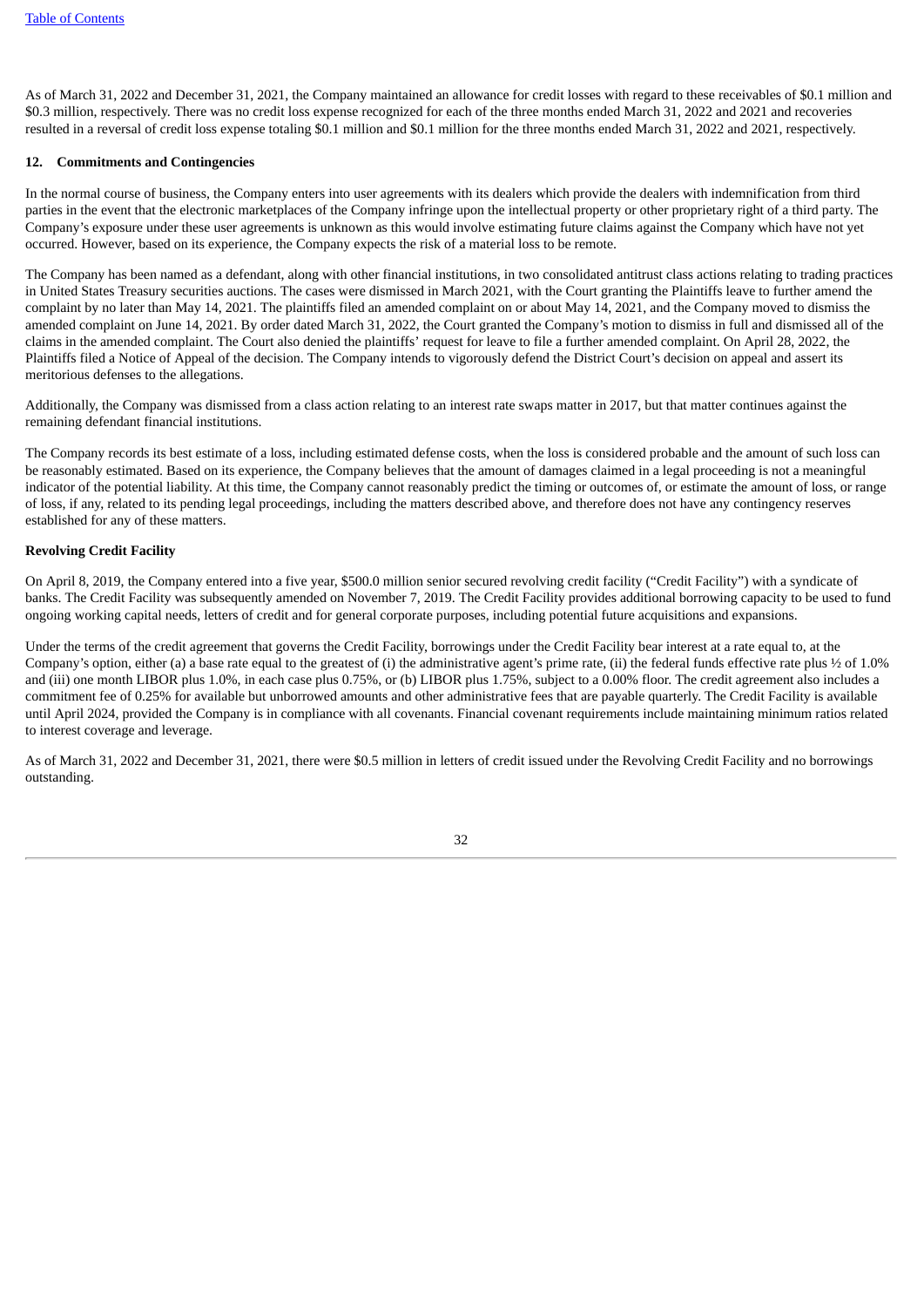## **Leases**

The Company has operating leases for corporate offices and data centers with initial lease terms ranging from one to ten years. The following table presents the future minimum lease payments and the maturity of lease liabilities as of March 31, 2022:

| <b>Amount</b>  |
|----------------|
| (in thousands) |
| \$<br>7,959    |
| 11,187         |
| 6,790          |
| 2,754          |
| 2,544          |
| 2,544          |
| 33,778         |
| (1,852)        |
| 31,926         |
|                |

## <span id="page-32-0"></span>**13. Earnings Per Share**

The following table summarizes the calculations of basic and diluted earnings per outstanding share of Class A and Class B common stock for Tradeweb Markets Inc.:

|                                                                                                        | <b>Three Months Ended</b><br>March 31, |                                                       |     |             |  |
|--------------------------------------------------------------------------------------------------------|----------------------------------------|-------------------------------------------------------|-----|-------------|--|
|                                                                                                        |                                        | 2022                                                  |     | 2021        |  |
|                                                                                                        |                                        | (in thousands, except share and per share<br>amounts) |     |             |  |
| Numerator:                                                                                             |                                        |                                                       |     |             |  |
| Net income attributable to Tradeweb Markets Inc.                                                       | \$                                     | 82,965 \$                                             |     | 67,859      |  |
| Less: Distributed and undistributed earnings allocated to unvested RSUs and unsettled vested PRSUs (1) |                                        | (22)                                                  |     |             |  |
| Net income attributable to outstanding shares of Class A and Class B common stock - Basic and Diluted  |                                        | 82,943                                                | \$. | 67,859      |  |
|                                                                                                        |                                        |                                                       |     |             |  |
| Denominator:                                                                                           |                                        |                                                       |     |             |  |
| Weighted average shares of Class A and Class B common stock outstanding - Basic                        |                                        | 204,061,347                                           |     | 199,064,607 |  |
| Dilutive effect of PRSUs                                                                               |                                        | 770,765                                               |     | 1,832,308   |  |
| Dilutive effect of options                                                                             |                                        | 2,322,027                                             |     | 3,851,594   |  |
| Dilutive effect of RSUs                                                                                |                                        | 342,963                                               |     | 280,208     |  |
| Weighted average shares of Class A and Class B common stock outstanding - Diluted                      |                                        | 207,497,102                                           |     | 205,028,717 |  |
|                                                                                                        |                                        |                                                       |     |             |  |
| Earnings per share - Basic                                                                             | \$                                     | $0.41 \quad$ \$                                       |     | 0.34        |  |
| Earnings per share - Diluted                                                                           |                                        | 0.40                                                  |     | 0.33        |  |
|                                                                                                        |                                        |                                                       |     |             |  |

(1) During the three months ended March 31, 2022 and 2021, there was a total of 53,756 and none, respectively, weighted average unvested RSUs and unsettled vested PRSUs that were considered a participating security for purposes of calculating earnings per share in accordance with the two-class method.

LLC Interests held by the Continuing LLC Owners are redeemable in accordance with the TWM LLC Agreement, at the election of such holders, for shares of Class A or Class B common stock of Tradeweb Markets Inc. The potential dilutive effect of LLC Interests are evaluated under the if-converted method. The potential dilutive effect of PRSUs, shares underlying options and RSUs are evaluated under the treasury stock method.

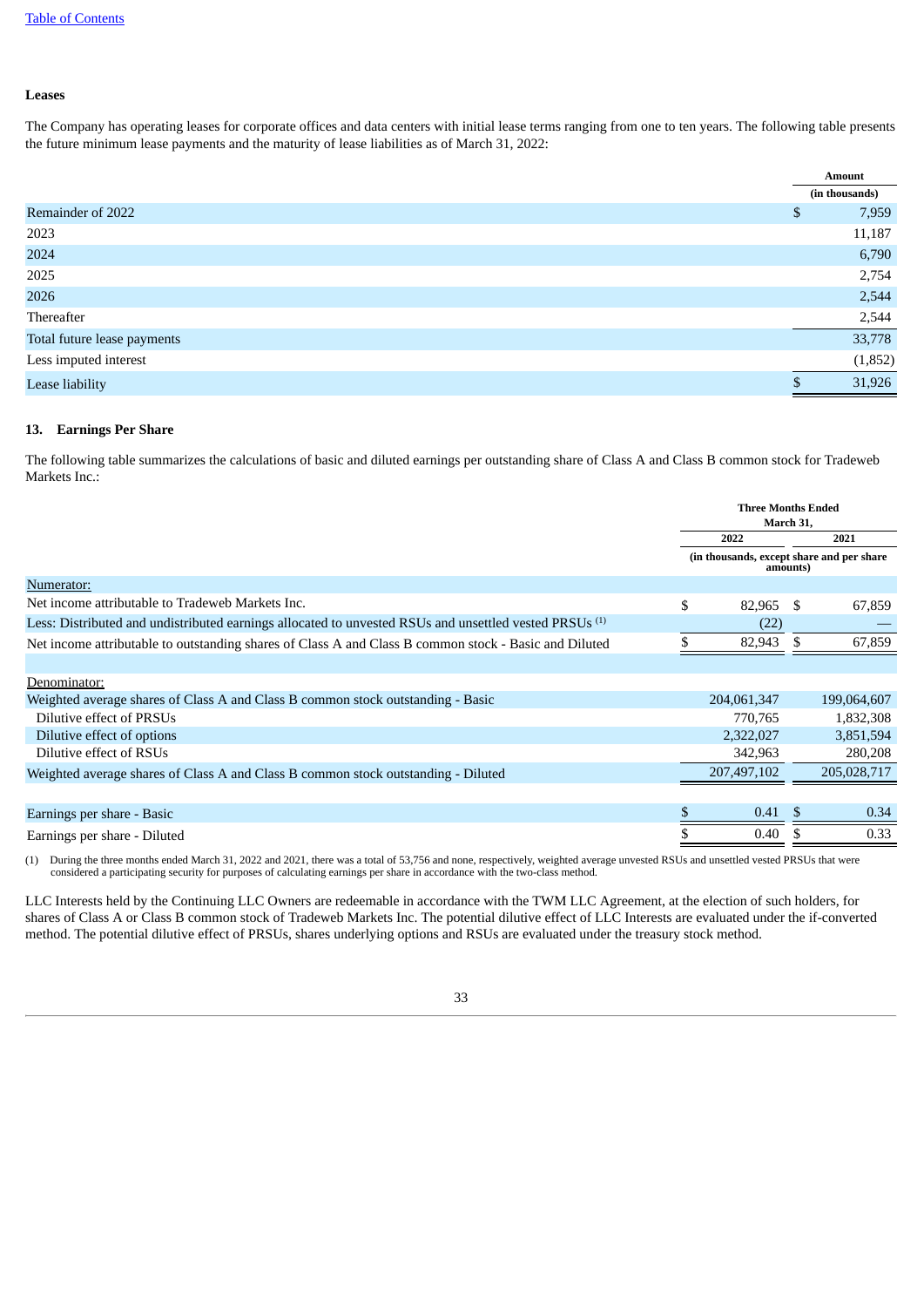The following table summarizes the PRSUs, shares underlying options, RSUs and weighted-average LLC Interests that were anti-dilutive for the periods indicated. As a result, these shares, which were outstanding, were excluded from the computation of diluted earnings per share for the periods indicated:

|                              | <b>Three Months Ended</b><br>March 31, |            |
|------------------------------|----------------------------------------|------------|
|                              | 2022                                   | 2021       |
| <b>Anti-dilutive Shares:</b> |                                        |            |
| PRSUs                        |                                        | 77,692     |
| Options                      |                                        |            |
| <b>RSUs</b>                  | 61,260                                 | 60,315     |
| <b>LLC</b> Interests         | 30,296,879                             | 31,214,407 |
|                              |                                        |            |

Shares of Class C and Class D common stock do not have economic rights in Tradeweb Markets Inc. and, therefore, are not included in the calculation of basic earnings per share and are not participating securities for purposes of the computation of diluted earnings per share.

# <span id="page-33-0"></span>**14. Regulatory Capital Requirements**

TWL, DW, TWD and EA are subject to the Uniform Net Capital Rule 15c3-1 under the Exchange Act. TEL and TESL are subject to certain financial resource requirements with the FCA in the UK, TWJ is subject to certain financial resource requirements with the FCA in Japan and TWEU is subject to certain finance resource requirements with the AFM in the Netherlands.

At March 31, 2022 and December 31, 2021, the regulatory capital requirements and regulatory capital for TWL, DW, TWD, TEL, TWJ, TWEU, TESL and EA are as follows:

| As of March 31, 2022                  |     | TWL       | DW     | <b>TWD</b> |            | TEL |                | <b>TWJ</b> |            | <b>TWEU</b> |             |   |             |     | EA      |
|---------------------------------------|-----|-----------|--------|------------|------------|-----|----------------|------------|------------|-------------|-------------|---|-------------|-----|---------|
|                                       |     |           |        |            |            |     | (in thousands) |            |            |             |             |   |             |     |         |
| <b>Regulatory Capital</b>             |     | 33,651 \$ | 56,394 | S          | 35,236     | S   | 91,492         |            | 8,063      | \$.         | 7,500       | S | 1,750       | .S  | 207,496 |
| <b>Regulatory Capital Requirement</b> |     | 4.820     | 2,030  |            | 765        |     | 34,603         |            | 1,323      |             | 1,537       |   | 1,238       |     | 145     |
| <b>Excess Regulatory Capital</b>      |     | 28,831 \$ | 54,364 |            | 34,471     |     | 56,889         |            | 6,740      |             | 5,963       |   | 512         |     | 207,351 |
|                                       |     |           |        |            |            |     |                |            |            |             |             |   |             |     |         |
| As of December 31, 2021               |     | TWL       | DW     |            | <b>TWD</b> |     | TEL            |            | <b>TWJ</b> |             | <b>TWEU</b> |   | <b>TESL</b> |     | EA      |
|                                       |     |           |        |            |            |     | (in thousands) |            |            |             |             |   |             |     |         |
| <b>Regulatory Capital</b>             | \$. | 33,566 \$ | 61,379 | -S         | 22,784     | S   | 84,636         | <b>S</b>   | 7,932      | \$          | 7,626       | S | 1,760       | \$. | 212,572 |
| <b>Regulatory Capital Requirement</b> |     | 3,424     | 2,931  |            | 652        |     | 36,136         |            | 1,184      |             | 3,272       |   | 1,272       |     | 78      |
| <b>Excess Regulatory Capital</b>      |     | 30,142    | 58,448 |            | 22,132     |     | 48,500         |            | 6,748      |             | 4,354       |   | 488         |     | 212,494 |

As SEFs, TW SEF and DW SEF are required to maintain adequate financial resources and liquid financial assets in accordance with CFTC regulations. The required and maintained financial resources and liquid financial assets at March 31, 2022 and December 31, 2021 are as follows:

<span id="page-33-1"></span>

|                                       |    | As of March 31, 2022 |      |                |               | As of December 31, 2021 |      |               |
|---------------------------------------|----|----------------------|------|----------------|---------------|-------------------------|------|---------------|
|                                       |    | <b>TW SEF</b>        |      | <b>DW SEF</b>  | <b>TW SEF</b> |                         |      | <b>DW SEF</b> |
|                                       |    |                      |      | (in thousands) |               |                         |      |               |
| <b>Financial Resources</b>            | \$ | 39,278               | - \$ | 15,818 \$      |               | 30,063                  | - S  | 15,999        |
| Required Financial Resources          |    | 11,000               |      | 6.845          |               | 11,000                  |      | 6,770         |
| <b>Excess Financial Resources</b>     |    | 28,278               |      | 8.973          |               | 19,063                  |      | 9,229         |
|                                       |    |                      |      |                |               |                         |      |               |
| <b>Liquid Financial Assets</b>        | \$ | 17,156 \$            |      | $9,638$ \$     |               | 15,283                  | - S  | 10,014        |
| Required Liquid Financial Assets      |    | 2,750                |      | 1,711          |               | 2,750                   |      | 1,693         |
| <b>Excess Liquid Financial Assets</b> |    | 14,406               | - \$ | 7,927          |               | 12,533                  | - \$ | 8,321         |
|                                       |    |                      |      |                |               |                         |      |               |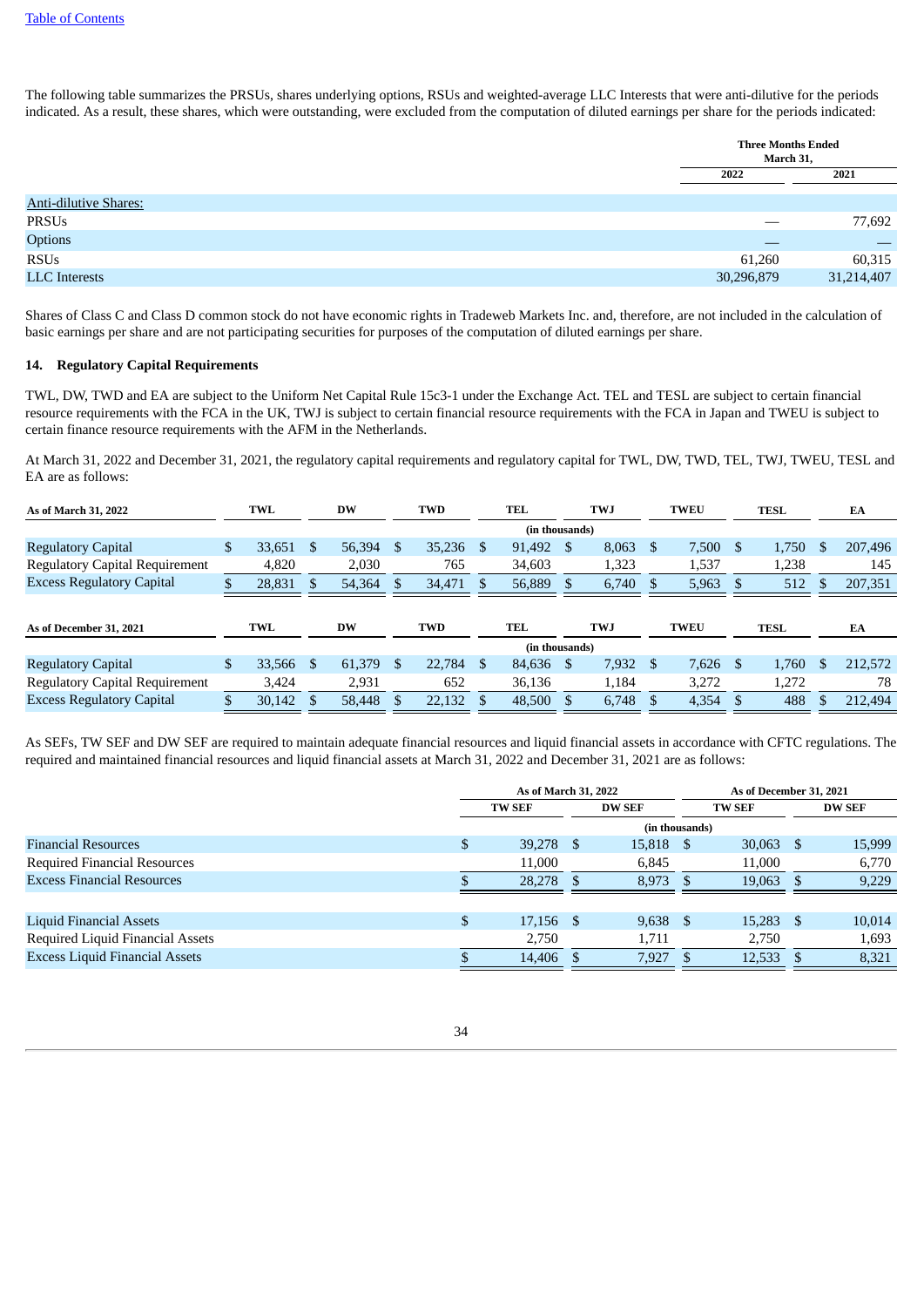# **15. Business Segment and Geographic Information**

The Company operates electronic marketplaces for the trading of products across the rates, credit, equities and money markets asset classes and provides related pre-trade and post-trade services. The Company's operations constitute a single business segment because of the integrated nature of these marketplaces and services.

Information regarding revenue by client sector is as follows:

|                           | <b>Three Months Ended</b> | March 31,      |         |
|---------------------------|---------------------------|----------------|---------|
|                           | 2022                      |                | 2021    |
|                           |                           | (in thousands) |         |
| <b>Revenues</b>           |                           |                |         |
| Institutional             | \$<br>197,210 \$          |                | 175,324 |
| Wholesale                 | 72,938                    |                | 59,390  |
| Retail                    | 19,972                    |                | 18,713  |
| Market Data               | 21,366                    |                | 19,972  |
| Total revenue             | 311,486                   |                | 273,399 |
| <b>Operating expenses</b> | 199,884                   |                | 175,072 |
| Operating income          | 111,602                   | S              | 98,327  |

The Company operates in the U.S. and internationally, primarily in the Europe and Asia regions. Revenues are attributed to geographic area based on the jurisdiction where the underlying transactions take place. The results by geographic region are not meaningful in understanding the Company's business. Long-lived assets are attributed to the geographic area based on the location of the particular subsidiary.

The following table provides revenue by geographic area:

|                 |   | <b>Three Months Ended</b> | March 31, |         |
|-----------------|---|---------------------------|-----------|---------|
|                 |   | 2021<br>2022              |           |         |
|                 |   | (in thousands)            |           |         |
| <b>Revenues</b> |   |                           |           |         |
| U.S.            | ъ | 190,293                   |           | 167,736 |
| International   |   | 121,193                   |           | 105,663 |
| Total revenue   |   | 311,486                   |           | 273,399 |

The following table provides information on the attribution of long-lived assets by geographic area:

<span id="page-34-0"></span>

|                          |   | March 31,<br>2022 |   | December 31,<br>2021 |
|--------------------------|---|-------------------|---|----------------------|
|                          |   | (in thousands)    |   |                      |
| <b>Long-lived assets</b> |   |                   |   |                      |
| U.S.                     | Φ | 4,134,498         | S | 4,152,186            |
| International            |   | 15,179            |   | 15,848               |
| Total                    |   | 4,149,677         |   | 4,168,034            |
|                          |   |                   |   |                      |

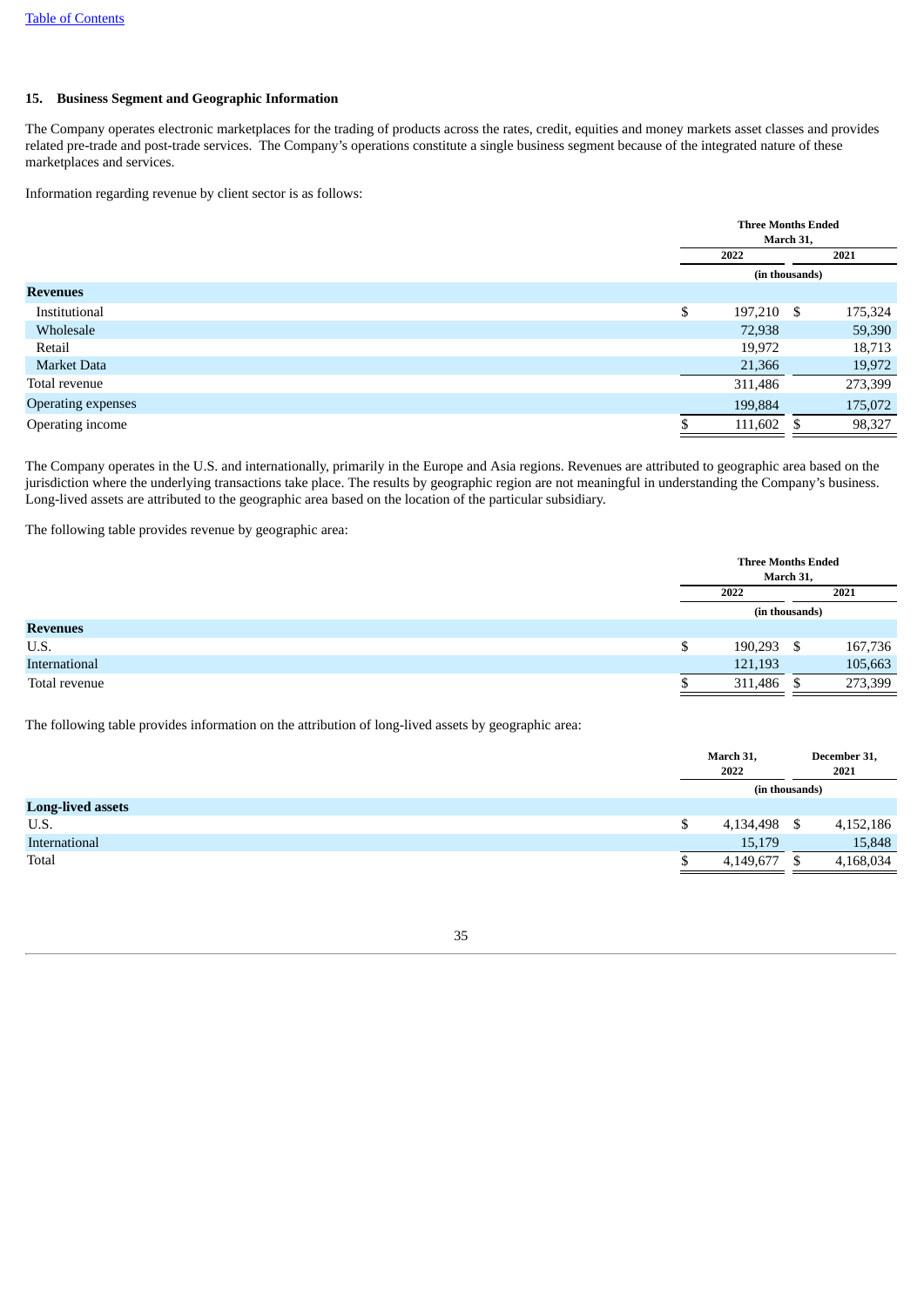# **16. Subsequent Events**

On April 27, 2022, the board of directors of Tradeweb Markets Inc. declared a cash dividend of \$0.08 per share of Class A common stock and Class B common stock for the second quarter of 2022. This dividend will be payable on June 15, 2022 to stockholders of record as of June 1, 2022.

<span id="page-35-0"></span>On April 26, 2022, Tradeweb Markets Inc., as the sole manager, approved a distribution by TWM LLC to its equityholders, including Tradeweb Markets Inc., in an aggregate amount of \$20.1 million, as adjusted by required state and local tax withholdings that will be determined prior to the record date of June 1, 2022, payable on June 13, 2022.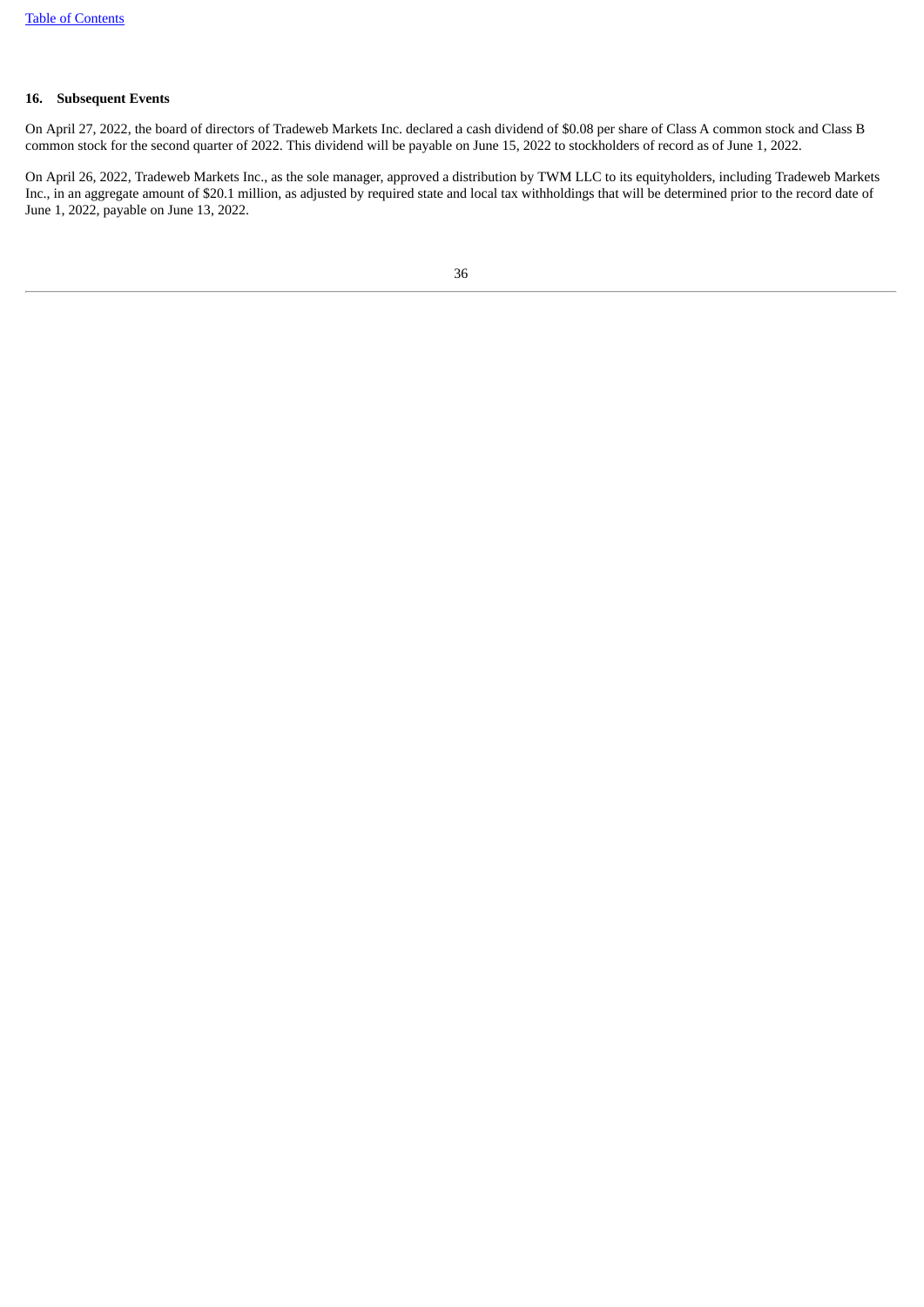# **ITEM 2. MANAGEMENT'S DISCUSSION AND ANALYSIS OF FINANCIAL CONDITION AND RESULTS OF OPERATIONS**

The following discussion and analysis of our financial condition and results of operations should be read in conjunction with our unaudited condensed consolidated financial statements and related notes included elsewhere in this Quarterly Report on Form 10-Q. This discussion contains forward-looking statements that involve risks and uncertainties. Our actual results could differ materially from the results described in or implied by the forward-looking statements. Factors that could cause or contribute to those differences include, but are not limited to, those identified below and those discussed in the section titled "Cautionary Note Regarding Forward-Looking Statements" included elsewhere in this Quarterly Report on Form 10-Q and the section titled *"Item 1A. Risk Factors" in Part I of the 2021 Form 10-K .*

# **Overview**

We are a leader in building and operating electronic marketplaces for our global network of clients across the financial ecosystem. Our network is comprised of clients across the institutional, wholesale and retail client sectors, including many of the largest global asset managers, hedge funds, insurance companies, central banks, banks and dealers, proprietary trading firms and retail brokerage and financial advisory firms, as well as regional dealers. Our marketplaces facilitate trading across a range of asset classes, including rates, credit, equities and money markets. We are a global company serving clients in over 65 countries with offices in North America, Europe and Asia. We believe our proprietary technology and culture of collaborative innovation allow us to adapt our offerings to enter new markets, create new platforms and solutions and adjust to regulations quickly and efficiently. We support our clients by providing solutions across the trade lifecycle, including pre-trade, execution, post-trade and data.

Our institutional client sector serves institutional investors in over 45 markets across over 25 currencies, and in over 65 countries around the globe. We connect institutional investors with pools of liquidity using our flexible order and trading systems. Our clients trust the integrity of our markets and recognize the value they get by trading electronically: enhanced transparency, competitive pricing, efficient trade execution and regulatory compliance.

In our wholesale client sector, we provide a broad range of electronic, voice and hybrid platforms to more than 300 dealers and financial institutions with more than 100 actively trading on our electronic or hybrid markets with our Dealerweb platform. This platform was launched in 2008 following the acquisition of inter-dealer broker Hilliard Farber & Co., Inc. In 2011, we acquired the brokerage assets of Rafferty Capital Markets and in June 2021, we acquired Nasdaq's U.S. fixed income electronic trading platform (formerly known as eSpeed) (the "NFI Acquisition"). Today, Dealerweb actively competes across a range of rates, credit, money markets, derivatives and equity markets.

In our retail client sector, we provide advanced trading solutions for financial advisory firms and traders with our Tradeweb Direct platform. We entered the retail sector in 2006 and launched our Tradeweb Direct platform following the 2013 acquisition of BondDesk Group LLC, which was built to bring innovation and efficiency to the wealth management community. Tradeweb Direct has provided financial advisory firms access to live offerings, accurate pricing in the marketplace and fast execution.

Our markets are large and growing. Electronic trading continues to increase across the markets in which we operate as a result of market demand for greater transparency, higher execution quality, operational efficiency and lower costs, as well as regulatory changes. We believe our deep client relationships, asset class breadth, geographic reach, regulatory knowledge and scalable technology position us to continue to be at the forefront of the evolution of electronic trading. Our platforms provide transparent, efficient, cost-effective and compliant trading solutions across multiple products, regions and regulatory regimes. As market participants seek to trade across multiple asset classes, reduce their costs of trading and increase the effectiveness of their trading, including through the use of data and analytics, we believe the demand for our platforms and electronic trading solutions will continue to grow.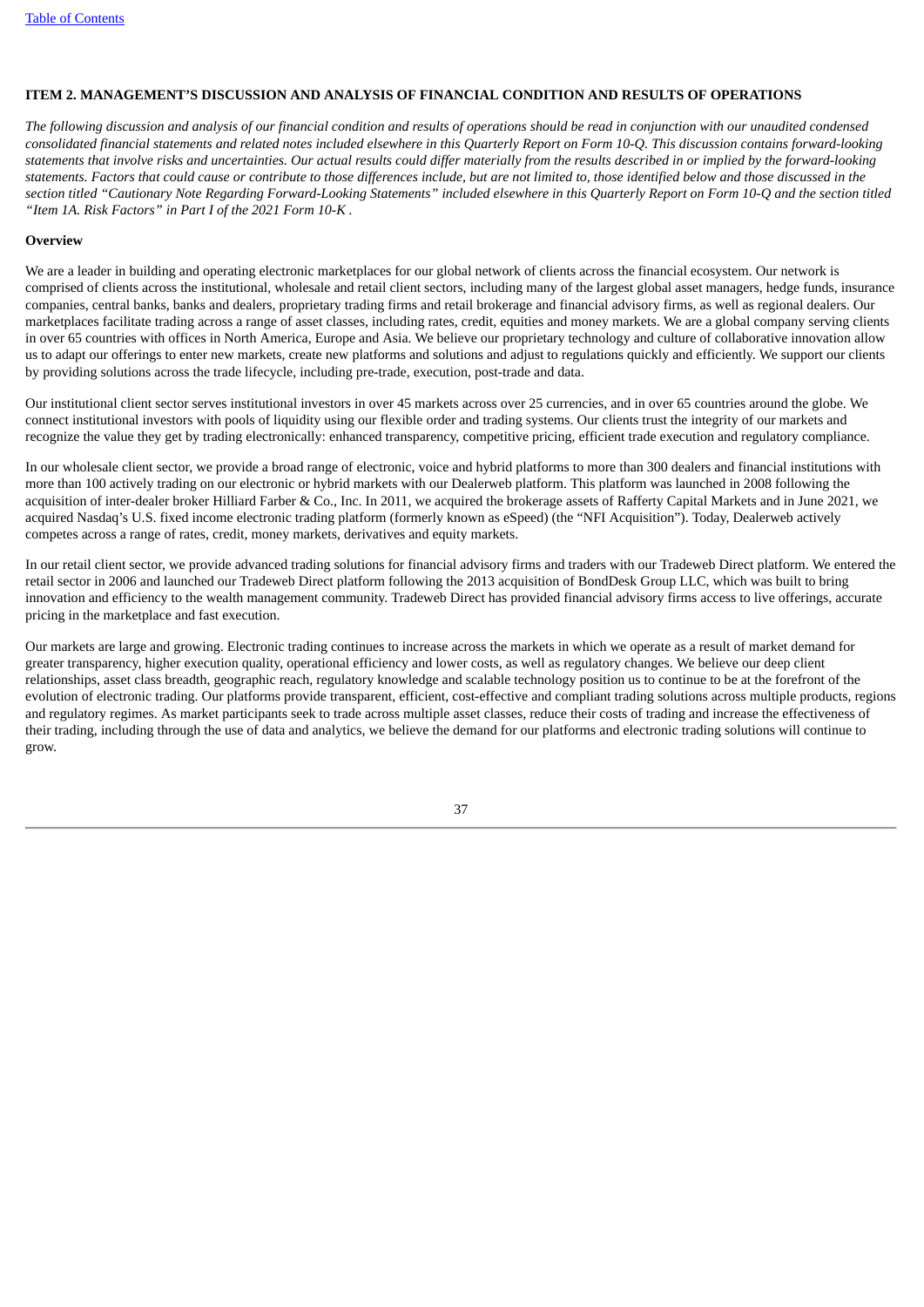# **Trends and Other Factors Impacting Our Performance**

### *CEO Transition*

On February 16, 2022, we announced that Mr. Lee Olesky will retire as Chief Executive Officer ("CEO") of the Company, effective December 31, 2022. On February 11, 2022, the board of directors elected our President, Mr. Billy Hult, to succeed Mr. Olesky as CEO of the Company, effective January 1, 2023. Mr. Olesky will stay on with the Company in the position of Chairman of the board of directors, and accordingly will continue to serve in his capacity as a director of the Company.

As of the beginning of Mr. Olesky's six month notice period under our 2019 Omnibus Equity Incentive Plan, there was approximately \$6.7 million in total unamortized stock-based compensation associated with equity awards previously granted to Mr. Olesky plus \$5.0 million in unamortized stock-based compensation awards granted to Mr. Olesky during 2022 that will both be accelerated and amortized into expense over a revised estimated service period ending on August 11, 2022, the date that ends such six month notice period. Of these amounts, \$3.1 million represents regular amortization that would have been recognized through August 11, 2022 if Mr. Olesky had not announced his retirement and \$8.6 million represents accelerated stock-based compensation (the "CEO Retirement Accelerated Stock-Based Compensation Expense") that will be excluded from our non-GAAP measures of Adjusted EBITDA and Adjusted Net Income when it is recorded as expense. Total amortization amounts disclosed are based on a 100% multiplier achieved for the 2022 performance-based restricted stock units and are subject to adjustment, up or down, in an amount up to \$2.1 million, based on the final performance multiplier achieved for the year ending December 31, 2022. See "—Non-GAAP Financial Measures" below for further details. During the three months ended March 31, 2022, we incurred a total of \$1.7 million in CEO Retirement Accelerated Stock-Based Compensation Expense.

# *COVID-19*

Since the onset of the COVID-19 pandemic, we have been focused on keeping our employees safe, helping our clients stay connected and ensuring our markets operate efficiently through this period of unprecedented market volatility. We have implemented a series of measures to protect the health and safety of our employees. Our successful transition to remote work, beginning over two years ago, reflected our commitment to keeping employees safe, helping clients succeed and playing a positive role in markets. Those same priorities guide our approach to our robust and safe return to the office. Beginning in June 2021, many roles within Tradeweb had transitioned to a hybrid approach in our return to the office plans. Our creative and flexible return to the office plans aim to keep driving our business forward and allow safe collaboration and positive team dynamics. We will continue to monitor the impact of COVID-19, including any related variants, and will adjust our plans accordingly.

In light of the market volatility and economic disruption that has arisen in the wake of the pandemic, we have worked closely with our clients to provide flexible, stable, resilient and secure access to our platforms across our multi-asset offerings so they can reliably manage their core cash and derivatives needs in the diverse geographic, product and customer sector markets we serve. Our employees and clients together have adapted to working remotely.

We are determined to minimize any future disruptive impact of COVID-19 on our business. Although we have implemented risk management and contingency plans and taken preventive measures and other precautions, our efforts to mitigate the effects of any disruptions may prove to be inadequate. Due to the uncertainty of the duration and severity of COVID-19, the speed with which this pandemic has developed and persists, the spread of various COVID-19 variants, the uncertainty as to what governmental measures may yet be taken in response to the pandemic and the unpredictable effect on our business, our employees and our clients, we are not able to reasonably estimate the extent of any potential impact of COVID-19 on our financial condition or results of operations at this time, but the impact could potentially be material. Even after the COVID-19 outbreak has subsided, we may continue to experience impacts to our business as a result of the virus' global economic impact and any recession that may occur in the future. Further, as the COVID-19 situation is unprecedented and continuously evolving, COVID-19 may also affect our operating and financial results in a manner that is not presently known to us or in a manner that we currently do not consider to present significant risks to our operations.

As the COVID-19 pandemic continues to evolve, it may also have the effect of heightening many of the risks described in "Item 1A. Risk Factors" in Part I of our 2021 Form 10-K, including, but not limited to, those relating to changes in economic, political, social and market conditions and the impact of these changes on trading volumes; consolidation and concentration in the financial services industry; our dependence on dealer clients; systems failures, interruptions, delays in services, cybersecurity incidents, unforeseen or catastrophic events and any resulting interruptions; our international operations; and our dependence on our senior management team and other qualified personnel.

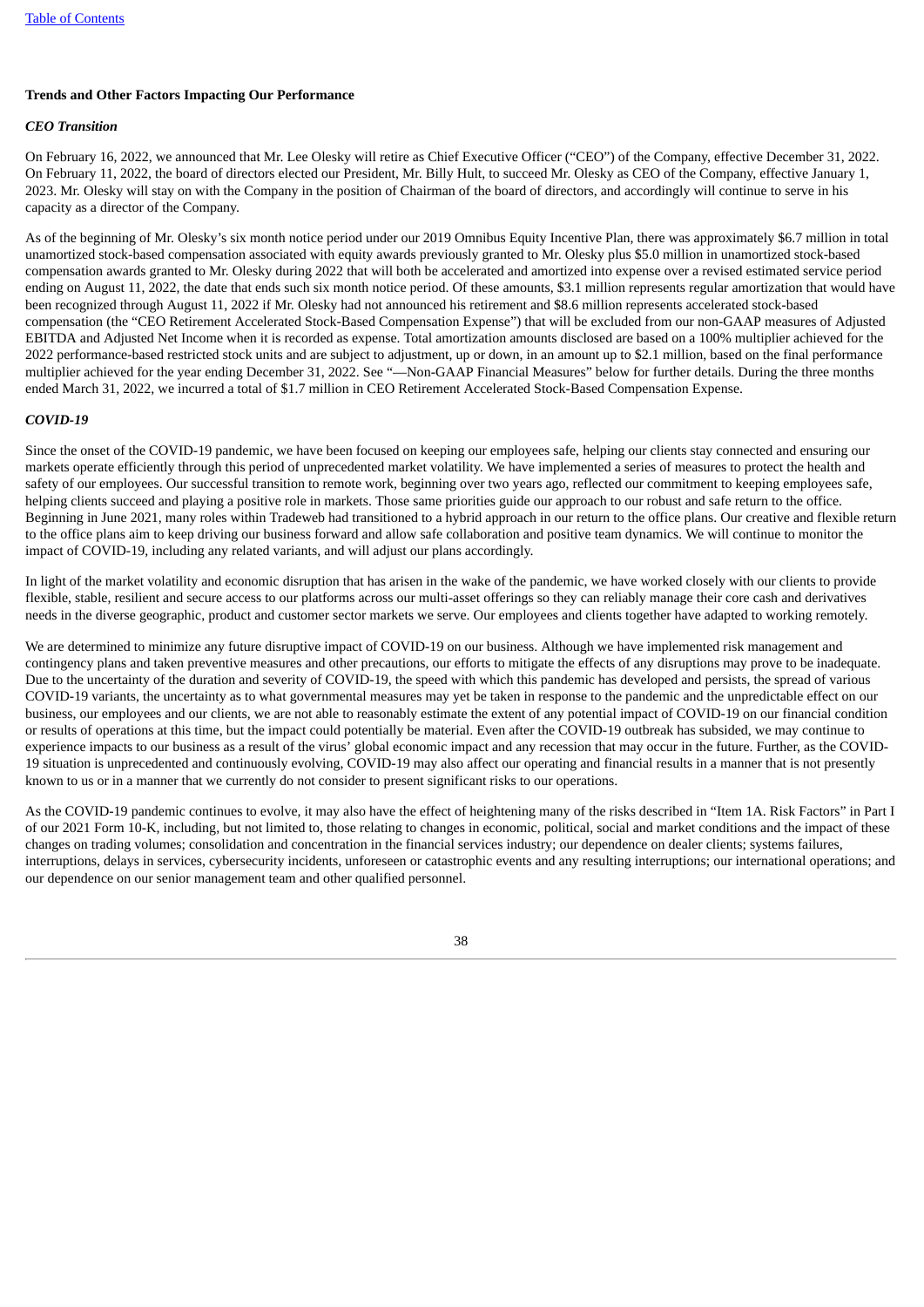# *Economic Environment*

Our business is impacted by the overall market activity and, in particular, trading volumes and market volatility. Lower volatility may result in lower trading volume for our clients and may negatively impact our operating performance and financial condition. Factors that may impact market activity during the remainder of 2022 include, among other things, evolving global monetary policies of central banks, economic, political and social conditions, and legislative, regulatory or government policy changes, including related to COVID-19.

While our business is impacted by the overall activity of the market and market volatility, our revenues consist of a mix of fixed and variable fees that partially mitigates this impact. More importantly, we are actively engaged in the further electronification of trading activities, which will help mitigate this impact as we believe secular growth trends can partially offset market volatility risk.

### *Regulatory Environment*

Our business is subject to extensive regulations in the United States and internationally, which may expose us to significant regulatory risk and cause additional legal costs to ensure compliance. The existing legal framework that governs the financial markets is periodically reviewed and amended, resulting in enforcement of new laws and regulations that apply to our business. The current regulatory environment in the United States may be subject to future legislative changes driven by President Biden's administration and its priorities. The impact of any reform efforts on us and our operations remains uncertain. For example, as a result of the UK's withdrawal from the EU ("Brexit"), which occurred on January 31, 2020, and the end of the UK-EU transition period, which occurred on December 31, 2020, we are currently subject to two separate and distinct legal regimes in Europe. We have incurred additional costs to establish a new regulated subsidiary in the Netherlands, and over time there may be a divergence of regulatory requirements as between the UK and EU. Compliance with regulations may require us to dedicate additional financial and operational resources, which may adversely affect our profitability. In addition, compliance with regulations may require our clients to dedicate significant financial and operational resources, which may negatively affect their ability to pay our fees and use our platforms and, as a result, our profitability. However, under certain circumstances regulation may increase demand for our platforms and solutions, and we believe we are well positioned to benefit from any potential increased electronification due to regulatory changes as market participants seek platforms that meet regulatory requirements and solutions that help them comply with their regulatory obligations.

# *Competitive Environment*

We and our competitors compete to introduce innovations in market structure and new electronic trading capabilities. While we endeavor to be a leader in innovation, new trading capabilities of our competitors are also adopted by market participants. On the one hand, this increases liquidity and electronification for all participants, but it also puts pressure on us to further invest in our technology and to innovate to ensure the continued growth of our network of clients and continued improvement of liquidity, electronic processing and pricing on our platforms. Our ability to compete is influenced by key factors such as (i) developments in trading platforms and solutions, (ii) the liquidity we provide on transactions, (iii) the transaction costs we incur in providing our solutions, (iv) the efficiency in execution of transactions on our platforms, (v) our ability to hire and retain talent and (vi) our ability to maintain the security of our platforms and solutions. Our competitive position is also influenced by the familiarity and integration of our clients with our electronic, voice and hybrid systems. When either a client wants to trade in a new product or we want to introduce a new product, trading protocol or other solution, we believe we benefit from our clients' familiarity with our offerings as well as our integration into their order management systems and back offices.

#### *Technology and Cybersecurity Environment*

Our business and its success are largely impacted by the introduction of increasingly complex and sophisticated technology systems and infrastructures and new business models. Offering specialized trading venues and solutions through the development of new and enhanced platforms is essential to maintaining our level of competitiveness in the market and attracting new clients seeking platforms that provide advanced automation and better liquidity. We believe we will continue to increase demand for our platforms and solutions and the volume of transactions on our platforms, and thereby enhance our client relationships, by responding to new trading and information requirements by utilizing technological advances and emerging industry standards and practices in an effective and efficient way. We plan to continue to focus on and invest in technology infrastructure initiatives and continually improve and expand our platforms and solutions to further enhance our market position. We experience cyber-threats and attempted security breaches. If these were successful, these cybersecurity incidents could impact revenue and operating income and increase costs. We therefore continue to make investments, which may result in increased costs, to strengthen our cybersecurity measures.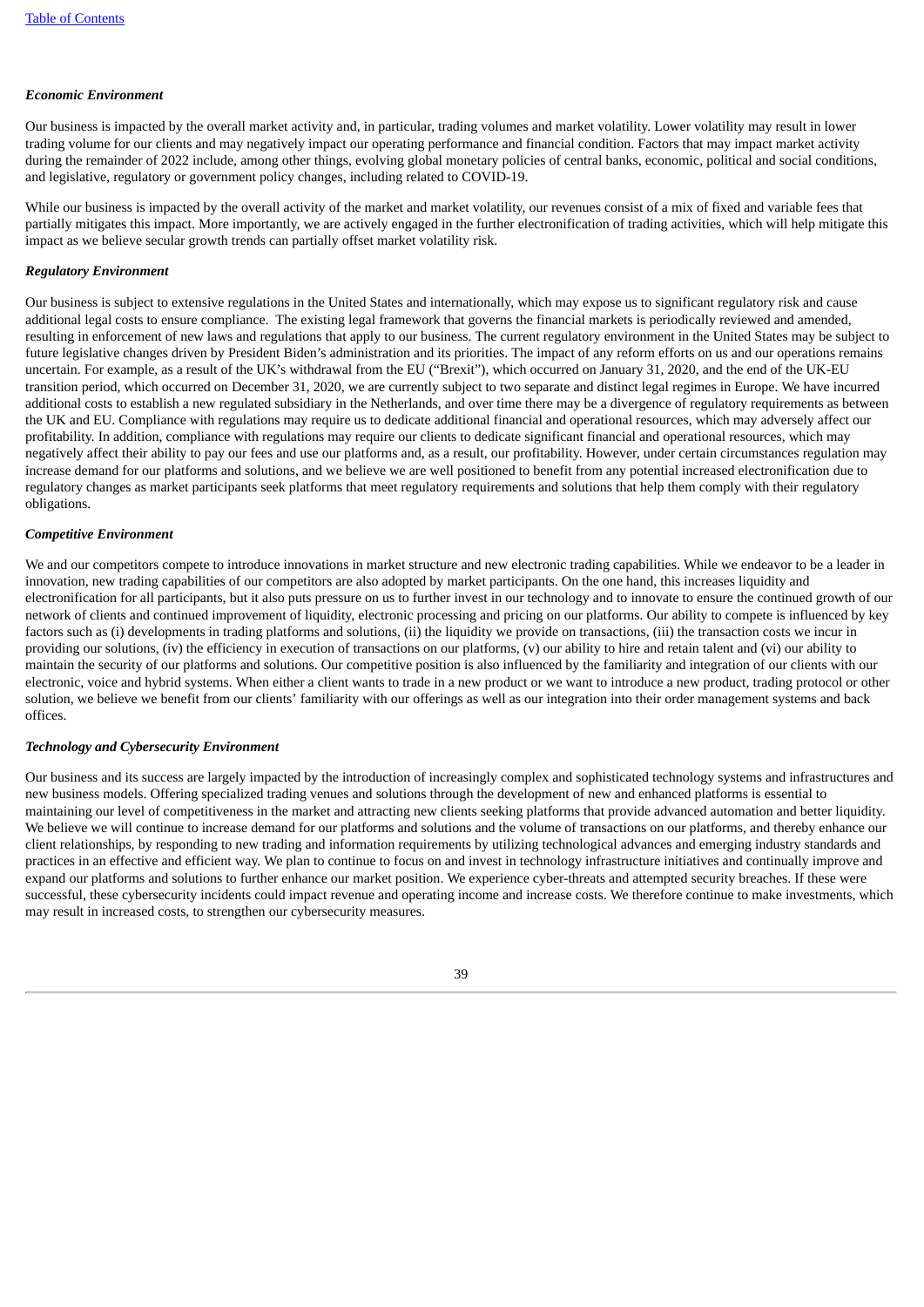# *Foreign Currency Exchange Rate Environment*

We earn revenues, pay expenses, hold assets and incur liabilities in currencies other than the U.S. dollar. Accordingly, fluctuations in foreign currency exchange rates can affect our results of operations from period to period. In particular, fluctuations in exchange rates for non-U.S. dollar currencies may reduce the U.S. dollar value of revenues, earnings and cash flows we receive from non-U.S. markets, increase our operating expenses (as measured in U.S. dollars) in those markets, negatively impact our competitiveness in those markets or otherwise adversely impact our results of operations or financial condition. Future fluctuations of foreign currency exchange rates and their impact on our results of operations and financial condition are inherently uncertain. As we continue to grow the size of our global operations, these fluctuations may be material. See Part I, Item 3. "Quantitative and Qualitative Disclosures About Market Risk — Foreign Currency and Derivative Risk" elsewhere in this Quarterly Report on Form 10-Q.

### **Taxation**

In connection with the Reorganization Transactions, we became the sole manager of TWM LLC. As a result, beginning with the second quarter of 2019, we became subject to U.S. federal, state and local income taxes with respect to our allocable share of any taxable income of TWM LLC and are taxed at prevailing corporate tax rates. Our actual effective tax rate is impacted by our ownership share of TWM LLC, which will increase over time primarily as the Continuing LLC Owners redeem or exchange their LLC Interests for shares of Class A common stock or Class B common stock, as applicable, or as we purchase LLC Interests from the Continuing LLC Owners. Furthermore, in connection with the IPO, we entered into the Tax Receivable Agreement pursuant to which we began to make payments in January 2021, and we expect future payments to be significant. We intend to cause TWM LLC to make distributions in an amount sufficient to allow us to pay our tax obligations, operating expenses, including payments under the Tax Receivable Agreement, and our quarterly cash dividends, as and when declared by our board of directors.

## **Components of our Results of Operations**

### *Revenues*

Our revenue is derived primarily from transaction fees, commissions, subscription fees and market data fees.

#### *Transaction Fees and Commissions*

We earn transaction fees from transactions executed on our trading platforms through various fee plans. Transaction fees are generated on both a variable and fixed price basis and vary by geographic region, product type and trade size. For most of our products, clients pay both fixed minimum monthly transaction fees and variable transaction fees on a per transaction basis in excess of the monthly minimum. For certain of our products, clients also pay a subscription fee in addition to the minimum monthly transaction fee. For other products, instead of a minimum monthly transaction fee, clients pay a subscription fee and a fixed transaction fee or variable transaction fees on a per transaction basis. For variable transaction fees, we charge clients fees based on the mix of products traded and the volume of transactions executed.

Transaction volume is determined by using either a measure of the notional volume of the products traded or a count of the number of trades. We typically charge higher fees for products that are less actively traded. In addition, because transaction fees are sometimes subject to fee plans with tiered pricing based on product mix, volume, monthly minimums and monthly maximum fee caps, average transaction fees per million generated for a client may vary each month depending on the mix of products and volume traded. Furthermore, because transaction fees vary by geographic region, product type and trade size, our revenues may not correlate with volume growth.

We earn commission revenue from our electronic and voice brokerage services on a riskless principal basis. Riskless principal revenues are derived on matched principal transactions where revenues are earned on the spread between the buy and sell price of the transacted product. For TBA-MBS, U.S. treasury and repurchase agreement transactions executed by our wholesale clients, we also generate revenue from fixed commissions that are generally invoiced monthly.

#### *Subscription Fees*

We earn subscription fees primarily for granting clients access to our markets for trading and market data. For a limited number of products, we only charge subscription fees and no transaction fees or commissions. Subscription fees are generally generated on a fixed price basis.

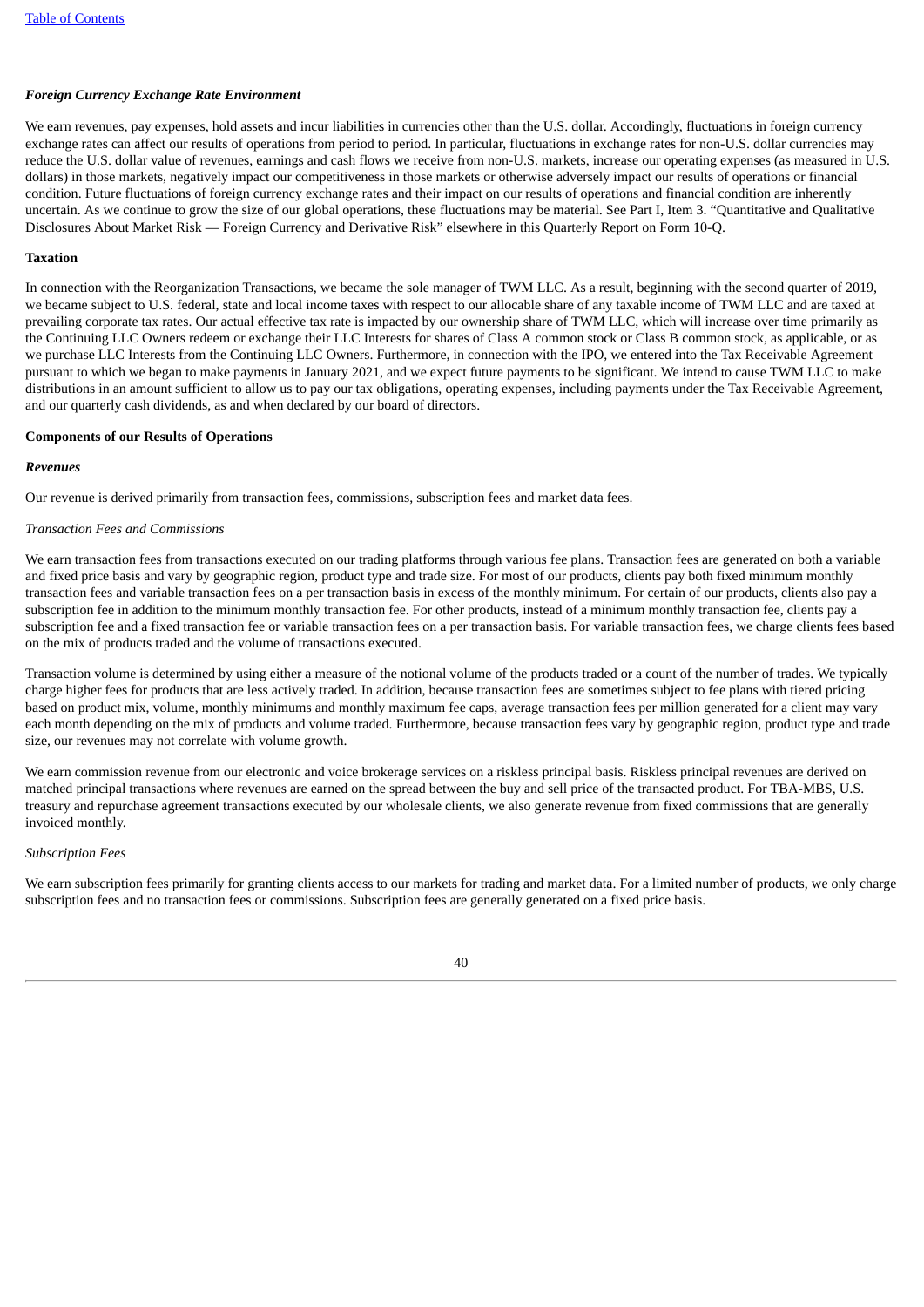For purposes of our discussion of our results of operations, we include Refinitiv (formerly Thomson Reuters) market data fees in subscription fees. We earn fixed license fees from our market data license agreement with Refinitiv. We also earn royalties from Refinitiv for referrals of new Eikon (a Refinitiv data platform) customers based on customer conversion rates. Royalties may fluctuate from period to period depending on the numbers of customer conversions achieved by Refinitiv during the applicable royalty fee earning period, which is typically five years from the date of the initial referral.

# *Operating Expenses*

### *Employee Compensation and Benefits*

Employee compensation and benefits expense consists of wages, employee benefits, bonuses, commissions, stock-based compensation cost and related taxes. Factors that influence employee compensation and benefits expense include revenue and earnings growth, hiring new employees and trading activity which generates broker commissions. We expect employee compensation and benefits expense to increase as we hire additional employees to support revenue and earnings growth. As a result, employee compensation and benefits can vary from period to period.

### *Depreciation and Amortization*

Depreciation and amortization expense consists of costs relating to the depreciation and amortization of acquired and internally developed software, other intangible assets, leasehold improvements, furniture and equipment.

## *General and Administrative*

General and administrative expense consists of travel and entertainment, marketing, value-added taxes, state use taxes, foreign currency transaction gains and losses, gains and losses on foreign currency forward contracts entered into for foreign exchange risk management purposes, charitable contributions, other administrative expenses and credit loss expense. We expect general and administrative expense to increase as we expand the number of our employees and product offerings and grow our operations.

### *Technology and Communications*

Technology and communications expense consists of costs relating to software and hardware maintenance, our internal network connections, data center costs, clearance and other trading platform related transaction costs and data feeds provided by third-party service providers, including Refinitiv. Factors that influence technology and communications expense include trading volumes and our investments in innovation, data strategy and cybersecurity.

# *Professional Fees*

Professional fees consist primarily of accounting, tax and legal fees and fees paid to technology and software consultants to maintain our trading platforms and infrastructure, as well as costs related to business acquisition transactions.

#### *Occupancy*

Occupancy expense consists of operating lease rent and related costs for office space and data centers leased in North America, Europe and Asia.

# *Tax Receivable Agreement Liability Adjustment*

The tax receivable agreement liability adjustment reflects changes in the tax receivable agreement liability recorded in our condensed consolidated statement of financial condition as a result of changes in the mix of earnings, tax legislation and tax rates in various jurisdictions which impacted our tax savings. There was no tax receivable agreement liability adjustment during each of the three months ended March 31, 2022 and 2021.

# *Net Interest Income (Expense)*

Interest income consists of interest earned from our cash deposited with large commercial banks and money market funds. Interest expense consists of commitment fees payable on, and, if applicable, interest payable on any borrowings outstanding under, the Revolving Credit Facility.

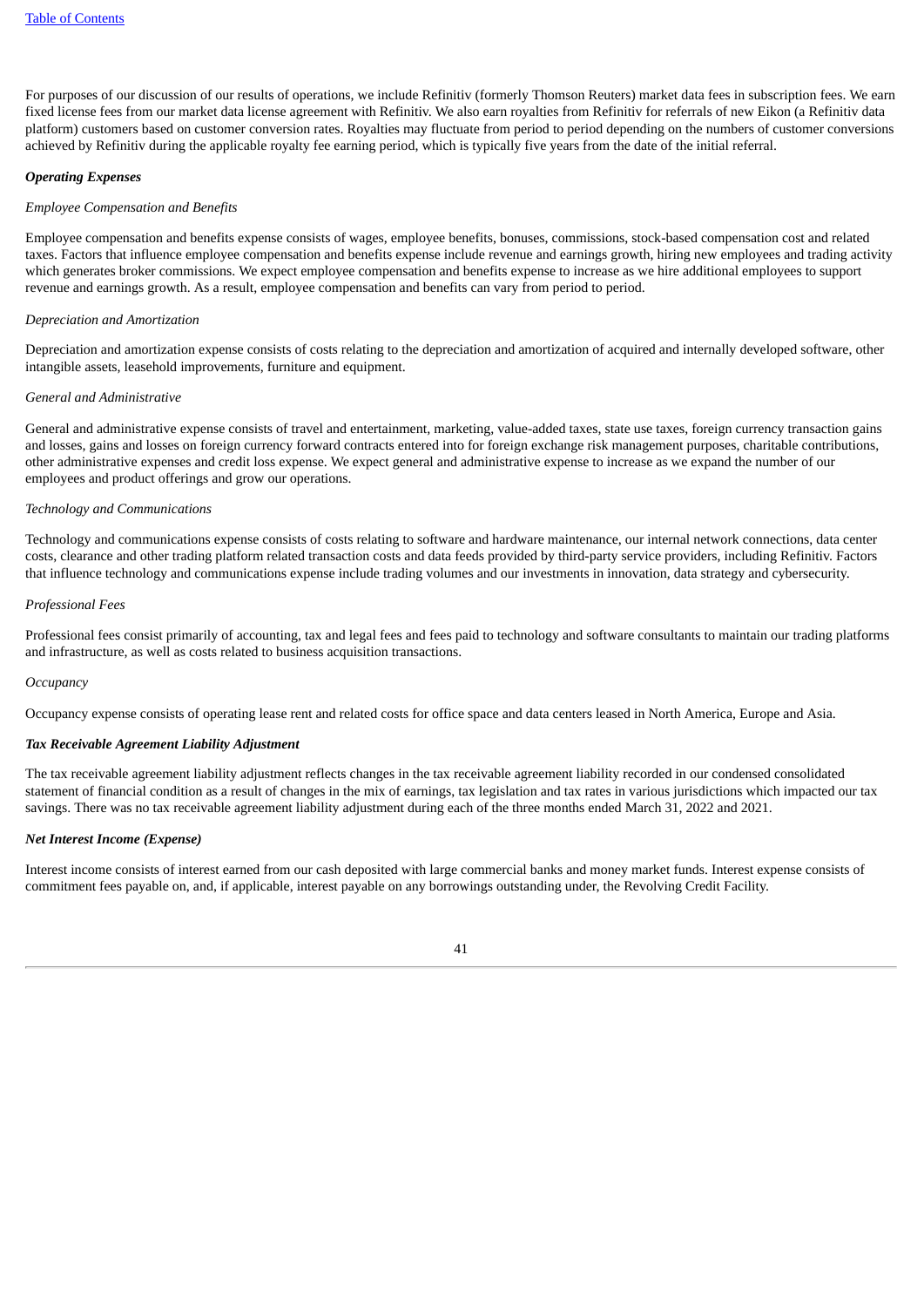### *Income Taxes*

We are subject to U.S. federal, state and local income taxes with respect to our taxable income, including our allocable share of any taxable income of TWM LLC, and are taxed at prevailing corporate tax rates. TWM LLC is a multiple member limited liability company taxed as a partnership and accordingly any taxable income generated by TWM LLC is passed through to and included in the taxable income of its members, including to us. Income taxes also include unincorporated business taxes on income earned or losses incurred for conducting business in certain state and local jurisdictions, income taxes on income earned or losses incurred in foreign jurisdictions on certain operations and federal and state income taxes on income earned or losses incurred, both current and deferred, on subsidiaries that are taxed as corporations for U.S. tax purposes.

### *Net Income Attributable to Non-Controlling Interests*

We are the sole manager of TWM LLC. As a result of this control, and because we have a substantial financial interest in TWM LLC, we consolidate the financial results of TWM LLC and report a non-controlling interest in our condensed consolidated financial statements, representing the economic interests of TWM LLC held by the Continuing LLC Owners. Income or loss is attributed to the non-controlling interests based on the relative ownership percentages of LLC Interests held during the period by us and the Continuing LLC Owners.

In connection with the Reorganization Transactions, the TWM LLC Agreement was amended and restated to, among other things, (i) provide for LLC Interests and (ii) exchange all of the then existing membership interests in TWM LLC for LLC Interests. LLC Interests held by the Continuing LLC Owners are redeemable in accordance with the TWM LLC Agreement, at the election of such holders, for newly issued shares of Class A common stock or Class B common stock, as the case may be, on a one-for-one basis. In the event of such election by a Continuing LLC Owner, we may, at our option, effect a direct exchange of Class A common stock or Class B common stock for such LLC Interests of such Continuing LLC Owner in lieu of such redemption. In connection with any redemption or exchange, we will receive a corresponding number of LLC Interests, increasing our total ownership interest in TWM LLC. Following the completion of the Reorganization Transactions and the IPO, we owned 64.3% of TWM LLC and the Continuing LLC Owners owned the remaining 35.7% of TWM LLC. As of March 31, 2022, we owned 87.2% of TWM LLC and the Continuing LLC Owners owned the remaining 12.8% of TWM LLC.

## **Results of Operations**

### *For the Three Months Ended March 31, 2022 and Three Months Ended March 31, 2021*

The following table sets forth a summary of our statements of income for the three months ended March 31, 2022 and 2021:

|                                                            |              | <b>Three Months Ended</b><br>March 31, |  |            |  |           |            |
|------------------------------------------------------------|--------------|----------------------------------------|--|------------|--|-----------|------------|
|                                                            | 2021<br>2022 |                                        |  |            |  | \$ Change | % Change   |
|                                                            |              | (dollars in thousands)                 |  |            |  |           |            |
| Total revenue                                              | \$           | 311,486 \$                             |  | 273,399 \$ |  | 38,087    | 13.9 %     |
| Total expenses                                             |              | 199,884                                |  | 175,072    |  | 24,812    | 14.2 %     |
| <b>Operating income</b>                                    |              | 111,602                                |  | 98,327     |  | 13,275    | 13.5 %     |
| Net interest income (expense)                              |              | (447)                                  |  | (493)      |  | 46        | $(9.3)\%$  |
| Income before taxes                                        |              | 111,155                                |  | 97,834     |  | 13,321    | 13.6 %     |
| Provision for income taxes                                 |              | (13,710)                               |  | (16,269)   |  | 2,559     | $(15.7)\%$ |
| Net income                                                 |              | 97,445                                 |  | 81,565     |  | 15,880    | 19.5 %     |
| Less: Net income attributable to non-controlling interests |              | 14,480                                 |  | 13,706     |  | 774       | 5.6 %      |
| Net income attributable to Tradeweb Markets Inc.           |              | 82,965                                 |  | 67,859     |  | 15,106    | 22.3 %     |

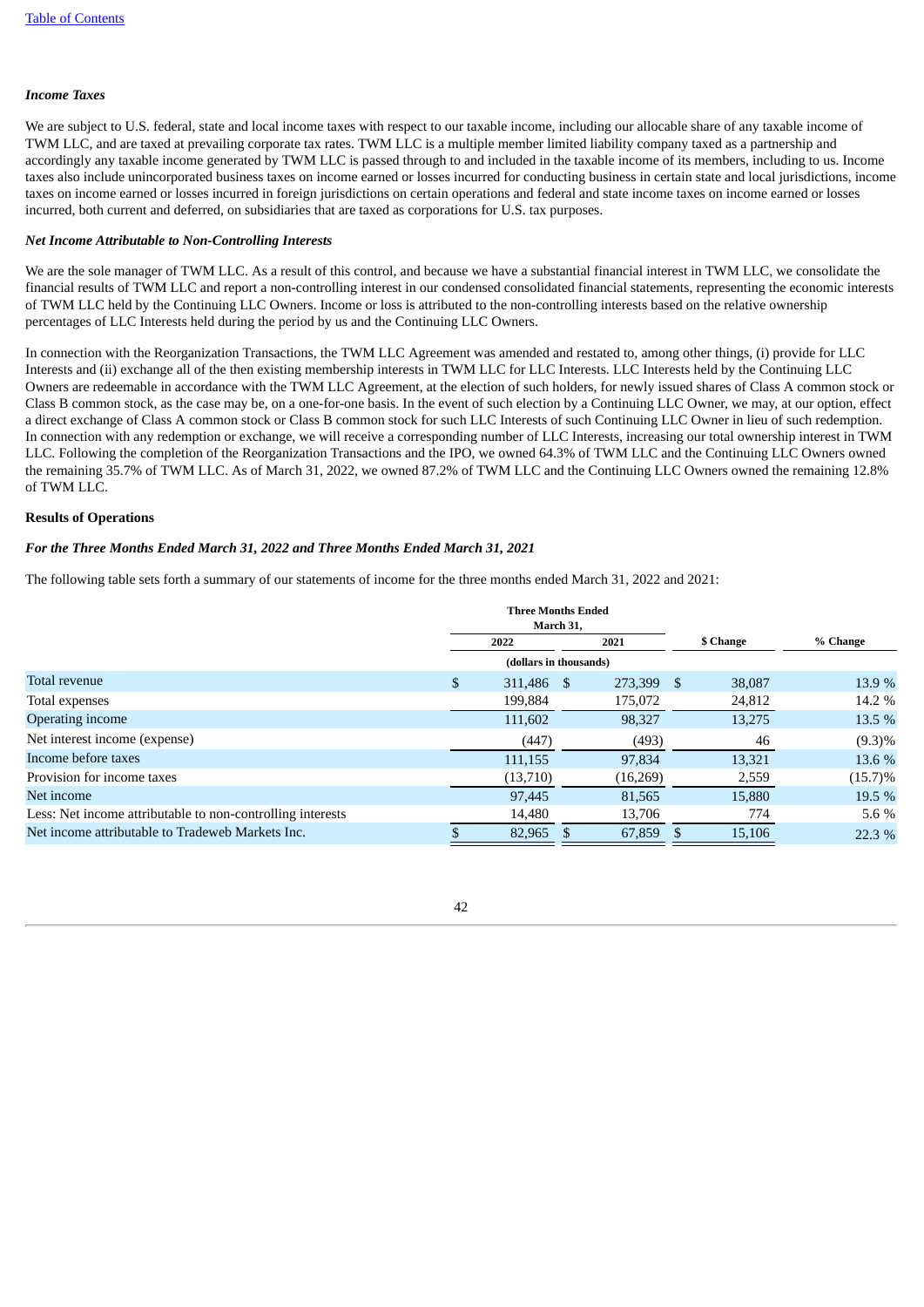### *Revenues*

Our revenues for the three months ended March 31, 2022 and 2021, and the resulting dollar and percentage changes, were as follows:

|                                  |               | <b>Three Months Ended</b><br>March 31, |  |         |                       |  |           |          |
|----------------------------------|---------------|----------------------------------------|--|---------|-----------------------|--|-----------|----------|
|                                  |               | 2022                                   |  |         |                       |  |           |          |
|                                  |               | % of Total<br>Revenue                  |  |         | % of Total<br>Revenue |  | \$ Change | % Change |
|                                  |               | (dollars in thousands)                 |  |         |                       |  |           |          |
| <b>Revenues</b>                  |               |                                        |  |         |                       |  |           |          |
| Transaction fees and commissions | \$<br>251,805 | $80.8\%$ \$                            |  | 217,816 | 79.7 % \$             |  | 33,989    | 15.6 %   |
| Subscription fees <sup>(1)</sup> | 57,013        | 18.3                                   |  | 52,985  | 19.4                  |  | 4,028     | 7.6 %    |
| Other                            | 2,668         | 0.9                                    |  | 2,598   | 1.0                   |  | 70        | $2.7\%$  |
| Total revenue                    | 311,486       | $100.0 \%$ \$                          |  | 273,399 | $100.0 \%$ \$         |  | 38,087    | 13.9 %   |

# **Components of total revenue growth:**

| Constant currency growth $(2)$ | 15.9 %    |
|--------------------------------|-----------|
| Foreign currency impact        | $(2.0)\%$ |
| Total revenue growth           | 13.9 %    |
|                                |           |

(1) Subscription fees for the three months ended March 31, 2022 and 2021 include \$15.6 million and \$15.1 million, respectively, of Refinitiv market data fees.<br>(2) Constant currency growth, which is a non-GAAP financial mea

(2) Constant currency growth, which is a non-GAAP financial measure, is defined as total revenue growth excluding the effects of foreign currency fluctuations. Total revenue excluding the effects of foreign currency fluctuations is calculated by translating the current period and prior period's total revenue using the annual average exchange rates for 2021. We use constant currency growth as a supplemental metric to evaluate our underlying total revenue performance between periods by removing the impact of foreign currency fluctuations. We believe that providing constant currency growth provides a useful comparison of our total revenue performance and trends between periods.

The primary driver of the \$38.1 million increase in revenue is related to a \$34.0 million increase in transaction fees and commissions to \$251.8 million for the three months ended March 31, 2022 from \$217.8 million for the three months ended March 31, 2021, primarily due to increased volumes and fees from rates derivatives products, U.S. corporate bonds and U.S. government bonds.

Our total revenue by asset class for the three months ended March 31, 2022 and 2021, and the resulting dollar and percentage changes, were as follows:

|                      |      | <b>Three Months Ended</b> | March 31, |         |      |           |            |  |
|----------------------|------|---------------------------|-----------|---------|------|-----------|------------|--|
|                      | 2022 |                           |           | 2021    |      | \$ Change | % Change   |  |
|                      |      | (dollars in thousands)    |           |         |      |           |            |  |
| <b>Revenues</b>      |      |                           |           |         |      |           |            |  |
| Rates                | \$   | 160,339                   | \$        | 142,929 | - \$ | 17,410    | 12.2 %     |  |
| Credit               |      | 86,318                    |           | 74,368  |      | 11,950    | 16.1 %     |  |
| Equities             |      | 26,535                    |           | 18,861  |      | 7,674     | 40.7 %     |  |
| <b>Money Markets</b> |      | 11,524                    |           | 10,818  |      | 706       | 6.5%       |  |
| Market Data          |      | 21,366                    |           | 19,972  |      | 1,394     | 7.0 %      |  |
| Other                |      | 5,404                     |           | 6,451   |      | (1,047)   | $(16.2)\%$ |  |
| Total revenue        |      | 311,486                   |           | 273,399 | - \$ | 38,087    | 13.9 %     |  |

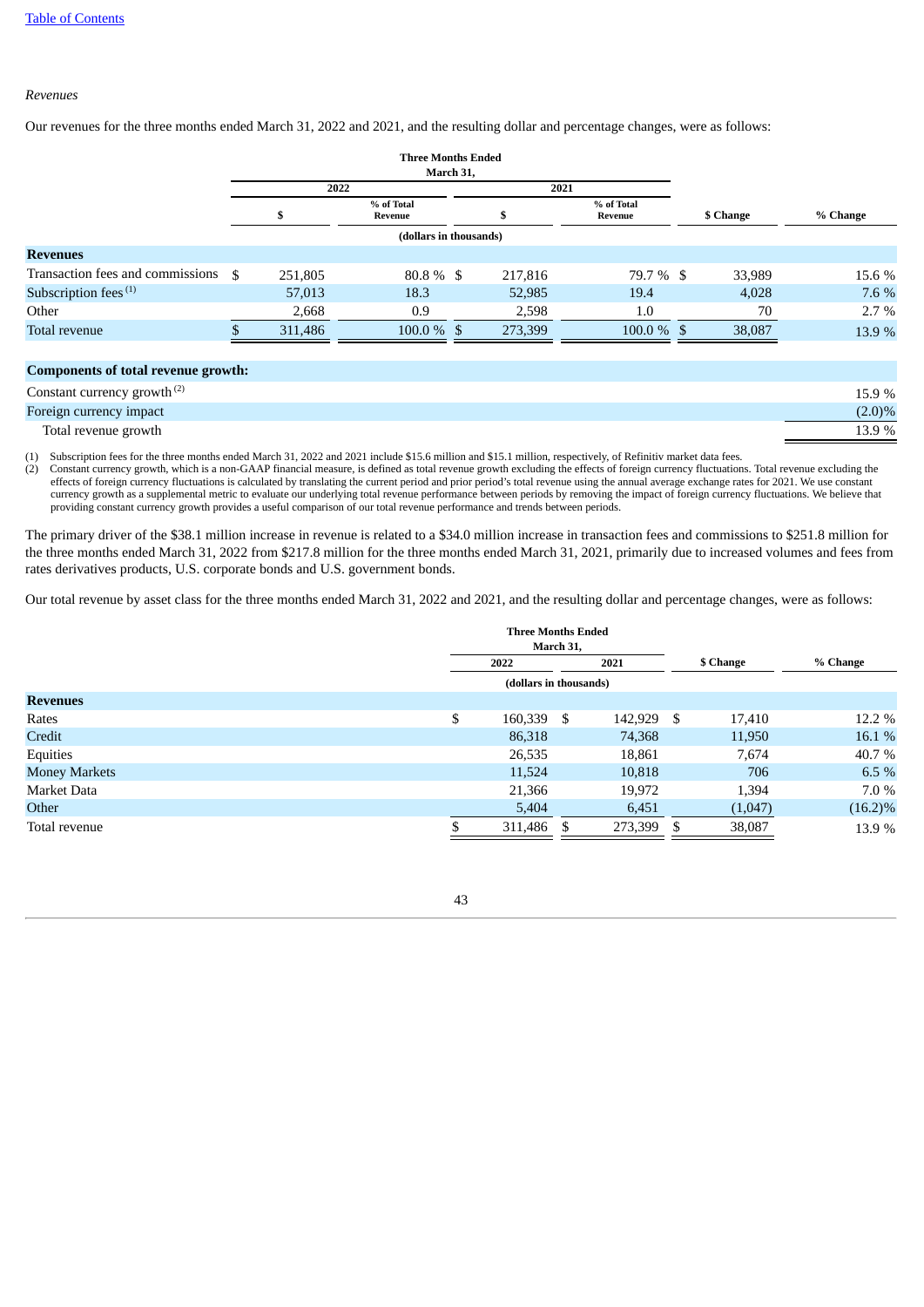Our variable and fixed revenues by asset class for the three months ended March 31, 2022 and 2021, and the resulting dollar and percentage changes, were as follows:

|                      |                 |         |       | <b>Three Months Ended</b> | March 31, |         |       |        |    |           |      |                 |          |            |  |
|----------------------|-----------------|---------|-------|---------------------------|-----------|---------|-------|--------|----|-----------|------|-----------------|----------|------------|--|
|                      |                 |         | 2022  |                           |           |         | 2021  |        |    | \$ Change |      |                 | % Change |            |  |
|                      | <b>Variable</b> |         | Fixed | <b>Variable</b>           |           |         | Fixed |        |    | Variable  |      | <b>Variable</b> | Fixed    |            |  |
|                      |                 |         |       | (dollars in thousands)    |           |         |       |        |    |           |      |                 |          |            |  |
| <b>Revenues</b>      |                 |         |       |                           |           |         |       |        |    |           |      |                 |          |            |  |
| Rates                | \$              | 103,389 | \$    | 56,950                    | - \$      | 89,651  | S     | 53,278 | S. | 13,738    | - \$ | 3,672           | 15.3 %   | 6.9%       |  |
| Credit               |                 | 79,648  |       | 6,670                     |           | 67,998  |       | 6,370  |    | 11,650    |      | 300             | 17.1 %   | 4.7 %      |  |
| Equities             |                 | 24,151  |       | 2,384                     |           | 15,980  |       | 2,881  |    | 8,171     |      | (497)           | 51.1 %   | $(17.3)\%$ |  |
| <b>Money Markets</b> |                 | 7,274   |       | 4,250                     |           | 6,713   |       | 4,105  |    | 561       |      | 145             | 8.4 %    | 3.5%       |  |
| Market Data          |                 |         |       | 21,366                    |           |         |       | 19,972 |    |           |      | 1,394           |          | 7.0 %      |  |
| Other                |                 | __      |       | 5,404                     |           | —       |       | 6,451  |    |           |      | (1,047)         | __       | $(16.2)\%$ |  |
| Total revenue        |                 | 214,462 | \$    | 97,024                    |           | 180,342 |       | 93,057 | \$ | 34,120    | - \$ | 3,967           | 18.9%    | 4.3 %      |  |

A significant percentage of our transaction fees and commissions are tied directly to overall trading volumes in the rates, credit, equities and money markets asset classes. The average daily volumes and total volumes on our trading platforms by asset class for the three months ended March 31, 2022 and 2021, and the resulting percentage changes, are summarized as follows:

|              |            |               |                    |              |               | <b>ADV</b>                                                      |            |          |
|--------------|------------|---------------|--------------------|--------------|---------------|-----------------------------------------------------------------|------------|----------|
|              | <b>ADV</b> | <b>Volume</b> |                    |              | <b>ADV</b>    |                                                                 | Volume     | % Change |
|              |            |               |                    |              |               |                                                                 |            |          |
| $\mathbf{s}$ |            |               |                    |              | 666,227       | -S                                                              | 40,940,635 | 12.4 %   |
|              | 387,494    |               | 24,059,807         |              | 378,750       |                                                                 | 23,169,513 | 2.3 %    |
|              | 361,041    |               | 22,531,757         |              | 287,477       |                                                                 | 17,771,122 | 25.6 %   |
|              | 210,550    |               | 13,143,966         |              | 182,088       |                                                                 | 11,262,405 | 15.6 %   |
|              | 150,490    |               | 9,387,791          |              | 105,389       |                                                                 | 6,508,716  | 42.8 %   |
|              |            |               |                    |              |               |                                                                 |            |          |
|              | 33,214     |               | 2,068,259          |              | 27,072        |                                                                 | 1,666,133  | 22.7 %   |
|              | 10,793     |               | 666,330            |              | 10,383        |                                                                 | 632,811    | 3.9 %    |
|              | 22,420     |               | 1,401,929          |              | 16,690        |                                                                 | 1,033,323  | 34.3 %   |
|              |            |               |                    |              |               |                                                                 |            |          |
|              | 21,449     |               | 1,334,366          |              | 16,176        |                                                                 | 995,672    | 32.6 %   |
|              | 12,766     |               | 795,177            |              | 9,022         |                                                                 | 556,282    | 41.5 %   |
|              | 8,683      |               | 539,189            |              | 7,154         |                                                                 | 439,390    | 21.4 %   |
|              |            |               |                    |              |               |                                                                 |            |          |
|              | 371,753    |               | 23,118,472         |              | 349,517       |                                                                 | 21,474,112 | 6.4%     |
|              |            |               |                    |              |               |                                                                 |            |          |
|              | 1,174,950  | <sup>\$</sup> | 73,112,661         | $\mathbf{s}$ | 1,058,992     | <sup>S</sup>                                                    | 65,076,553 | 10.9 %   |
| \$           | 1,024,460  | \$            | 63,724,870         | \$           | 953,603       | -\$                                                             | 58,567,837 | 7.4 %    |
|              |            |               | 2022<br>748,535 \$ |              | 46,591,564 \$ | <b>Three Months Ended</b><br>March 31,<br>(dollars in millions) | 2021       |          |

(1) Includes Swaps/Swaptions of tenor less than 1 year and Rates Futures.

(2) The "Cash Credit" category represents the "Credit" asset class excluding (1) Credit Derivatives and (2) U.S. High Grade and High Yield electronically processed ("EP") activity.

(2) The "Cash Credit" category represents the "Credit" asset class excluding (1) Credit Derivatives and (2) U.S. High Grade and (3) Included to contextualize the impact of short-tenored Swaps/Swaptions and Rates Futures on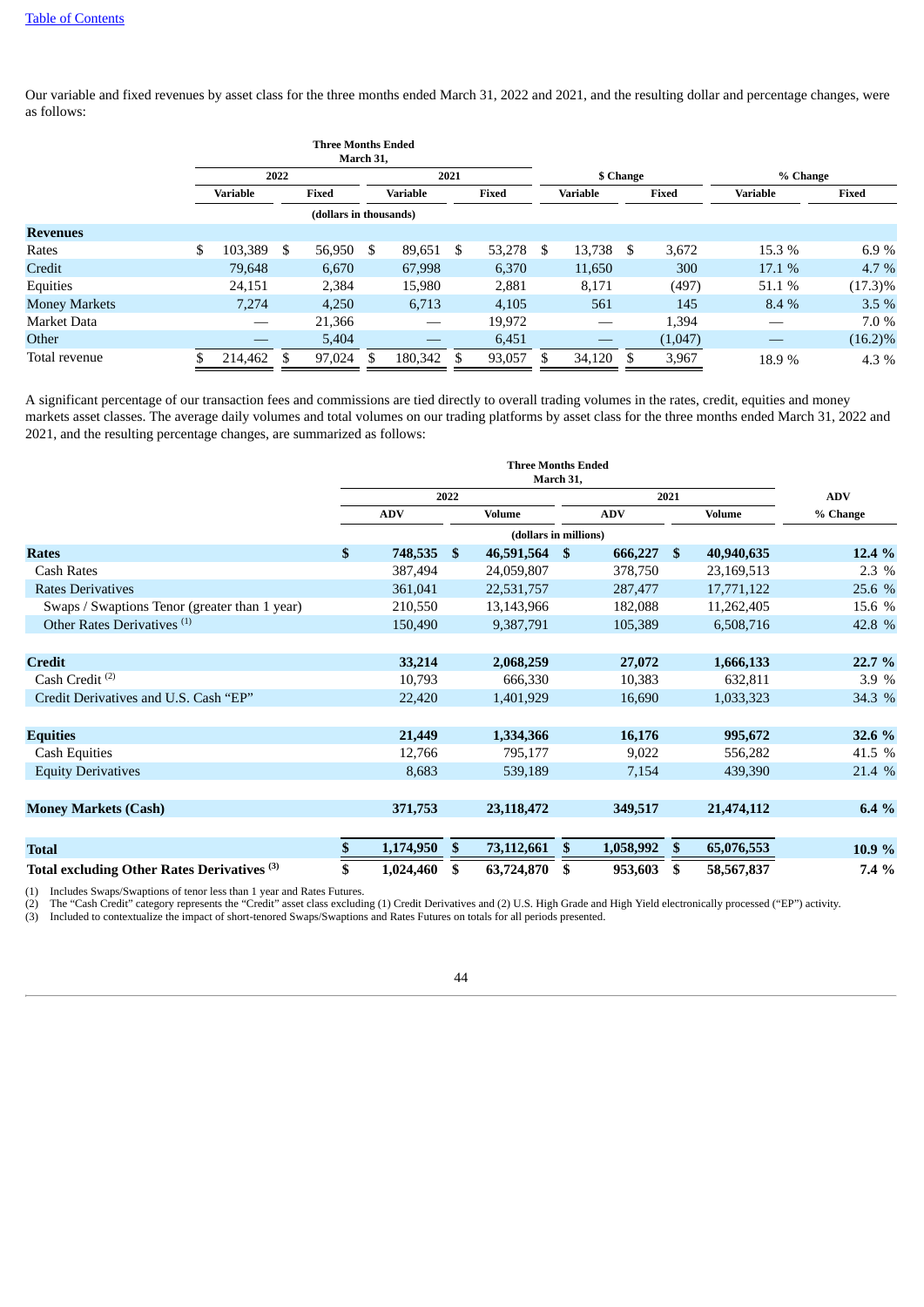The average variable fees per million dollars of volume traded on our trading platforms by asset class for the three months ended March 31, 2022 and 2021 are summarized below. There are four potential drivers of quarterly fluctuations in our average variable fees per million: (1) volume discounts, (2) the mix and duration of cash and derivatives products traded, (3) the mix of protocols underpinning cash and derivatives products and (4) clients moving between fixed and variable pricing structures. Average variable fees per million should be reviewed in conjunction with our trading volumes and total revenue by asset class. Since variable fees are sometimes subject to fee plans with tiered pricing based on product mix and volume, average variable fees per million for a specific asset class may not correlate with volumes or revenue growth.

|                                                                         |                | <b>Three Months Ended</b> | March 31, |                |              |           |             |
|-------------------------------------------------------------------------|----------------|---------------------------|-----------|----------------|--------------|-----------|-------------|
|                                                                         |                | 2022                      |           | 2021           |              | \$ Change | % Change    |
| <b>Rates</b>                                                            | \$             | 2.22                      | - \$      | 2.19           | $\mathbf{s}$ | 0.03      | 1.3%        |
| <b>Cash Rates</b>                                                       | \$             | 2.05                      | \$        | 1.91           | \$.          | 0.14      | 7.6 %       |
| <b>Rates Derivatives</b>                                                | \$             | 2.40                      | - \$      | 2.56           | - \$         | (0.16)    | $(6.4) \%$  |
| Swaps / Swaptions Tenor (greater than 1 year)                           | \$             | 3.96                      | -\$       | 3.90           | - \$         | 0.06      | 1.7 %       |
| Other Rates Derivatives <sup>(1)</sup>                                  | $\mathfrak{S}$ | $0.21 \quad$ \$           |           | 0.26           | - \$         | (0.05)    | $(17.4) \%$ |
|                                                                         |                |                           |           |                |              |           |             |
| <b>Credit</b>                                                           | $\mathbf{s}$   | 38.51 \$                  |           | 40.81          | - \$         | (2.30)    | $(5.6)\%$   |
| Cash Credit <sup>(2)</sup>                                              | \$             | 147.49                    | -S        | 135.45         | -S           | 12.04     | 8.9 %       |
| Credit Derivatives and U.S. Cash "EP"                                   | \$             | $6.91 \quad $$            |           | 6.33           | - \$         | 0.58      | 9.1 %       |
|                                                                         |                |                           |           |                |              |           |             |
| <b>Equities</b>                                                         | $\mathbf{s}$   | $18.10\quad$ \$           |           | 16.05          | - \$         | 2.05      | 12.8 %      |
| <b>Cash Equities</b>                                                    | \$             | $26.18$ \$                |           | 23.63          | -S           | 2.55      | 10.8 %      |
| <b>Equity Derivatives</b>                                               | $\mathbb{S}$   | 6.18 \$                   |           | 6.46           | -S           | (0.28)    | $(4.3)\%$   |
|                                                                         |                |                           |           |                |              |           |             |
| <b>Money Markets (Cash)</b>                                             | $\mathbf{s}$   | $0.31 \quad $$            |           | $0.31 \quad $$ |              |           | $0.7 \%$    |
|                                                                         |                |                           |           |                |              |           |             |
| <b>Total Fees per Million</b>                                           | \$             | 2.93 <sup>5</sup>         |           | 2.77           | -\$          | 0.16      | 5.8 %       |
| Total Fees per Million excluding Other Rates Derivatives <sup>(3)</sup> | \$             | 3.33 <sup>5</sup>         |           | 3.05           | \$           | 0.28      | 9.2%        |

(1) Includes Swaps/Swaptions of tenor less than 1 year and Rates Futures.

(2) The "Cash Credit" category represents the "credit" asset class excluding (1) Credit Derivatives and (2) U.S. High Grade and High Yield electronically processed ("EP") activity.<br>(3) Included to contextualize the impact

Included to contextualize the impact of short-tenored Swaps/Swaptions and Rates Futures on blended fees per million across all periods presented.

The key drivers of the change in total revenue, volumes and variable fees per million by asset class are summarized as follows:

Rates. Revenues from our rates asset class increased by \$17.4 million or 12.2% to \$160.3 million for the three months ended March 31, 2022 compared to \$142.9 million for the three months ended March 31, 2021 primarily due to variable transaction fees and commissions earned on higher trading volumes for rates derivatives products and U.S. and European government bonds.

Average variable fees per million for rates increased due to growth of U.S. government bonds which have a higher variable fee capture compared to overall rates.

Credit. Revenues from our credit asset class increased by \$12.0 million or 16.1% to \$86.3 million for the three months ended March 31, 2022 compared to \$74.4 million for the three months ended March 31, 2021 primarily due to variable transaction fees and commissions on higher trading volumes for U.S. corporate bonds and credit derivatives products.

Average variable fees per million for credit decreased due to relative product mix, with stronger volume growth in lower fee per million credit derivatives and electronically processed trades.

Equities. Revenues from our equities asset class increased by \$7.7 million or 40.7% to \$26.5 million for the three months ended March 31, 2022 compared to \$18.9 million for the three months ended March 31, 2021 primarily due to variable transaction fees and commissions on higher trading volumes for U.S. and European ETFs.

Average variable fees per million for equities increased due to higher growth in U.S. ETFs and convertibles, which have a higher variable fee capture compared to overall equities.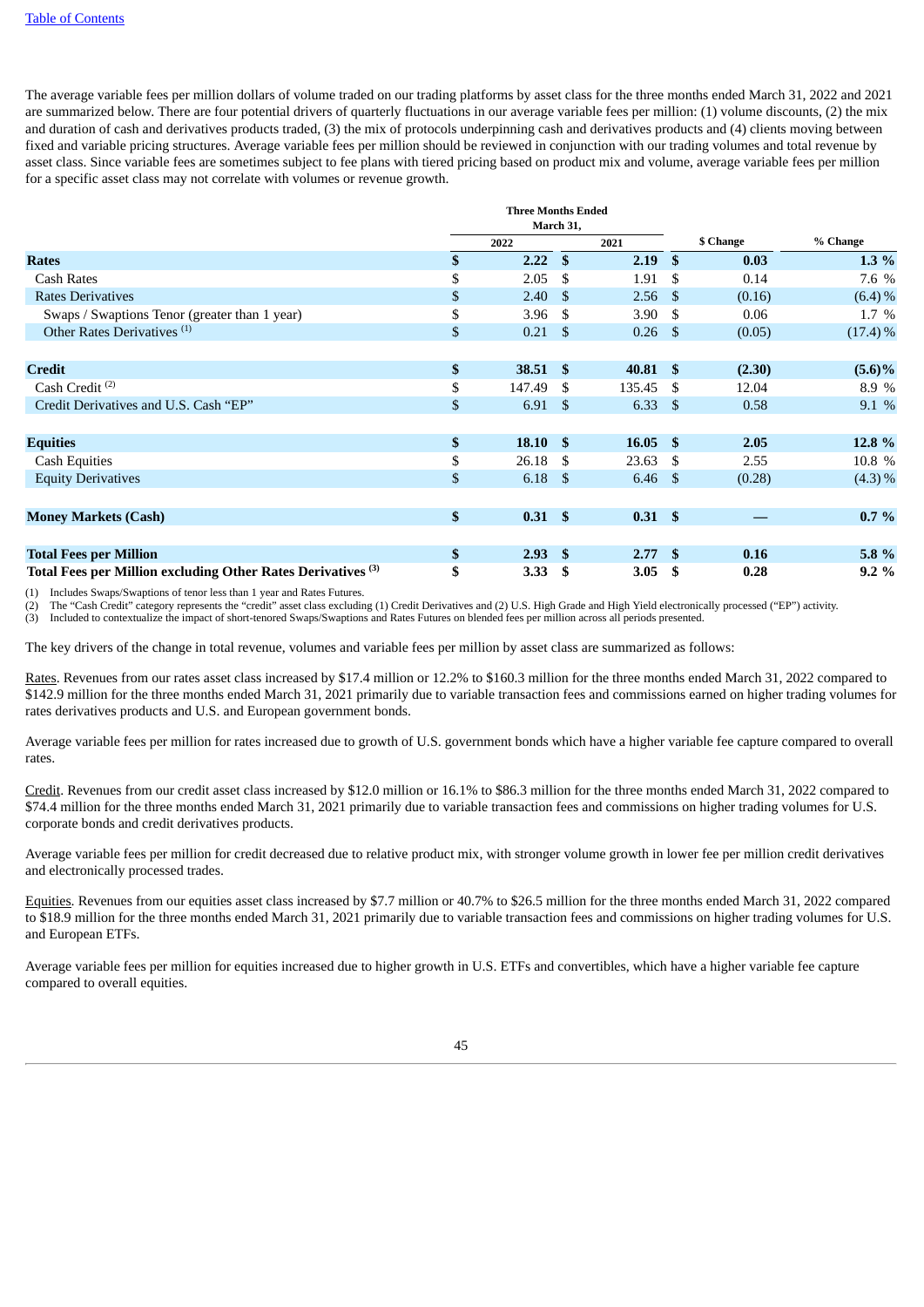Money Markets. Revenues from our money markets asset class increased by \$0.7 million or 6.5% to \$11.5 million for the three months ended March 31, 2022 compared to \$10.8 million for the three months ended March 31, 2021 primarily due to variable transaction fees and commissions on higher trading volumes for repurchase agreements.

Average variable fees per million for money markets was relatively flat for the three months ended March 31, 2021.

Market Data. Revenues from our market data asset class increased by \$1.4 million or 7.0% to \$21.4 million for the three months ended March 31, 2022 compared to \$20.0 million for the three months ended March 31, 2021. The increase was derived primarily from increased third party market data fees, Refinitiv market data fees and revenue from our APA reporting service.

Other. Revenues from our other asset class decreased by \$1.0 million or 16.2%, to \$5.4 million for the three months ended March 31, 2022 compared to \$6.5 million for the three months ended March 31, 2021. The decrease was driven primarily by lower fees from software development and implementation projects performed on behalf of certain retail clients.

We generate revenue from a diverse portfolio of client sectors. Our total revenue by client sector for the three months ended March 31, 2022 and 2021, and the resulting dollar and percentage changes, were as follows:

|                    |        | <b>Three Months Ended</b><br>March 31, |      |         |      |           |          |  |  |  |
|--------------------|--------|----------------------------------------|------|---------|------|-----------|----------|--|--|--|
|                    |        | 2022                                   | 2021 |         |      | \$ Change | % Change |  |  |  |
|                    |        | (dollars in thousands)                 |      |         |      |           |          |  |  |  |
| <b>Revenues</b>    |        |                                        |      |         |      |           |          |  |  |  |
| Institutional      | ¢<br>Œ | 197,210                                | \$   | 175,324 | - \$ | 21,886    | 12.5 %   |  |  |  |
| Wholesale          |        | 72,938                                 |      | 59,390  |      | 13,548    | 22.8 %   |  |  |  |
| Retail             |        | 19,972                                 |      | 18,713  |      | 1,259     | 6.7%     |  |  |  |
| <b>Market Data</b> |        | 21,366                                 |      | 19,972  |      | 1,394     | 7.0 %    |  |  |  |
| Total revenue      |        | 311,486                                |      | 273,399 | - \$ | 38,087    | 13.9 %   |  |  |  |

Institutional. Revenues from our institutional client sector increased by \$21.9 million or 12.5% to \$197.2 million for the three months ended March 31, 2022 from \$175.3 million for the three months ended March 31, 2021. The increase was derived primarily from increased volumes for rates derivatives products, U.S. and European ETFs and credit derivatives products.

Wholesale. Revenues from our wholesale client sector increased by \$13.5 million or 22.8% to \$72.9 million for the three months ended March 31, 2022 from \$59.4 million for the three months ended March 31, 2021. The increase was derived primarily from increased volumes for U.S. government bonds and U.S. corporate bonds.

Retail. Revenues from our retail client sector increased by \$1.3 million or 6.7% to \$20.0 million for the three months ended March 31, 2022 from \$18.7 million for the three months ended March 31, 2021. The increase was derived primarily from increased volumes for municipals and U.S. corporate bonds.

Market Data. Revenues from our market data client sector increased by \$1.4 million or 7.0% to \$21.4 million for the three months ended March 31, 2022 from \$20.0 million for the three months ended March 31, 2021. The increase was derived primarily from increased third party market data fees, Refinitiv market data fees and revenue from our APA reporting service.

Our revenues and client base are also diversified by geography. Our total revenue by geography (based on client location) for the three months ended March 31, 2022 and 2021, and the resulting dollar and percentage changes, were as follows:

|                 | <b>Three Months Ended</b><br>March 31, |                        |      |            |           |        |          |  |
|-----------------|----------------------------------------|------------------------|------|------------|-----------|--------|----------|--|
|                 |                                        | 2022                   | 2021 |            | \$ Change |        | % Change |  |
|                 |                                        | (dollars in thousands) |      |            |           |        |          |  |
| <b>Revenues</b> |                                        |                        |      |            |           |        |          |  |
| U.S.            |                                        | 190,293 \$             |      | 167,736 \$ |           | 22,557 | 13.4 %   |  |
| International   |                                        | 121,193                |      | 105,663    |           | 15,530 | 14.7 %   |  |
| Total revenue   |                                        | 311,486                |      | 273,399    |           | 38,087 | 13.9 %   |  |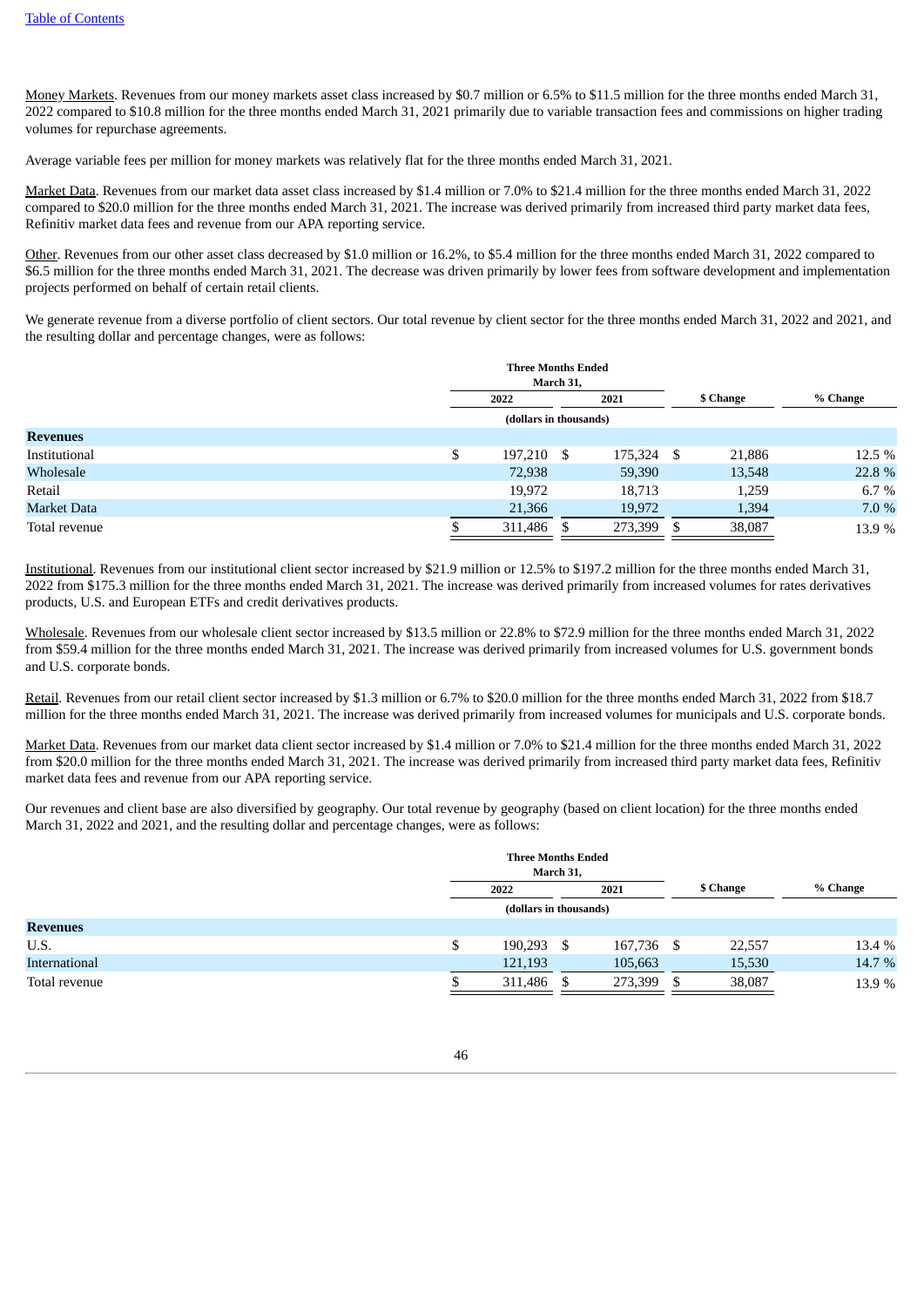U.S. Revenues from U.S. clients increased by \$22.6 million or 13.4% to \$190.3 million for the three months ended March 31, 2022 from \$167.7 million for the three months ended March 31, 2021 primarily due to higher revenues for U.S. government bonds, U.S. corporate bonds, U.S. ETFs and rates derivatives products.

International. Revenues from International clients increased by \$15.5 million or 14.7% to \$121.2 million for the three months ended March 31, 2022 from \$105.7 million for the three months ended March 31, 2021 primarily due to higher revenues for rates derivatives products, European ETFs and credit derivatives products. Fluctuations in foreign currency rates for the three months ended March 31, 2022 decreased our International total revenue by \$4.6 million.

### *Operating Expenses*

Our expenses for the three months ended March 31, 2022 and 2021 were as follows:

|                                    | <b>Three Months Ended</b><br>March 31, |      |            |      |           |            |  |  |
|------------------------------------|----------------------------------------|------|------------|------|-----------|------------|--|--|
|                                    | 2022                                   | 2021 |            |      | \$ Change | % Change   |  |  |
|                                    | (dollars in thousands)                 |      |            |      |           |            |  |  |
| Employee compensation and benefits | \$<br>117,991                          | - \$ | 103,622 \$ |      | 14,369    | 13.9 %     |  |  |
| Depreciation and amortization      | 44,450                                 |      | 40.966     |      | 3.484     | $8.5\%$    |  |  |
| Technology and communications      | 15,776                                 |      | 13,544     |      | 2,232     | 16.5 %     |  |  |
| General and administrative         | 10,313                                 |      | 3.459      |      | 6.854     | 198.1 %    |  |  |
| Professional fees                  | 7,857                                  |      | 9,728      |      | (1,871)   | $(19.2)\%$ |  |  |
| Occupancy                          | 3,497                                  |      | 3,753      |      | (256)     | (6.8)%     |  |  |
| Total expenses                     | 199,884                                |      | 175,072    | - \$ | 24,812    | 14.2 %     |  |  |

Employee Compensation and Benefits. Expenses related to employee compensation and benefits increased by \$14.4 million or 13.9% to \$118.0 million for the three months ended March 31, 2022 from \$103.6 million for the three months ended March 31, 2021. The increase was primarily due to increases in incentive compensation expense tied to our operating performance and an increase in salaries and benefits as a result of increased employee headcount. During the three months ended March 31, 2022, we also incurred a total of \$1.7 million in stock-based compensation expense relating to the CEO Retirement Accelerated Stock-Based Compensation Expense. See "— Trends and Other Factors Impacting Our Performance — CEO Transition."

Depreciation and Amortization. Expenses related to depreciation and amortization increased by \$3.5 million or 8.5% to \$44.5 million for the three months ended March 31, 2022 from \$41.0 million for the three months ended March 31, 2021. The increase in depreciation and amortization expense was the result of assets acquired in connection with the NFI Acquisition. Also contributing to the increase were longer estimated useful lives of computer software and the adjusted fair value of the assets that were established in connection with pushdown accounting on October 1, 2018 (see Note 2 – Significant Accounting Policies to the condensed consolidated financial statements included elsewhere in this Quarterly Report on Form 10-Q for details). Assets which may have been fully depreciated or amortized prior to the application of pushdown accounting are still being depreciated or amortized in these periods.

Technology and Communications. Expenses related to technology and communications increased by \$2.2 million or 16.5% to \$15.8 million for the three months ended March 31, 2022 from \$13.5 million for the three months ended March 31, 2021. The increase was primarily due to increased clearing, data and client service fees driven primarily by higher trading volumes period over period.

General and Administrative. Expenses related to general and administrative costs increased by \$6.9 million or 198.1% to \$10.3 million for the three months ended March 31, 2022 from \$3.5 million for the three months ended March 31, 2021. The increase was primarily the result of a \$3.4 million decrease in foreign exchange gains during the three months ended March 31, 2022. Realized and unrealized foreign currency gains totaled \$0.4 million during the three months ended March 31, 2022 as compared to \$3.8 million in gains during three months ended March 31, 2021. The change was primarily driven by changes in fair value of our foreign currency forward contracts used in connection with our foreign currency risk management program. Other contributing factors included higher travel and entertainment expenses, as the COVID-19 pandemic contributed to a reduction in expenses during 2021, as well as higher marketing expenses during the three months ended March 31, 2022.

Professional Fees. Expenses related to professional fees decreased by \$1.9 million or 19.2% to \$7.9 million for the three months ended March 31, 2022 from \$9.7 million for the three months ended March 31, 2021. The decrease was primarily due to acquisition transaction costs related to the NFI Acquisition during the three months ended March 31, 2021.

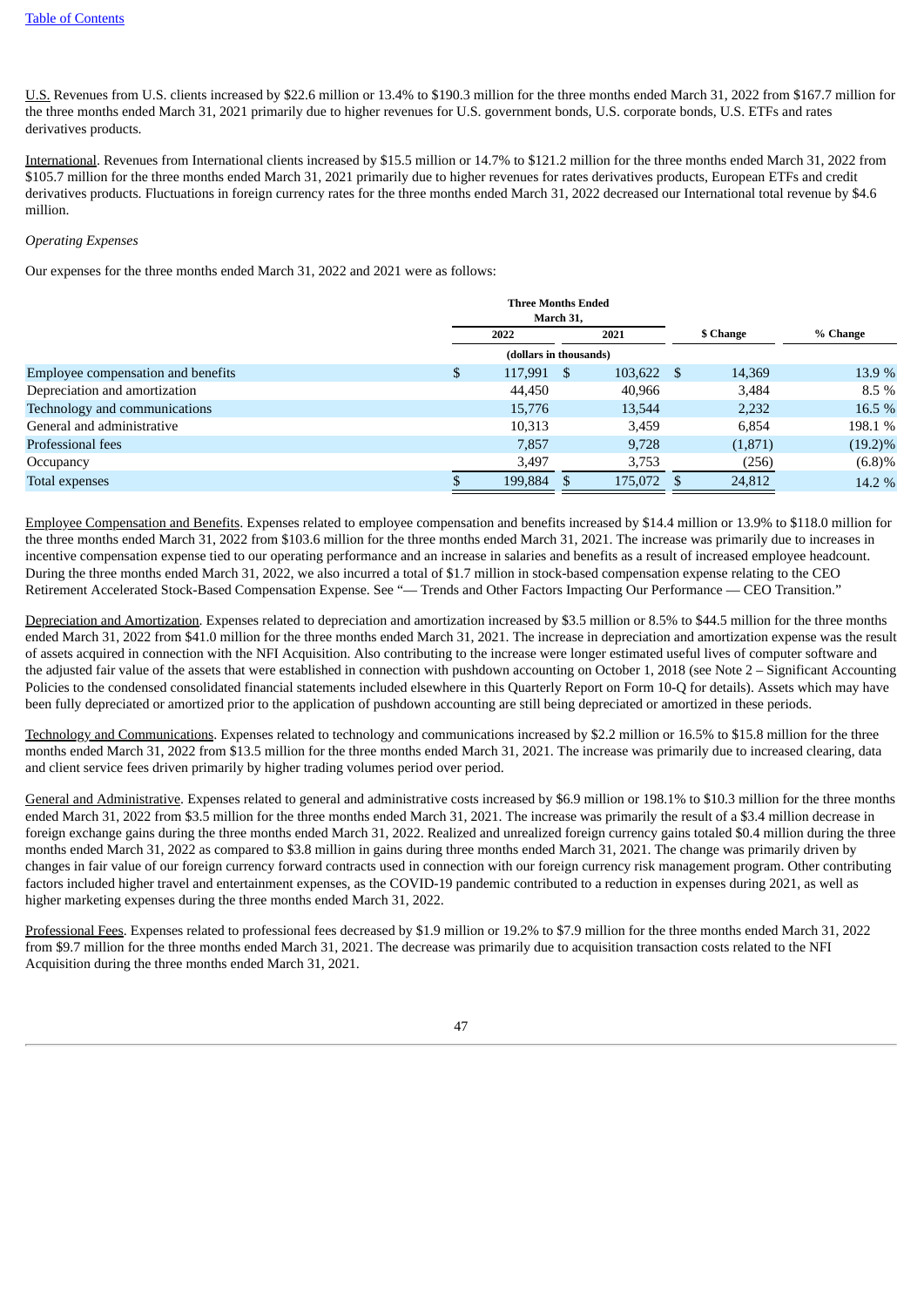Occupancy. Expenses related to occupancy costs decreased by \$0.3 million or 6.8% to \$3.5 million for the three months ended March 31, 2022 from \$3.8 million for the three months ended March 31, 2021. The decrease was primarily due to lower office rent expenses.

## *Net Interest Income (Expense)*

Net interest expense remained relatively flat at \$0.4 million for the three months ended March 31, 2022 as compared to \$0.5 million for the three months ended March 31, 2021.

#### *Income Taxes*

Income tax expense decreased by \$2.6 million to \$13.7 million for the three months ended March 31, 2022 from \$16.3 million for the three months ended March 31, 2021. The provision for income taxes includes U.S. federal, state, local and foreign taxes. The effective tax rate for the three months ended March 31, 2022 was approximately 12.3%, compared with 16.6% for the three months ended March 31, 2021. The effective tax rate for the three months ended March 31, 2022 differed from the U.S. federal statutory rate of 21.0% primarily due to the tax impact of the exercise of equity compensation, returnto-provision adjustments and the effect of non-controlling interests, partially offset by state, local and foreign taxes. The effective tax rate for the three months ended March 31, 2021 differed from the U.S. federal statutory rate of 21.0% primarily due to the effect of non-controlling interests and the tax impact of the exercise of equity compensation, partially offset by state, local and foreign taxes.

# **Liquidity and Capital Resources**

### *Overview*

Liquidity describes the ability of a company to generate sufficient cash flows to meet the cash requirements of its business operations, including working capital needs to meet operating expenses, debt service, acquisitions, other commitments and contractual obligations. We consider liquidity in terms of cash on hand, cash flows from operations and availability under the Revolving Credit Facility and their sufficiency to fund our operating and investing activities.

Historically, we have generated significant cash flows from operations and have funded our business operations through cash on hand and cash flows from operations.

Our primary cash needs are for day to day operations, working capital requirements, clearing margin requirements, capital expenditures primarily for software and equipment, our expected dividend payments and our share repurchase program. In addition, we are obligated to make payments under the Tax Receivable Agreement.

We expect to fund our short and long-term liquidity requirements through cash and cash equivalents and cash flows from operations. While historically we have generated significant and adequate cash flows from operations, in the case of an unexpected event in the future or otherwise, we may fund our liquidity requirements through borrowings under the Revolving Credit Facility.

We believe that our projected cash position, cash flows from operations and, if necessary, borrowings under the Revolving Credit Facility, will be sufficient to fund our liquidity requirements for at least the next 12 months. However, our future liquidity requirements could be higher than we currently expect as a result of various factors. For example, any future investments, acquisitions, joint ventures or other similar transactions, which we consider from time to time, may reduce our cash balance or require additional capital. In addition, our ability to continue to meet our future liquidity requirements will depend on, among other things, our ability to achieve anticipated levels of revenues and cash flows from operations and our ability to manage costs and working capital successfully, all of which are subject to general economic, financial, competitive and other factors beyond our control. In the event we require any additional capital, it will take the form of equity or debt financing, or both, and there can be no assurance that we will be able to raise any such financing on terms acceptable to us or at all.

As of March 31, 2022 and December 31, 2021, we had cash and cash equivalents of approximately \$828.1 million and \$972.0 million, respectively. All cash and cash equivalents were held in accounts with banks or money market funds such that the funds are immediately available or in fixed term deposits with a maximum maturity of three months.

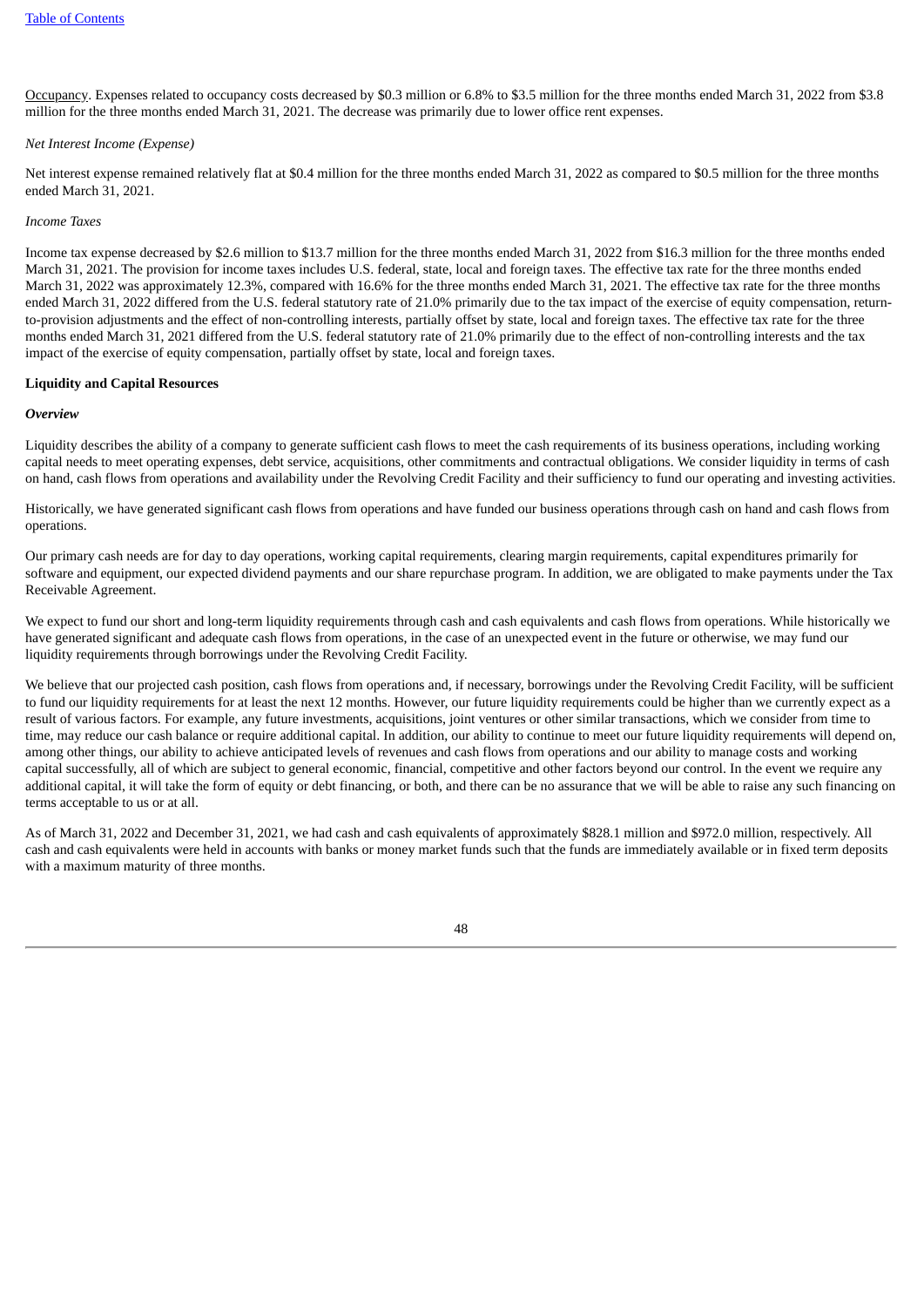# *Factors Influencing Our Liquidity and Capital Resources*

# *Dividend Policy*

Subject to legally available funds, we intend to continue to pay quarterly cash dividends on our Class A common stock and Class B common stock equal to \$0.08 per share. As discussed below, our ability to pay these quarterly cash dividends on our Class A common stock and Class B common stock will depend on distributions to us from TWM LLC.

The declaration, amount and payment of any dividends will be at the sole discretion of our board of directors and will depend on our and our subsidiaries' results of operations, capital requirements, financial condition, business prospects, contractual restrictions, restrictions imposed by applicable laws and other factors that our board of directors deem relevant. Because we are a holding company and all of our business is conducted through our subsidiaries, we expect to pay dividends, if any, only from funds we receive from our subsidiaries. Accordingly, our ability to pay dividends to our stockholders is dependent on the earnings and distributions of funds from our subsidiaries. As the sole manager of TWM LLC, we intend to cause, and will rely on, TWM LLC to make distributions in respect of LLC Interests to fund our dividends. If TWM LLC is unable to cause these subsidiaries to make distributions, it may have inadequate funds to distribute to us and we may be unable to fund our dividends. In addition, when TWM LLC makes distributions to us, the other holders of LLC Interests will be entitled to receive proportionate distributions based on their economic interests in TWM LLC at the time of such distributions.

Our board of directors will periodically review the cash generated from our business and the capital expenditures required to finance our growth plans and determine whether to modify the amount of regular dividends and/or declare any periodic special dividends. Any future determination to change the amount of dividends and/or declare special dividends will be at the discretion of our board of directors and will be dependent upon then-existing conditions and other factors that our board of directors considers relevant.

# Cash Dividends

On April 27, 2022, the board of directors of Tradeweb Markets Inc. declared a cash dividend of \$0.08 per share of Class A common stock and Class B common stock for the second quarter of 2022. This dividend will be payable on June 15, 2022 to stockholders of record as of June 1, 2022.

In March 2022, Tradeweb Markets Inc. paid quarterly cash dividends to holders of Class A common stock and Class B common stock in an aggregate amount totaling \$16.4 million during the three months ended March 31, 2022.

# Cash Distributions

On April 26, 2022, Tradeweb Markets Inc., as the sole manager, approved a distribution by TWM LLC to its equityholders, including Tradeweb Markets Inc., in an aggregate amount of \$20.1 million, as adjusted by required state and local tax withholdings that will be determined prior to the record date of June 1, 2022, payable on June 13, 2022.

In March 2022, TWM LLC made a quarterly cash distribution to its equityholders in an aggregate amount of \$16.7 million, including distributions to Tradeweb Markets Inc. of \$14.5 million and distributions to non-controlling interests of \$2.2 million. The proceeds of the cash distributions were used by Tradeweb Markets Inc. to fund dividend payments, taxes and expenses.

#### Share Repurchase Program

On February 4, 2021, we announced that our board of directors authorized a new share repurchase program (the "Share Repurchase Program"), primarily to offset annual dilution from stock-based compensation plans. The Share Repurchase Program authorizes the purchase of up to \$150.0 million of our Class A common stock at the Company's discretion through the end of fiscal year 2023. The Share Repurchase Program will be effected primarily through regular open-market purchases (which may include repurchase plans designed to comply with Rule 10b5-1). The amounts and timing of the repurchases will be subject to general market conditions and the prevailing price and trading volumes of our Class A common stock. The Share Repurchase Program does not require the Company to acquire a specific number of shares and may be suspended, amended or discontinued at any time. The Company began purchasing shares pursuant to the Share Repurchase Program during the second quarter of 2021. During the three months ended March 31, 2022, the Company acquired a total of 559,428 shares of Class A common stock, at an average price of \$84.59, for purchases totaling \$47.3 million.

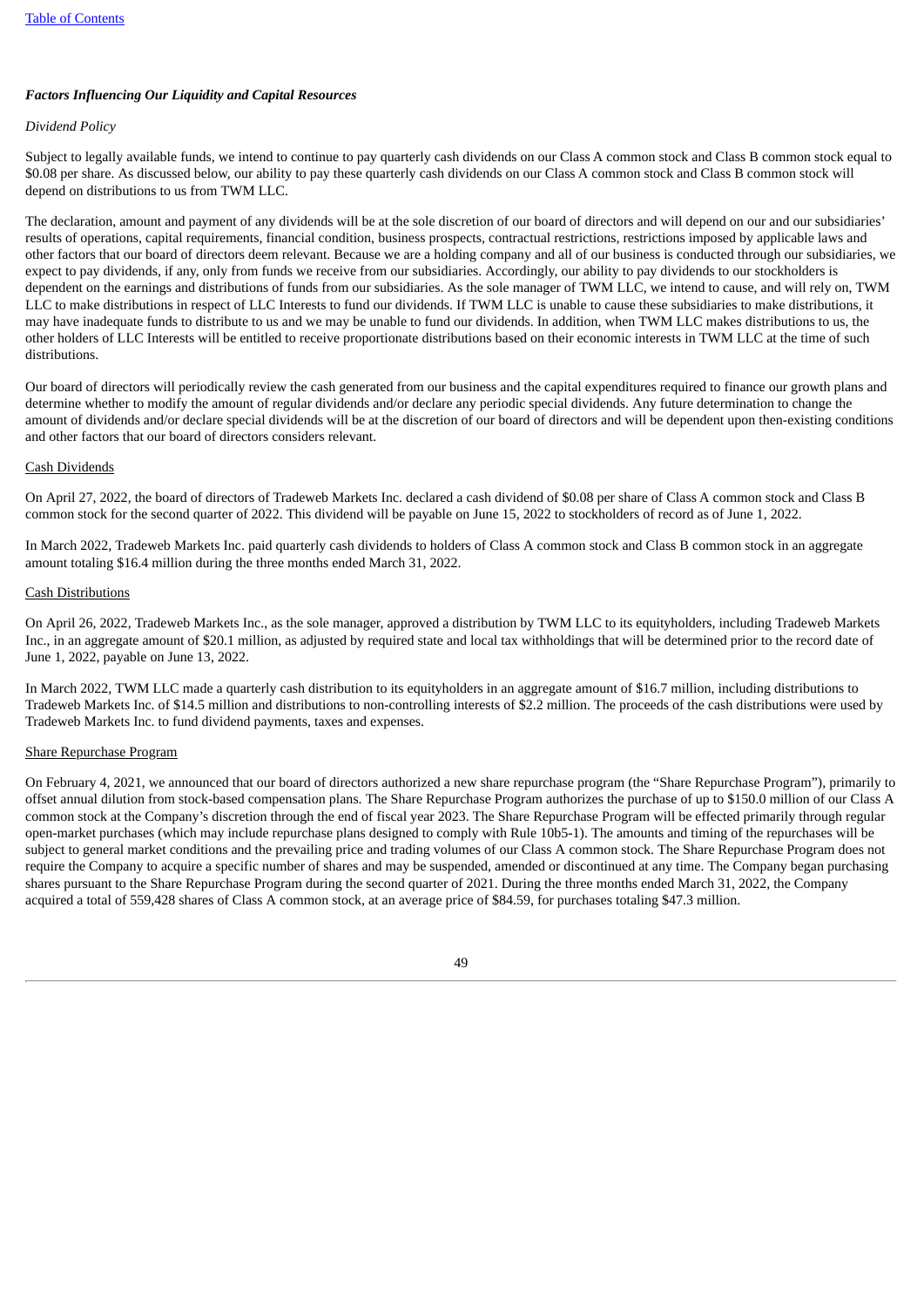# Other Share Repurchases

In addition to the Share Repurchase Program discussed above, we may also withhold shares to cover the payroll tax withholding obligations upon the exercise of stock options and vesting of performance**-**based restricted stock units and restricted stock units.

During the three months ended March 31, 2022 and 2021, the Company withheld 985,959 and 696,847 shares, respectively, of common stock from employee stock option, PRSU and RSU awards, at an average price per share of \$97.13 and \$65.24, respectively, and an aggregate value of \$95.8 million and \$45.5 million, respectively, based on the price of the Class A common stock on the date the relevant withholding occurred.

#### *Tax Receivable Agreement*

We are obligated to make payments under the Tax Receivable Agreement. See Note 6 – Tax Receivable Agreement to our condensed consolidated financial statements included elsewhere in this Quarterly Report on Form 10-Q for additional details regarding the requirements for these payments. Although the actual timing and amount of any payments that may be made under the Tax Receivable Agreement will vary, we expect the payments required will be significant. Any payments made by us under the Tax Receivable Agreement will generally reduce the amount of overall cash flows that might have otherwise been available to us or to TWM LLC. These payments will offset some of the tax benefits that we expect to realize as a result of the ownership structure of TWM LLC. To the extent that we are unable to make payments under the Tax Receivable Agreement for any reason, the unpaid amounts generally will be deferred and will accrue interest until paid by us. The first payment of the Tax Receivable Agreement was made in January 2021. As of March 31, 2022, total amounts due to the Continuing LLC Owners under the Tax Receivable Agreement were \$409.1 million, substantially all due to be paid over 15 years following the purchase of LLC Interests from Continuing LLC Owners or redemption or exchanges by Continuing LLC Owners of LLC Interests. As of March 31, 2022, we expect to make tax receivable agreement liability payments of approximately \$6.3 million within the next twelve months and approximately \$402.8 million thereafter.

In addition to the above, our tax receivable agreement liability and future payments thereunder are expected to increase as we realize (or are deemed to realize) an increase in tax basis of TWM LLC's assets resulting from any future purchases, redemptions or exchanges of LLC Interests from Continuing LLC Owners. We currently expect to fund these future tax receivable agreement liability payments from some of the realized cash tax savings as a result of this increase in tax basis.

#### *Indebtedness*

As of March 31, 2022 and December 31, 2021, we had no outstanding indebtedness.

On April 8, 2019, TWM LLC entered into the Revolving Credit Facility with a syndicate of banks. The Revolving Credit Facility was subsequently amended on November 7, 2019. The Revolving Credit Facility provides \$500.0 million of borrowing capacity to be used to fund our ongoing working capital needs, letters of credit and for general corporate purposes, including potential future acquisitions and expansions. As of March 31, 2022, there were \$0.5 million in letters of credit issued under the Revolving Credit Facility and no borrowings outstanding. The Revolving Credit Facility will mature on April 8, 2024.

The credit agreement that governs the Revolving Credit Facility contains a number of covenants that, among other things and subject to certain exceptions, restrict the ability of TWM LLC and the ability of its restricted subsidiaries to incur additional indebtedness, pay dividends or distributions, make investments and enter into certain other transactions. As of March 31, 2022, we were in compliance with all the covenants set forth in the Revolving Credit Facility.

See "Item 7. Management's Discussion and Analysis of Financial Condition and Results of Operations – Liquidity and Capital Resources – Factors Influencing Our Liquidity and Capital Resources – Indebtedness" in Part II of our 2021 Form 10-K for additional details regarding the terms, restrictions and covenants applicable to our Revolving Credit Facility.

#### *Operating Lease Obligations*

We have operating leases for corporate offices and data centers with initial lease terms ranging from one to 10 years. Our operating lease obligations are primarily related to rental payments under lease agreements for office space in the United States and the United Kingdom through December 2027. In March 2022, the lease for our New York headquarters was extended for an amended term through December 2023, as we continue to evaluate our office space needs for the future. As of March 31, 2022, our operating lease liabilities totaled \$31.9 million, with payments pursuant to these obligations due within the next twelve months and thereafter totaling approximately \$10.9 million and \$22.9 million, respectively.

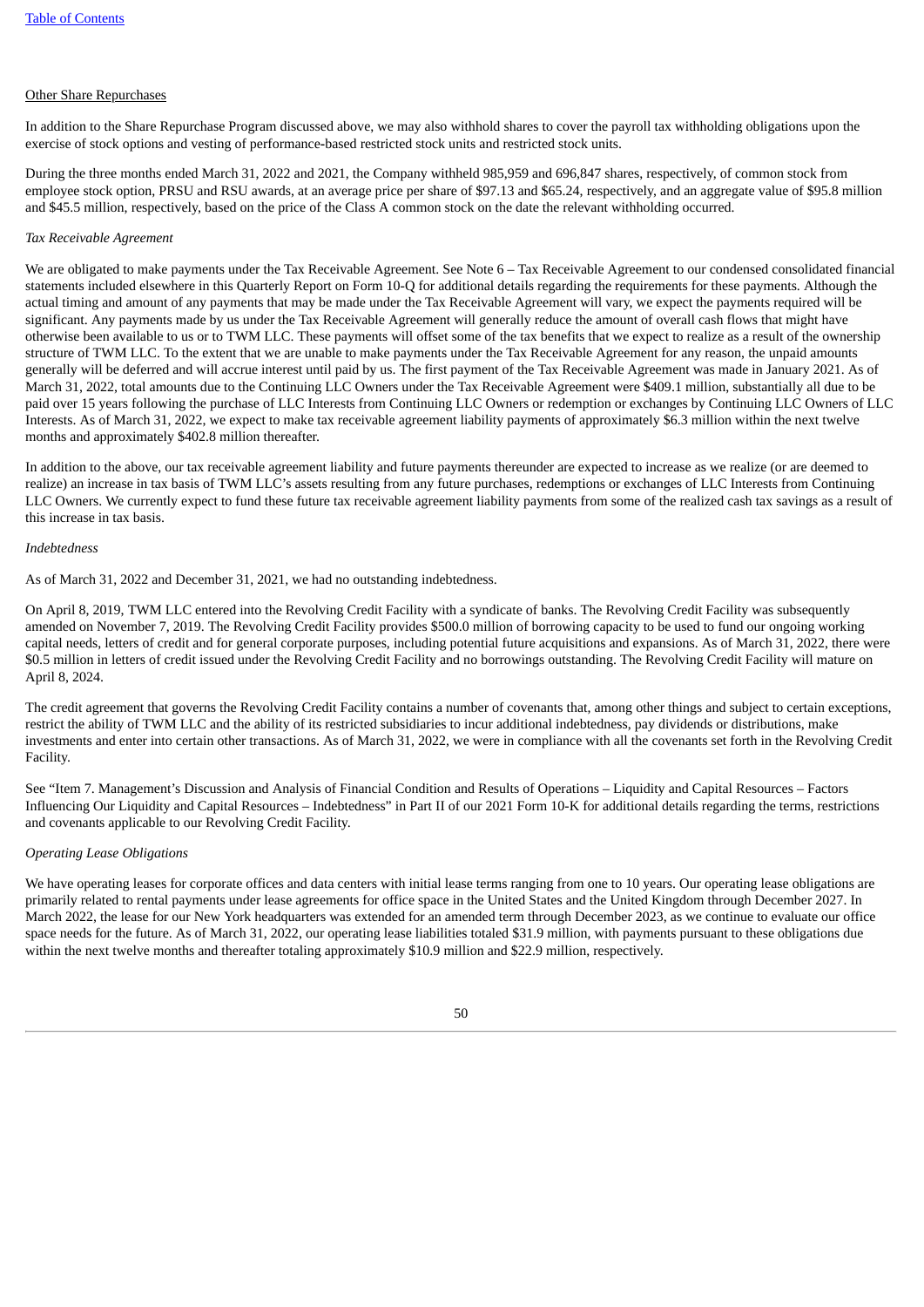# *Other Cash and Liquidity Requirements*

Certain of our U.S. subsidiaries are registered as broker-dealers, SEFs or introducing brokers and are subject to the applicable rules and regulations of the SEC and CFTC. These rules contain minimum net capital or other financial resource requirements, as defined in the applicable regulations. These rules may also require a significant part of the registrants' assets be kept in relatively liquid form. Certain of our foreign subsidiaries are regulated by the Financial Conduct Authority in the UK, the Nederlandsche Bank in the Netherlands, the Japanese Financial Services Agency, the Japanese Securities Dealers Association and other foreign regulators, and must maintain financial resources, as defined in the applicable regulations, in excess of the applicable financial resources requirement. As of March 31, 2022 and December 31, 2021, each of our regulated subsidiaries had maintained sufficient net capital or financial resources to at least satisfy their minimum requirements, which in aggregate were \$64.3 million and \$66.7 million, respectively. We maintain capital balances in these subsidiaries in excess of our minimum requirements in order to satisfy working capital needs and to ensure that we have enough cash on hand to satisfy margin requirements and credit risk, including the excess capital expectations of our clients. The FICC and some of our clearing brokers require us to post collateral on unsettled positions, included within deposits with clearing organizations in our consolidated statements of financial condition. Collateral amounts are marked to market on a daily basis, requiring us to pay or receive margin amounts as part of the daily funds settlement. Margin call requirements can vary significantly across periods based on daily market changes and may represent a significant and unpredictable use of our liquidity.

At times, transactions executed on our wholesale platform fail to settle due to the inability of a transaction party to deliver or receive the transacted security. Until the failed transaction settles, we will recognize a receivable from (and a matching payable to) brokers and dealers and clearing organizations for the proceeds from the unsettled transaction. The impact on our liquidity and capital resources is minimal as receivables and payables for failed transactions are usually recognized simultaneously and predominantly offset. However, from time to time, we enter into repurchase and/or reverse repurchase agreements to facilitate the clearance of securities relating to fails to deliver or receive. We seek to manage credit exposure related to these agreements to repurchase (or reverse repurchase), including the risk related to a decline in market value of collateral (pledged or received), by entering into agreements to repurchase with overnight or short-term maturity dates and only entering into repurchase transactions with netting members of the FICC. The FICC operates a continuous net settlement system, whereby as trades are submitted and compared, the FICC becomes the counterparty.

Our business also requires continued investment in our technology for product innovation, proprietary technology architecture, operational reliability and cybersecurity. We expect total capital expenditures and software development costs for fiscal 2022 to be between \$62.0 million and \$68.0 million, compared to expenditures of \$51.3 million in fiscal 2021, with the increase primarily driven by technology investments. We expect approximately 20% of our 2022 capital expenditures to be non**-**recurring.

### *Working Capital*

Working capital is defined as current assets minus current liabilities. Current assets consist of cash and cash equivalents, restricted cash, receivable from brokers and dealers and clearing organizations, deposits with clearing organizations, accounts receivable and receivable from affiliates. Current liabilities consist of payable to brokers and dealers and clearing organizations, accrued compensation, deferred revenue, accounts payable, accrued expenses and other liabilities, employee equity compensation payable, lease liability, payable to affiliates and tax receivable agreement liability. Changes in working capital, which impact our cash flows provided by operating activities, can vary depending on factors such as delays in the collection of receivables, changes in our operating performance, changes in trading patterns, changes in client billing terms and other changes in the demand for our platforms and solutions.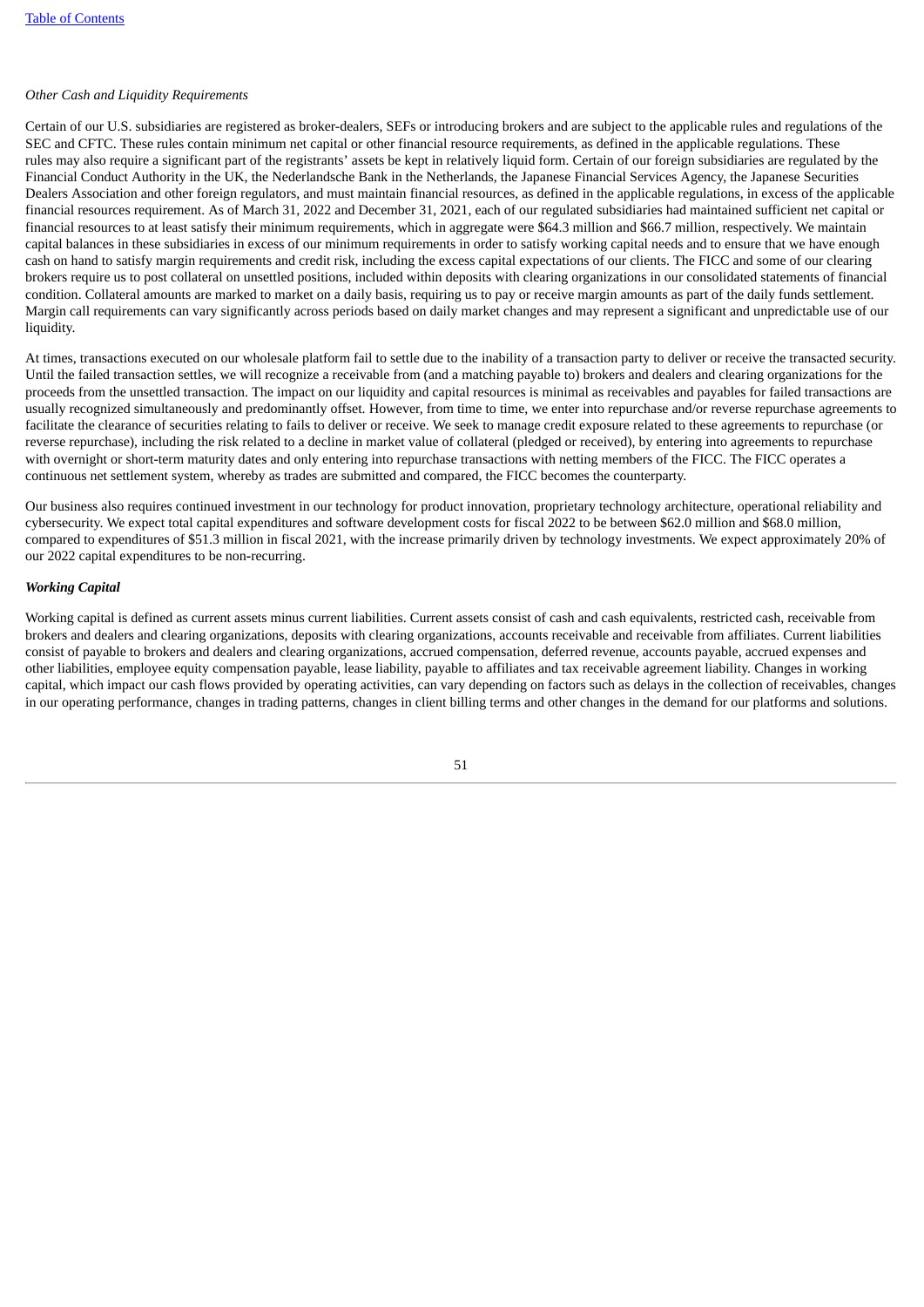Our working capital as of March 31, 2022 and December 31, 2021 was as follows:

|                                                                | March 31,<br>2022 |                | December 31,<br>2021 |           |
|----------------------------------------------------------------|-------------------|----------------|----------------------|-----------|
|                                                                |                   | (in thousands) |                      |           |
| Cash and cash equivalents                                      | \$                | 828,061 \$     |                      | 972,048   |
| Restricted cash                                                |                   | 1,000          |                      | 1,000     |
| Receivable from brokers and dealers and clearing organizations |                   | 91,085         |                      |           |
| Deposits with clearing organizations                           |                   | 35,466         |                      | 20,523    |
| Accounts receivable                                            |                   | 164,968        |                      | 129,937   |
| Receivable from affiliates                                     |                   | 2,441          |                      | 3,313     |
| Total current assets                                           |                   | 1,123,021      |                      | 1,126,821 |
| Securities sold under agreements to repurchase                 |                   | 20,511         |                      |           |
| Payable to brokers and dealers and clearing organizations      |                   | 70,512         |                      |           |
| Accrued compensation                                           |                   | 74,941         |                      | 154,824   |
| Deferred revenue                                               |                   | 27,667         |                      | 24,930    |
| Payable to affiliates                                          |                   | 4,574          |                      | 4,860     |
| Current portion of:                                            |                   |                |                      |           |
| Accounts payable, accrued expenses and other liabilities       |                   | 46,874         |                      | 38,214    |
| <b>Lease liabilities</b>                                       |                   | 10,113         |                      | 7,534     |
| Tax receivable agreement liability                             |                   | 6,302          |                      | 9,078     |
| Total current liabilities                                      |                   | 261,494        |                      | 239,440   |
| Total working capital                                          | \$                | 861,527        | S                    | 887,381   |

### *Current Assets*

Current assets decreased to \$1,123.0 million as of March 31, 2022 from \$1,126.8 million as of December 31, 2021 primarily due to a decrease in cash and cash equivalents (see "—*Cash Flows*" below) partially offset by an increase in receivables from brokers and dealers and clearing organizations resulting from a higher number of fails to deliver as a result of increased unsettled wholesale platform transactions, an increase in deposits with clearing organizations and an increase in accounts receivable as a result of increased revenues.

## *Current Liabilities*

Current liabilities increased to \$261.5 million as of March 31, 2022 from \$239.4 million as of December 31, 2021 primarily due to increases in securities sold under agreements to repurchase and payable to brokers and dealers and clearing organizations resulting from a higher number of fails to deliver as a result of increased unsettled wholesale platform transactions, partially offset by a decrease in accrued compensation as a result of annual bonus payments which occurred during the three months ended March 31, 2022.

See "—*Other Cash and Liquidity Requirements*" above for a discussion on how capital requirements can impact our working capital.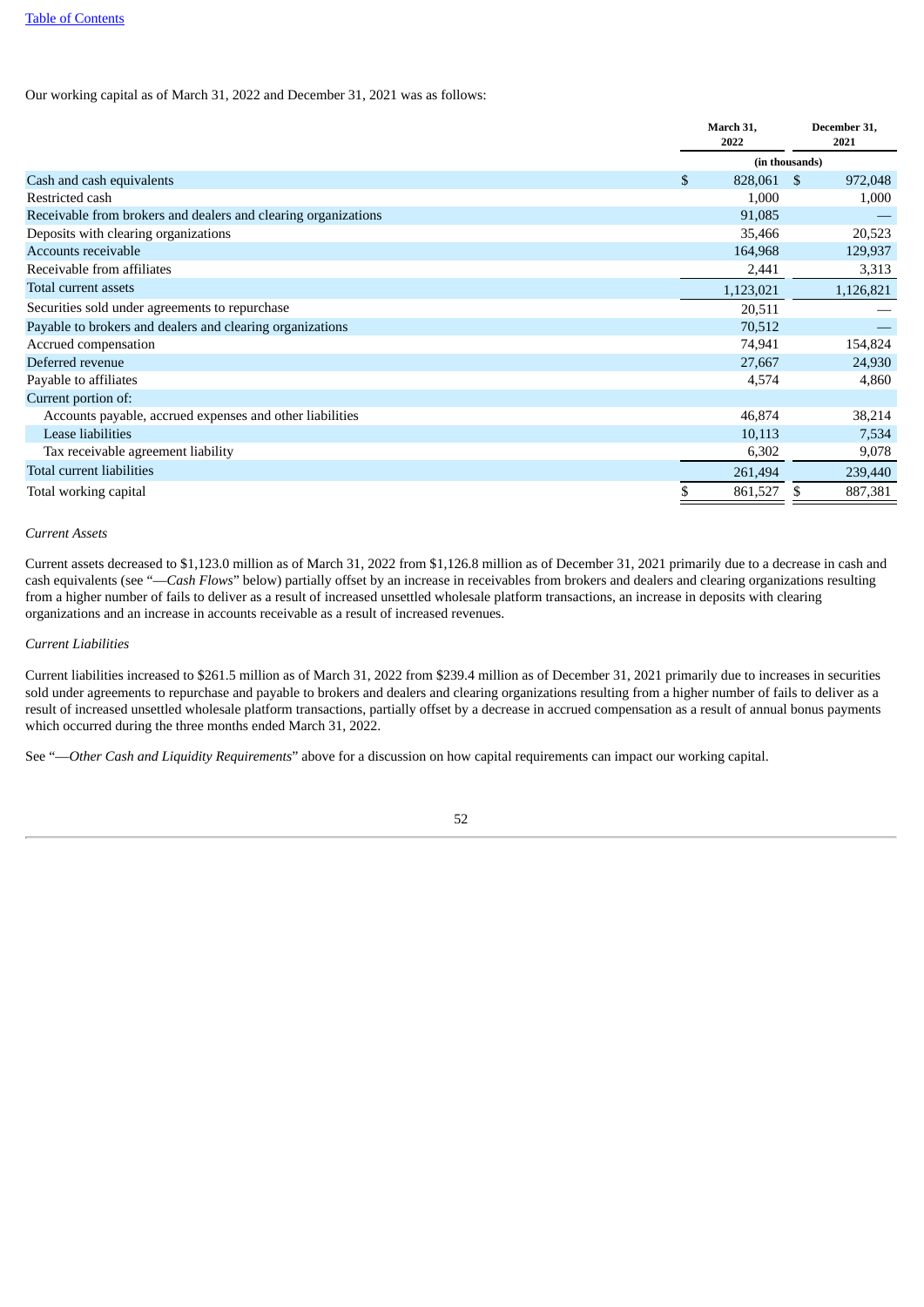## *Cash Flows*

Our cash flows for the three months ended March 31, 2022 and 2021 were as follows:

|                                                                               | <b>Three Months Ended</b><br>March 31. |                |                |           |
|-------------------------------------------------------------------------------|----------------------------------------|----------------|----------------|-----------|
|                                                                               | 2022                                   |                | 2021           |           |
|                                                                               |                                        |                | (in thousands) |           |
| Net cash provided by operating activities                                     |                                        | 45.243 \$      |                | 55,572    |
| Net cash used in investing activities                                         |                                        | (18,040)       |                | (12, 625) |
| Net cash used in financing activities                                         |                                        | (168,081)      |                | (24, 450) |
| Effect of exchange rate changes on cash, cash equivalents and restricted cash |                                        | (3, 109)       |                | 161       |
| Net increase (decrease) in cash, cash equivalents and restricted cash         |                                        | $(143,987)$ \$ |                | 18,658    |

### *Operating Activities*

Operating activities consist primarily of net income adjusted for noncash items that primarily include depreciation and amortization and stock-based compensation expense. Cash flows from operating activities can fluctuate significantly from period-to-period as working capital needs and the timing of payments for accrued compensation (primarily in the first quarter) and other items impact reported cash flows.

Net cash provided by operating activities for the three months ended March 31, 2022 was \$45.2 million, a decrease of \$10.3 million over the three months ended March 31, 2021, primarily driven by an increase in deposits with clearing organizations during the three months ended March 31, 2022.

#### *Investing Activities*

Investing activities consist primarily of software development costs, investments in technology hardware, purchases of equipment and other tangible assets, business acquisitions and investments.

Net cash used in investing activities was \$18.0 million for the three months ended March 31, 2022, which consisted of \$9.0 million of capitalized software development costs and \$9.1 million of purchases of furniture, equipment, purchased software and leasehold improvements. Net cash used in investing activities was \$12.6 million for the three months ended March 31, 2021, which consisted of \$8.3 million of capitalized software development costs and \$4.4 million of purchases of furniture, equipment, purchased software and leasehold improvements.

### *Financing Activities*

Net cash used in financing activities for the three months ended March 31, 2022 was \$168.1 million, and was primarily driven by \$93.2 million in payroll tax payments for options, PRSUs and RSUs, net of proceeds from the related stock-based compensation option exercises, \$47.3 million in share repurchases pursuant to the Share Repurchase Program and \$16.4 million in cash dividends to our Class A and Class B common stockholders. Net cash used in financing activities for the three months ended March 31, 2021 was \$24.5 million, and was primarily driven by \$16.0 million in cash dividends to our Class A and Class B common stockholders.

# **Non-GAAP Financial Measures**

### *Free Cash Flow*

In addition to cash flow from operating activities presented in accordance with GAAP, we use Free Cash Flow, a non-GAAP measure, to measure liquidity. Free Cash Flow is defined as cash flow from operating activities less non-acquisition related expenditures for capitalized software development costs and furniture, equipment and leasehold improvements.

We present Free Cash Flow because we believe it is a useful indicator of liquidity that provides information to management and investors about the amount of cash generated from our core operations after non-acquisition related expenditures for capitalized software development costs and furniture, equipment and leasehold improvements.

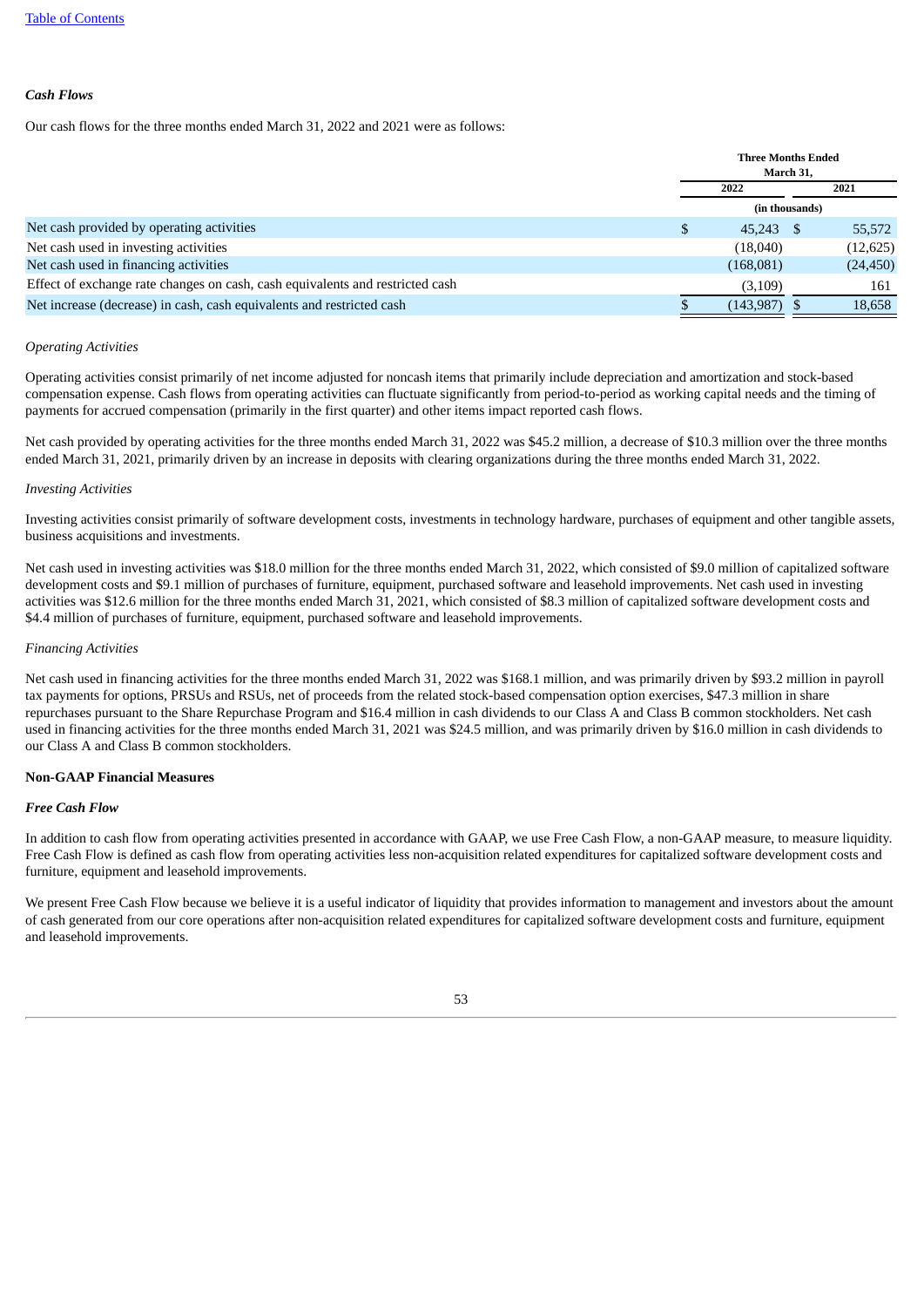Free Cash Flow has limitations as an analytical tool, and you should not consider Free Cash Flow in isolation or as an alternative to cash flow from operating activities or any other liquidity measure determined in accordance with GAAP. You are encouraged to evaluate each adjustment. In addition, in evaluating Free Cash Flow, you should be aware that in the future, we may incur expenditures similar to the adjustments in the presentation of Free Cash Flow. In addition, Free Cash Flow may not be comparable to similarly titled measures used by other companies in our industry or across different industries.

The table set forth below presents a reconciliation of our cash flow from operating activities to Free Cash Flow for the three months ended March 31, 2022 and 2021:

|                                                                    |      | <b>Three Months Ended</b><br>March 31. |      |         |  |
|--------------------------------------------------------------------|------|----------------------------------------|------|---------|--|
|                                                                    | 2022 |                                        | 2021 |         |  |
|                                                                    |      | (in thousands)                         |      |         |  |
| Cash flow from operating activities                                | \$   | 45.243 \$                              |      | 55,572  |  |
| Less: Capitalization of software development costs                 |      | (8,979)                                |      | (8,266) |  |
| Less: Purchases of furniture, equipment and leasehold improvements |      | (9,061)                                |      | (4,359) |  |
| Free Cash Flow                                                     |      | 27,203                                 |      | 42,947  |  |

# Adjusted EBITDA. Adjusted EBITDA marain. Adjusted EBIT. Adjusted EBIT marain. Adjusted Net Income and Adjusted Diluted EPS

In addition to net income and net income attributable to Tradeweb Markets Inc., each presented in accordance with GAAP, we present Adjusted EBITDA, Adjusted EBITDA margin, Adjusted EBIT and Adjusted EBIT margin as non-GAAP measures of our operating performance and Adjusted Net Income and Adjusted Net Income per diluted share ("Adjusted Diluted EPS") as non-GAAP measures of our profitability.

# *Adjusted EBITDA, Adjusted EBITDA margin, Adjusted EBIT and Adjusted EBIT margin*

Adjusted EBITDA is defined as net income before net interest income/expense, provision for income taxes and depreciation and amortization, adjusted for the impact of certain other items, including transaction and other costs related to the NFI Acquisition, certain stock-based compensation expense and related payroll taxes, tax receivable agreement liability adjustments, unrealized gains and losses from outstanding foreign currency forward contracts and gains and losses from the revaluation of foreign denominated cash.

Adjusted EBIT is defined as net income before net interest income/expense and provision for income taxes, adjusted for the impact of certain other items, including transaction and other costs related to the NFI Acquisition, certain stock-based compensation expense and related payroll taxes, tax receivable agreement liability adjustments, depreciation and amortization related to acquisitions and the Refinitiv Transaction, unrealized gains and losses from outstanding foreign currency forward contracts and gains and losses from the revaluation of foreign denominated cash.

Adjusted EBITDA margin and Adjusted EBIT margin are defined as Adjusted EBITDA and Adjusted EBIT, respectively, divided by revenue for the applicable period.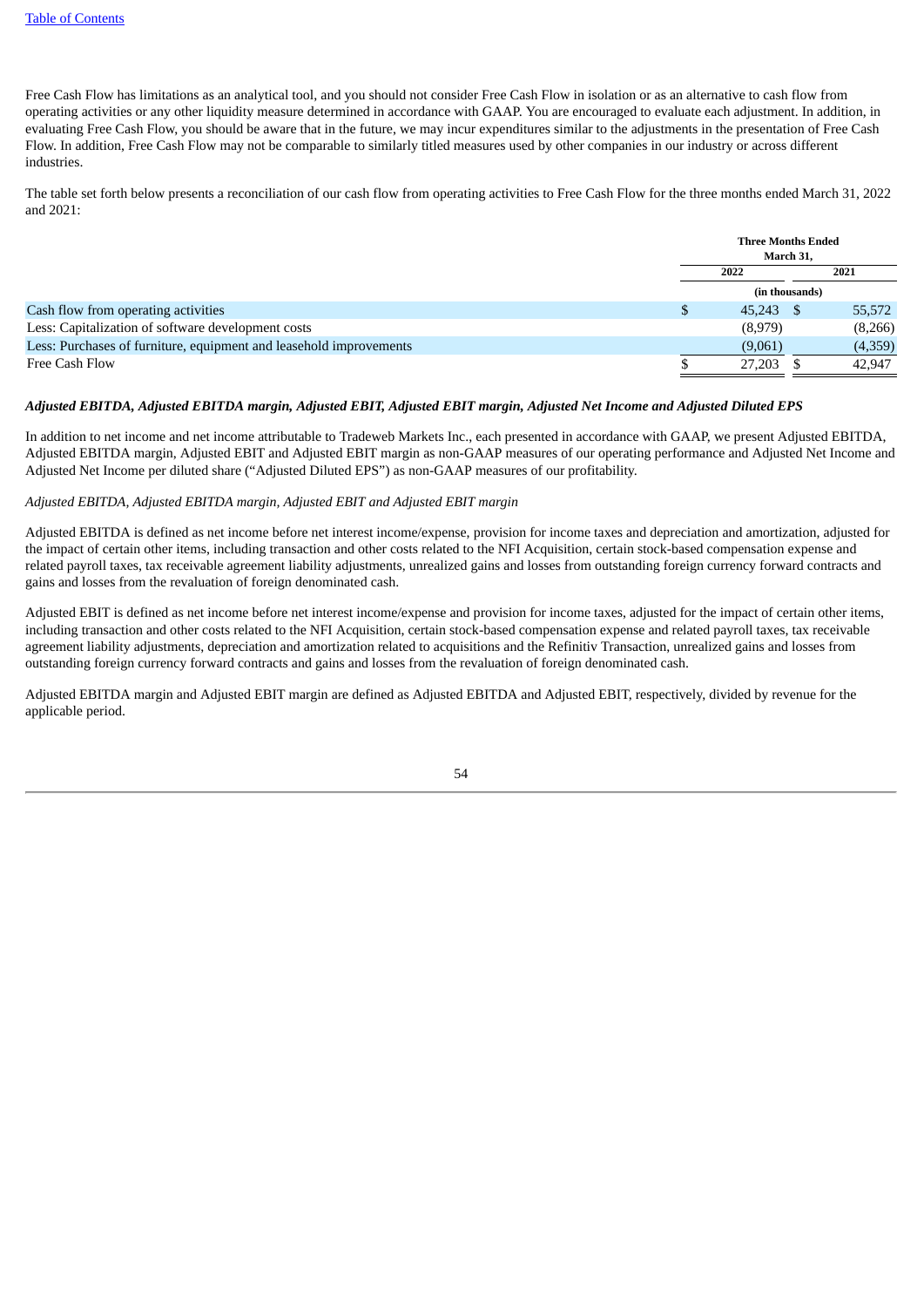We present Adjusted EBITDA, Adjusted EBITDA margin, Adjusted EBIT and Adjusted EBIT margin because we believe they assist investors and analysts in comparing our operating performance across reporting periods on a consistent basis by excluding items that we do not believe are indicative of our core operating performance. For example, we exclude non-cash stock-based compensation expense associated with the Special Option Award as defined in Note 2 – Significant Accounting Policies to our unaudited condensed consolidated financial statements included elsewhere in this Quarterly Report on Form 10- Q and post**-**IPO options awarded in 2019 to management and other employees as well as payroll taxes associated with exercises of such options during the applicable period. We believe it is useful to exclude this stock**-**based compensation expense and associated payroll taxes because the amount of expense associated with the Special Option Award and the post**-**IPO option awards in 2019 may not directly correlate to the underlying performance of our business and will vary across periods. We do not expect to exclude any non**-**cash stock**-**based compensation expense associated with options that may be awarded to management and other employees during 2022. Beginning on August 30, 2021, we also exclude the non**-**cash accelerated stock**-**based compensation expense associated with our former CFO and beginning on February 11, 2022 the incremental non-cash accelerated stock-based compensation expense associated with our retiring CEO, the CEO Retirement Accelerated Stock-Based Compensation Expense discussed above under "— Trends and Other Factors Impacting Our Performance — CEO Transition," and related payroll taxes are also excluded, as we do not consider these expenses indicative of our core ongoing operating performance. The accelerated stock-based compensation expense associated with our former CFO was fully amortized on January 4, 2022 and we expect the CEO Retirement Accelerated Stock-Based Compensation Expense will be fully amortized during 2022. In addition, we exclude the tax receivable agreement liability adjustments discussed below under "— Critical Accounting Policies and Estimates — Tax Receivable Agreement." We believe it is useful to exclude the tax receivable agreement liability adjustment because the recognition of income during a period due to changes in the tax receivable agreement liability recorded in our condensed consolidated statement of financial condition as a result of changes in the mix of earnings, tax legislation and tax rates in various jurisdictions, or other factors that may impact our tax savings, may not directly correlate to the underlying performance of our business and will vary across periods. We also believe it is useful to exclude the transaction and other costs related to the NFI Acquisition as costs related to the acquisition are not indicative of our core operating performance. With respect to Adjusted EBIT and Adjusted EBIT margin, we believe it is useful to exclude the depreciation and amortization of tangible and intangible assets resulting from acquisitions and the application of pushdown accounting to the Refinitiv Transaction in order to facilitate a period-over-period comparison of our financial performance.

Management and our board of directors use Adjusted EBITDA, Adjusted EBITDA margin, Adjusted EBIT and Adjusted EBIT margin to assess our financial performance and believe they are helpful in highlighting trends in our core operating performance, while other measures can differ significantly depending on long-term strategic decisions regarding capital structure, the tax jurisdictions in which we operate and capital investments. Further, our executive incentive compensation is based in part on components of Adjusted EBITDA and Adjusted EBITDA margin.

### *Adjusted Net Income and Adjusted Diluted EPS*

Adjusted Net Income is defined as net income attributable to Tradeweb Markets Inc. assuming the full exchange of all outstanding LLC Interests held by non-controlling interests for shares of Class A common stock or Class B common stock of Tradeweb Markets Inc., adjusted for certain stock-based compensation expense and related payroll taxes, tax receivable agreement liability adjustments, transaction and other costs related to the NFI Acquisition, depreciation and amortization related to acquisitions and the Refinitiv Transaction, unrealized gains and losses from outstanding foreign currency forward contracts and gains and losses from the revaluation of foreign denominated cash. Adjusted Net Income also gives effect to certain tax related adjustments to reflect an assumed effective tax rate. Adjusted Diluted EPS is defined as Adjusted Net Income divided by the diluted weighted average number of shares of Class A common stock and Class B common stock outstanding for the applicable period (including the effect of potentially dilutive securities determined using the treasury stock method), the weighted average number of other participating securities reflected in earnings per share using the two-class method and assuming the full exchange of all outstanding LLC Interests held by non-controlling interests for shares of Class A common stock or Class B common stock.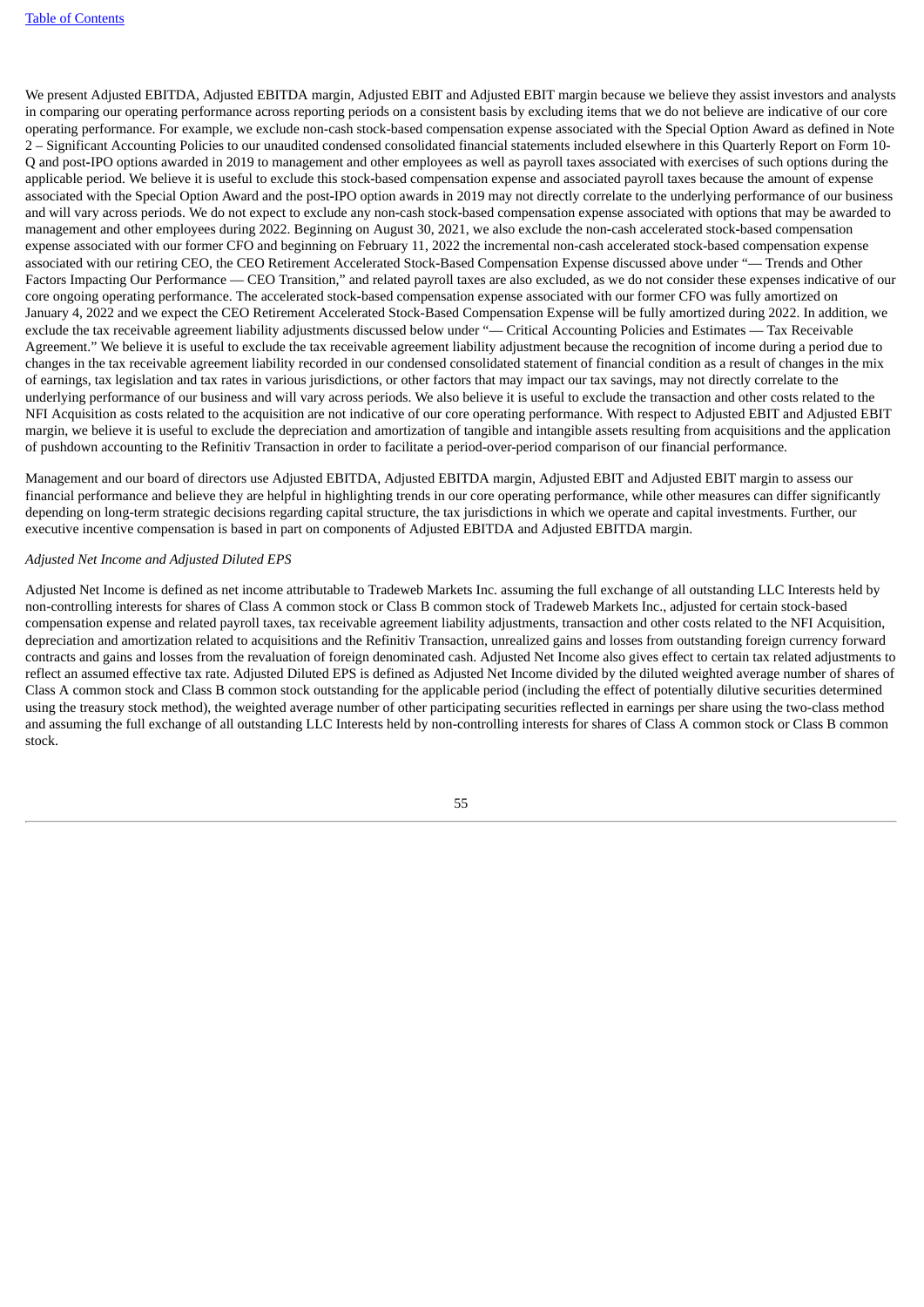We use Adjusted Net Income and Adjusted Diluted EPS as supplemental metrics to evaluate our business performance in a way that also considers our ability to generate profit without the impact of certain items. We exclude stock-based compensation expense associated with the Special Option Award and the post-IPO option awards in 2019 and payroll taxes associated with exercises of such options, non-cash accelerated stock-based compensation expense associated with our former CFO and related payroll taxes, CEO Retirement Accelerated Stock-Based Compensation Expense and related payroll taxes, tax receivable agreement liability adjustments, acquisition-related costs and acquisition and Refinitiv Transaction-related depreciation and amortization for the reasons described above. Each of the normal recurring adjustments and other adjustments described in the definition of Adjusted Net Income helps to provide management with a measure of our operating performance over time by removing items that are not related to day-to-day operations or are noncash expenses. In addition to excluding items that are non-recurring or may not be indicative of our ongoing operating performance, by assuming the full exchange of all outstanding LLC Interests held by non-controlling interests, we believe that Adjusted Net Income and Adjusted Diluted EPS for Tradeweb Markets Inc. facilitate comparisons with other companies that have different organizational and tax structures, as well as comparisons period over period, because it eliminates the effect of any changes in net income attributable to Tradeweb Markets Inc. driven by increases in our ownership of TWM LLC, which are unrelated to our operating performance.

Adjusted EBITDA, Adjusted EBITDA margin, Adjusted EBIT, Adjusted EBIT margin, Adjusted Net Income and Adjusted Diluted EPS have limitations as analytical tools, and you should not consider these non-GAAP financial measures in isolation or as alternatives to net income attributable to Tradeweb Markets Inc., net income, operating income, gross margin, earnings per share or any other financial measure derived in accordance with GAAP. You are encouraged to evaluate each adjustment and, as applicable, the reasons we consider it appropriate for supplemental analysis. In addition, in evaluating Adjusted EBITDA, Adjusted EBITDA margin, Adjusted EBIT, Adjusted EBIT margin, Adjusted Net Income and Adjusted Diluted EPS you should be aware that in the future, we may incur expenses similar to the adjustments in the presentation of these non-GAAP financial measures. Our presentation of Adjusted EBITDA, Adjusted EBITDA margin, Adjusted EBIT, Adjusted EBIT margin, Adjusted Net Income and Adjusted Diluted EPS should not be construed as an inference that our future results will be unaffected by unusual or non-recurring items. In addition, Adjusted EBITDA, Adjusted EBITDA margin, Adjusted EBIT, Adjusted EBIT margin, Adjusted Net Income and Adjusted Diluted EPS may not be comparable to similarly titled measures used by other companies in our industry or across different industries.

The table set forth below presents a reconciliation of net income to Adjusted EBITDA, Adjusted EBITDA margin, Adjusted EBIT and Adjusted EBIT margin for the three months ended March 31, 2022 and 2021:

|                                                                    | <b>Three Months Ended</b><br>March 31, |    |           |  |  |
|--------------------------------------------------------------------|----------------------------------------|----|-----------|--|--|
|                                                                    | 2022                                   |    | 2021      |  |  |
|                                                                    | (dollars in thousands)                 |    |           |  |  |
| Net income                                                         | \$<br>97.445                           | S  | 81,565    |  |  |
| Acquisition transaction costs (1)                                  | (18)                                   |    | 1,761     |  |  |
| Net interest (income) expense                                      | 447                                    |    | 493       |  |  |
| Depreciation and amortization                                      | 44,450                                 |    | 40,966    |  |  |
| Stock-based compensation expense <sup>(2)</sup>                    | 3,869                                  |    | 6,383     |  |  |
| Provision for income taxes                                         | 13,710                                 |    | 16,269    |  |  |
| Foreign exchange (gains) / losses $(3)$                            | 732                                    |    | (5,353)   |  |  |
| Tax receivable agreement liability adjustment (4)                  |                                        |    |           |  |  |
| <b>Adjusted EBITDA</b>                                             | 160,635                                | S. | 142,084   |  |  |
| Less: Depreciation and amortization                                | (44, 450)                              |    | (40, 966) |  |  |
| Add: D&A related to acquisitions and the Refinitiv Transaction (5) | 31,769                                 |    | 29,603    |  |  |
| <b>Adjusted EBIT</b>                                               | 147,954                                |    | 130,721   |  |  |
| Adjusted EBITDA margin                                             | 51.6 %                                 |    | 52.0 %    |  |  |
| Adjusted EBIT margin                                               | 47.5 %                                 |    | 47.8%     |  |  |

(1) Represents transaction and other costs related to the NFI Acquisition, which closed in June 2021. Acquisition-related costs primarily include legal, consulting and advisory fees and severance costs incurred that relate to the acquisition transaction.

Represents non-cash stock-based compensation expense associated with the Special Option Award and post-IPO options awarded in 2019 and payroll taxes associated with exercises of such options during the applicable period totaling \$2.1 million and \$6.4 million during the three months ended March 31, 2022 and 2021, respectively, and non-cash accelerated stock-based compensation expense associated with our former CFO and our retiring CEO and related payroll taxes totaling \$1.7 million during the three months ended March 31, 2022.

(3) Represents unrealized gain or loss recognized on foreign currency forward contracts and foreign exchange gain or loss from the revaluation of cash denominated in a different currency than the entity's functional currency.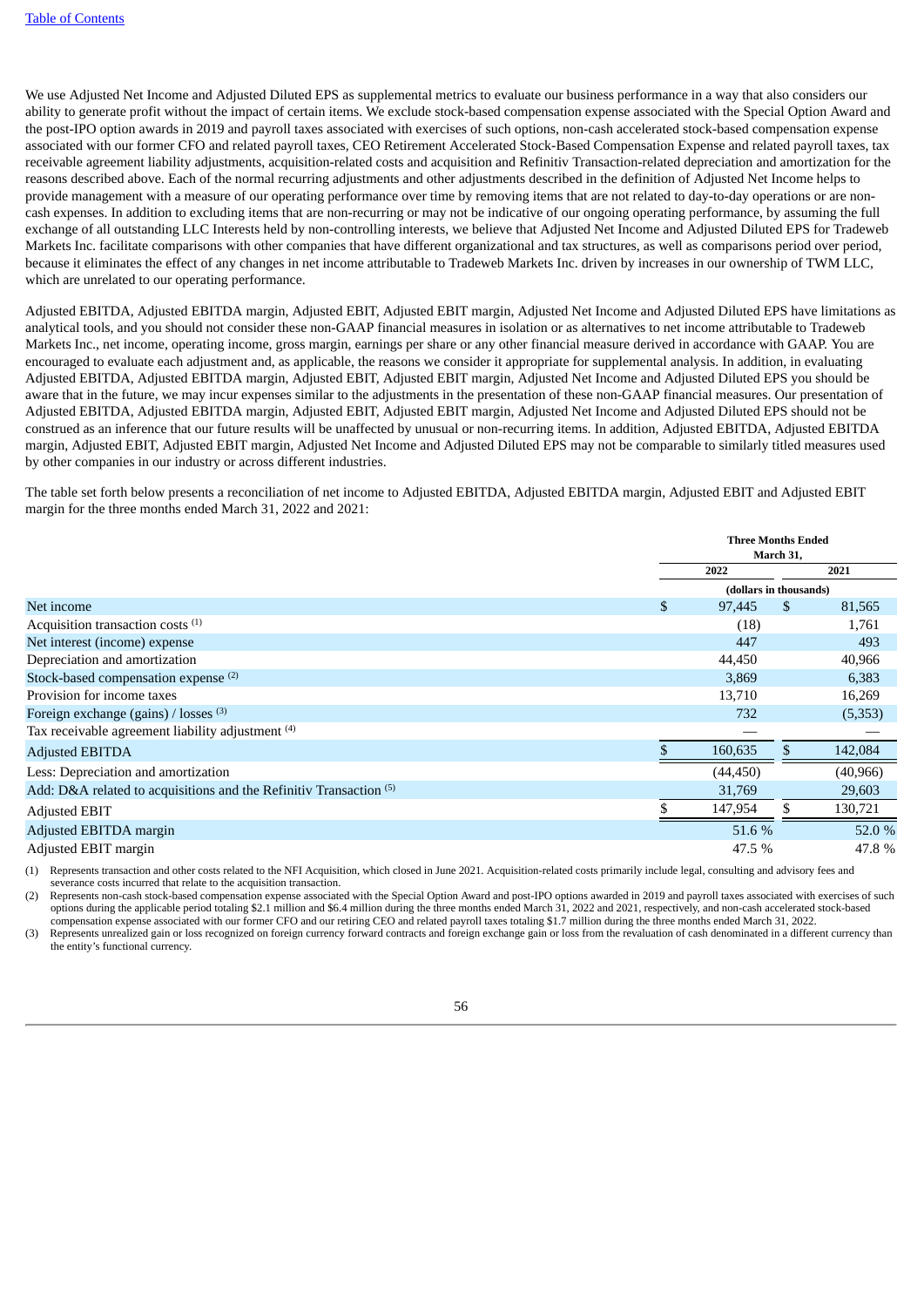- (4) Represents income recognized during the applicable period due to changes in the tax receivable agreement liability recorded in the statement of financial condition as a result of changes in the mix of earnings, tax legislation and tax rates in various jurisdictions which impacted our tax savings.
- (5) Represents intangible asset and acquired software amortization resulting from the NFI Acquisition and intangible asset amortization and increased tangible asset and capitalized software depreciation and amortization resulting from the application of pushdown accounting to the Refinitiv Transaction (where all assets were marked to fair value as of the closing date of the Refinitiv Transaction).

|                        | <b>Three Months Ended</b> |        |                           |                           |
|------------------------|---------------------------|--------|---------------------------|---------------------------|
|                        | March 31.                 |        |                           | <b>Constant Currency</b>  |
|                        | 2022                      | 2021   | <b>Basis Point Change</b> | <b>Basis Point Change</b> |
| Adjusted EBITDA margin | 51.6 %                    | 52.0 % | $-40$ bps                 | $-64$ bps                 |
| Adjusted EBIT margin   | 47.5 %                    | 47.8 % | $-31$ bps                 | $-50$ bps                 |

(1) The changes in Adjusted EBITDA margin and Adjusted EBIT margin on a constant currency basis, which are non-GAAP financial measures, are defined as the changes in Adjusted EBITDA margin and Adjusted EBIT margin excluding the effects of foreign currency fluctuations. Adjusted EBITDA margin and Adjusted EBIT margin excluding the effects of foreign currency fluctuations are calculated by translating the current period and prior period's results using the annual average exchange rates for 2021. We use the changes in Adjusted EBITDA margin and Adjusted EBIT margin on a constant currency basis as supplemental metrics to evaluate our underlying margin performance between periods by removing the impact of foreign currency fluctuations. We believe that providing changes in Adjusted EBITDA margin and Adjusted EBIT margin on a constant currency basis provide useful comparisons of our Adjusted EBITDA margin and Adjusted EBIT margin and trends between periods.

The table set forth below presents a reconciliation of net income attributable to Tradeweb Markets Inc. and net income, as applicable, to Adjusted Net Income and Adjusted Diluted EPS for the three months ended March 31, 2022 and 2021:

|                                                                          |           | <b>Three Months Ended</b><br>March 31,  |           |  |  |
|--------------------------------------------------------------------------|-----------|-----------------------------------------|-----------|--|--|
|                                                                          | 2022      |                                         | 2021      |  |  |
|                                                                          |           | (in thousands except per share amounts) |           |  |  |
| Earnings per diluted share                                               |           | $0.40 \quad$ \$                         | 0.33      |  |  |
|                                                                          |           |                                         |           |  |  |
| Net income attributable to Tradeweb Markets Inc.                         | \$        | 82,965 \$                               | 67,859    |  |  |
| Net income attributable to non-controlling interests <sup>(1)</sup>      | 14,480    |                                         | 13,706    |  |  |
| Net income                                                               | 97,445    |                                         | 81,565    |  |  |
| Provision for income taxes                                               | 13,710    |                                         | 16,269    |  |  |
| Acquisition transaction costs <sup>(2)</sup>                             |           | (18)                                    | 1,761     |  |  |
| D&A related to acquisitions and the Refinitiv Transaction <sup>(3)</sup> | 31,769    |                                         | 29,603    |  |  |
| Stock-based compensation expense <sup>(4)</sup>                          |           | 3,869                                   | 6,383     |  |  |
| Foreign exchange (gains) / losses $(5)$                                  |           | 732                                     | (5,353)   |  |  |
| Tax receivable agreement liability adjustment <sup>(6)</sup>             |           |                                         |           |  |  |
| Adjusted Net Income before income taxes                                  | 147,507   |                                         | 130,228   |  |  |
| Adjusted income taxes <sup>(7)</sup>                                     | (32, 452) |                                         | (28, 650) |  |  |
| <b>Adjusted Net Income</b>                                               | 115,055   |                                         | 101,578   |  |  |
| Adjusted Diluted EPS <sup>(8)</sup>                                      | S         | 0.48                                    | 0.43      |  |  |

(1) Represents the reallocation of net income attributable to non-controlling interests from the assumed exchange of all outstanding LLC Interests held by non-controlling interests for shares of Class A or Class B common stock.

(2) Represents transaction and other costs related to the NFI Acquisition, which closed in June 2021. Acquisition-related costs primarily include legal, consulting and advisory fees and severance costs incurred that relate to the acquisition transaction.

(3) Represents intangible asset and acquired software amortization resulting from the NFI Acquisition and intangible asset amortization and increased tangible asset and capitalized software depreciation and amortization resulting from the application of pushdown accounting to the Refinitiv Transaction (where all assets were marked to fair value as of the closing date of the Refinitiv Transaction).

(4) Represents non-cash stock-based compensation expense associated with the Special Option Award and post-IPO options awarded in 2019 and payroll taxes associated with exercises of such options during the applicable period totaling \$2.1 million and \$6.4 million during the three months ended March 31, 2022 and 2021, respectively, and non-cash accelerated stock-based compensation expense associated with our former CFO and our retiring CEO and related payroll taxes totaling \$1.7 million during the three months ended March 31, 2022.

(5) Represents unrealized gain or loss recognized on foreign currency forward contracts and foreign exchange gain or loss from the revaluation of cash denominated in a different currency than the entity's functional currency.

(6) Represents income recognized during the applicable period due to changes in the tax receivable agreement liability recorded in the statement of financial condition as a result of changes in the mix of earnings, tax legislation and tax rates in various jurisdictions which impacted our tax savings.

(7) Represents corporate income taxes at an assumed effective tax rate of 22.0% applied to Adjusted Net Income before income taxes for each of the three months ended March 31, 2022 and 2021.

<sup>For a</sup> summary of the calculation of Adjusted Diluted EPS, see "Reconciliation of Diluted Weighted Average Shares Outstanding to Adjusted Diluted Weighted Average Shares Outstanding" below.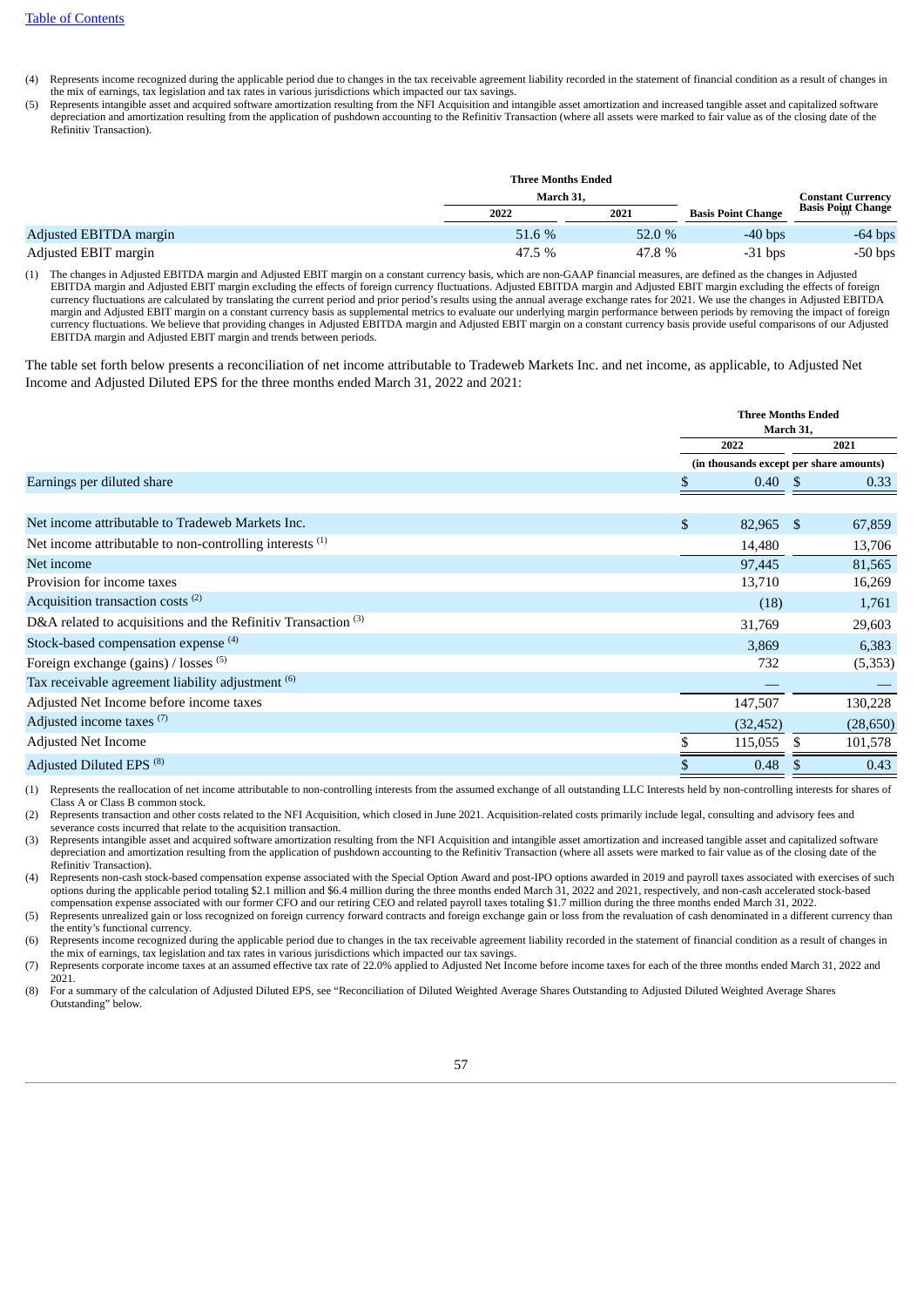The following table summarizes the calculation of Adjusted Diluted EPS for the three months ended March 31, 2022 and 2021:

|                                                                                                                           | <b>Three Months Ended</b> |             |           |             |
|---------------------------------------------------------------------------------------------------------------------------|---------------------------|-------------|-----------|-------------|
| Reconciliation of Diluted Weighted Average Shares Outstanding to Adjusted Diluted Weighted Average Shares Outstanding and |                           |             | March 31, |             |
| <b>Adjusted Diluted EPS</b>                                                                                               |                           | 2022        |           | 2021        |
| Diluted weighted average shares of Class A and Class B common stock outstanding                                           |                           | 207,497,102 |           | 205,028,717 |
| Weighted average of other participating securities $(1)$                                                                  |                           | 53.756      |           |             |
| Assumed exchange of LLC Interests for shares of Class A or Class B common stock <sup>(2)</sup>                            |                           | 30.296.879  |           | 31.214.407  |
| Adjusted diluted weighted average shares outstanding                                                                      |                           | 237,847,737 |           | 236.243.124 |
| Adjusted Net Income (in thousands)                                                                                        |                           | 115,055     |           | 101,578     |
| <b>Adjusted Diluted EPS</b>                                                                                               |                           | 0.48        |           | 0.43        |

(1) Weighted average unvested restricted stock units and unsettled vested performance-based restricted stock units issued to certain retired executives that are entitled to non-forfeitable dividend equivalent rights and are considered participating securities prior to being issued and outstanding shares of common stock in accordance with the two-class method used for purposes of calculating earnings per share. See Note 2 – Significant Accounting Policies to our unaudited condensed consolidated financial statements included elsewhere in this Quarterly Report on Form 10-Q for discussion of the two-class method.

Assumes the full exchange of the weighted average of all outstanding LLC Interests held by non-controlling interests for shares of Class A or Class B common stock, resulting in the elimination of the non-controlling interests and recognition of the net income attributable to non-controlling interests.

#### **Critical Accounting Policies and Estimates**

Our condensed consolidated financial statements are prepared in accordance with U.S. GAAP which requires us to make estimates and assumptions about future events that affect the reported amounts of assets, liabilities, revenues and expenses, and disclosure of contingent assets and liabilities. Management evaluates its accounting policies, estimates and judgments on an on-going basis.

Management evaluated the development and selection of its critical accounting policies and estimates and believes that the following policies are most critical to the portrayal of our financial condition and results of operations, and that require our most difficult, subjective or complex judgments in estimating the effect of inherent uncertainties. With respect to critical accounting policies and estimates, even a relatively minor variance between actual and expected experience can potentially have a materially favorable or unfavorable impact on subsequent results of operations. More information on all of our significant accounting policies can be found in Note 2 – Significant Accounting Policies to our unaudited condensed consolidated financial statements included elsewhere in this Quarterly Report on Form 10-Q.

### *Use of Estimates*

The preparation of financial statements in conformity with U.S. GAAP requires management to make estimates and assumptions that affect the reported amounts and disclosures in our condensed consolidated financial statements and accompanying notes. These estimates and assumptions are based on judgment and the best available information at the time. Management bases its estimates on historical experience, observance of trends in particular areas, information available from outside sources and various other assumptions that are believed to be reasonable under the circumstances. Information from these sources form the basis for making judgments about the carrying values of assets and liabilities that may not be readily apparent from other sources. Therefore, actual results could differ materially from those estimates. Such estimates include revenue recognition, current and deferred income taxes and the tax receivable agreement liability.

#### *Revenue Recognition*

We enter into contracts with our clients to provide a stand-ready connection to our electronic marketplaces, which facilitates the execution of trades by our clients. The access to our electronic marketplaces, including market data and continuous pricing data refreshes and the processing of trades thereon are highly interrelated and are considered a single performance obligation satisfied over time as the client simultaneously receives and consumes the benefit from our performance. This performance obligation constitutes a series of services that are substantially the same in nature and are provided over time using the same measure of progress. For our services, we earn subscription fees for granting access to our electronic marketplaces.

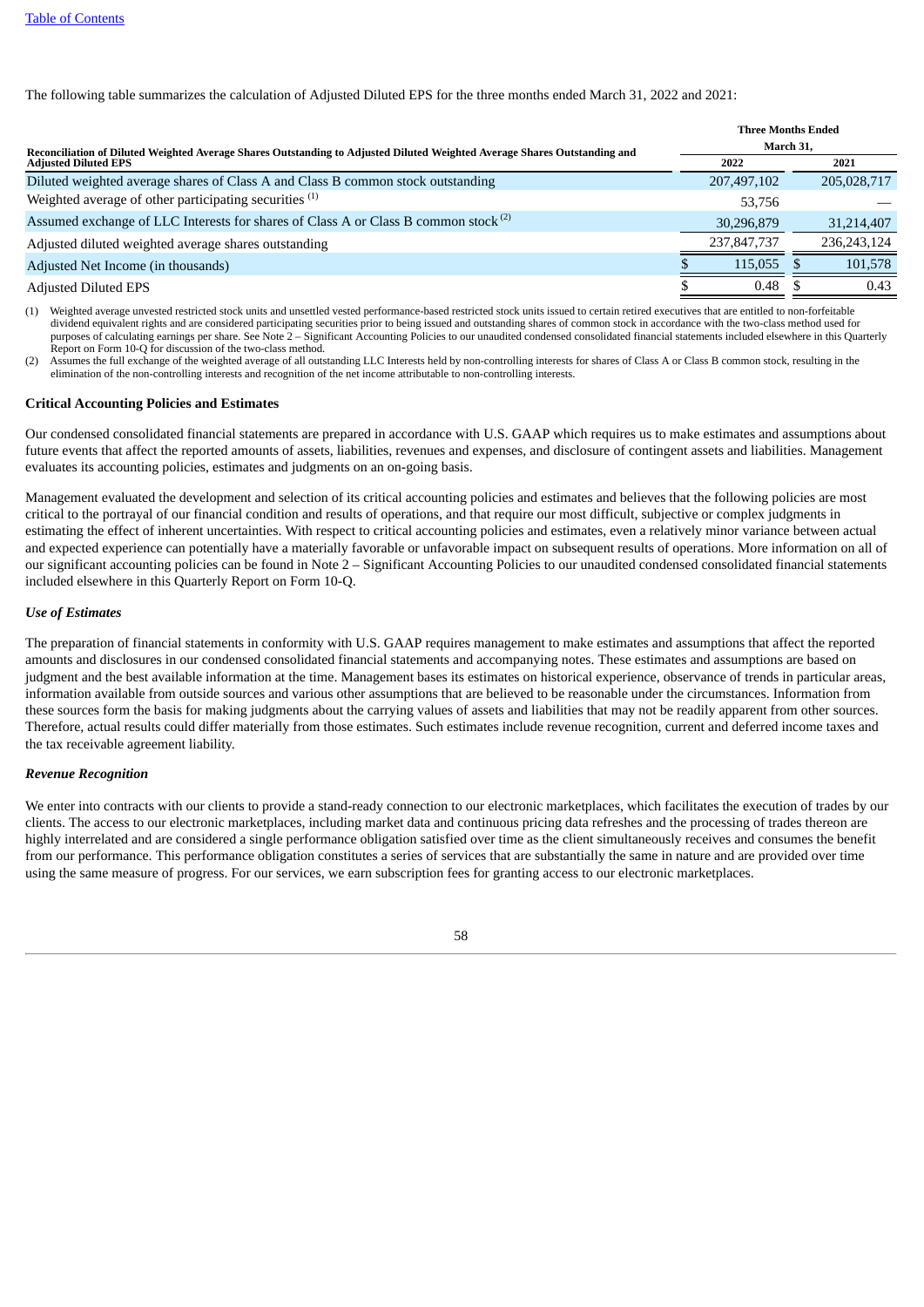We earn transaction fees and/or commissions from transactions executed on our trading platforms, including commission revenue from electronic and voice brokerage transacted on a riskless principal basis. Riskless principal revenues are derived on matched principal transactions where revenues are earned on the spread between the buy and sell price of the transacted product. Fixed monthly transaction fees or commissions or monthly transaction fee or commission minimums are generally earned on a monthly basis in the period the stand-ready trading services are provided. Variable transaction fee or commission revenue is recognized and recorded on a trade-date basis when the individual trade occurs. Variable discounts or rebates on transaction fees or commissions are generally earned and applied monthly or quarterly, are resolved within the same reporting period and are recorded as a reduction to revenue in the period the relevant trades occur.

We earn fees from Refinitiv relating to the sale of market data to Refinitiv, which redistributes that data. Included in these fees are real-time market data fees which are recognized monthly on a straight-line basis as Refinitiv receives and consumes the benefit evenly, over the contact period, as the data is provided, and fees for historical data sets which are recognized when the historical data set is provided to Refinitiv.

We are required to make significant judgments for the Refinitiv market data fees. Significant judgments used in accounting for this contract include the following determinations:

- The provision of real-time market data feeds and annual historical data sets are distinct performance obligations.
- The performance obligations under this contract are recognized over time from the initial delivery of the data feeds or each historical data set until the end of the contract term.
- Determining the transaction price for the performance obligations by using a market assessment analysis. Inputs in this analysis include a consultant study which determined the overall value of our market data and pricing information for historical data sets provided by other companies.

During each of the three months ended March 31, 2022 and 2021, there were no material changes in the assumptions used to determine the Refinitiv market data fees.

#### *Income Taxes*

Tradeweb Markets Inc. is subject to U.S. federal, state and local income taxes with respect to its taxable income, including its allocable share of any taxable income of TWM LLC, and is taxed at prevailing corporate tax rates. TWM LLC is a multiple member limited liability company taxed as a partnership and accordingly any taxable income generated by TWM LLC is passed through to and included in the taxable income of its members, including to us. TWM LLC records taxes for conducting business in certain state, local and foreign jurisdictions and records U.S. federal taxes for subsidiaries that are taxed as corporations for U.S. tax purposes. We currently record deferred tax assets and liabilities for the expected future tax consequences of temporary differences between the financial reporting and tax bases of assets and liabilities and measure the deferred taxes using the enacted tax rates and laws that will be in effect when such temporary differences are expected to reverse. The measurement of deferred taxes often involves the exercise of significant judgment related to the realization of tax basis. Our deferred tax assets and liabilities reflect our assessment that tax positions taken in filed tax returns and the resulting tax basis are more likely than not to be sustained if they are audited by taxing authorities. Assessing tax rates that we expect to apply and determining the years when the temporary differences are expected to affect taxable income requires judgment about the future apportionment of our income among the jurisdictions in which we operate. Any changes in our practices or judgments involved in the measurement of deferred tax assets and liabilities could materially impact our financial condition or results of operations.

In connection with recording deferred tax assets and liabilities, we record valuation allowances when we believe that it is more likely than not that the Company will not be able to realize its deferred tax assets in the future. We evaluate our deferred tax assets quarterly to determine whether adjustments to our valuation allowance are appropriate in light of changes in facts or circumstances, such as changes in tax law, interactions with taxing authorities and developments in case law. In making this evaluation, we rely on our recent history of pre-tax earnings, our forecasts of future earnings and the nature and timing of future deductions and benefits represented by the deferred tax assets, all of which involve the exercise of significant judgment. As of March 31, 2022 and December 31, 2021, we established a valuation allowance of \$0.7 million and \$0.7 million, respectively. If forecasts of future earnings and the nature and estimated timing of future deductions and benefits change in the future, we may determine that existing valuation allowances must be revised or new valuation allowances created, any of which could materially impact our financial condition or results of operations. See Note 5 – Income Taxes to our unaudited condensed consolidated financial statements included elsewhere in this Quarterly Report on Form 10-Q.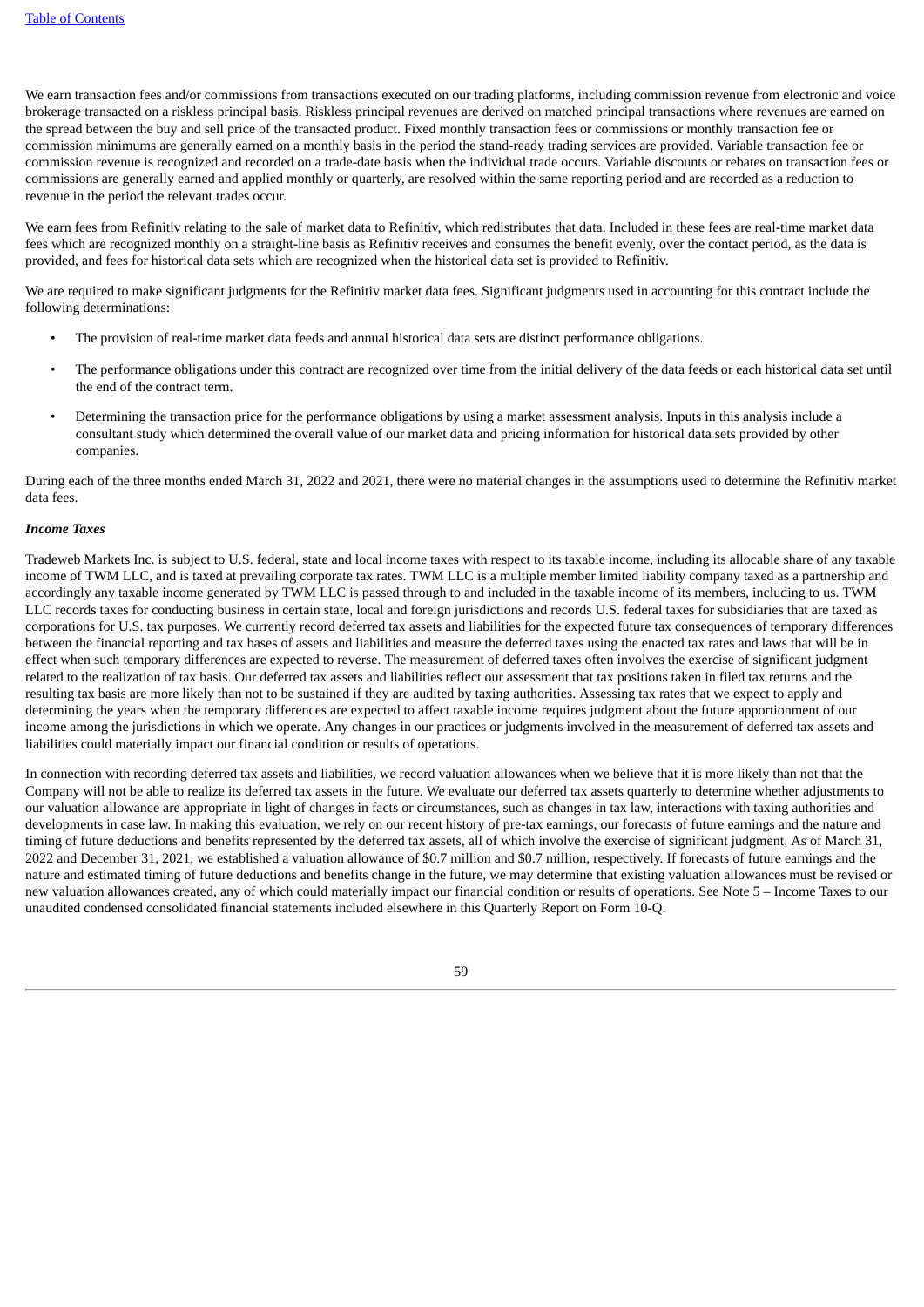We recognize interest and penalties related to unrecognized tax benefits within the provision for income taxes in our condensed consolidated statements of income. Accrued interest and penalties are included within accounts payable, accrued expenses and other liabilities in our condensed consolidated statements of financial condition. A U.S. shareholder of a controlled foreign corporation ("CFC") is required to include in income, as a deemed dividend, the global intangible low-taxed income ("GILTI") of the CFC. We have elected to treat taxes due on future U.S. inclusions in taxable income of GILTI as a current period expense when incurred.

### *Tax Receivable Agreement*

Tradeweb Markets Inc. entered into a Tax Receivable Agreement with TWM LLC and the Continuing LLC Owners which provides for the payment by Tradeweb Markets Inc. to a Continuing LLC Owner of 50% of the amount of U.S. federal, state and local income or franchise tax savings, if any, that Tradeweb Markets Inc. actually realizes (or in some circumstances is deemed to realize) as a result of (i) increases in the tax basis of TWM LLC's assets resulting from (a) the purchase of LLC Interests from such Continuing LLC Owner, including with the net proceeds from the IPO, the October 2019 and April 2020 follow-on offerings and any future offering or (b) redemptions or exchanges by such Continuing LLC Owner of LLC Interests for shares of Class A common stock or Class B common stock or for cash, as applicable, and (ii) certain other tax benefits related to Tradeweb Markets Inc. making payments under the Tax Receivable Agreement. Substantially all payments due under the Tax Receivable Agreement are payable over the fifteen years following the purchase of LLC Interests from Continuing LLC Owners or redemption or exchanges by Continuing LLC Owners of LLC Interests. The timing of the payments over the fifteen year period is dependent upon our annual taxable income over the same period. In determining the estimated timing of payments, the current year's taxable income is used to extrapolate an estimate of future taxable income. This requires significant judgment relating to projecting future earnings, the geographic mix of those earnings and the timing of deferred taxes becoming current.

The impact of any changes in the total projected obligations recorded under the Tax Receivable Agreement as a result of actual changes in the geographic mix of our earnings, changes in tax legislation and tax rates or other factors that may impact our actual tax savings realized will be reflected in income before taxes in the period in which the change occurs.

# <span id="page-59-0"></span>**ITEM 3. QUANTITATIVE AND QUALITATIVE DISCLOSURES ABOUT MARKET RISKS**

#### *Foreign Currency and Derivative Risk*

We have global operations and substantial portions of our revenues, expenses, assets and liabilities are generated and denominated in non-U.S. dollar currencies.

The following table shows the percentage breakdown of our revenue and operating expenses denominated in currencies other than the U.S. dollar for the three months ended March 31, 2022 and 2021:

|                                                                          |      | <b>Three Months Ended</b><br>March 31. |
|--------------------------------------------------------------------------|------|----------------------------------------|
|                                                                          | 2022 | 2021                                   |
| % of revenue denominated in foreign currencies <sup>(1)</sup>            | 30%  | 30%                                    |
| % of operating expenses denominated in foreign currencies <sup>(2)</sup> | 14%  | 16%                                    |

(1) Revenue in foreign currencies is primarily denominated in Euros.

(2) Operating expenses in foreign currencies are primarily denominated in British pounds sterling

Revenues, expenses, assets and liabilities denominated in non-functional currencies are recorded in the appropriate functional currency for the legal entity at the rate of exchange prevailing at the transaction date. Monetary assets and liabilities that are denominated in non-functional currencies are then remeasured at the end of each reporting period at the exchange rate prevailing at the end of the reporting period. Foreign currency remeasurement gains or losses on monetary assets and liabilities in nonfunctional currencies are recognized in the condensed consolidated statements of income within general and administrative expenses. Since our condensed consolidated financial statements are presented in U.S. dollars, we also translate all non-U.S. dollar functional currency revenues, expenses, assets and liabilities into U.S. dollars. All non-U.S. dollar functional currency revenue and expense amounts are translated into U.S. dollars monthly at the average exchange rate for the month. All non-U.S. dollar functional currency assets and liabilities are translated at the rate prevailing at the end of the reporting period. Gains or losses on translation in the financial statements, when the functional currency is other than the U.S. dollar, are included as a component of other comprehensive income. Accordingly, increases or decreases in the value of the U.S. dollar against the other currencies will affect our operating revenues, operating income and the value of balance sheet items.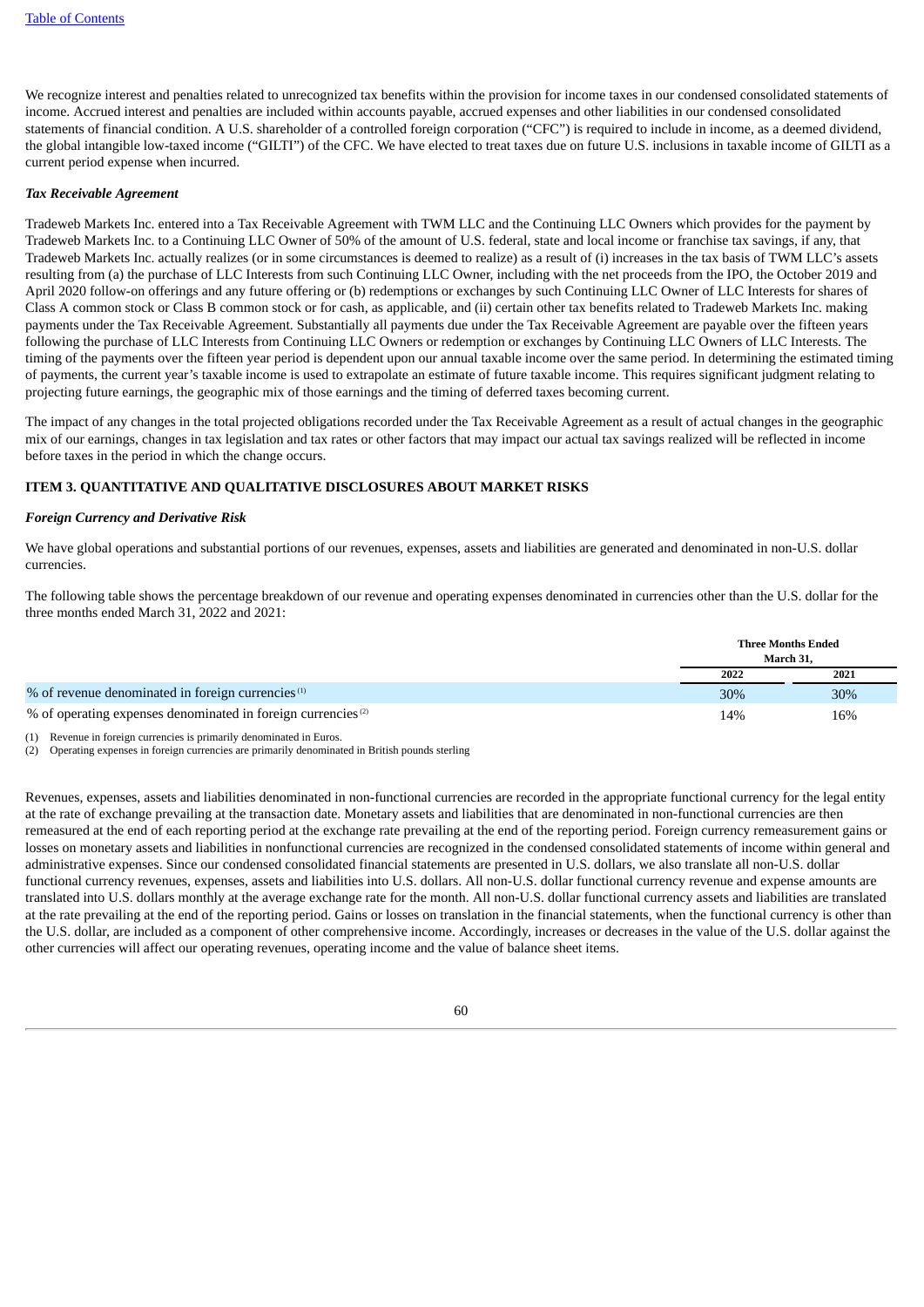Aside from U.S. dollars, a significant portion of our revenues are denominated in Euros and a significant portion of our expenses are denominated in British pound sterling. The following table shows the average foreign currency exchange rates to the U.S. dollar for the three months ended March 31, 2022 and 2021:

|                        | <b>Three Months Ended</b><br>March 31, |  |      |  |
|------------------------|----------------------------------------|--|------|--|
|                        | 2022                                   |  | 2021 |  |
| <b>Euros</b>           | 4.12                                   |  | 1.21 |  |
| British pound sterling | 1.34                                   |  | 1.38 |  |

The following table shows the change in revenue and operating income caused by fluctuations in foreign currency rates used in translation during the three months ended March 31, 2022 and 2021:

|                                                                            | <b>Three Months Ended</b> |         |      |       |
|----------------------------------------------------------------------------|---------------------------|---------|------|-------|
|                                                                            | March 31.                 |         |      |       |
| <b>Impact of Foreign Currency Rate Fluctuations (amounts in thousands)</b> | 2022                      |         | 2021 |       |
| Increase (decrease) in revenue                                             |                           | (4,600) |      | 3,800 |
| Increase (decrease) in operating income                                    |                           | (4,200) |      | 2,200 |

In addition to the above, realized and unrealized losses from foreign currency re-measurement of transactions in nonfunctional currencies recognized in the condensed consolidated statements of income within general and administrative expense totaled \$0.3 million and \$1.9 million during the three months ended March 31, 2022 and 2021, respectively.

The following table shows the impact a hypothetical 10% increase or decrease in the U.S. dollar against all other currencies and a hypothetical 10% increase in only Euro or only British pound sterling exchange rates would have on the translation of actual revenue and operating income for the three months ended March 31, 2022 and 2021:

|                                                                        | <b>Three Months Ended</b> |        |           |       |
|------------------------------------------------------------------------|---------------------------|--------|-----------|-------|
|                                                                        |                           |        | March 31, |       |
| Hypothetical 10% Change in Value of U.S. Dollar (amounts in thousands) |                           | 2022   |           | 2021  |
| <b>All Currencies</b>                                                  |                           |        |           |       |
| Effect of 10% change on revenue                                        | \$.<br>$+/-$              | 10.400 | $+/-$ \$  | 9,200 |
| Effect of 10% change on operating income                               | $+/-$<br>$\mathbf{\$}$    | 7.400  | $+/-$ \$  | 6,300 |
| Euros                                                                  |                           |        |           |       |
| Effect of 10% change on revenue                                        | - \$<br>$+/-$             | 9.600  | $+/-$ \$  | 8,500 |
| Effect of 10% change on operating income                               | - \$<br>$+/-$             | 9.300  | $+/-$ \$  | 8,300 |
| British pound sterling                                                 |                           |        |           |       |
| Effect of 10% change on revenue                                        | $+/-$ \$                  | 400    | $+/-$ \$  | 400   |
| Effect of 10% change on operating income                               | $+/-$                     | 2.000  | $+/-$ \$  | 2,000 |

We have derivative risk relating to our foreign currency forward contracts. We enter into foreign currency forward contracts to mitigate our U.S. dollar and British pound sterling versus Euro exposure, generally with a duration of not more than twelve months. We do not use derivative instruments for trading or speculative purposes. As of March 31, 2022 and December 31, 2021, the notional amount of our foreign currency forward contracts was \$171.2 million and \$146.2 million, respectively. Realized and unrealized gains on foreign currency forward contracts totaled \$0.7 million and \$5.7 million during the three months ended March 31, 2022 and 2021, respectively.

By using derivative instruments to hedge exposures to foreign currency fluctuations, we are exposed to credit risk. Credit risk is the failure of the counterparty to perform under the terms of the derivative contract. When the fair value of a derivative contract is positive, the counterparty owes us, which creates credit risk for us. When the fair value of a derivative contract is negative, we owe the counterparty and, therefore, we are not exposed to the counterparty's credit risk in those circumstances. We attempt to minimize counterparty credit risk in derivative instruments by entering into transactions with high-quality counterparties whose credit rating is at least upper-medium investment grade.

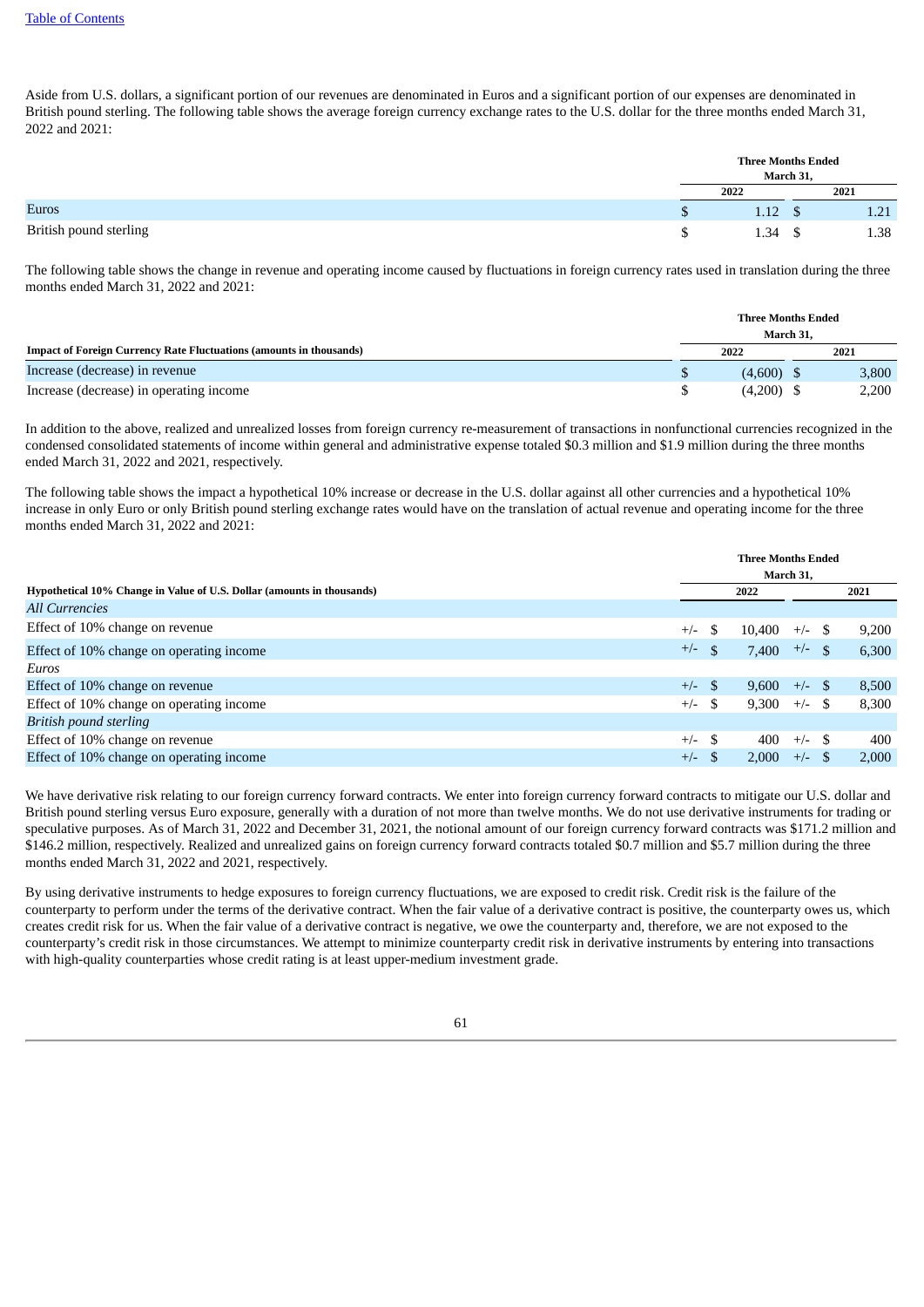## *Credit Risk*

We have credit risk relating to our receivables, which are primarily receivables from financial institutions, including investment managers and brokers and dealers. As of March 31, 2022 and December 31, 2021, the allowance for credit losses with regard to these receivables totaled \$0.1 million and \$0.3 million, respectively.

In the normal course of our business we, as an agent, execute transactions with, and on behalf of, other brokers and dealers. If these transactions do not settle because of failure to perform by either counterparty, we may be obligated to discharge the obligation of the non-performing party and, as a result, may incur a loss if the market value of the instrument is different than the contractual amount. This credit risk exposure can be directly impacted by volatile trading markets, as our clients may be unable to satisfy their contractual obligations during volatile trading markets.

Our policy is to monitor our market exposure and counterparty risk. Counterparties are evaluated for creditworthiness and risk assessment prior to our initiating contract activities. The counterparties' creditworthiness is then monitored on an ongoing basis, and credit levels are reviewed to ensure that there is not an inappropriate concentration of credit outstanding to any particular counterparty.

# <span id="page-61-0"></span>**ITEM 4. CONTROLS AND PROCEDURES**

#### *Evaluation of Disclosure Controls and Procedures*

Our management has evaluated, under the supervision of our Chief Executive Officer and Chief Financial Officer, the effectiveness of our disclosure controls and procedures, as defined in Rule 13(a)-15(e) of the Exchange Act, as of the end of the period covered by this Quarterly Report on Form 10-Q. Based on that evaluation, our Chief Executive Officer and Chief Financial Officer have concluded that our disclosure controls and procedures as of the end of the period covered by this Quarterly Report on Form 10‑Q are effective at a reasonable assurance level in ensuring that information required to be disclosed in our Exchange Act reports is (1) recorded, processed, summarized and reported in a timely manner and (2) accumulated and communicated to our management, including our Chief Executive Officer and Chief Financial Officer, as appropriate to allow timely decisions regarding required disclosure. Our management, including our Chief Executive Officer and Chief Financial Officer, does not expect that our disclosure controls and procedures will prevent or detect all errors and all fraud. While our disclosure controls and procedures are designed to provide reasonable assurance of their effectiveness, because of the inherent limitations in all control systems, no evaluation of controls can provide absolute assurance that all control issues and instances of fraud, if any, within the Company have been detected.

### *Changes in Internal Control over Financial Reporting*

<span id="page-61-1"></span>There were no changes to our internal control over financial reporting during the quarter ended March 31, 2022 that have materially affected, or that are reasonably likely to materially affect, our internal control over financial reporting.

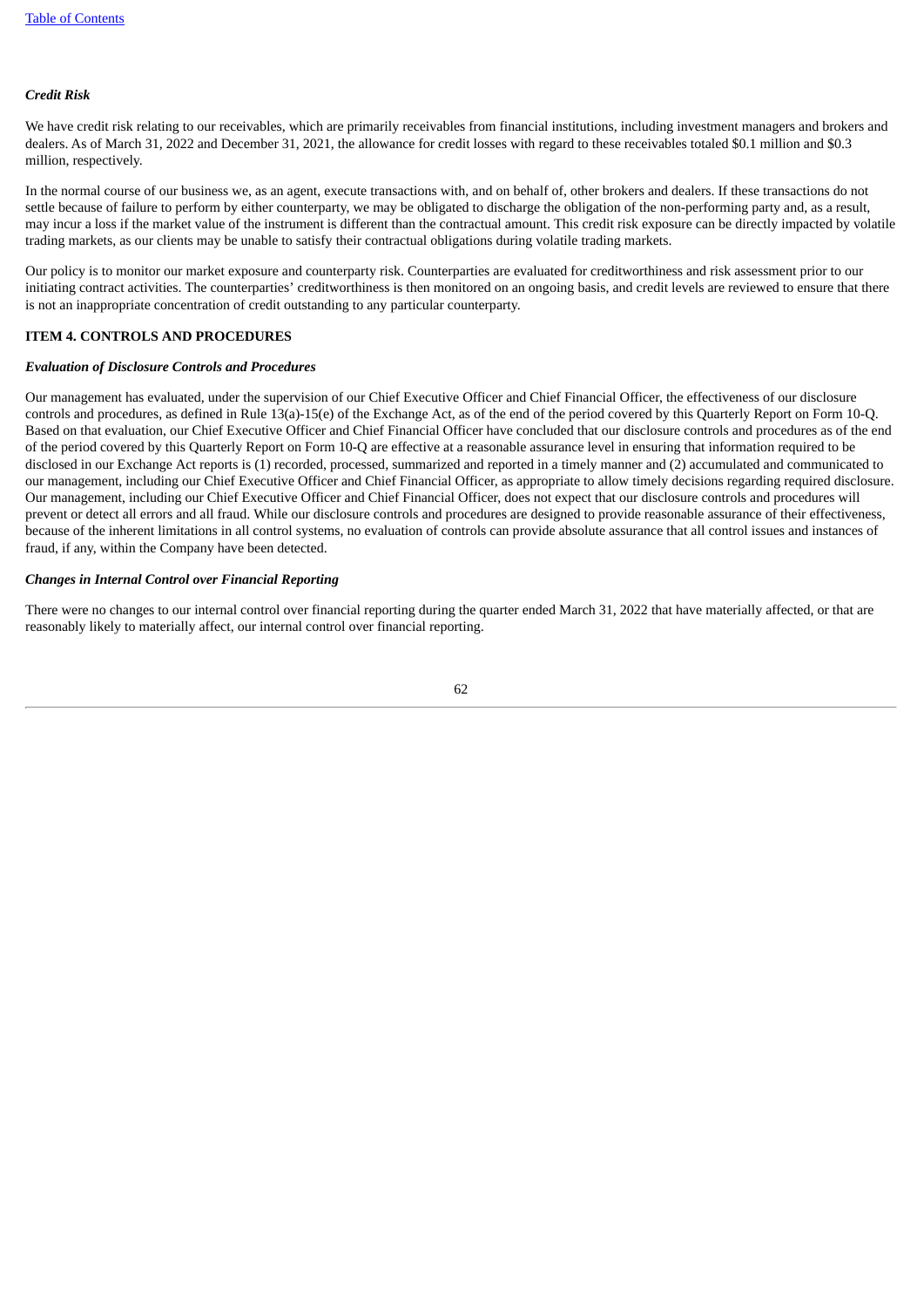# **PART II — OTHER INFORMATION**

# <span id="page-62-0"></span>**ITEM 1. LEGAL PROCEEDINGS**

Except as set forth in [Note](#page-31-0) 12 to the condensed consolidated financial statements included elsewhere in this Quarterly Report on Form 10-Q, there have been no material changes from the legal proceedings previously disclosed under the heading "Item 3. Legal Proceedings" in Part I of our 2021 Form 10-K.

# <span id="page-62-1"></span>**ITEM 1A. RISK FACTORS**

There have been no material changes to our principal risks that we believe are material to our business, results of operations and financial condition, from the risk factors previously disclosed in "Item 1A. Risk Factors" in Part I of our 2021 Form 10-K.

# <span id="page-62-2"></span>**ITEM 2. UNREGISTERED SALES OF EQUITY SECURITIES AND USE OF PROCEEDS**

### *Recent Sales of Unregistered Securities*

None.

### *Issuer Purchases of Equity Securities*

During the three months ended March 31, 2022, we repurchased the following shares of shares of Class A common stock:

| Period                               | <b>Total Number of</b><br><b>Shares Purchased</b> |    | <b>Average Price Paid</b><br>per Share | <b>Total Number of</b><br><b>Shares Purchased as</b><br><b>Part of Publicly</b><br><b>Announced Plans or</b><br>Programs $(1)$ |              | <b>Approximate Dollar</b><br><b>Value of Shares That</b><br>Mav Yet Be<br><b>Purchased Under the</b><br>Plans or Programs <sup>(1)</sup> |  |
|--------------------------------------|---------------------------------------------------|----|----------------------------------------|--------------------------------------------------------------------------------------------------------------------------------|--------------|------------------------------------------------------------------------------------------------------------------------------------------|--|
|                                      |                                                   |    |                                        |                                                                                                                                |              | (in thousands)                                                                                                                           |  |
| January 1, 2022 - January 31, 2022   | 102,456                                           | -S | 87.84                                  | 102,456 \$                                                                                                                     |              | 65,324                                                                                                                                   |  |
| February 1, 2022 - February 28, 2022 | 88,804                                            |    | 80.23                                  | 88.804                                                                                                                         | S            | 58.199                                                                                                                                   |  |
| March 1, 2022 - March 31, 2022       | 368,168                                           |    | 84.74                                  | 368,168                                                                                                                        | <sup>S</sup> | 27,001                                                                                                                                   |  |
| Total                                | 559.428                                           |    | 84.59                                  | 559,428                                                                                                                        |              |                                                                                                                                          |  |

(1) On February 4, 2021, we announced that the board of directors authorized a new share repurchase program (the "Share Repurchase Program"), primarily to offset annual dilution from stock-based compensation plans. The Share Repurchase Program authorizes the purchase of up to \$150.0 million of the Company's Class A common stock at the Company's discretion through the end of fiscal year 2023. The Share Repurchase Program will be effected primarily through regular open-market purchases (which may include repurchase plans designed to comply with Rule 10b5-1). The Share Repurchase Program does not require the Company to acquire a specific number of shares and may be suspended, amended or discontinued at any time. Each share of Class A common stock repurchased pursuant to the Share Repurchase Program was funded with the proceeds, on a dollar-for-dollar basis, from the repurchase by Tradeweb Markets LLC of an LLC Interest from the Company in order to maintain the one-to-one ratio between outstanding shares of the Company's common stock and LLC Interests owned by the Company.

The table above does not reflect shares surrendered to cover the payroll tax withholding obligations upon the exercise of stock options and vesting of performance**-**based restricted stock units and restricted stock units. During the three months ended March 31, 2022, the Company withheld 985,959 shares, of common stock from employee stock option, performance-based restricted stock and restricted stock awards.

# <span id="page-62-3"></span>**ITEM 3. DEFAULTS UPON SENIOR SECURITIES**

<span id="page-62-4"></span>None.

# **ITEM 4. MINE SAFETY DISCLOSURES**

<span id="page-62-5"></span>None.

# **ITEM 5. OTHER INFORMATION**

<span id="page-62-6"></span>None.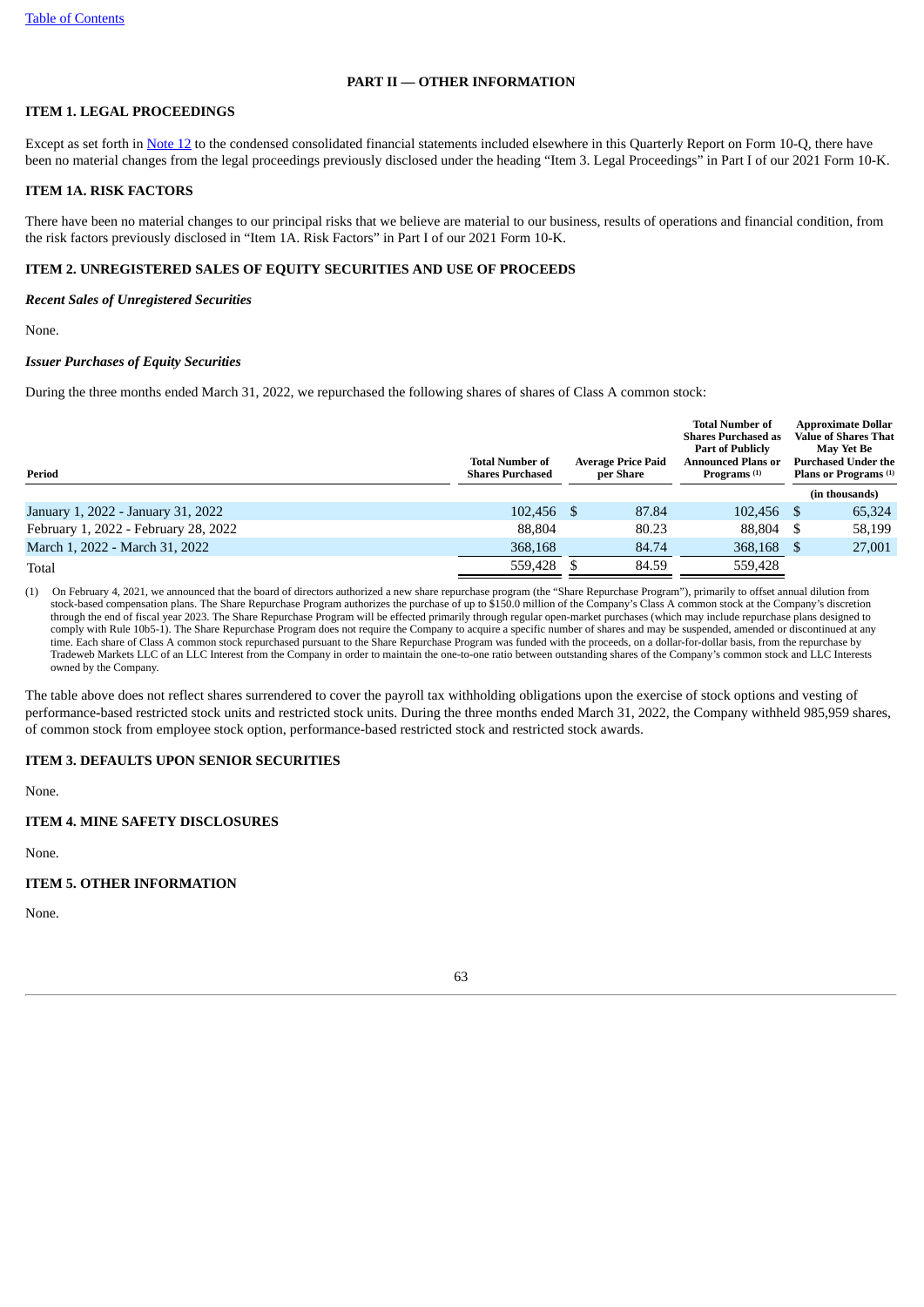# **ITEM 6. EXHIBITS**

| <b>Exhibit Number</b>     | <b>Description of Exhibit</b>                                                                                                                                                                                        |
|---------------------------|----------------------------------------------------------------------------------------------------------------------------------------------------------------------------------------------------------------------|
| $31.1*$                   | Certification of Chief Executive Officer pursuant to Rule 13a-14(a) or 15d-14(a) of the Securities Exchange Act of 1934, as amended, as adopted pursuant to Section 302 of the Sarbanes-Oxley Act of 2002.           |
| $31.2*$                   | <u>Certification of Chief Financial Officer pursuant to Rule 13a-14(a) or 15d-14(a) of the Securities Exchange Act of 1934, as</u><br>amended, as adopted pursuant to Section 302 of the Sarbanes-Oxley Act of 2002. |
| $32.1*$                   | Certification of Chief Executive Officer pursuant to 18 U.S.C. Section 1350, as adopted pursuant to Section 906 of the Sarbanes-<br>Oxley Act of 2002.                                                               |
| $32.2*$                   | Certification of Chief Financial Officer pursuant to 18 U.S.C. Section 1350, as adopted pursuant to Section 906 of the Sarbanes-<br>Oxley Act of 2002.                                                               |
| 101.INS*                  | <b>XBRL Instance Document.</b>                                                                                                                                                                                       |
| $101.SCH*$                | XBRL Taxonomy Extension Schema Document.                                                                                                                                                                             |
| $101.CAL*$                | XBRL Taxonomy Extension Calculation Linkbase Document.                                                                                                                                                               |
| $101.DEF*$                | XBRL Taxonomy Extension Definition Linkbase Document.                                                                                                                                                                |
| $101.LAB*$                | XBRL Taxonomy Extension Label Linkbase Document.                                                                                                                                                                     |
| 101.PRE*                  | XBRL Taxonomy Extension Presentation Linkbase Document.                                                                                                                                                              |
| 104                       | Cover page formatted as Inline XBRL and contained in Exhibit 101.                                                                                                                                                    |
| $\ast$<br>Filed herewith. |                                                                                                                                                                                                                      |

<span id="page-63-0"></span>† Indicates a management contract or compensatory plan or arrangement.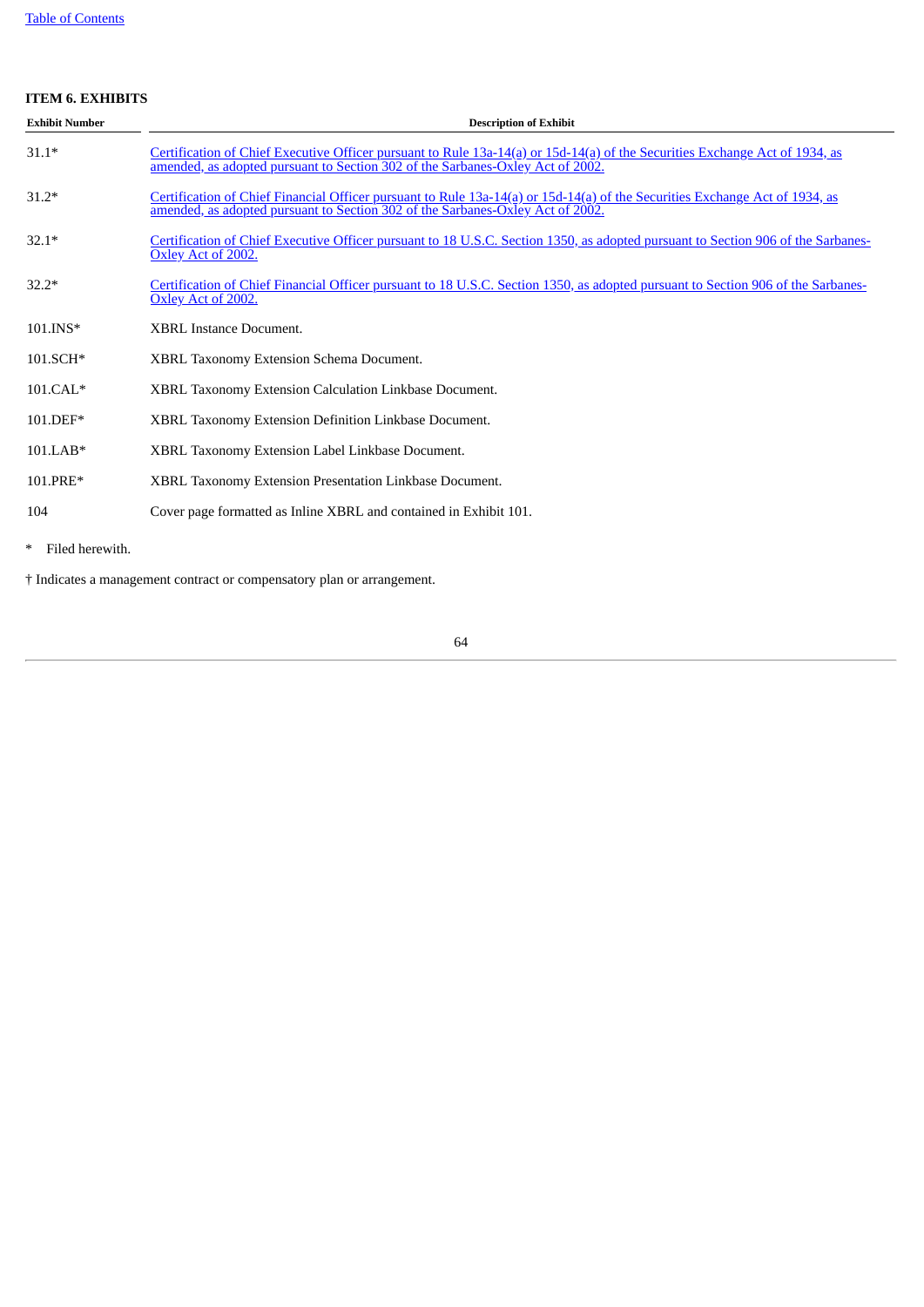[Tabl](#page-0-0)e of [Contents](#page-0-0)

# **SIGNATURES**

Pursuant to the requirements of the Securities Exchange Act of 1934, the registrant has duly caused this report to be signed on its behalf by the undersigned thereunto duly authorized.

# **TRADEWEB MARKETS INC.**

April 29, 2022 /s/ Lee Olesky

April 29, 2022 /s/ Sara Furber

By: Lee Olesky

Chief Executive Officer (Principal Executive Officer)

By: Sara Furber Chief Financial Officer (Principal Financial Officer)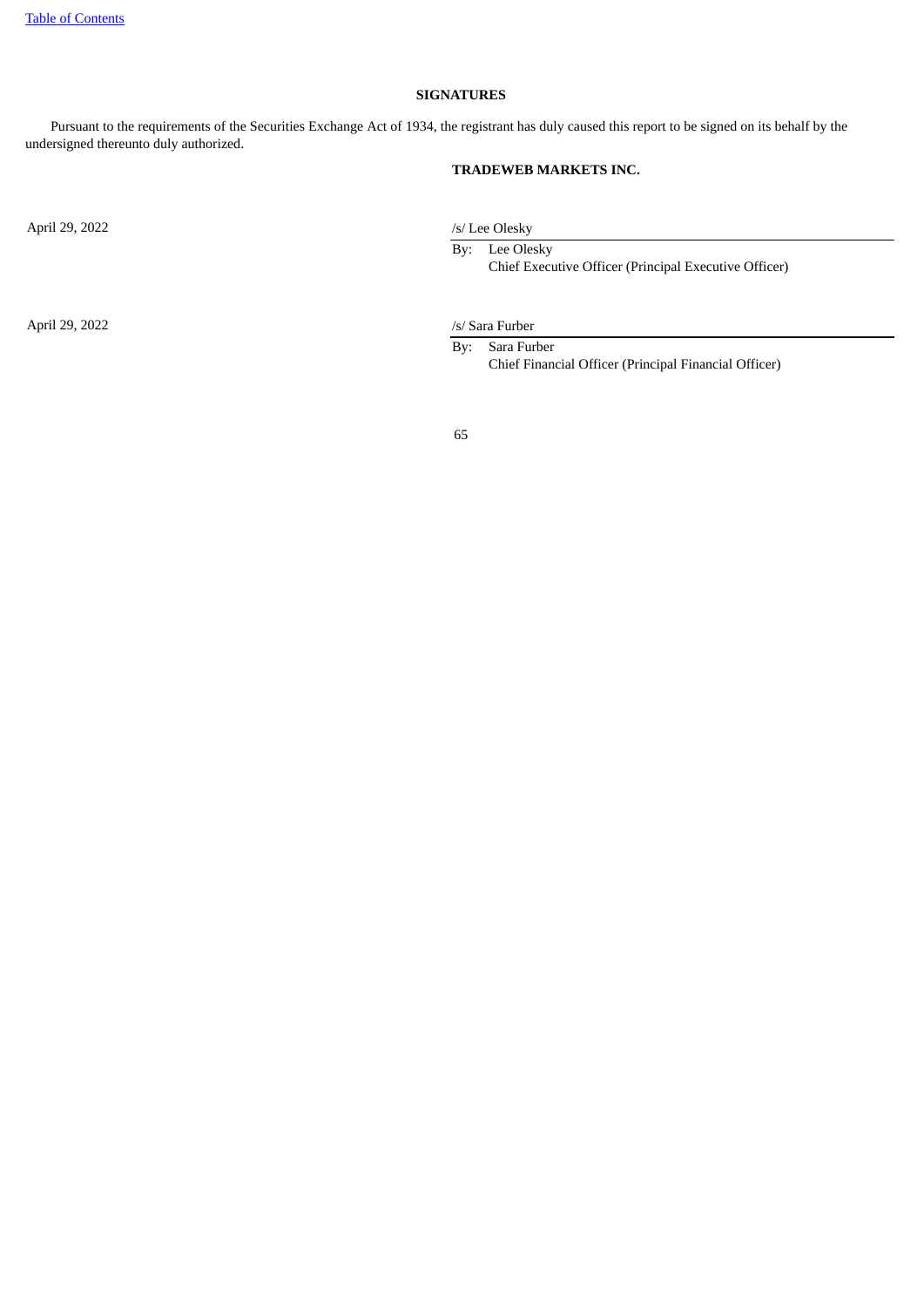# **CERTIFICATION OF THE PRINCIPAL EXECUTIVE OFFICER PURSUANT TO SECTION 302 OF THE SARBANES-OXLEY ACT OF 2002**

<span id="page-65-0"></span>I, Lee Olesky, certify that:

- 1. I have reviewed this quarterly report on Form 10-Q for the fiscal quarter ended March 31, 2022 of Tradeweb Markets Inc.;
- 2. Based on my knowledge, this report does not contain any untrue statement of a material fact or omit to state a material fact necessary to make the statements made, in light of the circumstances under which such statements were made, not misleading with respect to the period covered by this report;
- 3. Based on my knowledge, the financial statements, and other financial information included in this report, fairly present in all material respects the financial condition, results of operations and cash flows of the registrant as of, and for, the periods presented in this report;
- 4. The registrant's other certifying officer and I are responsible for establishing and maintaining disclosure controls and procedures (as defined in Exchange Act Rules 13a-15(e) and 15d-15(e)) and internal control over financial reporting (as defined in Exchange Act Rules 13a-15(f) and 15d-15(f)) for the registrant and have:
	- a. Designed such disclosure controls and procedures, or caused such disclosure controls and procedures to be designed under our supervision, to ensure that material information relating to the registrant, including its consolidated subsidiaries, is made known to us by others within those entities, particularly during the period in which this report is being prepared;
	- b. Designed such internal control over financial reporting, or caused such internal control over financial reporting to be designed under our supervision, to provide reasonable assurance regarding the reliability of financial reporting and the preparation of financial statements for external purposes in accordance with generally accepted accounting principles;
	- c. Evaluated the effectiveness of the registrant's disclosure controls and procedures and presented in this report our conclusions about the effectiveness of the disclosure controls and procedures, as of the end of the period covered by this report based on such evaluation; and
	- d. Disclosed in this report any change in the registrant's internal control over financial reporting that occurred during the registrant's most recent fiscal quarter (the registrant's fourth fiscal quarter in the case of an annual report) that has materially affected, or is reasonably likely to materially affect, the registrant's internal control over financial reporting; and
- 5. The registrant's other certifying officer and I have disclosed, based on our most recent evaluation of internal control over financial reporting, to the registrant's auditors and the audit committee of the registrant's board of directors (or persons performing the equivalent functions):
	- a. All significant deficiencies and material weaknesses in the design or operation of internal control over financial reporting which are reasonably likely to adversely affect the registrant's ability to record, process, summarize and report financial information; and
	- b. Any fraud, whether or not material, that involves management or other employees who have a significant role in the registrant's internal control over financial reporting.

April 29, 2022 /s/ Lee Olesky

Lee Olesky

Chief Executive Officer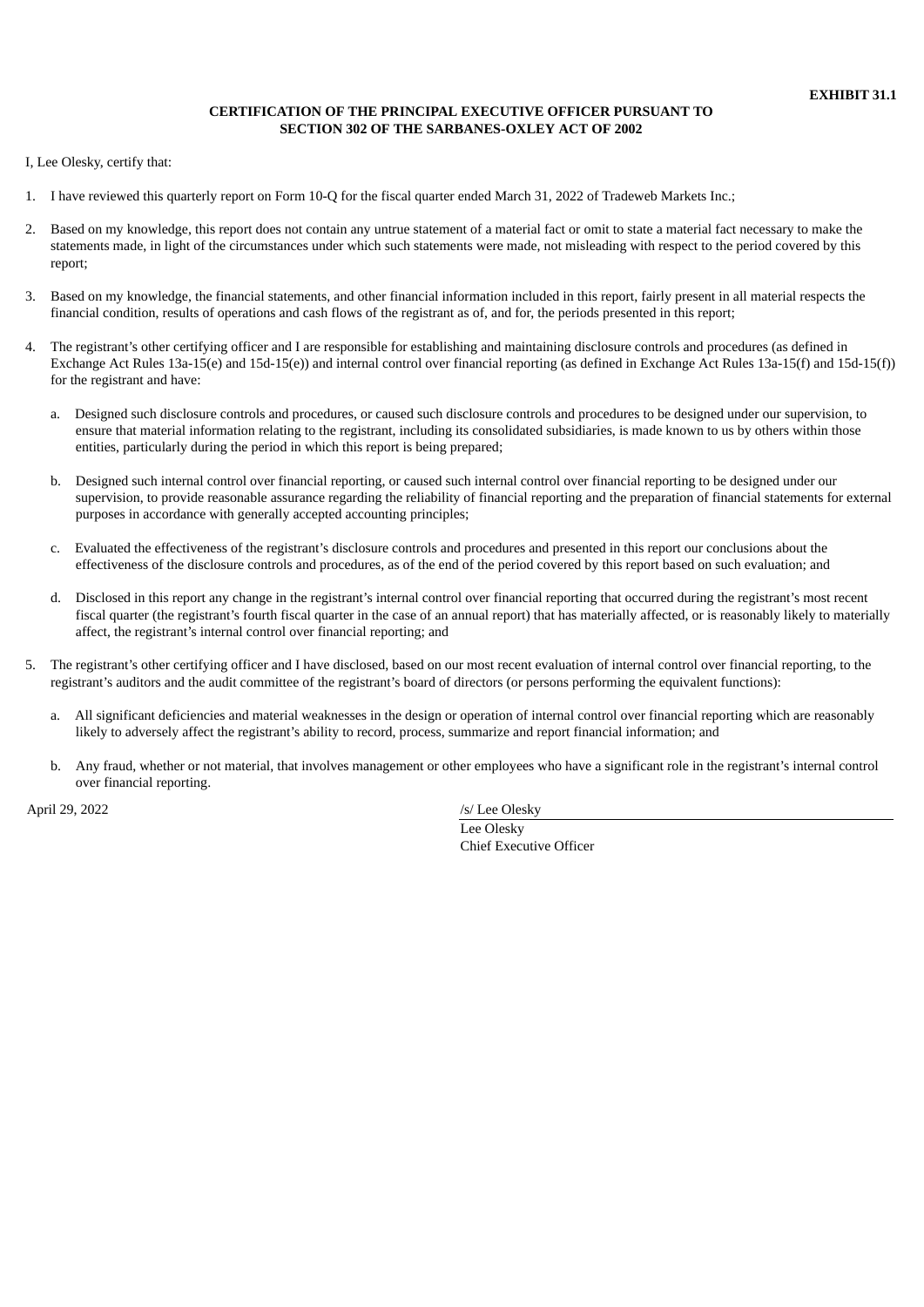# **CERTIFICATION OF THE PRINCIPAL FINANCIAL OFFICER PURSUANT TO SECTION 302 OF THE SARBANES-OXLEY ACT OF 2002**

<span id="page-66-0"></span>I, Sara Furber, certify that:

- 1. I have reviewed this quarterly report on Form 10-Q for the fiscal quarter ended March 31, 2022 of Tradeweb Markets Inc.;
- 2. Based on my knowledge, this report does not contain any untrue statement of a material fact or omit to state a material fact necessary to make the statements made, in light of the circumstances under which such statements were made, not misleading with respect to the period covered by this report;
- 3. Based on my knowledge, the financial statements, and other financial information included in this report, fairly present in all material respects the financial condition, results of operations and cash flows of the registrant as of, and for, the periods presented in this report;
- 4. The registrant's other certifying officer and I are responsible for establishing and maintaining disclosure controls and procedures (as defined in Exchange Act Rules 13a-15(e) and 15d-15(e)) and internal control over financial reporting (as defined in Exchange Act Rules 13a-15(f) and 15d-15(f)) for the registrant and have:
	- a. Designed such disclosure controls and procedures, or caused such disclosure controls and procedures to be designed under our supervision, to ensure that material information relating to the registrant, including its consolidated subsidiaries, is made known to us by others within those entities, particularly during the period in which this report is being prepared;
	- b. Designed such internal control over financial reporting, or caused such internal control over financial reporting to be designed under our supervision, to provide reasonable assurance regarding the reliability of financial reporting and the preparation of financial statements for external purposes in accordance with generally accepted accounting principles;
	- c. Evaluated the effectiveness of the registrant's disclosure controls and procedures and presented in this report our conclusions about the effectiveness of the disclosure controls and procedures, as of the end of the period covered by this report based on such evaluation; and
	- d. Disclosed in this report any change in the registrant's internal control over financial reporting that occurred during the registrant's most recent fiscal quarter (the registrant's fourth fiscal quarter in the case of an annual report) that has materially affected, or is reasonably likely to materially affect, the registrant's internal control over financial reporting; and
- 5. The registrant's other certifying officer and I have disclosed, based on our most recent evaluation of internal control over financial reporting, to the registrant's auditors and the audit committee of the registrant's board of directors (or persons performing the equivalent functions):
	- a. All significant deficiencies and material weaknesses in the design or operation of internal control over financial reporting which are reasonably likely to adversely affect the registrant's ability to record, process, summarize and report financial information; and
	- b. Any fraud, whether or not material, that involves management or other employees who have a significant role in the registrant's internal control over financial reporting.

April 29, 2022 /s/ Sara Furber

Sara Furber Chief Financial Officer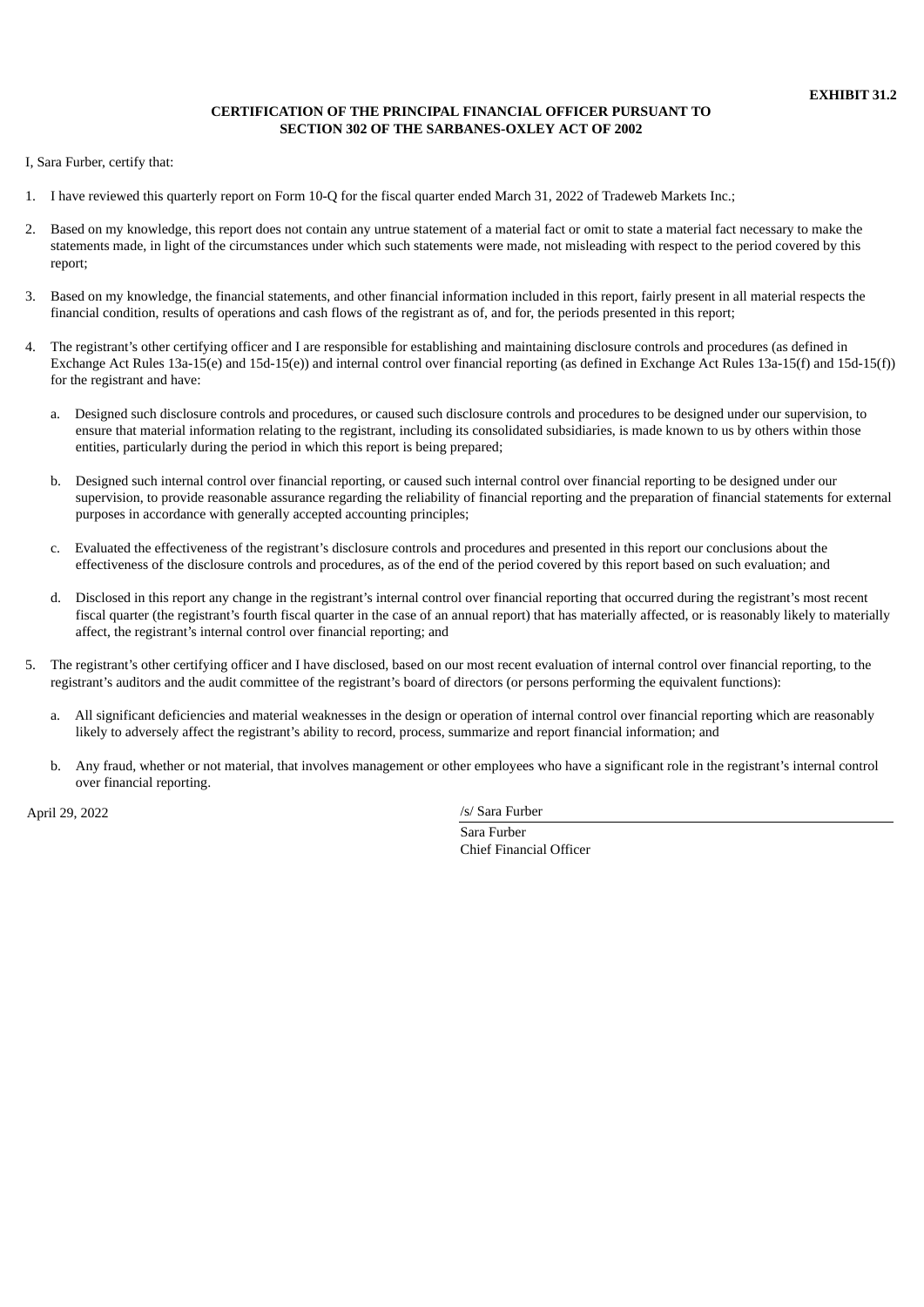# **CERTIFICATION PURSUANT TO 18 U.S.C. SECTION 1350 AS ADOPTED PURSUANT TO SECTION 906 OF THE SARBANES-OXLEY ACT OF 2002**

<span id="page-67-0"></span>In connection with the Quarterly Report on Form 10-Q of Tradeweb Markets Inc. (the "Company") for the fiscal quarter ended March 31, 2022, as filed with the Securities and Exchange Commission on the date hereof (the "Report"), Lee Olesky, Chief Executive Officer of the Company, hereby certifies, pursuant to 18 U.S.C. Section 1350, as adopted pursuant to Section 906 of the Sarbanes-Oxley Act of 2002, that, to his knowledge:

(1) The Report fully complies with the requirements of Section 13(a) or 15(d), as applicable, of the Securities Exchange Act of 1934; and

(2) The information contained in the Report fairly presents, in all material respects, the financial condition and results of operations of the Company.

April 29, 2022 /s/ Lee Olesky Lee Olesky

Chief Executive Officer